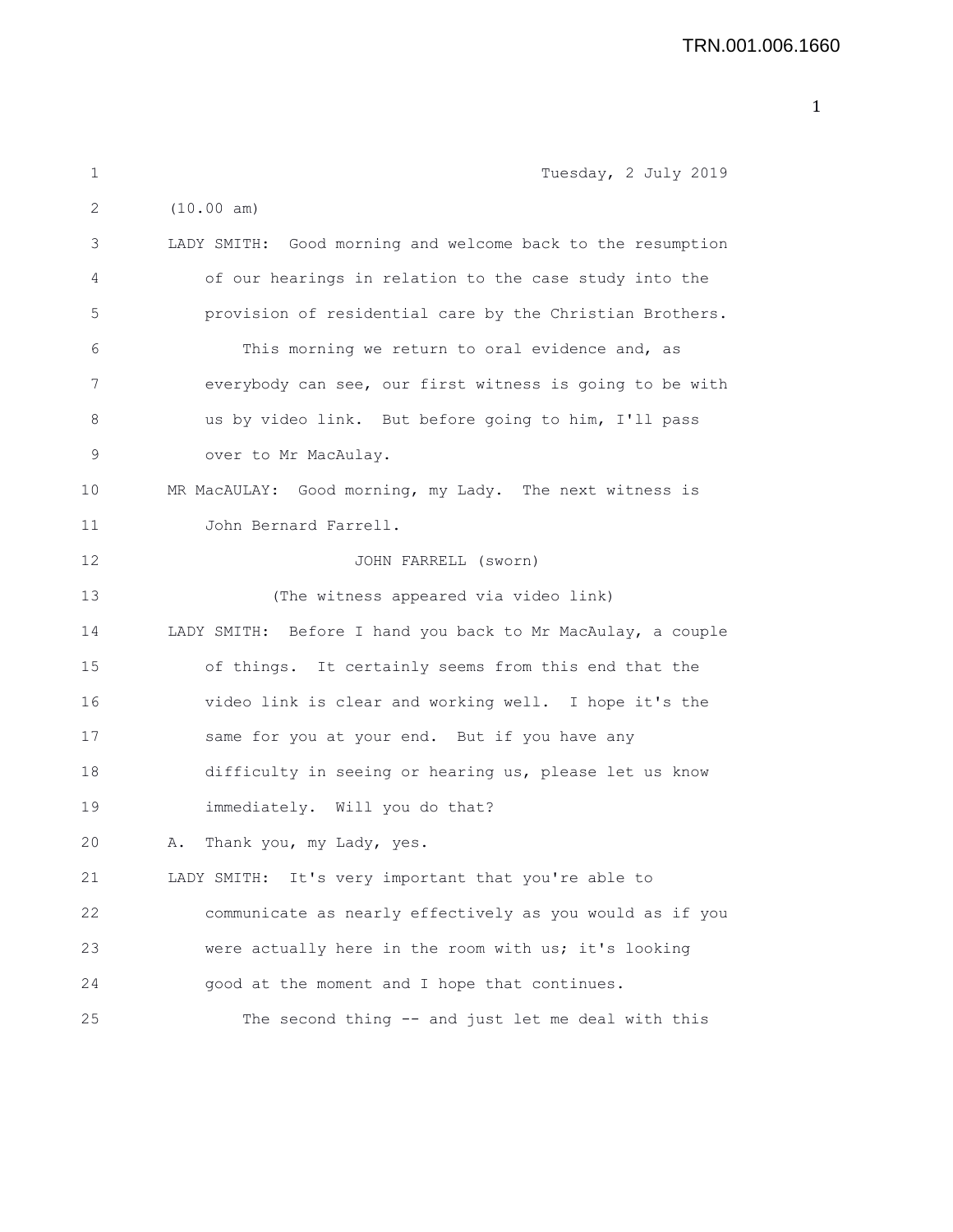1 now -- is you know, of course, that this inquiry is 2 looking into the abuse of children in care and at the 3 moment we're looking into the abuse of children in the 4 care of the Christian Brothers, and we've been hearing 5 evidence about that over the last few weeks. 6 Although I think it has already been explained to 7 you that although this is a public inquiry and not 8 a criminal trial or a civil litigation, you have the 9 right not to incriminate yourself in relation to any 10 matters of which you have not been convicted in exactly 11 the same way as you would do in a courtroom. 12 That means that if the questioning or the evidence 13 turns to the abuse of children and allegations about 14 children having been abused by you -- and, as I say, I'm 15 talking now about allegations in relation to which 16 you have not been convicted -- you do have the right not 17 to incriminate yourself. But you need to appreciate 18 that if you do choose to answer any questions about that 19 matter, your evidence is being recorded in exactly the 20 same way as it would be in a courtroom and a transcript 21 is being made of it, and that recording and transcript 22 would be available at any future date if required. Do 23 you understand that? 24 A. Yes, I do, my Lady. 25 LADY SMITH: Thank you. If you have any doubts or questions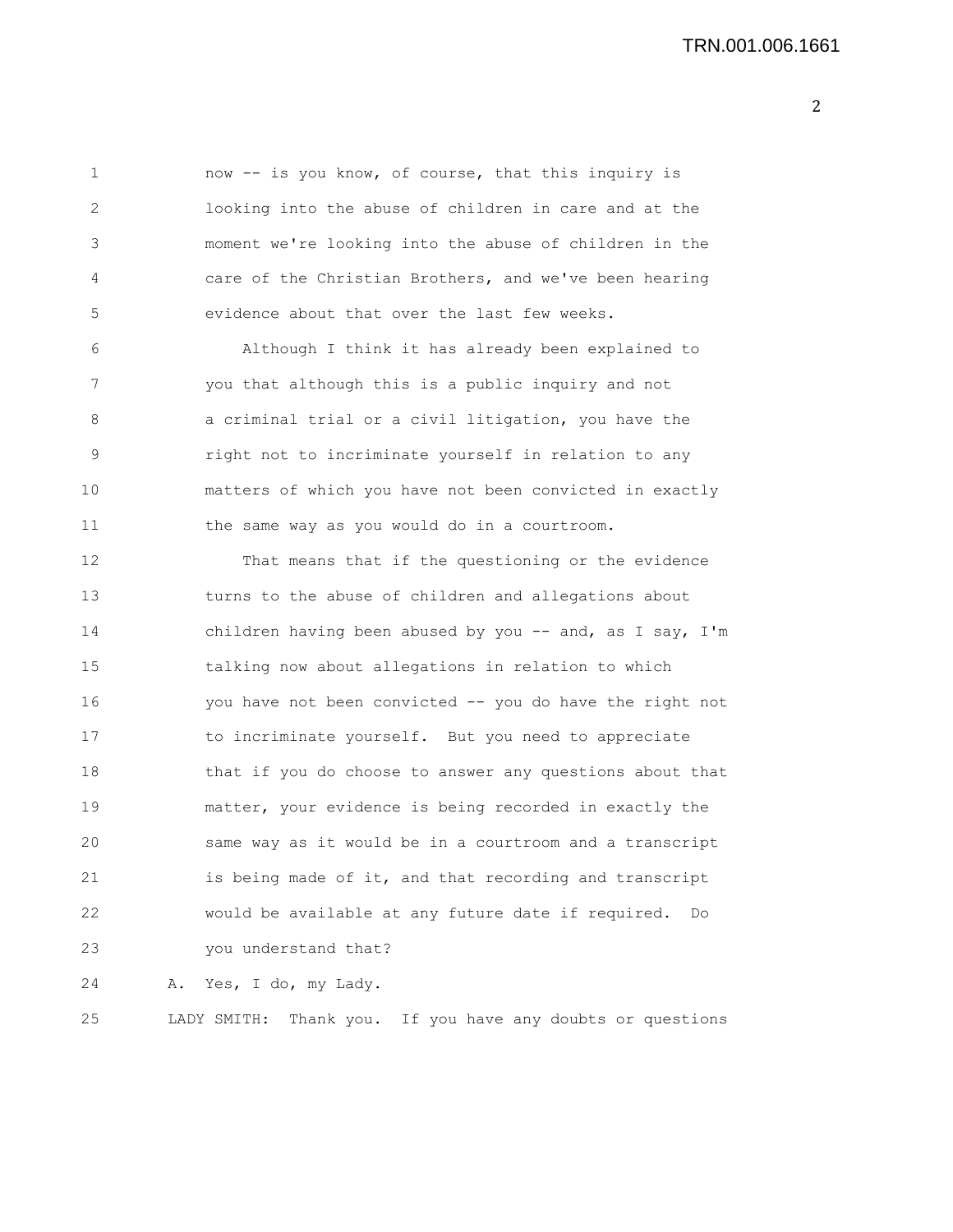| 1  |    | about it, at any time, please do ask. I'll hand over to  |
|----|----|----------------------------------------------------------|
| 2  |    | Mr MacAulay and he'll take it from there.                |
| 3  |    | Questions from MR MacAULAY                               |
| 4  |    | MR MacAULAY: Good morning, again, John; we spoke a few   |
| 5  |    | moments ago. You have in front of you the red folder     |
| 6  |    | that contains your statement.                            |
| 7  | Α. | I do, yes.                                               |
| 8  | Q. | I propose to give the reference of the statement for the |
| 9  |    | transcript and that's WIT.001.002.6301. If I could ask   |
| 10 |    | you to turn to the final page, can you confirm you have  |
| 11 |    | signed the statement?                                    |
| 12 | Α. | I can confirm that, yes.                                 |
| 13 | Q. | Do you say in the final paragraph that you have no       |
| 14 |    | objection to your witness statement being published as   |
| 15 |    | part of the evidence to the inquiry? Is that correct?    |
| 16 | Α. | That is correct.                                         |
| 17 | Q. | Do you go on to say that:                                |
| 18 |    | "I believe the facts stated in this witness              |
| 19 |    | statement are true"?                                     |
| 20 | Α. | Yes, I do.                                               |
| 21 | Q. | I think, John, your full name is John Bernard Farrell;   |
| 22 |    | is that correct?                                         |
| 23 | Α. | That's correct.                                          |
| 24 | Q. | 1942; is that right?<br>Your date of birth is            |
| 25 | Α. | That is correct.                                         |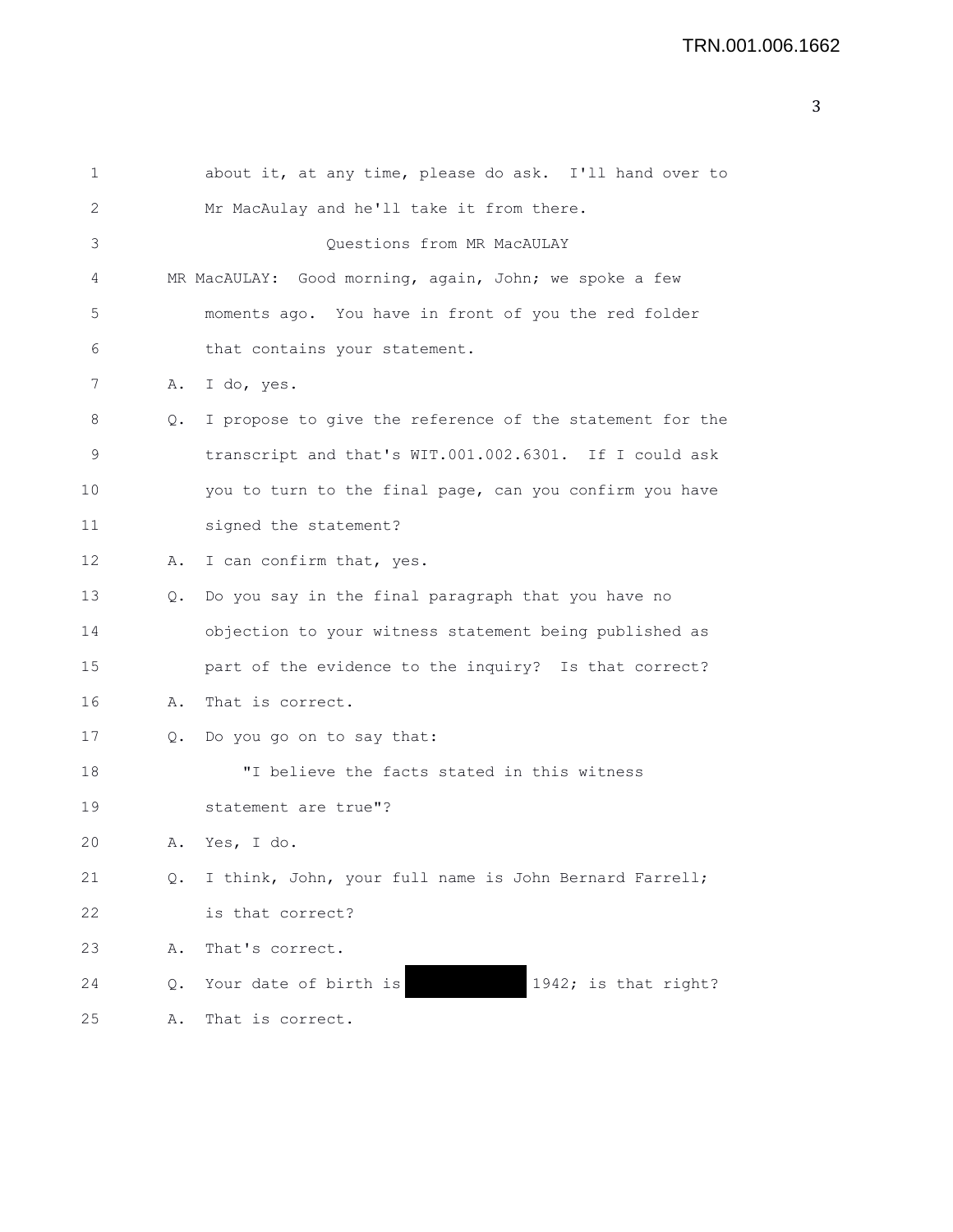| 1  | Q. | In the first sections of your statement, you give us     |
|----|----|----------------------------------------------------------|
| 2  |    | some background as to your upbringing in Dublin in       |
| 3  |    | Ireland. You go on to tell us that you joined the        |
| 4  |    | Congregation of Christian Brothers in 1959 at the age    |
| 5  |    | of 17; is that right?                                    |
| 6  | Α. | That is correct.                                         |
| 7  | Q. | Was it when you became 25 that you made your final       |
| 8  |    | lifelong commitment to the Christian Brothers?           |
| 9  | Α. | That is correct.                                         |
| 10 | Q. | During that period, I think you tell us, you were        |
| 11 |    | educated by the Christian Brothers and that in 1963 you  |
| 12 |    | attended a teacher training college in Dublin; is that   |
| 13 |    | right?                                                   |
| 14 | Α. | That is correct.                                         |
| 15 | Q. | After that, did you spend some time working as a teacher |
| 16 |    | at a day school in Dublin?                               |
| 17 | Α. | Yes, that is correct, I did.                             |
| 18 | Q. | I think you say it was a primary school, quite a large   |
| 19 |    | primary school.                                          |
| 20 | Α. | That is correct, yes, it was.                            |
| 21 | Q. | In January 1967 do you tell us that you were transferred |
| 22 |    | to South Africa because you had expressed an interest in |
| 23 |    | serving in a foreign mission?                            |
| 24 | Α. | That is correct, yes.                                    |
| 25 | Q. | We are going to look at your time at St Ninian's in      |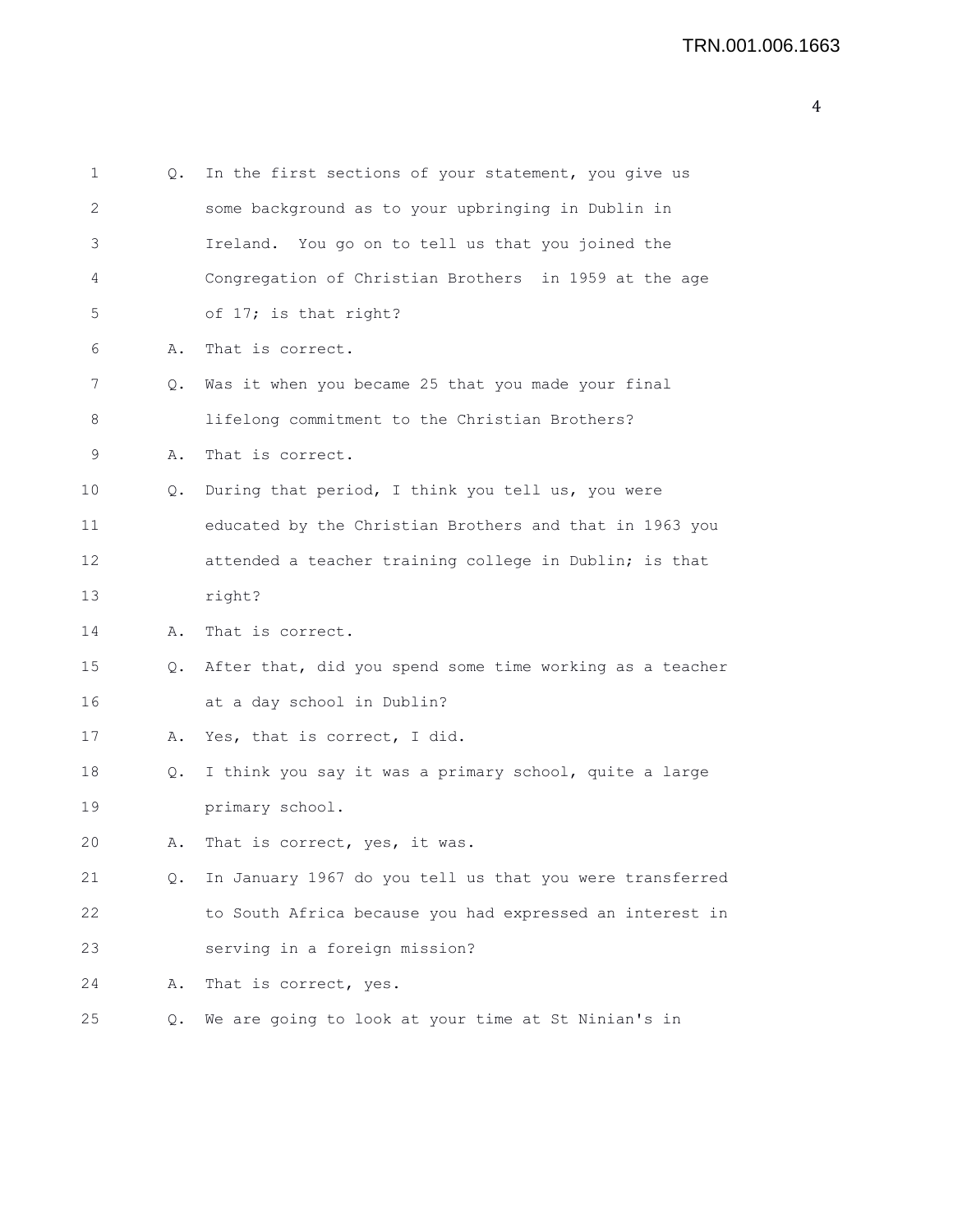| 1                 |    | There is a record in the St Ninian's records<br>Falkland. |
|-------------------|----|-----------------------------------------------------------|
| 2                 |    | that you may have visited St Ninian's before you went to  |
| 3                 |    | South Africa. Do you have any recollection of that?       |
| 4                 | Α. | No recollection of that whatsoever. I had never been in   |
| 5                 |    | Scotland.                                                 |
| 6                 | Q. | It may be another brother, but it's not particularly      |
| 7                 |    | important.                                                |
| 8                 |    | What I want you to do now is to look at the folder        |
| $\mathsf 9$       |    | that's been presented to you with a number of documents   |
| 10                |    | in it. If you could turn to what is the third document,   |
| 11                |    | tab 3. Let's refer to them as tabs. CBR.001.001.5672.     |
| $12 \overline{ }$ | Α. | Yes.                                                      |
| 13                | Q. | This is a document that's been made available to the      |
| 14                |    | inquiry by the order and it purports to set out your      |
| 15                |    | track record working with the order. Do you follow?       |
| 16                | Α. | I follow, yes.                                            |
| 17                | Q. | Have you seen this document before?                       |
| 18                | Α. | No, I haven't.                                            |
| 19                | Q. | I'll take you through it then. You can see that there's   |
| 20                |    | reference to Dublin and your name at the top, your date   |
| 21                |    | of birth, and then what this is setting out is a history  |
| 22                |    | of where you may have spent time over your career.<br>So  |
| 23                |    | for example, we note in the second line that you were in  |
| 24                |    | Pretoria and it would appear to be January 1968;          |
| 25                |    | do you see that?                                          |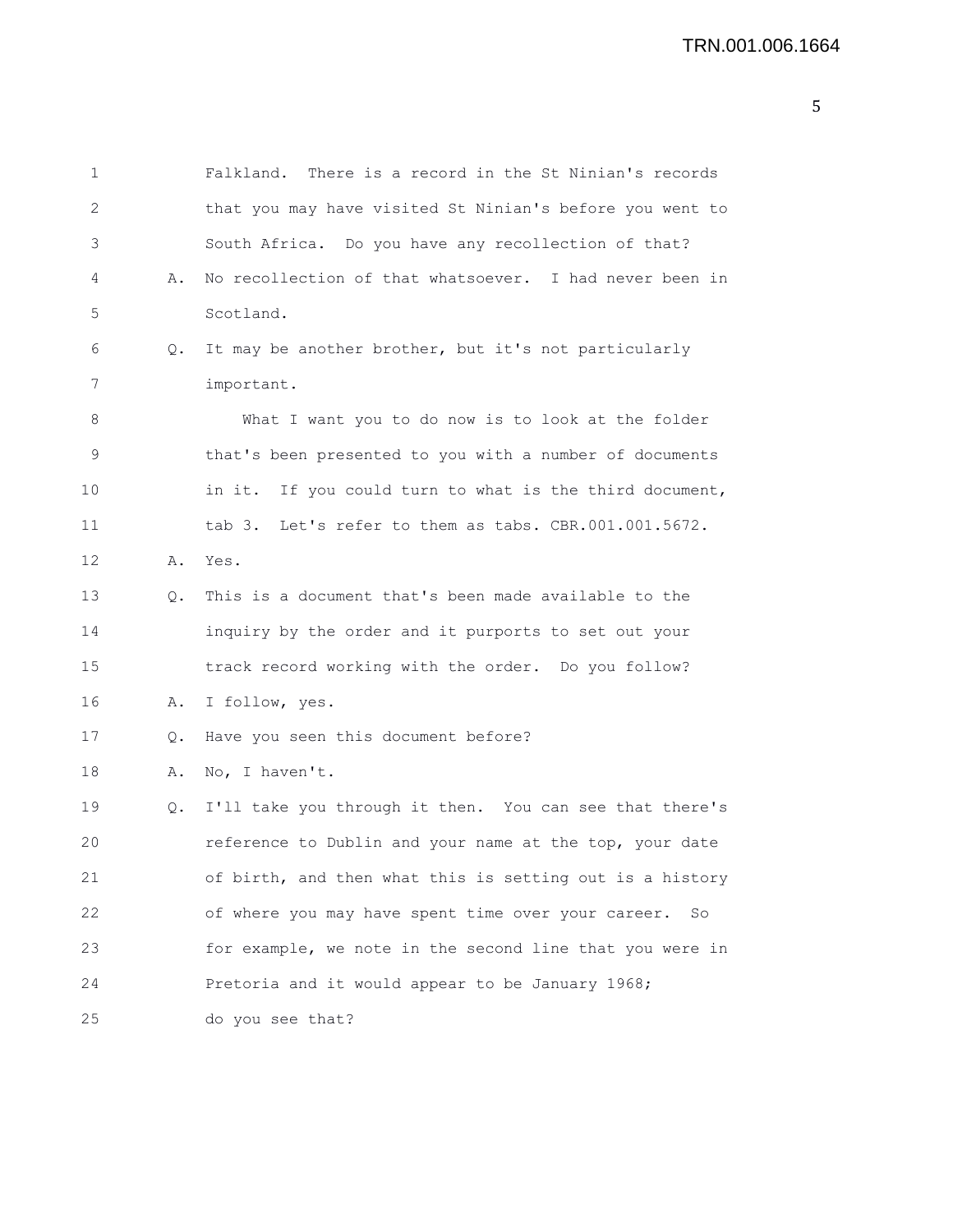| $\mathbf 1$ | Α. | I do, yes.                                               |
|-------------|----|----------------------------------------------------------|
| 2           | Q. | Was that the school you worked at, the first school, in  |
| 3           |    | South Africa?                                            |
| 4           | Α. | The first school I worked at in South Africa was in      |
| 5           |    | a town called Welkom in the Orange Free State.           |
| 6           | Q. | I see that's in the top line and it looks like 1967;     |
| 7           |    | is that right?                                           |
| 8           | Α. | Yes, that's correct.                                     |
| 9           | Q. | You moved from Pretoria to Athlone in January 1973?      |
| 10          | Α. | Yes.                                                     |
| 11          | Q. | And to Cape Town in November 1973; is that right?        |
| 12          | Α. | I see that. From memory, I don't think I could confirm   |
| 13          |    | the precise dates, but I'll  round about.                |
| 14          | Q. | Did you then go to study at Bulawayo?                    |
| 15          | Α. | That's right.                                            |
| 16          | Q. | It was after that period in 1975 that you were           |
| 17          |    | transferred to the English province from South Africa    |
| 18          |    | and that appears to have been in December 1977?          |
| 19          |    | Do you see that?                                         |
| 20          | Α. | That is correct.                                         |
| 21          | Q. | According to this record, you first went to St Ninian's  |
| 22          |    | Falkland in December 1977.                               |
| 23          | Α. | No, it would have been January 1978.                     |
| 24          | Q. | Thereafter, you went to study at Twickenham and<br>Okay. |
| 25          |    | you went there in September 1978; would that be about    |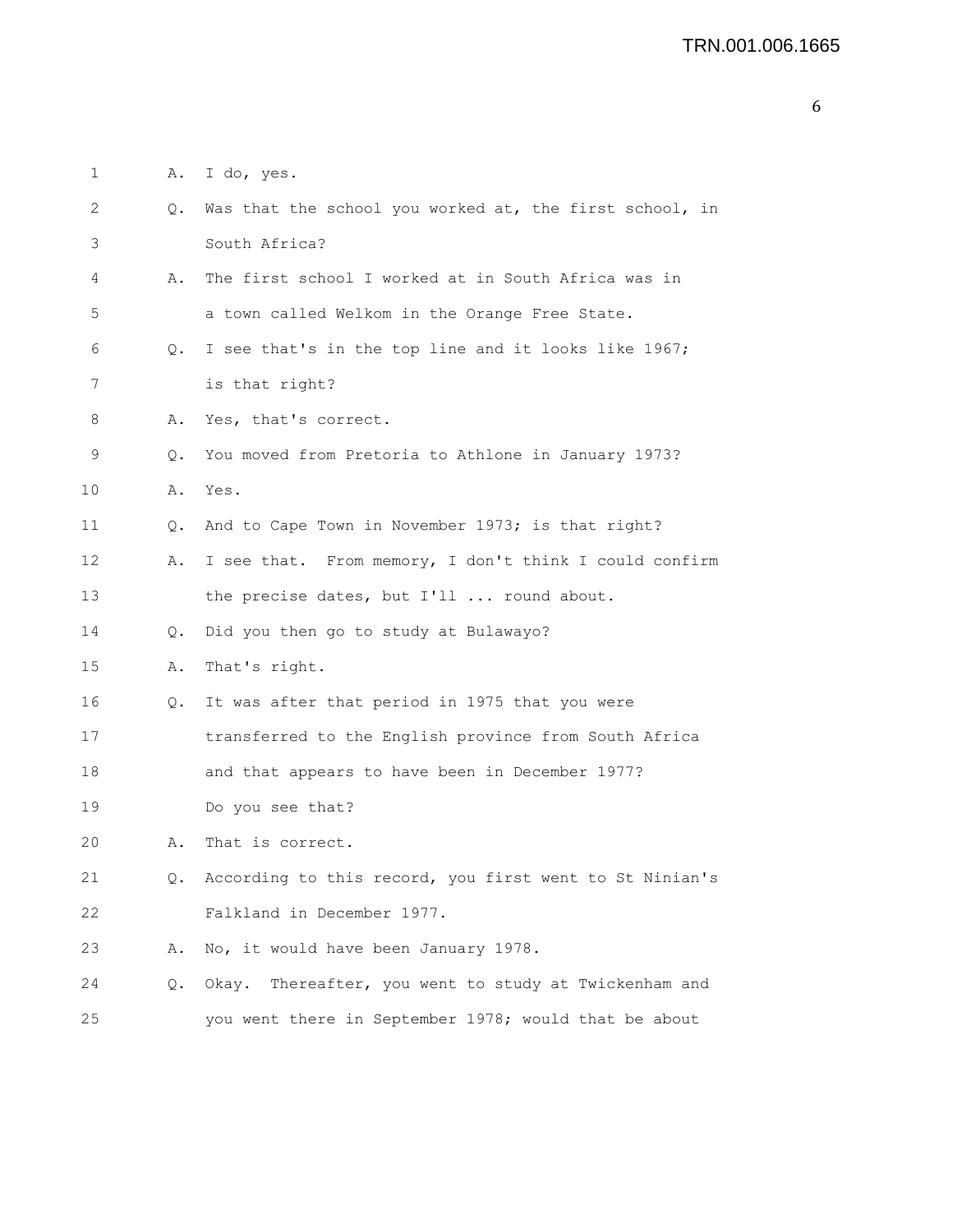| 1  |    | right?                                                     |
|----|----|------------------------------------------------------------|
| 2  | Α. | That's correct, yes.                                       |
| 3  |    | Q. According to this record, you returned to Falkland some |
| 4  |    | two years later in September 1980.                         |
| 5  | Α. | That is correct.                                           |
| 6  |    | Q. And thereafter, from July 1983, after Falkland had      |
| 7  |    | closed, you spent some time in Plymouth?                   |
| 8  | Α. | That's right.                                              |
| 9  | Q. | You also spent time in Ireland?                            |
| 10 | Α. | Yes, very briefly, yes.                                    |
| 11 | Q. | We know that, thereafter, you sought dispensation from     |
| 12 |    | your vows and you became a Catholic priest.                |
| 13 | Α. | That is correct, yes.                                      |
| 14 | Q. | And in particular, you spent some time working in          |
| 15 |    | Scotland as a priest?                                      |
| 16 | Α. | That is correct, yes.                                      |
| 17 |    | Q. Can I look to your training as a Christian Brother?     |
| 18 |    | What knowledge would you have of the constitutions and     |
| 19 |    | the various rules that Christian Brothers were to          |
| 20 |    | follow?                                                    |
| 21 | Α. | During our period of training for the apostolic work,      |
| 22 |    | we would have had classes, I expect is the best            |
| 23 |    | description, familiarising us with the structures of the   |
| 24 |    | Congregation and how those structures applied to           |
| 25 |    | everyday work.                                             |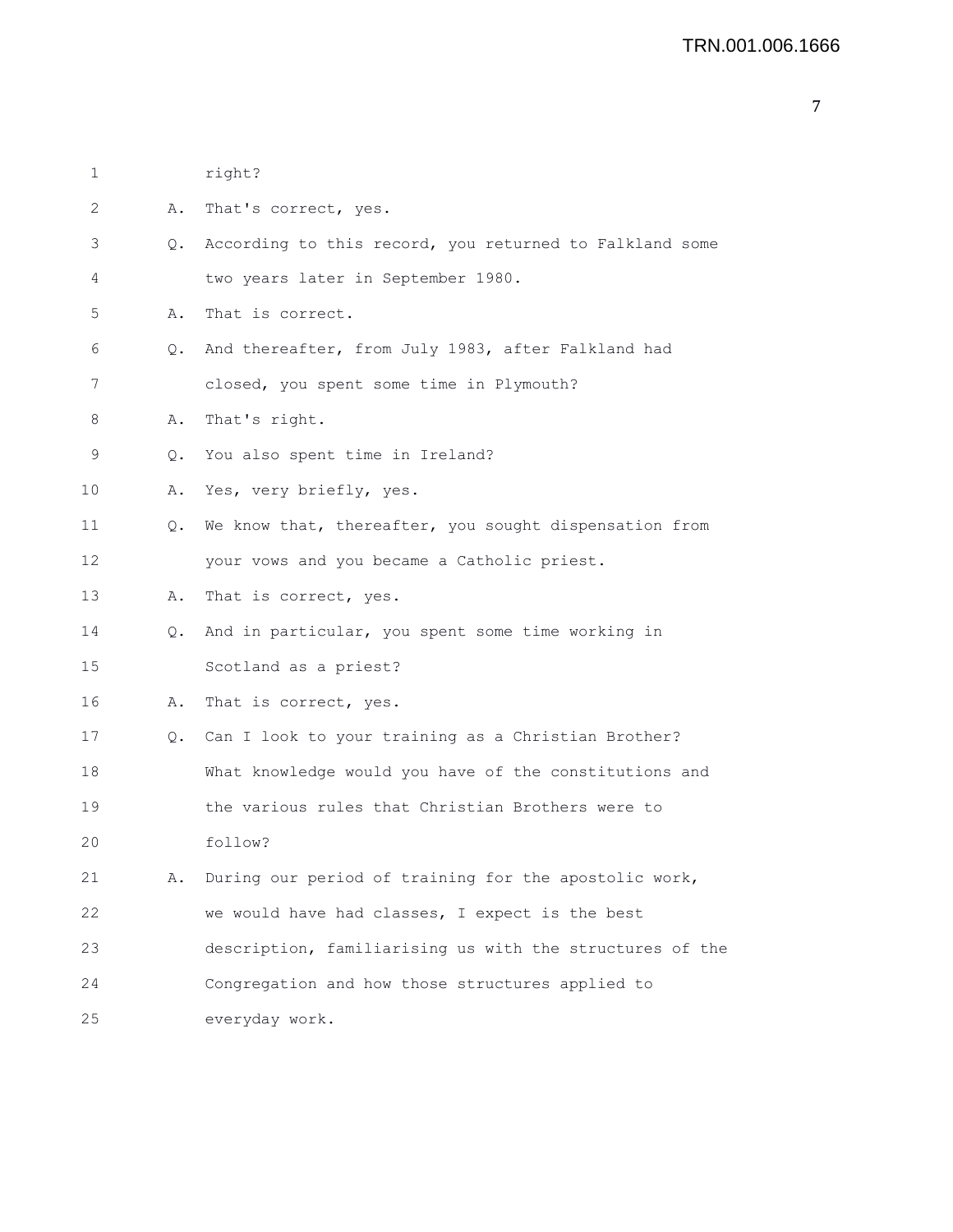| 1  |       | Q. One of the rules contained in the constitutions that  |
|----|-------|----------------------------------------------------------|
| 2  |       | we've had some reference to in the inquiry is            |
| 3  |       | a provision that says that:                              |
| 4  |       | "A brother should never be alone with a pupil unless     |
| 5  |       | duty and necessity should require it."                   |
| 6  |       | Was that a provision that you were aware of              |
| 7  |       | throughout your time as a Christian Brother and, in      |
| 8  |       | particular, at the time you were in St Ninian's in       |
| 9  |       | Falkland?                                                |
| 10 | Α.    | Yes. Without being able to quote it specifically,        |
| 11 |       | I think it would have been part of the mindset           |
| 12 |       | in relation to how I would carry out my duties           |
| 13 |       | in relation to the particular role I had in St Ninian's. |
| 14 | 0.    | Can I then look at your time in South Africa. Let's      |
| 15 |       | begin in Pretoria. I think the school in Pretoria was    |
| 16 |       | both a boarding school and a day school; is that right?  |
| 17 | Α.    | Yes, that is correct.                                    |
| 18 | Q.    | When you started your time in Pretoria, were you working |
| 19 |       | in the boarding school section?                          |
| 20 | Α.    | Not when I started, no.                                  |
| 21 | $Q$ . | Did you move on then to the boarding school section?     |
| 22 | Α.    | Yes, I did.                                              |
| 23 | Q.    | The inquiry has heard evidence from Brother O'Neill, who |
| 24 |       | was the provincial for the South African province in     |
| 25 |       | 1972. He has told the inquiry that                       |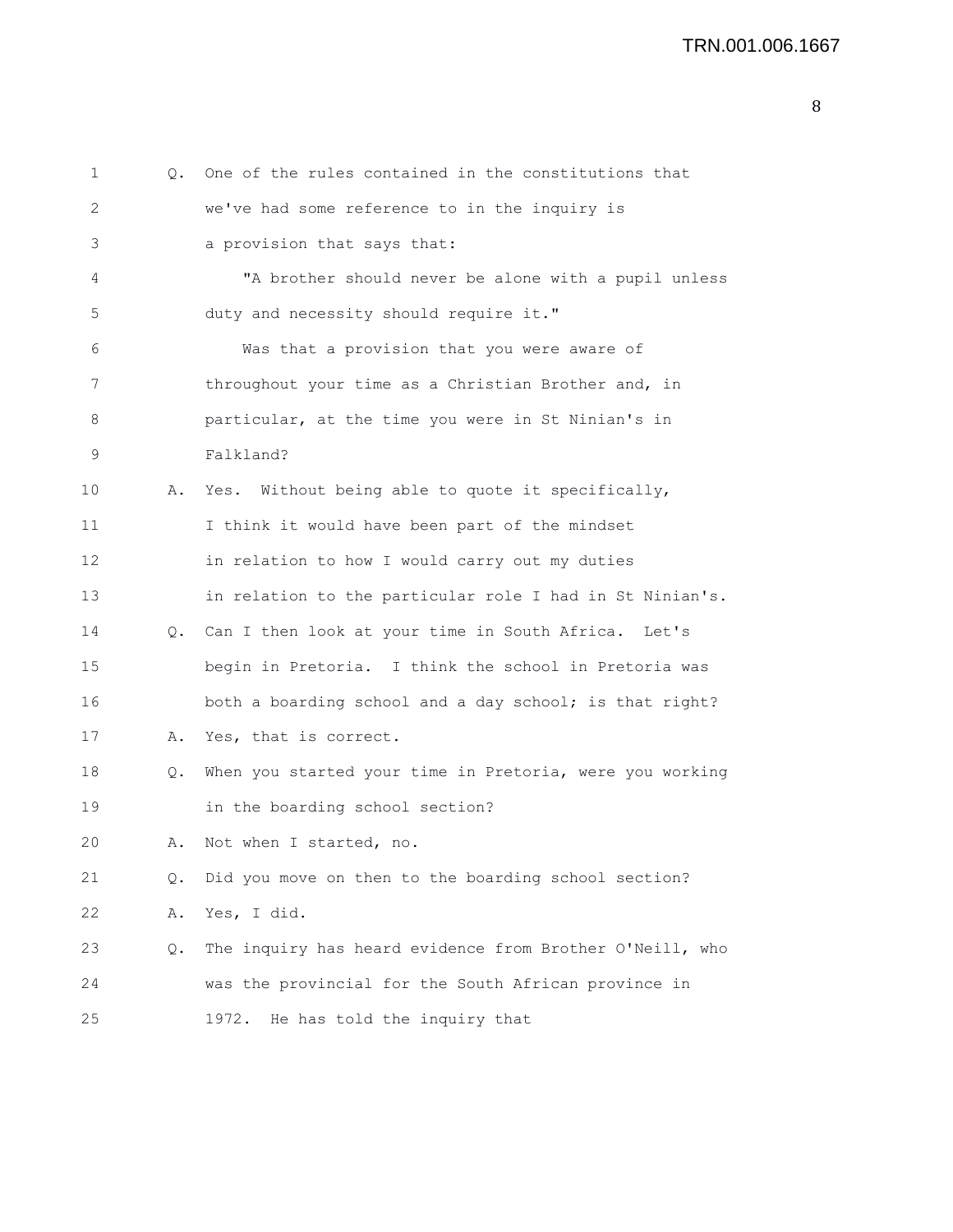| 1  |    | Brother Vincent Kelleher reported to the Provincial      |
|----|----|----------------------------------------------------------|
| 2  |    | Council that you had committed a moral transgression and |
| 3  |    | had interfered with a boy or boys. Can I just look at    |
| 4  |    | aspects of that with you?                                |
| 5  |    | First of all, was Brother Vincent Kelleher your          |
| 6  |    | superior in Pretoria?                                    |
| 7  | Α. | He was the community superior, yes.                      |
| 8  | Q. | So far as Brother O'Neill was concerned, what he said in |
| 9  |    | his evidence was this:                                   |
| 10 |    | "I definitely assumed that he [that's you] knew what     |
| 11 |    | the situation was."                                      |
| 12 |    | Can I ask you about this: were you accused of            |
| 13 |    | a moral transgression when you were working in Pretoria  |
| 14 |    | in the boarding school?                                  |
| 15 | Α. | I have no recollection of circumstances of that nature,  |
| 16 |    | no.                                                      |
| 17 | Q. | Well, when you say you have no recollection, can         |
| 18 |    | I suggest it would be difficult, I think, to forget if   |
| 19 |    | such an allegation had been made. When you say you have  |
| 20 |    | no recollection, are you saying you were not told or you |
| 21 |    | might have been told and you have forgotten?             |
| 22 | Α. | I doubt if I was told. As you suggest, it's not the      |
| 23 |    | kind of thing one would forget easily.                   |
| 24 | Q. | If we look at another document, it's at tab 5, and this  |
| 25 |    | is, if you have it - CBR.001.001.5653.                   |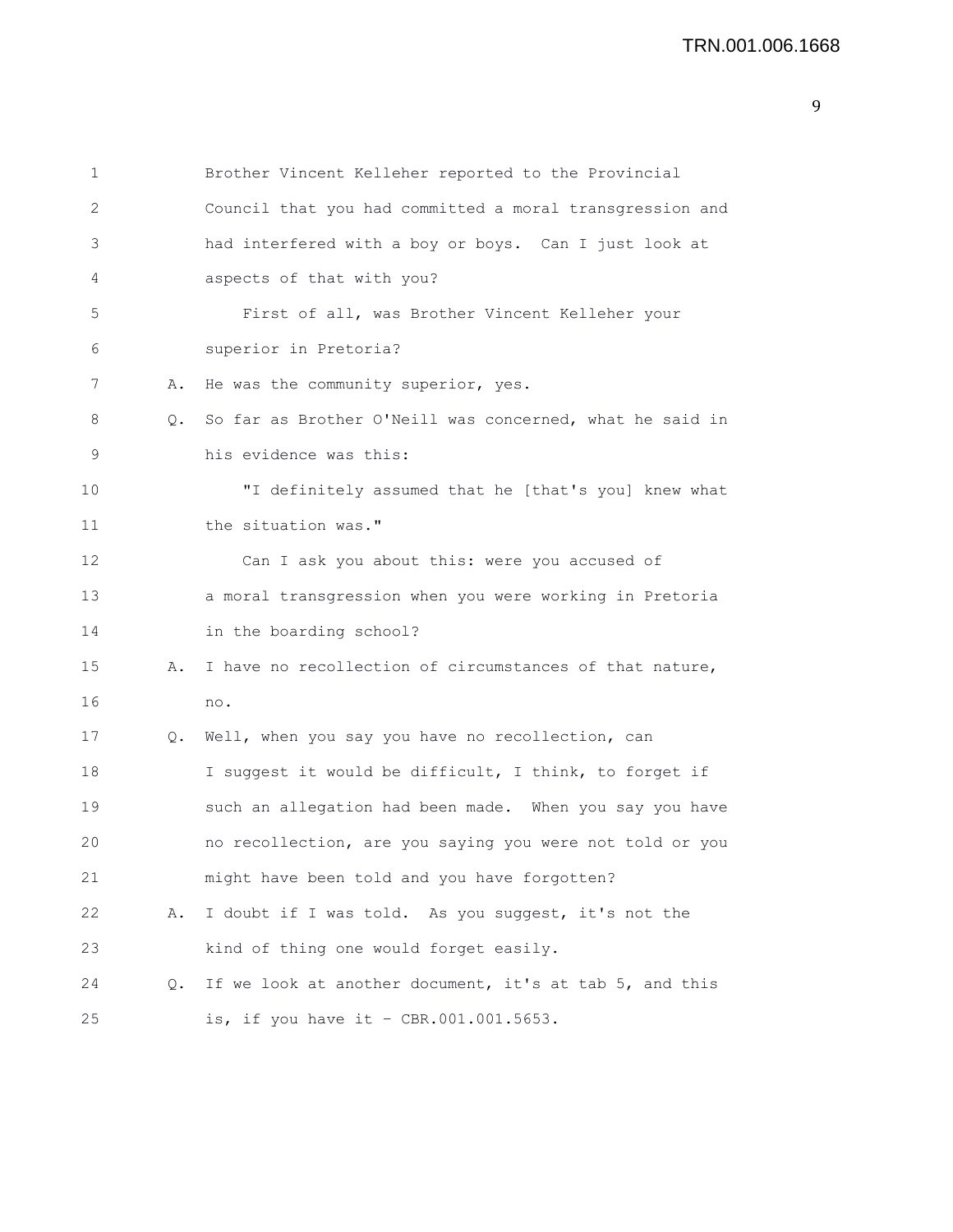1 A. I have it, yes.

| 2  | Q. | This is a visitation report of the high school that you  |
|----|----|----------------------------------------------------------|
| 3  |    | moved to in Athlone, St Columba's. I think that's where  |
| 4  |    | you went after you'd been in Pretoria; is that correct?  |
| 5  | Α. | That is correct, yes.                                    |
| 6  | Q. | Why were you moved?                                      |
| 7  | Α. | I presume that any movement taking place among personnel |
| 8  |    | would have to do with staff requirements in whatever     |
| 9  |    | establishment was being subject to any kind of movement  |
| 10 |    | in or out, and so I moved or was moved from Pretoria to  |
| 11 |    | Athlone in Cape Town.                                    |
| 12 | Q. | The school in Athlone was a day school; is that correct? |
| 13 | Α. | That is correct.                                         |
| 14 | Q. | Were you moved from the boarding side of the school in   |
| 15 |    | Pretoria to the day side of the school in Pretoria       |
| 16 |    | before you were moved to Athlone?                        |
| 17 | Α. | No. No, I wasn't.                                        |
| 18 | Q. | If we're looking at this document, which is the          |
| 19 |    | visitation report for the school in Athlone carried out  |
| 20 |    | in the period 20 to 24 May by the provincial. You'll     |
| 21 |    | see below halfway there's a reference to:                |
| 22 |    | "Brother Mark Farrell seems to have made a good          |
| 23 |    | recovery from his troubles of last year."                |
| 24 |    | Do you see that?                                         |
| 25 | Α. | I do, I see that.                                        |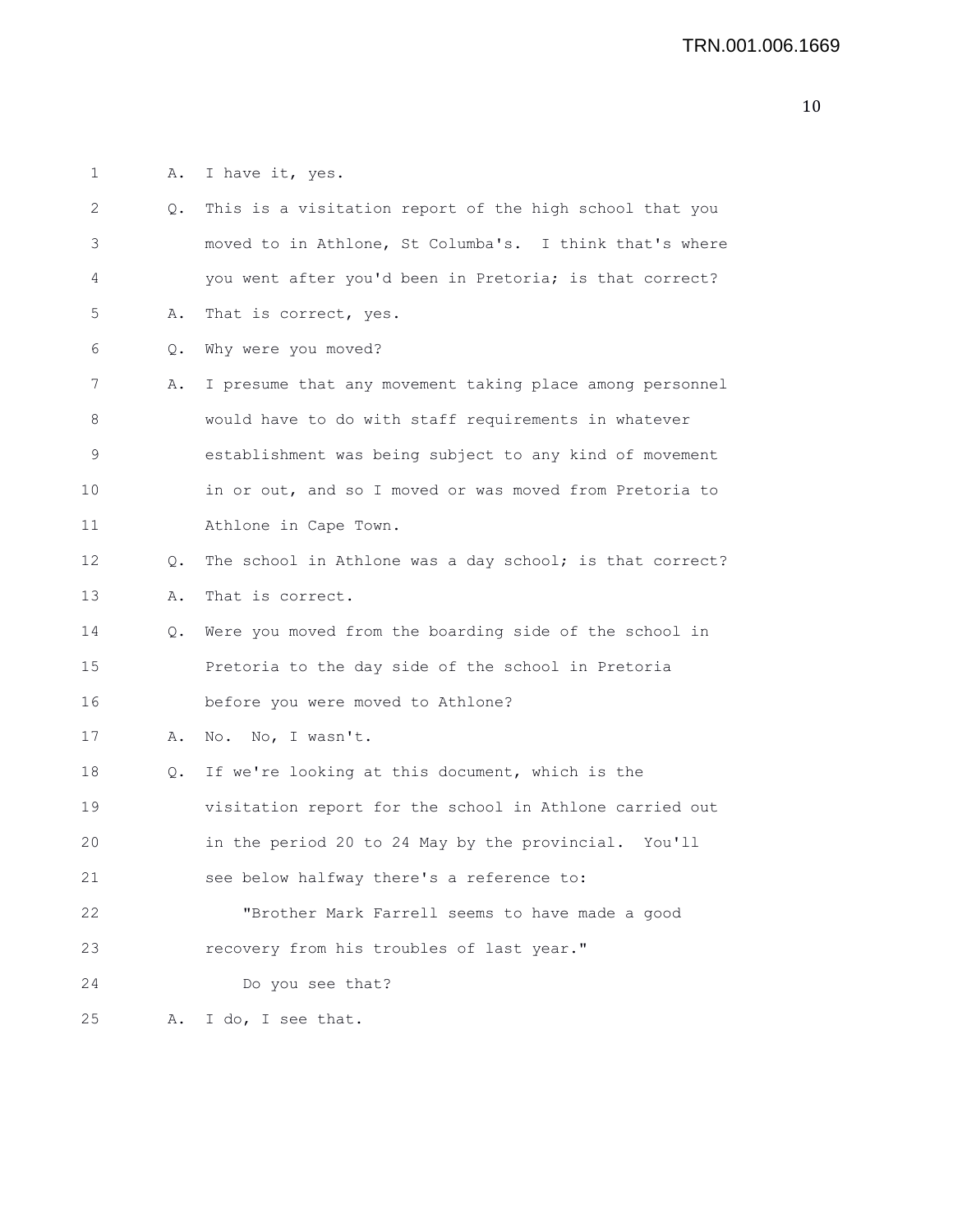| 1  | Q. | What does that refer to?                                 |
|----|----|----------------------------------------------------------|
| 2  | Α. | I have no recollection of what that might refer to.      |
| 3  | Q. | Is it the practice for the provincial to meet with the   |
| 4  |    | brothers when he is carrying out his visitation to the   |
| 5  |    | community?                                               |
| 6  | Α. | Yes, it is.                                              |
| 7  | Q. | Would Brother O'Neill, who I think was the provincial at |
| 8  |    | this time, take the opportunity of discussing your       |
| 9  |    | position with you?                                       |
| 10 | Α. | During visitation?                                       |
| 11 | Q. | Yes.                                                     |
| 12 | Α. | Yes, he would. He would meet with each individual        |
| 13 |    | member of the community on a one-to-one basis, that's    |
| 14 |    | correct.                                                 |
| 15 | Q. | What Brother O'Neill told the inquiry, John, was that    |
| 16 |    | he was told by Brother Vincent Kelleher that you were    |
| 17 |    | being moved and that in subsequent places you would      |
| 18 |    | attack this problem yourself and that you were being     |
| 19 |    | given the opportunity to turn over a new leaf. That's    |
| 20 |    | what Brother Kelleher told Brother O'Neill.<br>Do you    |
| 21 |    | follow that?                                             |
| 22 | Α. | I can understand what you're saying but I have no        |
| 23 |    | recollection at all of that situation being discussed    |
| 24 |    | with me in any forum and with Brother Kelleher, nor with |
| 25 |    | Brother O'Neill.                                         |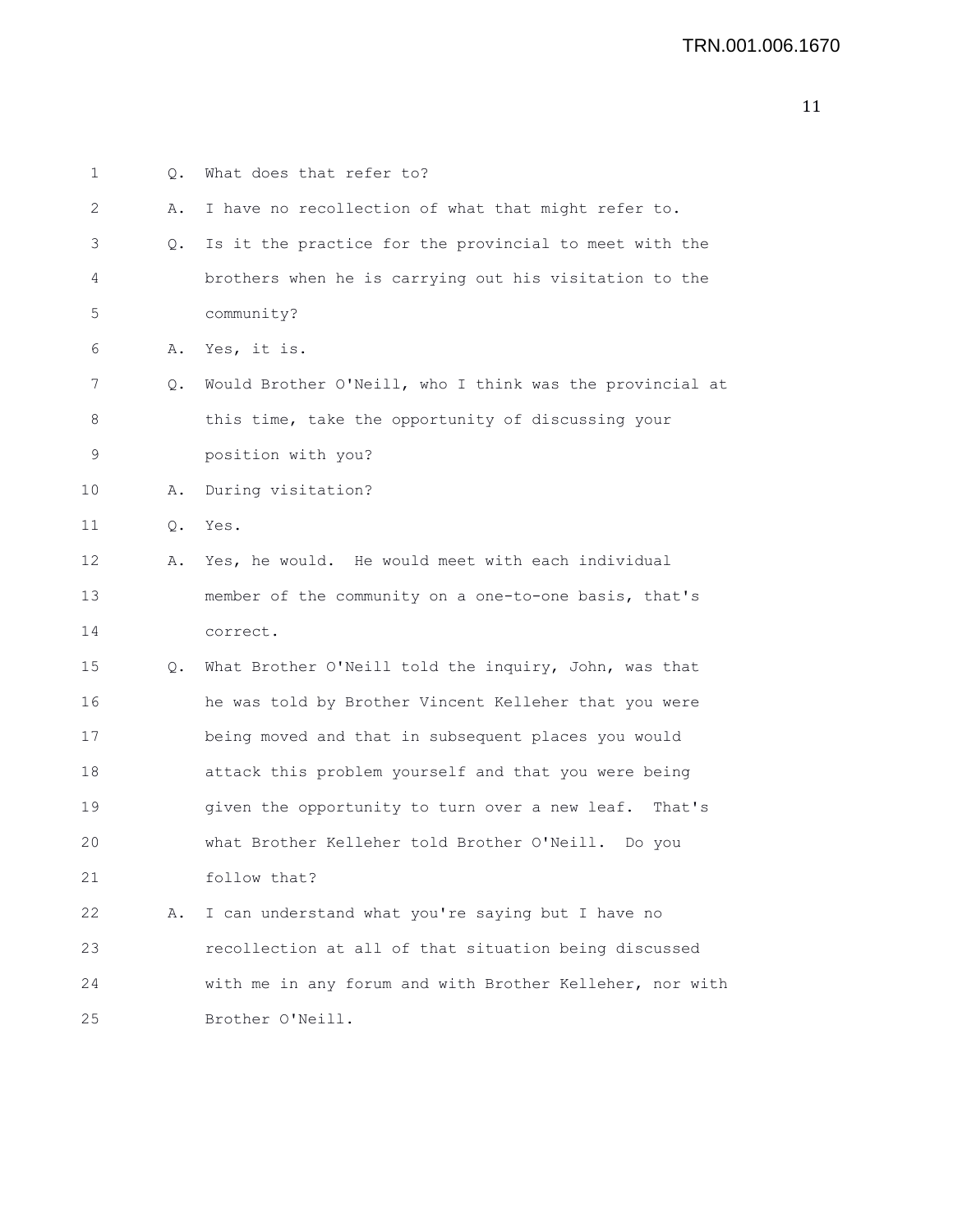| 1           | Q. | If Brother Kelleher was suggesting to Brother O'Neill    |
|-------------|----|----------------------------------------------------------|
| 2           |    | that you were being moved so you could deal with this    |
| 3           |    | problem that had developed, you're saying, I think, are  |
| 4           |    | you, that Brother Kelleher must have mislead             |
| 5           |    | Brother O'Neill as to why you were being moved?          |
| 6           | Α. | Or Brother O'Neill misunderstood. Brother O'Neill, if    |
| 7           |    | my memory serves me -- and it is going back a long       |
| 8           |    | time -- I think the provincial at that time was in fact  |
| $\mathsf 9$ |    | Brother Patrick Southwell, who was succeeded by          |
| 10          |    | Brother O'Neill subsequently.                            |
| 11          |    | But again, we are going back a long way and the          |
| 12          |    | exact details don't readily come to mind.                |
| 13          | Q. | John, can I ask you this question: are you able to       |
| 14          |    | explain to the inquiry why you would not be faced up     |
| 15          |    | with an allegation that involved a moral transgression?  |
| 16          | Α. | No, I don't. If such an allegation were made, I would    |
| 17          |    | expect to be faced with it by my relevant superiors,     |
| 18          |    | yes.                                                     |
| 19          | Q. | How clear are you with the passage of time that that did |
| 20          |    | not happen?                                              |
| 21          | Α. | That did not happen.                                     |
| 22          | Q. | Is it correct to say that, as we've seen from the        |
| 23          |    | document we looked at showing your track record in       |
| 24          |    | different schools, that you did not work again in        |
| 25          |    | a boarding school in South Africa?                       |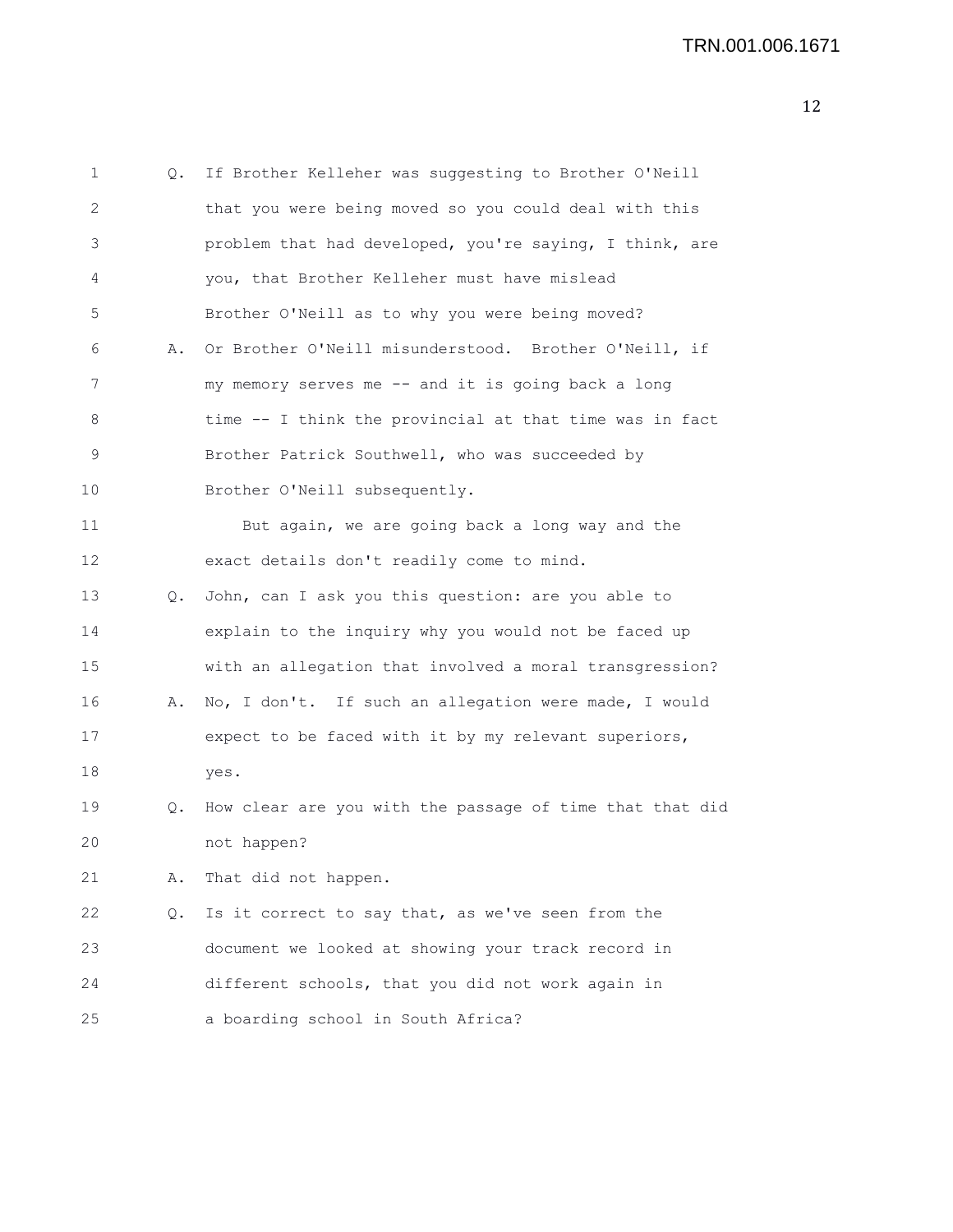| $\mathbf{1}$ | Α. | That is correct, yes.                                    |
|--------------|----|----------------------------------------------------------|
| 2            | Q. | Was that not because there was the concern that there    |
| 3            |    | had been at least the allegation of a moral              |
| 4            |    | transgression when you had been working in a boarding    |
| 5            |    | school?                                                  |
| 6            | Α. | I'm not in a position to say whether that was the case   |
| 7            |    | or not. We only had -- the brothers only had two         |
| 8            |    | boarding establishments out of a total of about 13 or    |
| 9            |    | 14, so  The fact that I was moved to other               |
| 10           |    | establishments -- on the law of averages, the chances    |
| 11           |    | are it would be a school without a boarding department.  |
| 12           | Q. | You do suggest in your statement at paragraph 15 that,   |
| 13           |    | as you've mentioned already in your evidence, you were   |
| 14           |    | moved from Pretoria to Athlone on the instruction of the |
| 15           |    | provincial to cover staffing shortages. Are you saying   |
| 16           |    | that is what you were told?                              |
| 17           | Α. | That's what I understood.                                |
| 18           | Q. | But is that what you were told by the provincial?        |
| 19           | Α. | I have no recollection of being told, but that is        |
| 20           |    | certainly what I would have presumed.                    |
| 21           | Q. | Would you consider it to have been a failure then on the |
| 22           |    | part of the order not to have informed you of the        |
| 23           |    | allegation or allegations that were being made against   |
| 24           |    | you?                                                     |
| 25           | Α. | Yes, I would.                                            |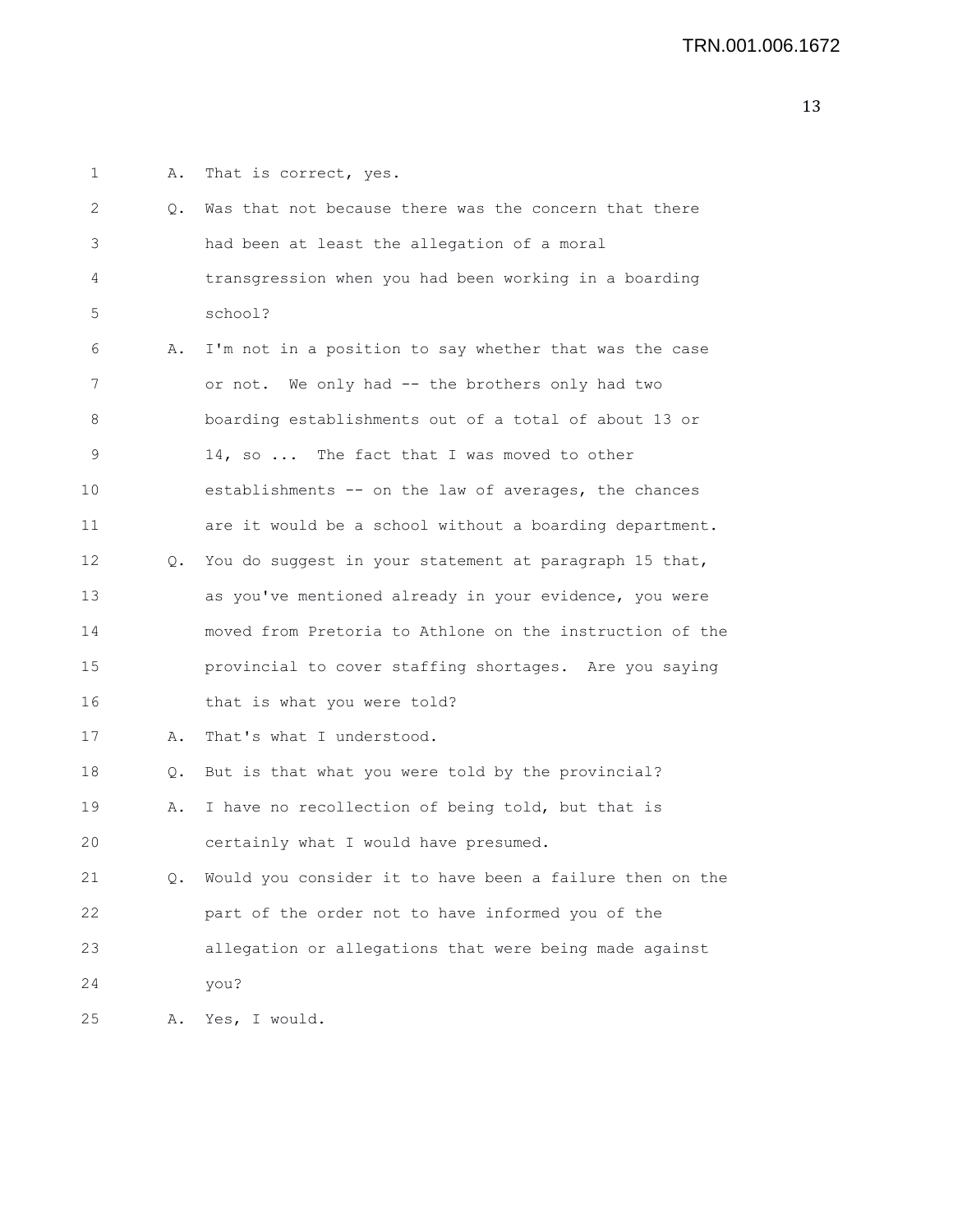| $\mathbf{1}$      | Q. | You tell us in your statement -- and we've seen the             |
|-------------------|----|-----------------------------------------------------------------|
| 2                 |    | documentation relevant to this -- that your time in             |
| 3                 |    | South Africa came to an end when you requested to be            |
| 4                 |    | sent back home.                                                 |
| 5                 | Α. | That is correct, yes.                                           |
| 6                 | Q. | Why did you want to come back home?                             |
| 7                 | Α. | Back to the northern hemisphere. Principally because my         |
| 8                 |    | parents were getting on in life and their health wasn't         |
| 9                 |    | wonderful and I was more concerned to be within striking        |
| 10                |    | distance rather than be 6,000 miles away. And in those          |
| 11                |    | days, we didn't have the luxury of telephone                    |
| $12 \overline{ }$ |    | communication very easily.                                      |
| 13                | Q. | I think you were eventually transferred to the English          |
| 14                |    | province from South Africa, as we've seen from your             |
| 15                |    | track record, in December 1977.                                 |
| 16                | Α. | That is correct.                                                |
| 17                | Q. | If you could turn to tab 6, CBR.001.001.5654 and if you move to |
| 18                |    | the fourth document in that section of the folder, the third    |
| 19                |    | paragraph in, you'll see there that there's a suggestion        |
| 20                |    | that you made a request to do a BEd in Salisbury in             |
| 21                |    | 1977, and that request was denied. So it does appear            |
| 22                |    | that you were content to spend some further time in             |
| 23                |    | South Africa post-1977 if that is correct.                      |
| 24                | Α. | Yes.                                                            |
| 25                | Q. | The BEd, what length of course would that have been?            |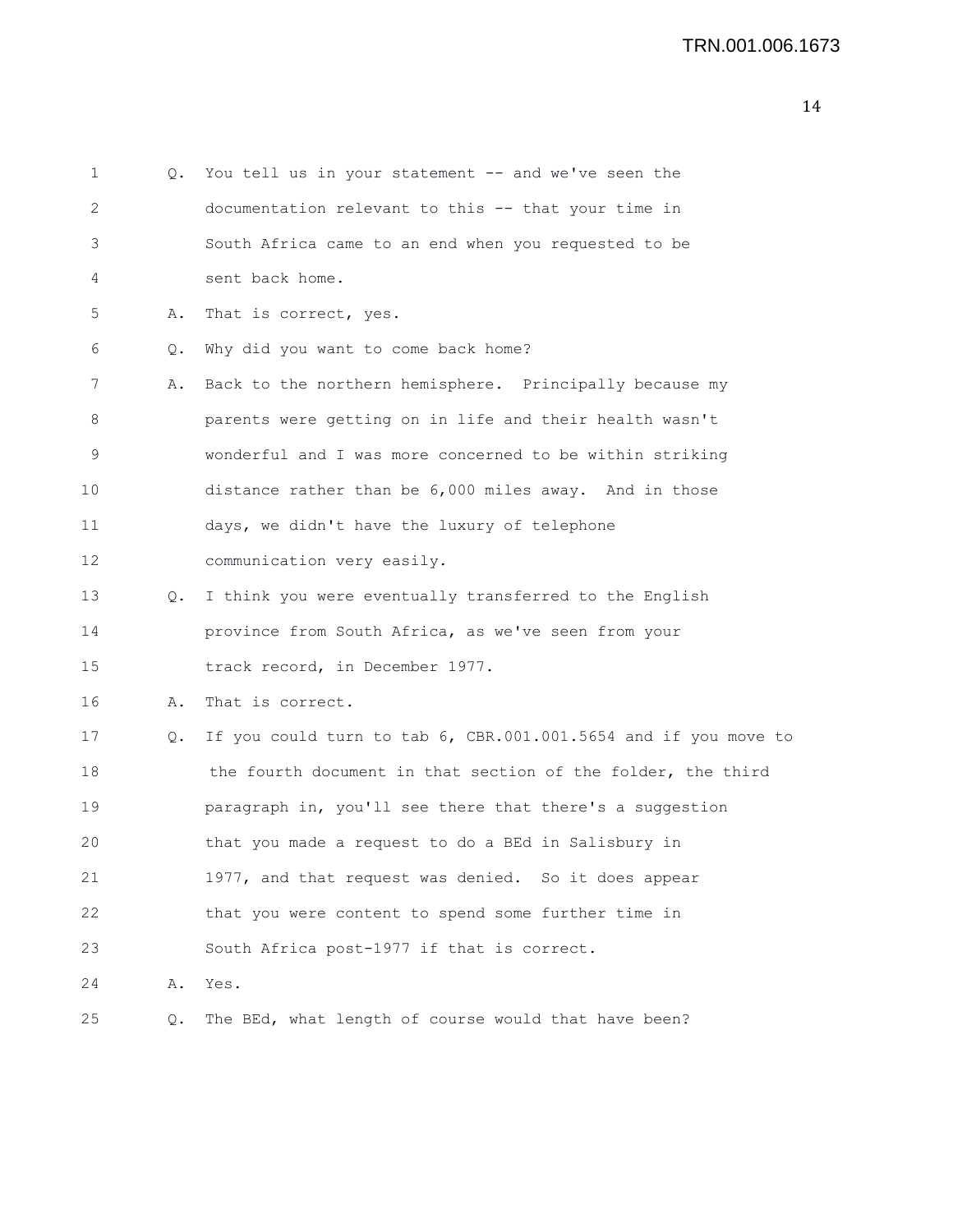| 1  | Α.    | It would have added a year to what I had already done at |
|----|-------|----------------------------------------------------------|
| 2  |       | the college of education.                                |
| 3  | Q.    | So was the fact that you had not been permitted to go on |
| 4  |       | the course part of the reasoning why you wanted to come  |
| 5  |       | back to the northern hemisphere?                         |
| 6  | Α.    | No, I don't -- no, it wasn't.                            |
| 7  | Q.    | We've seen from the document we looked at at the         |
| 8  |       | beginning that you arrived in Falkland, according to the |
| 9  |       | document, in December 1977. You thought it might have    |
| 10 |       | been the beginning of 1978, but it matters not.          |
| 11 | Α.    | Yes.                                                     |
| 12 | Q.    | At that time, what role were you being told you were     |
| 13 |       | going to be carrying out at St Ninian's?                 |
| 14 | Α.    | As a member of the teaching staff.                       |
| 15 | $Q$ . | Were you qualified to teach at St Ninian's?              |
| 16 | Α.    | At that time I was -- there was some doubt as to whether |
| 17 |       | my qualifications were acceptable or not.                |
| 18 | Q.    | Then what was your role? What role did you actually      |
| 19 |       | play when you were at St Ninian's for this period of     |
| 20 |       | time?                                                    |
| 21 | Α.    | I taught.                                                |
| 22 | Q.    | Did you have any responsibility, for example, for the    |
| 23 |       | dormitory areas or other aspects of the regime?          |
| 24 | Α.    | No, I didn't, no.                                        |
| 25 | Q.    | During this time at St Ninian's, where did you sleep?    |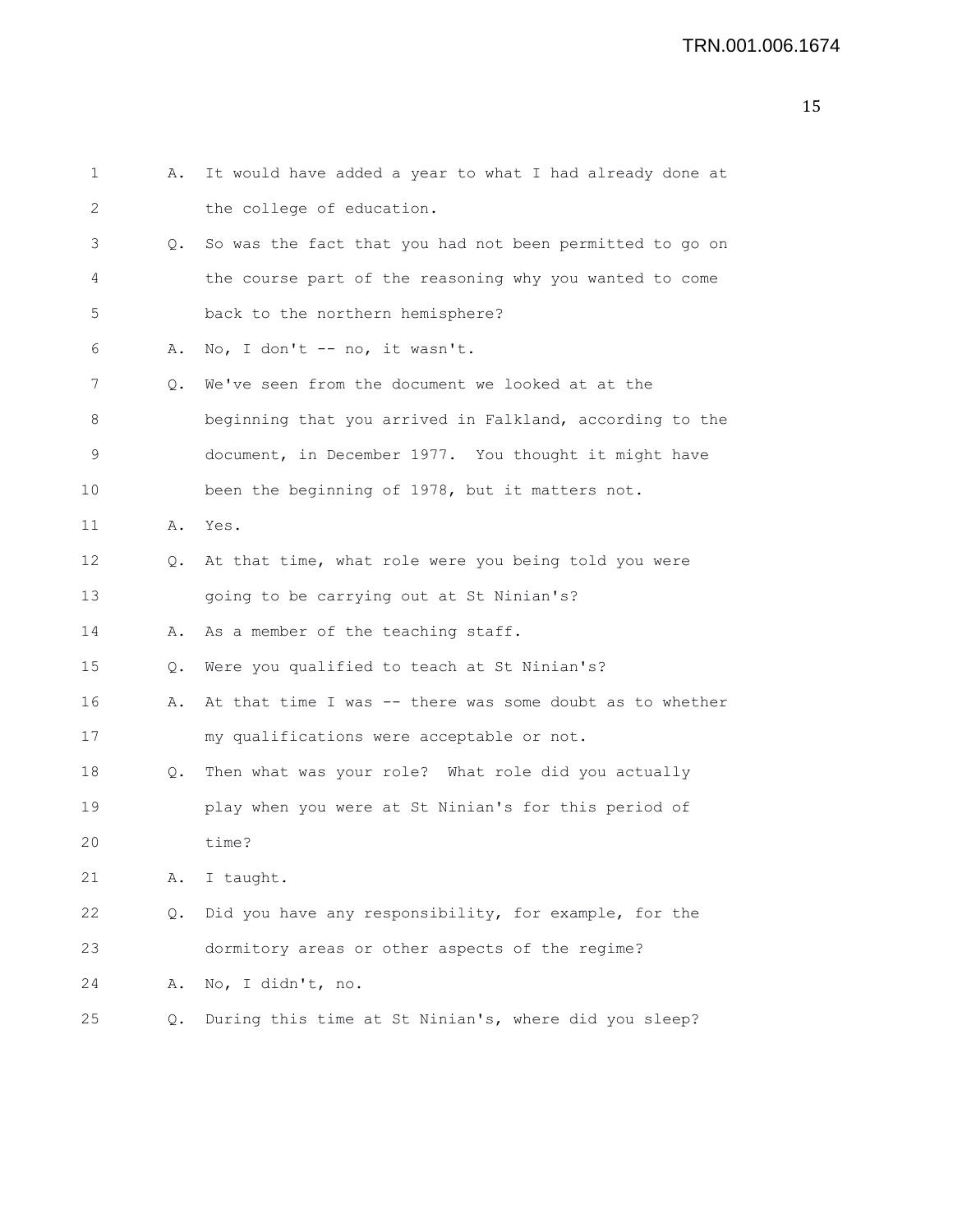| 1  | Α.        | In the main building of Falkland House, the main         |
|----|-----------|----------------------------------------------------------|
| 2  |           | building.                                                |
| 3  | $\circ$ . | I think we know there's a main building where you come   |
| 4  |           | into a main hall; is that correct?                       |
| 5  | Α.        | That's correct, yes.                                     |
| 6  | Q.        | And there is a stairway that will take you up to an      |
| 7  |           | upper level. Is that the level where you had your        |
| 8  |           | bedroom at that time?                                    |
| 9  |           | A. Yes, that's correct.                                  |
| 10 | Q.        | As you've said, there was a question mark then over      |
| 11 |           | whether or not you were qualified to teach. Was some     |
| 12 |           | decision made that you'd go and get some qualifications? |
| 13 | Α.        | Yes, a decision was made that I would go down south to   |
| 14 |           | London and follow a course down there.                   |
| 15 | $\circ$ . | Was it the expectation that you would return to Falkland |
| 16 |           | once you were fully qualified?                           |
| 17 | Α.        | Yes, I think that was in the mind of the provincial of   |
| 18 |           | the time.                                                |
| 19 | Q.        | And I think we know that you spent from about            |
| 20 |           | September 1978 to September 1980 on the course that you  |
| 21 |           | were sent to do; is that right?                          |
| 22 | Α.        | That's correct, yes.                                     |
| 23 | Q.        | When you returned then to St Ninian's in about           |
| 24 |           | September 1980, what role did you take up when you       |
| 25 |           | returned?                                                |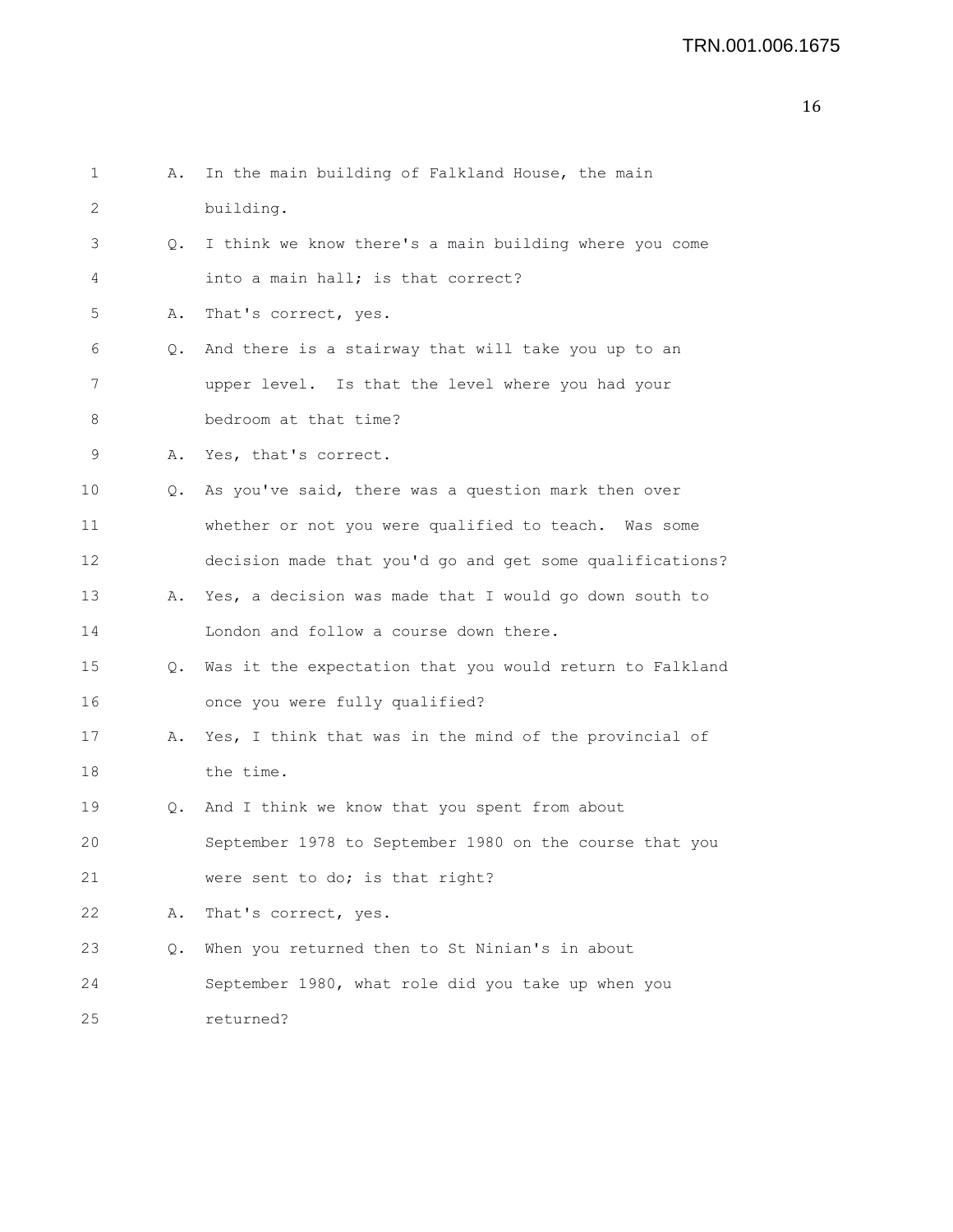| 1  | Α.    | I really  There was a handover of responsibility          |
|----|-------|-----------------------------------------------------------|
| 2  |       | from the previous headmaster to me as his successor, and  |
| 3  |       | there was a transition period of a couple of months       |
| 4  |       | there, in which I shadowed -- if you like, I shadowed     |
| 5  |       | his area of responsibility.                               |
| 6  | Q.    | I think                                                   |
| 7  |       | is that correct?                                          |
| 8  | Α.    | That is correct, yes. That's correct.                     |
| 9  | Q.    | When do you consider that you actually took over the      |
| 10 |       | role of headmaster?                                       |
| 11 | Α.    | In the autumn of 1980.                                    |
| 12 | Q.    | What did you see your responsibilities to be?             |
| 13 | Α.    | When I took over?                                         |
| 14 | $Q$ . | Yes.                                                      |
| 15 | Α.    | The management of the establishment. The running of the   |
| 16 |       | school. The contacts with the local authority in          |
| 17 |       | connection with education and social work as regards the  |
| 18 |       | welfare of the residents.                                 |
| 19 | Q.    | Looking to the Christian Brothers community that was      |
| 20 |       | LNA<br>there at the time, you've mentioned Brother        |
| 21 | Α.    | Yes.                                                      |
| 22 | Q.    | Who were the other brothers when you took over as         |
| 23 |       | headmaster?                                               |
| 24 | Α.    | <b>MBS</b><br><b>MHJ</b><br>was there. Brother<br>Brother |
| 25 | Q.    | Brother Kelly?                                            |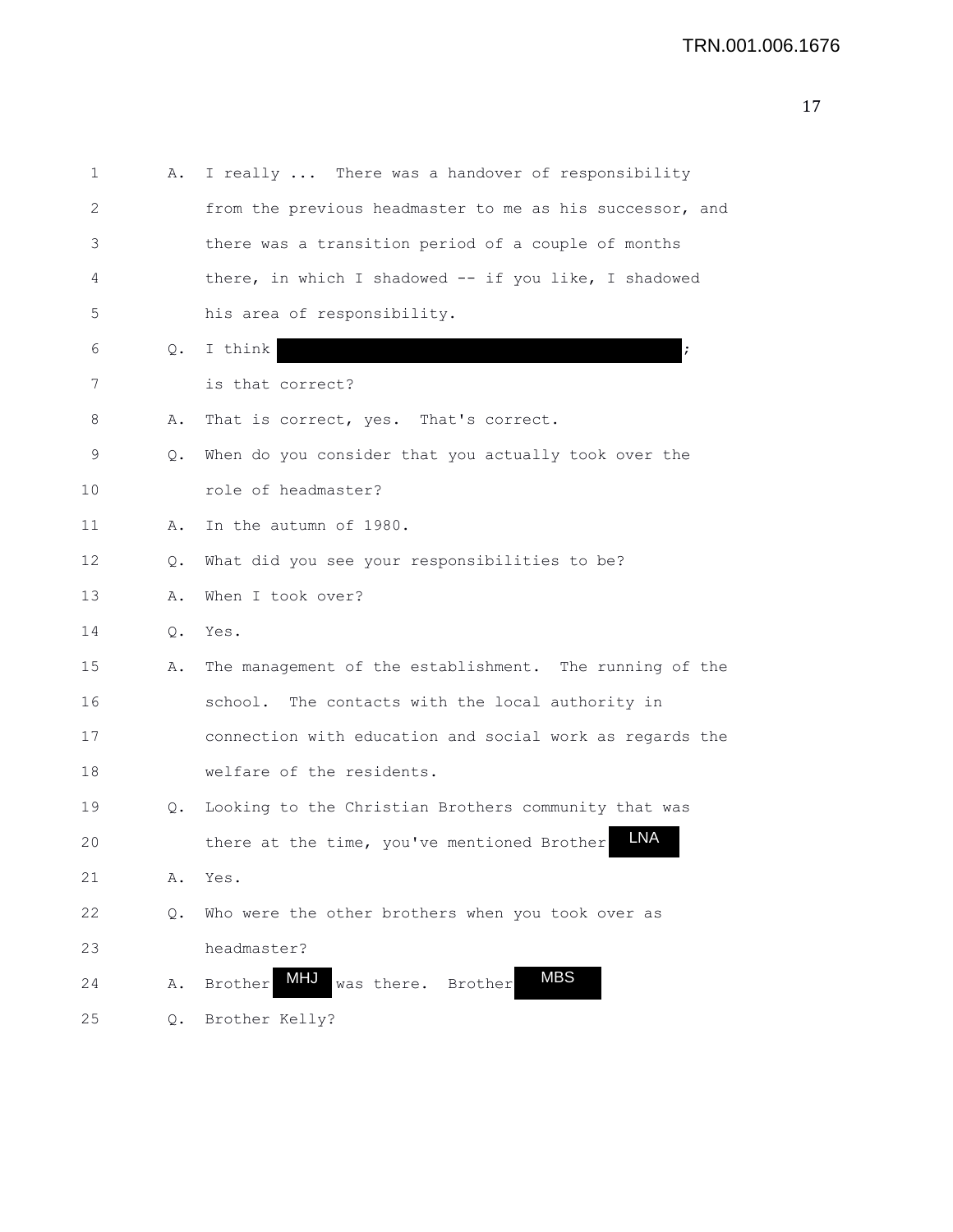```
1 A. No, not when I took over, no. He joined the community
2 somewhat later.
3 Q. The evidence provided to the inquiry has been that
4 Brother Kelly was there since about September 1979.
5 A. Well, that's not my recollection.
6 Q. Could you be wrong about that?
7 A. I don't think so, Colin. I don't think so.
8 Q. This document isn't within your papers. It is
9 a visitation report. I'll put it on the screen.
10 CBR.001.001.2362. This might come on to our screens,
11 but you will not see it, but I'll read out the relevant
12 parts to you.
13 This relates to a visitation carried out between 26
14 and 30 April 1980, and we can see that in relation to
15 the community at that time, Paul Kelly is mentioned.
16 If we turn to page 2365, we read, the second entry:
17 "Paul Kelly, 28, has been here since September."
18 So that would make it September 1979. So the
19 suggestion there is that Paul Kelly had certainly been
20 at St Ninian's in September 1979, so he would have been
21 there at the same time as yourself and indeed
22 Brother INA Do you understand that?
23 A. I do, yes.
24 Q. I understand it's not your recollection because it's
25 a long time ago, but on the face of it, if the
                  LNA
```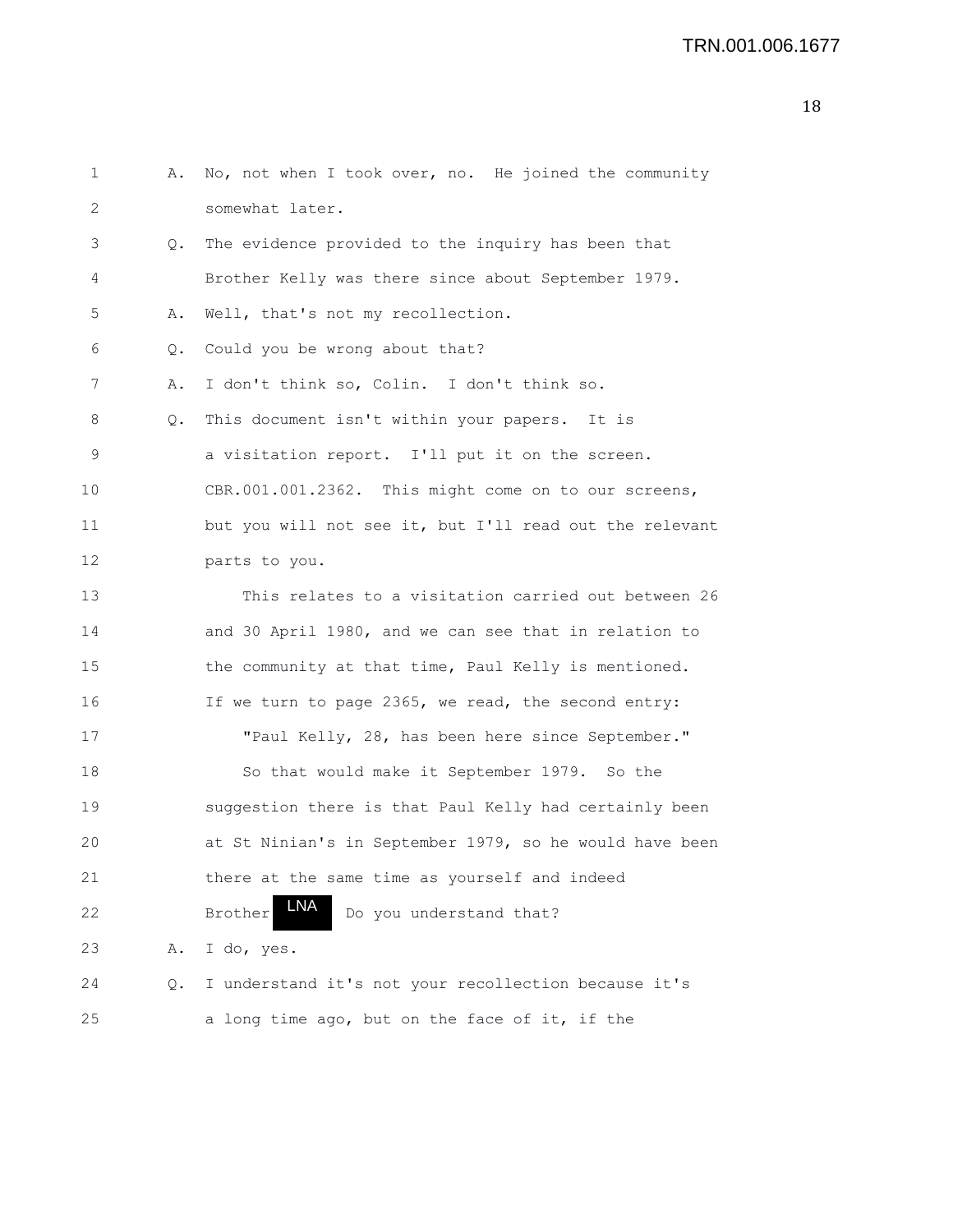| 1  |    | documentation is correct, then it would appear that      |
|----|----|----------------------------------------------------------|
| 2  |    | Paul Kelly was there --                                  |
| 3  | Α. | Yes.                                                     |
| 4  | Q. | -- when you were there.                                  |
| 5  | Α. | Yes, I accept that.                                      |
| 6  | Q. | Can I just ask you to look at a couple of plans that are |
| 7  |    | in the folder in front of you, John. The first plan      |
| 8  |    | I want you to look at is in tab 7. The reference for     |
| 9  |    | the transcript is CFS.001.006.8297.                      |
| 10 |    | We're looking here at a layout plan of St Ninian's       |
| 11 |    | and you can perhaps get your bearings. We have the       |
| 12 |    | entrance hall that leads into the main hall. Can we see  |
| 13 |    | there's an area to the right that has been designated as |
| 14 |    | the headmaster's office; is that where you had an        |
| 15 |    | office?                                                  |
| 16 | Α. | Yes.                                                     |
| 17 | Q. | To the left of that, do we see that there's an           |
| 18 |    | indication of there being a stairway that would take you |
| 19 |    | to the upper level; is that correct?                     |
| 20 | Α. | That's correct, yes.                                     |
| 21 | Q. | And if we go on to the next tab, tab $8$ -- and this is  |
| 22 |    | CFS.001.006.8296 -- we're now looking at a layout of the |
| 23 |    | upper level.                                             |
| 24 | Α. | Yes.                                                     |
| 25 | Q. | Would it be here that you would have your bedroom?       |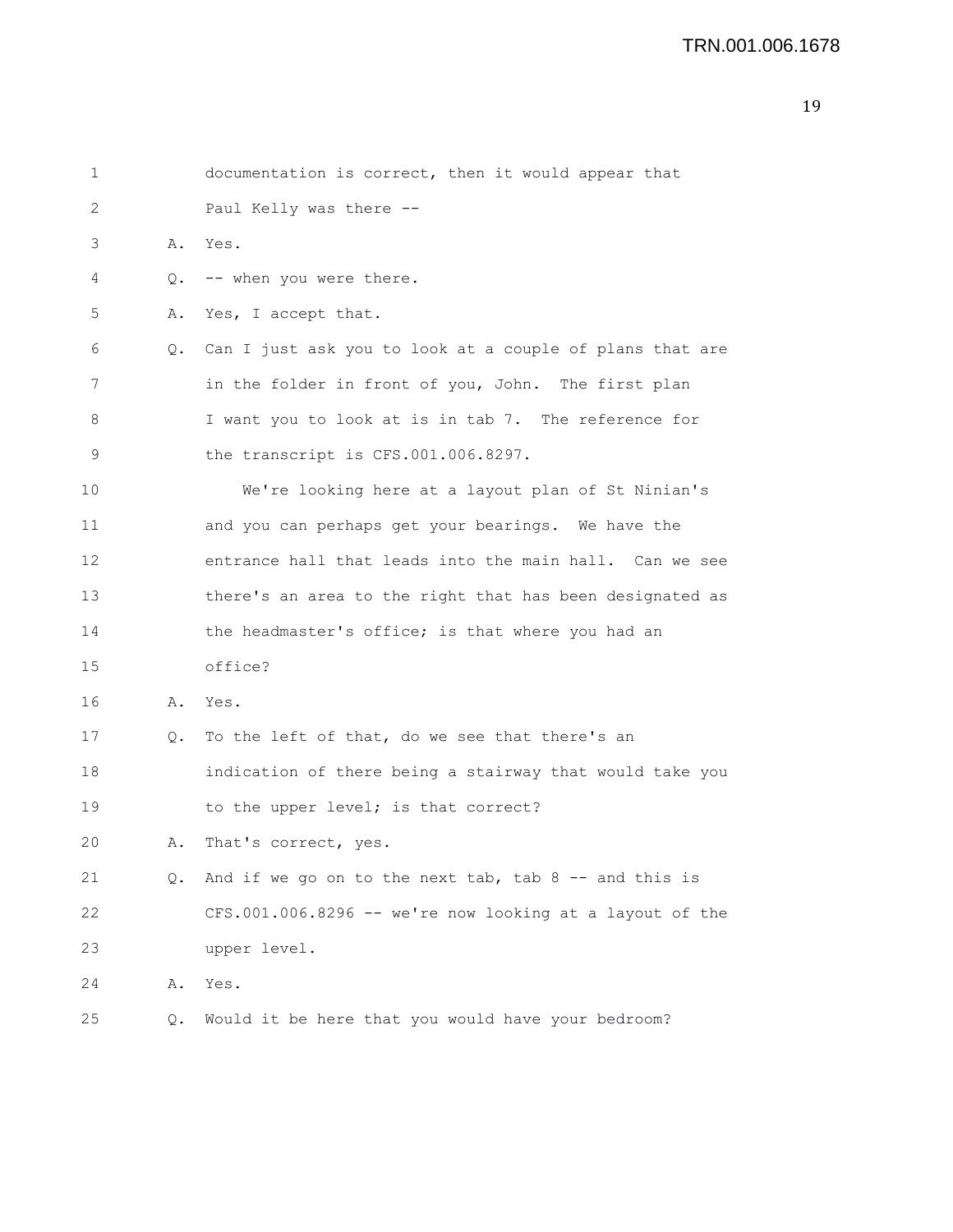1 A. Yes.

| 2                 |    | Q. Can you indicate where it was? I wouldn't be            |
|-------------------|----|------------------------------------------------------------|
| 3                 |    | constrained by the designations that have been given in    |
| 4                 |    | the plan as they may not be accurate.                      |
| 5                 | Α. | It would have been one of the small rooms on the           |
| 6                 |    | right-hand side of that diagram.                           |
| 7                 | 0. | We see there's reference to "brother's bedroom" and then   |
| 8                 |    | below that "brother's bedroom" and "staff dormitory";      |
| 9                 |    | is that the area you're talking about?                     |
| 10                | Α. | That's more or less the location of where I had my<br>Yes. |
| 11                |    | bedroom and bathroom.                                      |
| $12 \overline{ }$ | Q. | You told us earlier, John, that you had a form of          |
| 13                |    | handover with<br>when you took over the role               |
| 14                |    | of headmaster.                                             |
| 15                | Α. | Yes.                                                       |
| 16                | Q. | So far as Brother LNA<br>was concerned, had he been        |
| 17                |    | carrying out what one might refer to as dormitory duties   |
| 18                |    | during --                                                  |
| 19                | Α. | Yes, he did.                                               |
| 20                | Q. | Did you?                                                   |
| 21                | Α. | No.                                                        |
| 22                | Q. | Why not?                                                   |
| 23                | Α. | Well, he stayed, during that transition period -- he       |
| 24                |    | continued, so far as I recall, in that role. Now, as to    |
| 25                |    | who were the housemasters at that time, I'm not clear.     |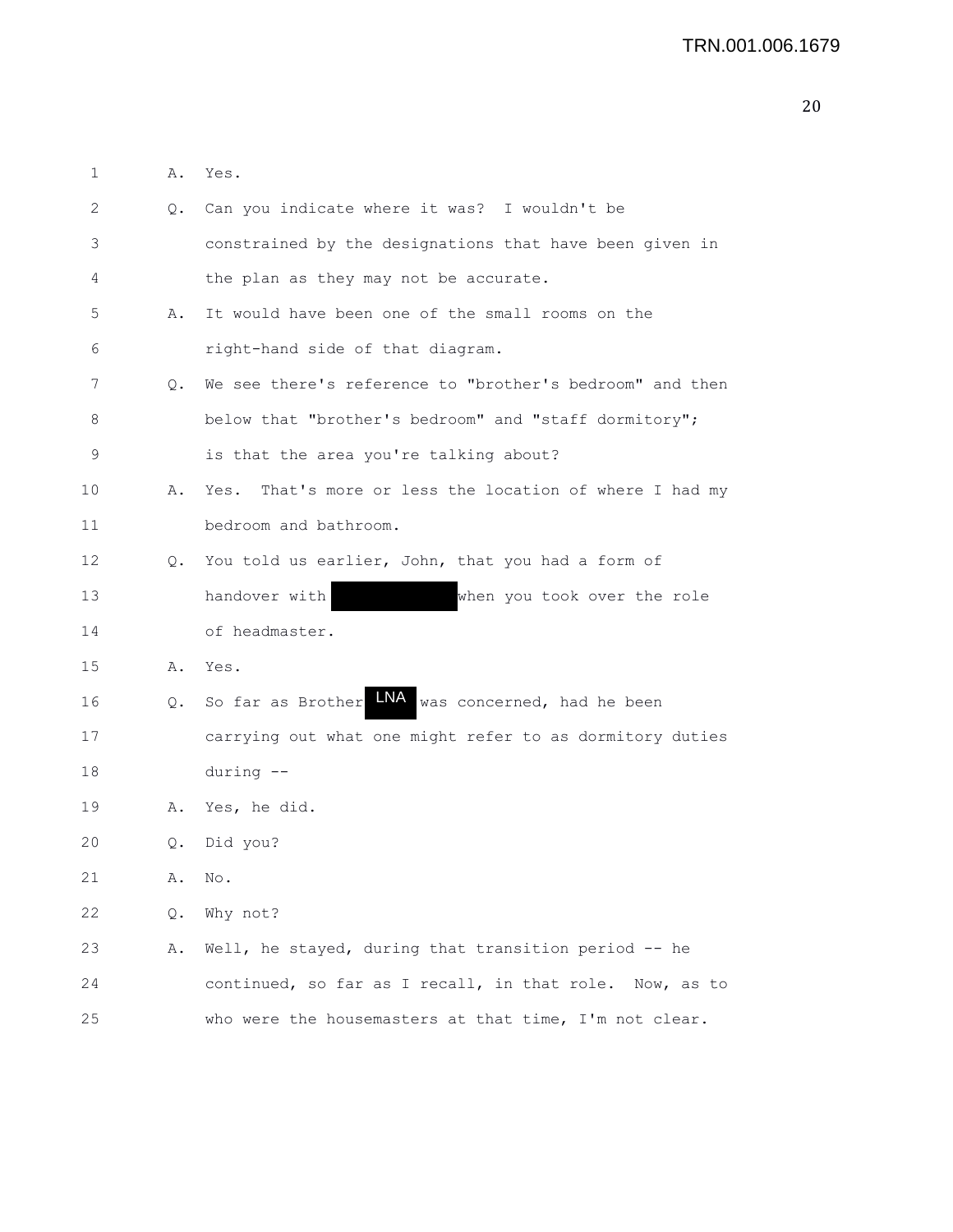| 1  |    | During my time in St Ninian's as headmaster, there were          |
|----|----|------------------------------------------------------------------|
| 2  |    | a number of people were housemasters. Paul Kelly was             |
| 3  |    | <b>MHG</b><br>certainly one.<br>was certainly another.           |
| 4  |    | Chris Brown was another.                                         |
| 5  | Q. | Did you find it at all unusual or strange that                   |
| 6  |    | LNA<br><b>SNR</b><br>Brother<br>while he was<br>was also able to |
| 7  |    | devote his time to looking after dormitories?                    |
| 8  | Α. | Well, yes, it was a heavy workload, but I don't think it         |
| 9  |    | ever  the topic ever cropped up that I would assume              |
| 10 |    | identical responsibilities as to those which he had              |
| 11 |    | apart from management. I felt, moving into it, as a new          |
| 12 |    | job, I had enough on my plate simply to acclimatise              |
| 13 |    | myself and familiarise myself with the comings and               |
| 14 |    | goings of the establishment.                                     |
| 15 | Q. | You give us information in your statement about the              |
| 16 |    | regime, such as chores and leisure time and so on, and           |
| 17 |    | clearly the inquiry will have regard to that material.           |
| 18 |    | Insofar as leisure time is concerned, I think you                |
| 19 |    | tell us in paragraph 75 that you don't remember any              |
| 20 |    | books or a library at the school when you were there.            |
| 21 | Α. | That's correct.                                                  |
| 22 | Q. | Did you find that unusual, that a school would not have          |
| 23 |    | some form of library?                                            |
| 24 | Α. | Well, in the 1980s, I don't think it would have been             |
| 25 |    | very remarkable. We are struggling with the difficulty           |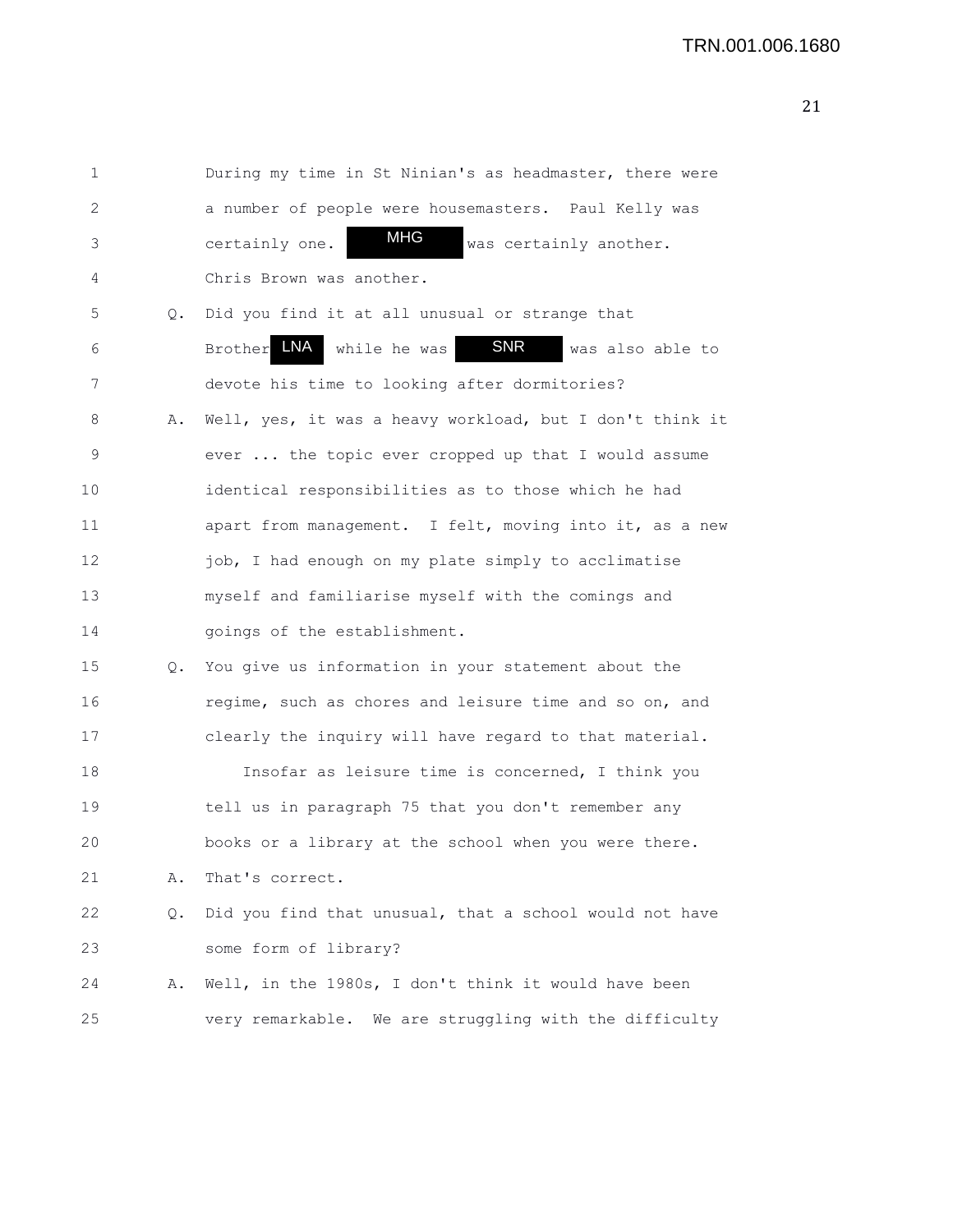| 1               |    | of transposing standards which are accepted today back   |
|-----------------|----|----------------------------------------------------------|
| 2               |    | 30 and 40 years and wondering why this wasn't done and   |
| 3               |    | that wasn't done and the other thing wasn't done, but    |
| 4               |    | I don't think it's fair to be finding fault with         |
| 5               |    | situations which were in a completely different time     |
| 6               |    | frame.                                                   |
| 7               | Q. | You do mention in your statement, you make some comments |
| 8               |    | about bullying and so on at the school. Did you find     |
| 9               |    | that an issue?                                           |
| 10              | Α. | No, it wasn't. It wasn't a major issue during my time    |
| 11              |    | there.                                                   |
| 12 <sup>2</sup> | Q. | Were the boys difficult to manage?                       |
| 13              | Α. | Sometimes.                                               |
| 14              | Q. | Because I think we know that some boys at least came     |
| 15              |    | from difficult backgrounds.                              |
| 16              | Α. | Yes.                                                     |
| 17              | Q. | Would you be given information about the backgrounds of  |
| 18              |    | boys?                                                    |
| 19              | Α. | Yes.                                                     |
| 20              | О. | Who would provide that information?                      |
| 21              | Α. | Social workers, what we would glean from attendance at   |
| 22              |    | Children's Panels, and certainly contact directly with   |
| 23              |    | families.                                                |
| 24              | Q. | That information then about backgrounds, how much of     |
| 25              |    | that information would be passed on to the members of    |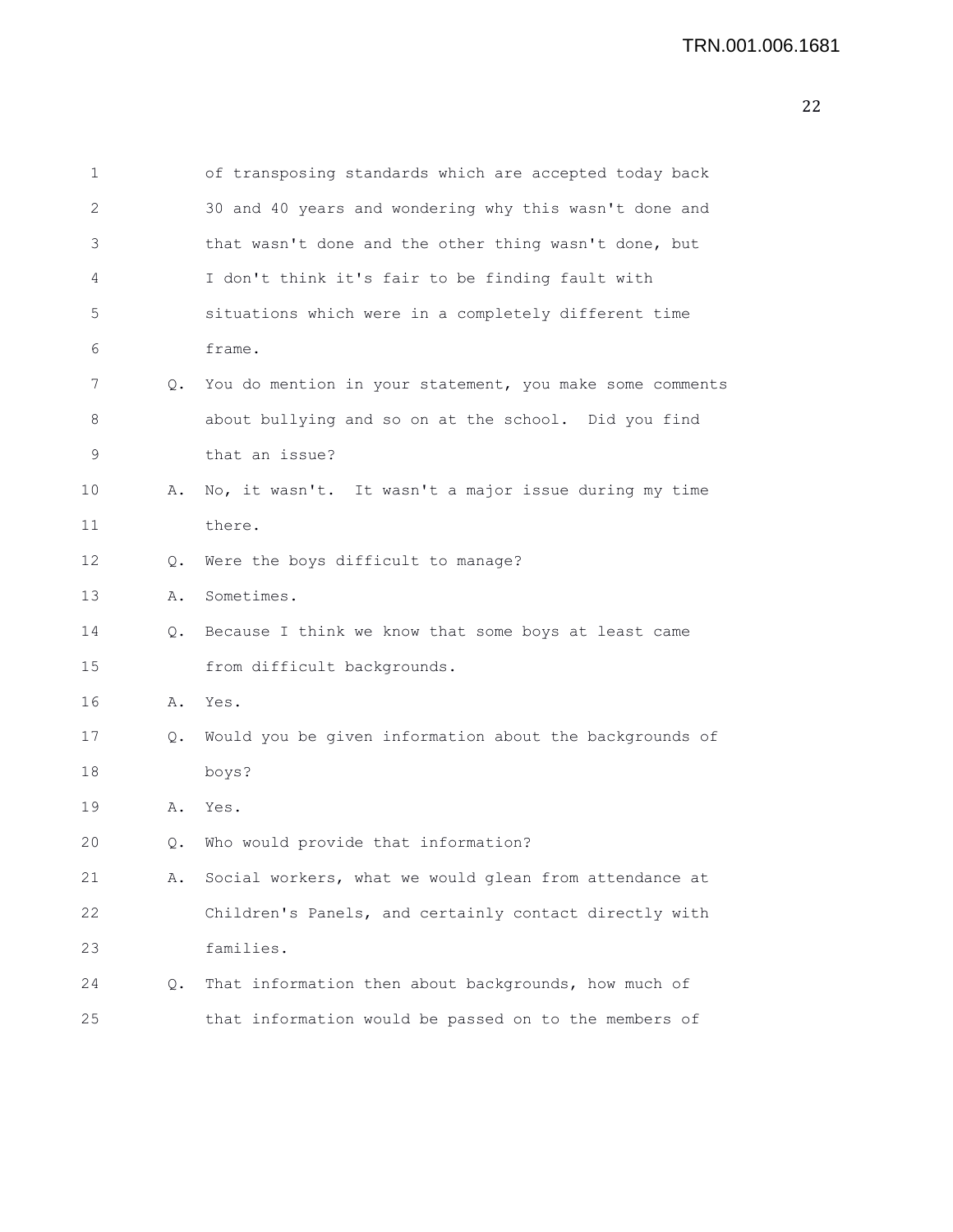1 staff?

| 2  | Α. | I think as it was seen as being relevant. There             |
|----|----|-------------------------------------------------------------|
| 3  |    | wouldn't have been a blanket policy in relation to that.    |
| 4  | Q. | You do tell us that smoking was not allowed but was         |
| 5  |    | tolerated; is that how you saw it?                          |
| 6  | Α. | Well, tolerated might be a general phrase. Smoking          |
| 7  |    | certainly was prohibited, but the staff knew that boys      |
| 8  |    | brought back material for smoking from their visits home    |
| 9  |    | and they would find places in the grounds where they        |
| 10 |    | would indulge in their habit to a greater or lesser         |
| 11 |    | degree.                                                     |
| 12 |    | Certainly, the staff would have tried to police that        |
| 13 |    | situation, maybe in an easier way than a complete           |
| 14 |    | clampdown and making it impossible.                         |
| 15 |    | LADY SMITH: Did you give the staff any instructions about   |
| 16 |    | how they were to, as you put it, police the smoking         |
| 17 |    | problem?                                                    |
| 18 | Α. | Not in specific terms, but I think they could understand    |
| 19 |    | from my attitude -- and at staff meetings when we           |
| 20 |    | discussed problems of dealing with the various incidents    |
| 21 |    | that might arise, I think the staff who would have been     |
| 22 |    | involved in supervision duties would have gleaned           |
| 23 |    | something of my philosophy from the way I outlined          |
| 24 |    | Is that clear, my Lady?<br>policy.                          |
| 25 |    | Well, I'm not sure from what you tell me, if<br>LADY SMITH: |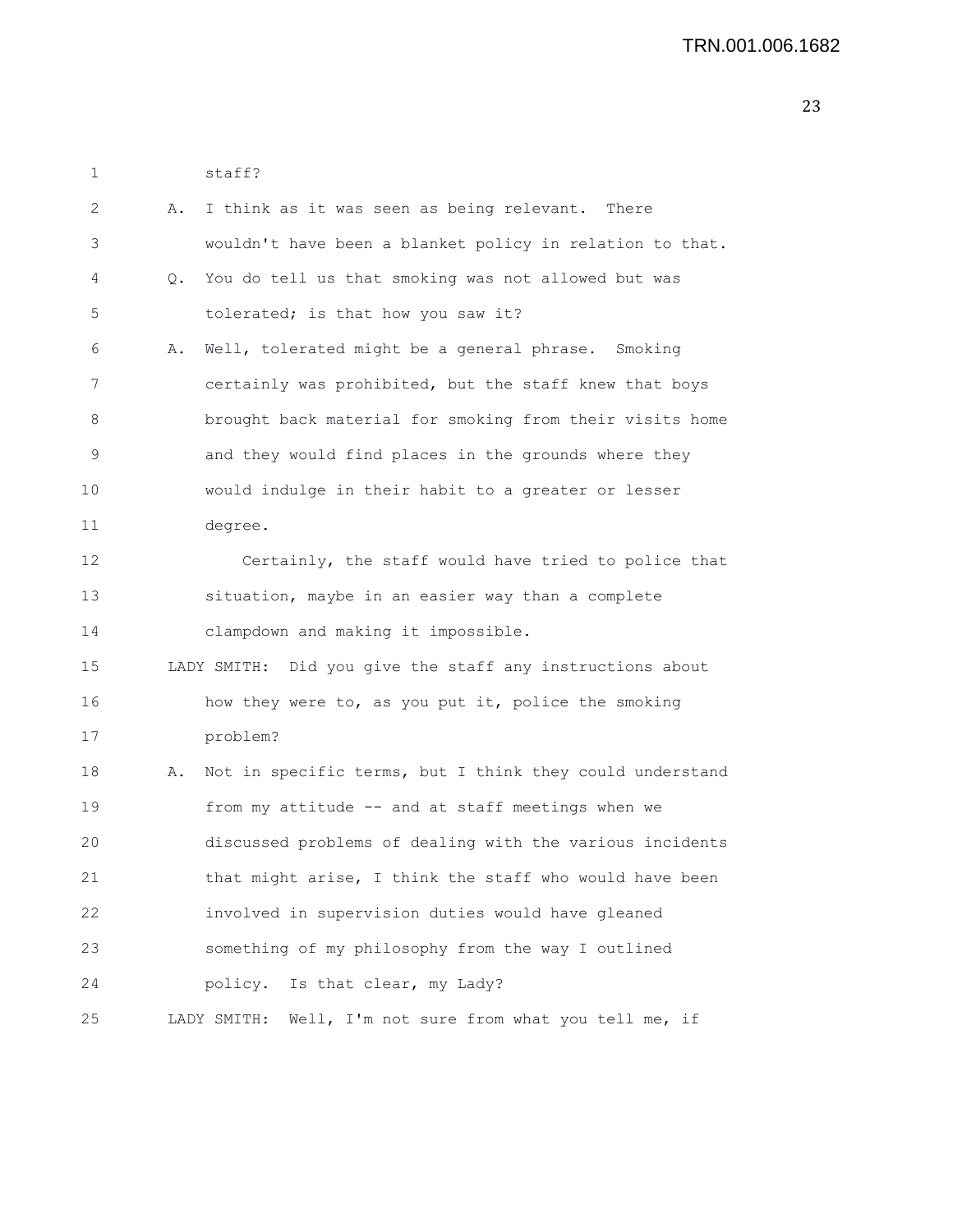1 I was a member of staff, what I would know about what 2 you expected me to do in relation to smoking. 3 A. Well, I think if a pupil was caught smoking within the 4 building, I think that would be seen as a major 5 incident, because it was an old building with a type of 6 lattice and plaster construction and I think it would 7 have been a great fire hazard. So the boys tended -- 8 in the winter they might have gone to the toilet block 9 or they might have gone outside the premises altogether 10 and congregated at the -- there was a lawn outside the 11 back gate where they would kick footballs and generally 12 hang about, and sometimes that was an area. 13 To be honest, when I wandered in that direction 14 during lunch breaks, for example, I would -- shall I put 15 it that I would make my approach detectable, so that if 16 there were boys smoking outside they would have the 17 opportunity to put their smoking materials away or 18 dispose of them over the wall or something of that 19 nature. 20 LADY SMITH: Mr MacAulay. 21 MR MacAULAY: The inquiry has heard evidence that boys 22 absconding over different periods of time. 23 A. Yes. 24 Q. -- was a problem. During your time particularly in the 25 second period at St Ninian's, did boys abscond from the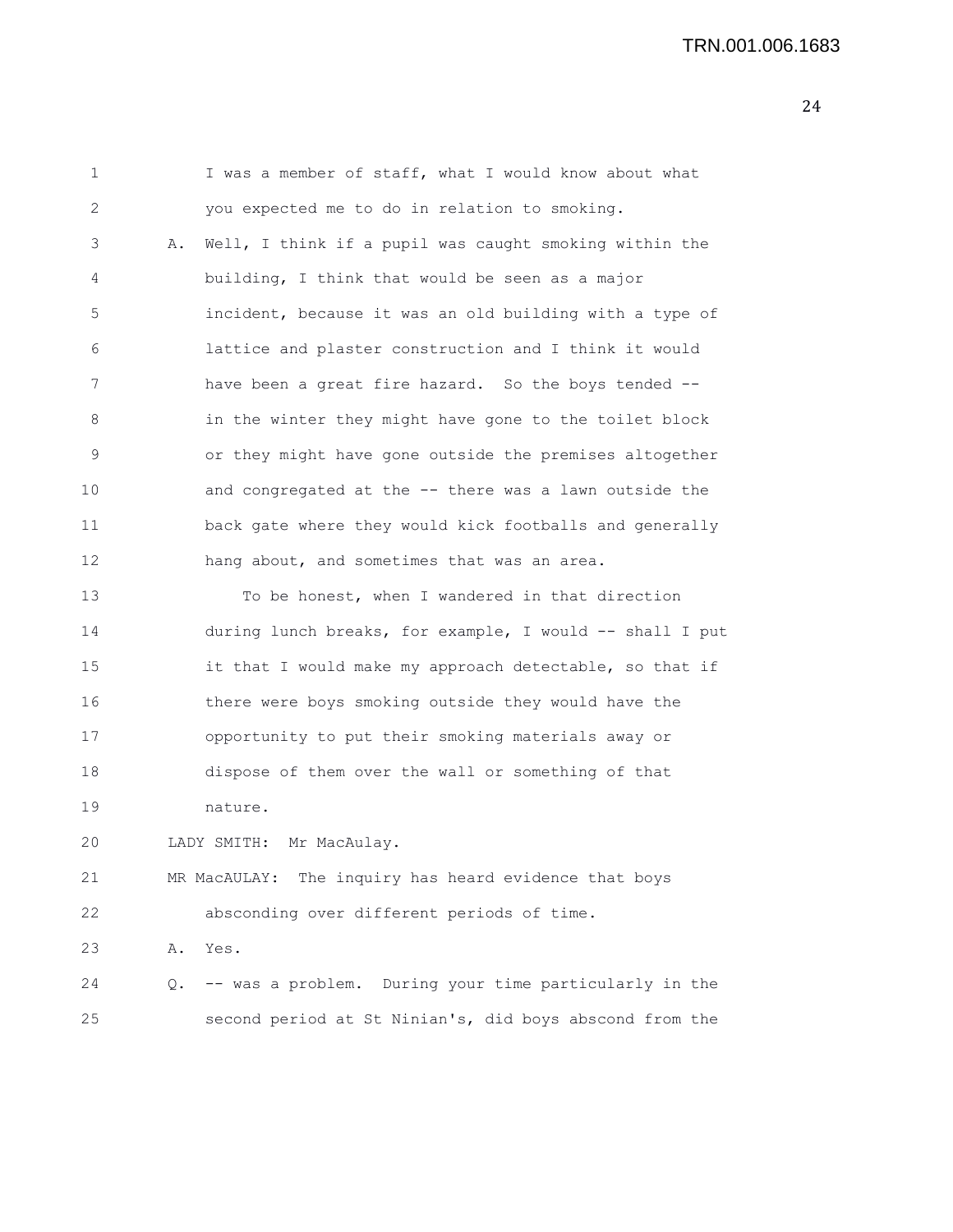| 1  |    | school?                                                  |
|----|----|----------------------------------------------------------|
| 2  | Α. | Yes.                                                     |
| 3  | Q. | Did you find that disruptive to the school?              |
| 4  | Α. | Yes, I certainly did. But again, it was accepted that    |
| 5  |    | these incidents would occur. I think it was a feature    |
| 6  |    | of all residential accommodation in special schools that |
| 7  |    | there would be pupils absconding for whatever reason,    |
| 8  |    | whether there was a reason or no reason.                 |
| 9  | Q. | Did you ask those that absconded and were taken back why |
| 10 |    | they had run away?                                       |
| 11 | Α. | Mostly they would say they were homesick. I can't        |
| 12 |    | recall ever being told that the reason somebody          |
| 13 |    | absconded was because he was being bullied by his peers. |
| 14 |    | Q. Were the boys who absconded punished?                 |
| 15 | Α. | Yes, they were. The punishment would vary, sometimes by  |
| 16 |    | having weekend leave denied. That would have been the    |
| 17 |    | most severe punishment. I didn't see much point in       |
| 18 |    | administering corporal punishment in those               |
| 19 |    | circumstances.                                           |
| 20 | Q. | Can I touch upon schooling for a moment or two. Did you  |
| 21 |    | yourself teach in the second period when you were        |
| 22 |    | headmaster?                                              |
| 23 | Α. | No, I didn't teach in the setting of a classroom, but    |
| 24 |    | I did undertake the production of some theatrical,       |
| 25 |    | musical items with the whole school. We entertained      |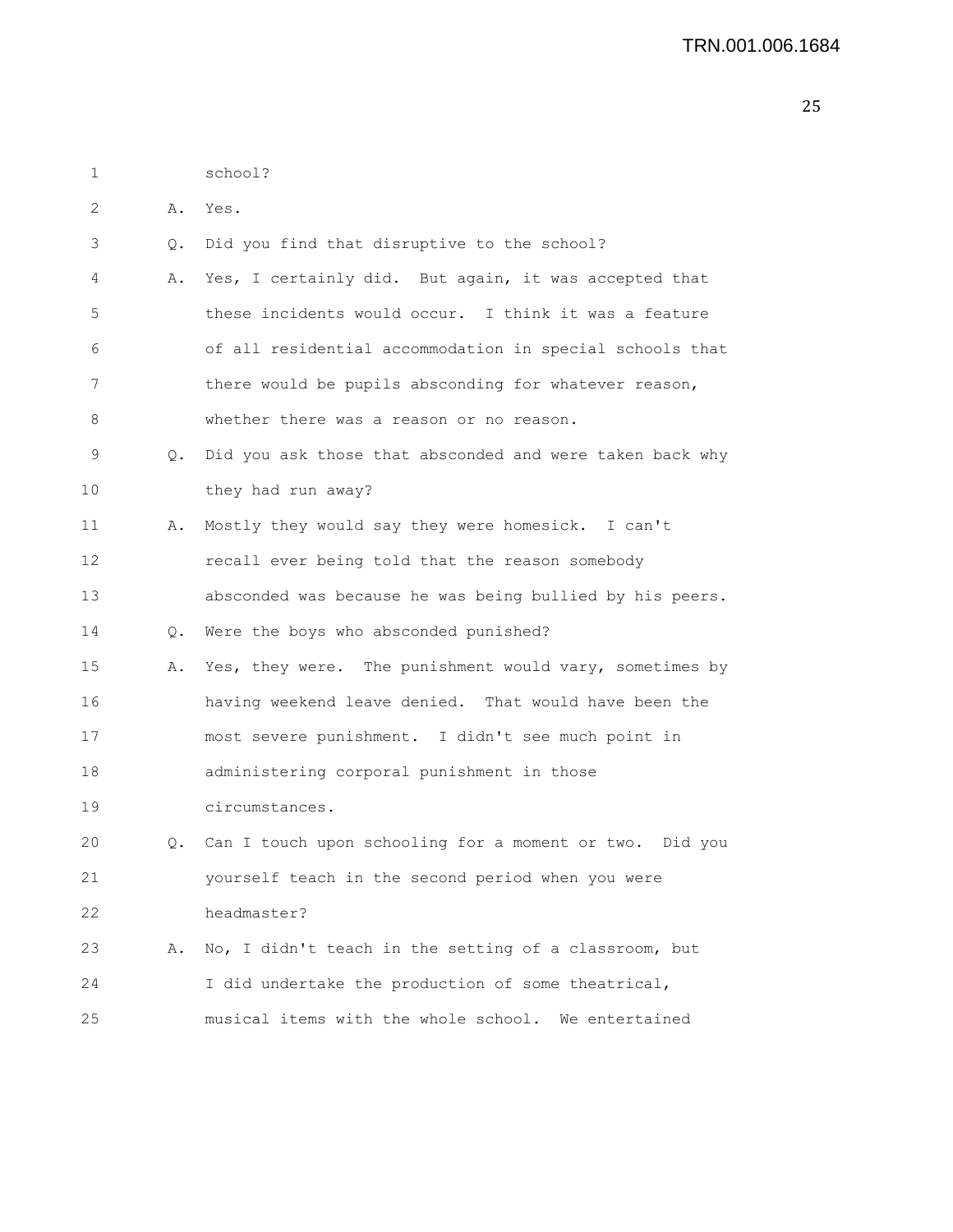|    | usually the senior citizens from the village, who would   |
|----|-----------------------------------------------------------|
|    | be invited to the school to be entertained, to have some  |
|    | food provided. The boys would act as hosts and those      |
|    | performing would perform and give of their best. It was   |
|    | of their best and some were very, very good, very         |
|    | successful productions as well.                           |
| Q. | One of the things you say in your statement is that the   |
|    | remedial teacher had a huge role to play in the teaching  |
|    | of the boys.                                              |
| Α. | Yes.                                                      |
| Q. | Did you just have the one remedial teacher?               |
| Α. | We did, Margaret Nicol. She was the only one and she      |
|    | looked after the reception class and determined which     |
|    | pupils needed extra tuition help in one aspect or         |
|    | another. The level of literacy and numeracy of those      |
|    | coming in was very low, almost across the board.          |
| Q. | That brings me to the next point then. What about the     |
|    | teaching brothers? Did any of them have remedial          |
|    | teaching skills?                                          |
| Α. | No. No, not that I'm aware of.                            |
|    | Colin, may I please be excused? I need a comfort          |
|    | break.                                                    |
|    | Certainly. We'll have a break. We can take<br>LADY SMITH: |
|    | the morning break just now, John, and we'll resume in     |
|    | about 10 or 15 minutes.                                   |
|    |                                                           |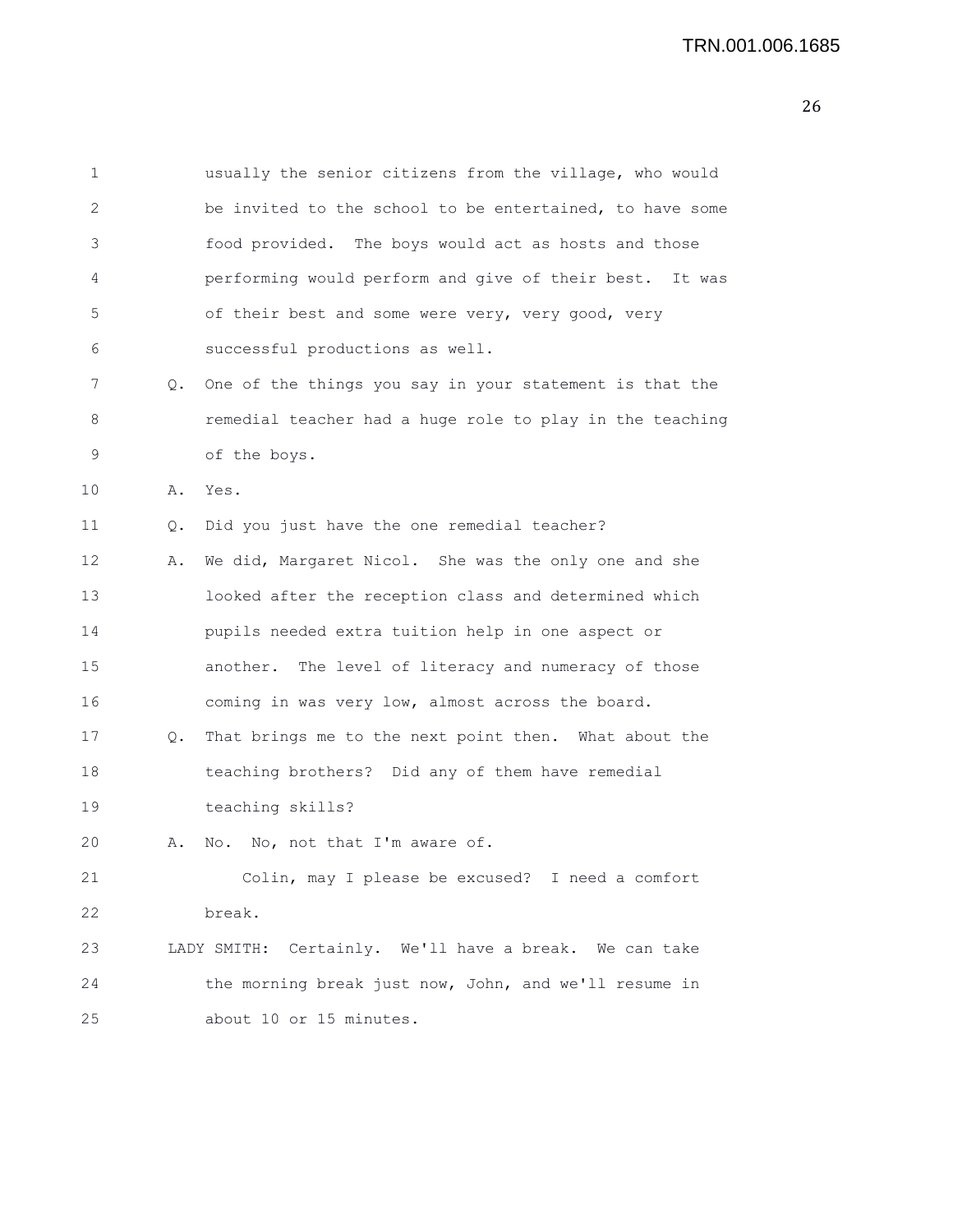```
27
```

| 1  |    | A. Yes, thank you, my Lady.                                |
|----|----|------------------------------------------------------------|
| 2  |    | LADY SMITH: Very well, thank you.                          |
| 3  |    | $(10.48$ am)                                               |
| 4  |    | (A short break)                                            |
| 5  |    | (11.00 am)                                                 |
| 6  |    | LADY SMITH: John, are you comfortable now and ready to     |
| 7  |    | carry on?                                                  |
| 8  | Α. | Yes, thank you, my Lady.                                   |
| 9  |    | LADY SMITH: I'll pass you back to Colin.                   |
| 10 |    | MR MacAULAY: I want to ask you about records, John, and if |
| 11 |    | you look at paragraph 114 onwards in your statement,       |
| 12 |    | this is where you provide some information about           |
| 13 |    | records. Can I ask you this, first of all: did you, as     |
| 14 |    | the headmaster, keep personal files for the boys?          |
| 15 | Α. | Yes. I would have -- there would have been files in        |
| 16 |    | both the social worker's office and in my office. There    |
| 17 |    | would have been a bit of overlap in terms of -- yes.       |
| 18 | Q. | Would you have an individual file for an individual boy;   |
| 19 |    | is that the way it worked?                                 |
| 20 | Α. | Yes.                                                       |
| 21 | Q. | So you had your own files in your office for that          |
| 22 |    | purpose?                                                   |
| 23 | Α. | Yes.                                                       |
| 24 | Q. | And what sort of material would be contained in the        |
| 25 |    | file?                                                      |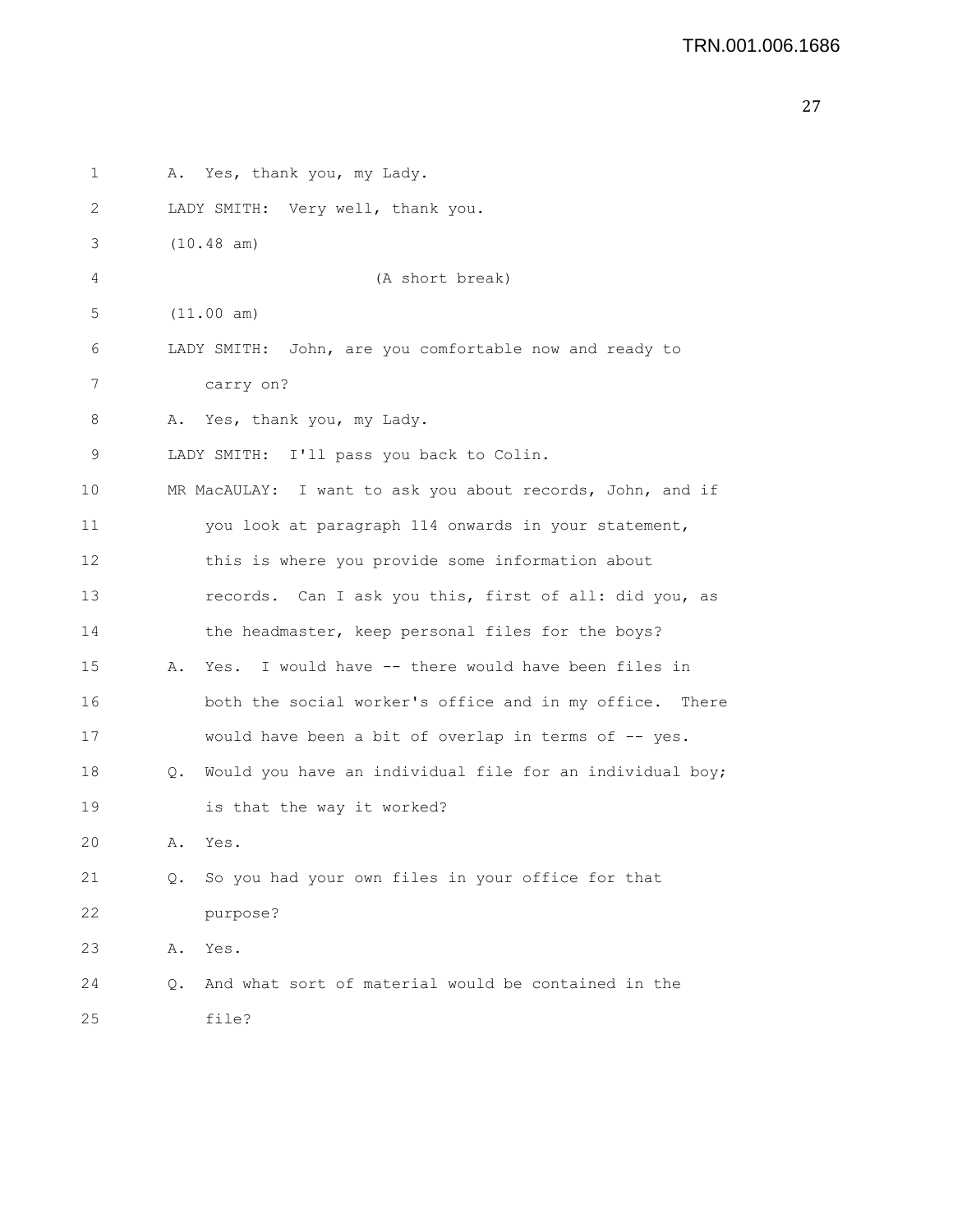| 1  | Α. | A record of incidents that might have arisen in relation   |
|----|----|------------------------------------------------------------|
| 2  |    | to behaviour, in relation to leave, home leave, that       |
| 3  |    | problems may have arisen. I had the practice of            |
| 4  |    | visiting homes during holiday, vacation times, to liaise   |
| 5  |    | with -- usually with the one parent who, in most cases     |
| 6  |    | was the mother, just to keep abreast of developments and   |
| 7  |    | how things were going and whether she saw any              |
| 8  |    | improvement in the general behaviour of her son --         |
| 9  | Q. | Would that material then go into the boy's personal        |
| 10 |    | file?                                                      |
| 11 | Α. | Yes.                                                       |
| 12 | Q. | Were files there when you arrived at St Ninian's?          |
| 13 | Α. | I can't recall, Colin, to be honest. I can't, honestly.    |
| 14 |    | Q. Can you tell me, John, what happened to these personal  |
| 15 |    | records?                                                   |
| 16 | Α. | When the school closed, the social work records were       |
| 17 |    | returned to the area social workers in the areas to        |
| 18 |    | which the boys were being returned. Some of the boys $-$ - |
| 19 | Q. | Sorry, but what about your files? Let's just focus on      |
| 20 |    | the headmaster's files and what happened to them.          |
| 21 | Α. | That material, if it was deemed significant, would have    |
| 22 |    | been moved with Congregational material to the             |
| 23 |    | headquarters of the Christian Brothers at the time.        |
| 24 | Q. | Two points on that. First of all, since that is            |
| 25 |    | personal material relating to children, clearly that       |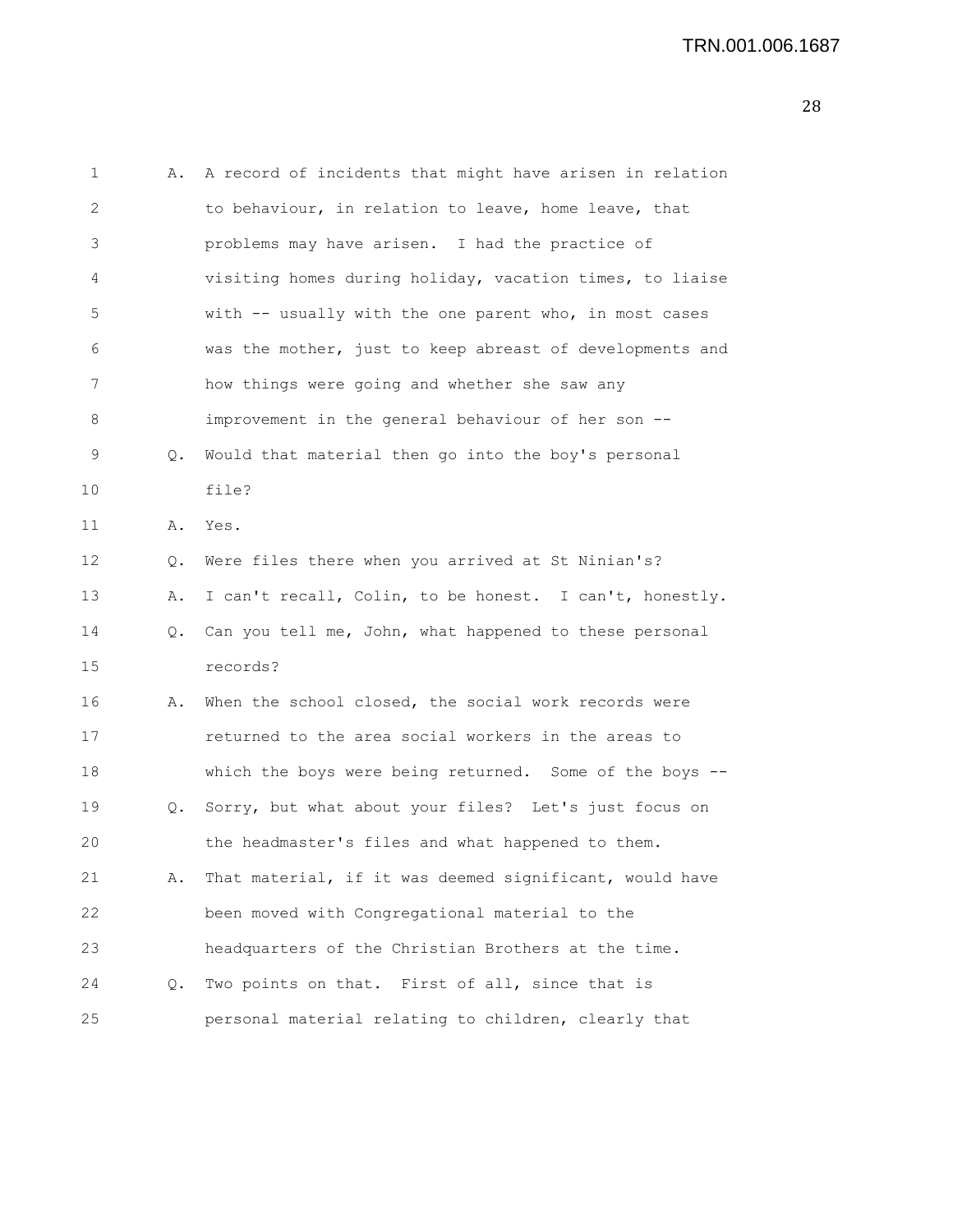```
1 would be significant as a record for that particular
2 individual; would you agree with that?
3 A. Yes, I would.
4 Q. When you say it would have been moved, do you know if
5 that material was moved?
6 A. I can't say categorically, Colin, that I supervised the
7 movement of the contents of a filing cabinet from
8 Falkland to the provincial headquarters.
9 Q. Are you saying you can't say, you don't have any
10 recollection of doing that?
11 A. Correct, yes, that is correct.
12 Q. So if that didn't happen, then would the files have
13 remained where they were at Falkland?
14 A. I wouldn't see any reason for retaining them there if
15 they weren't relevant. They may have been, in the
16 judgement of the school social worker, worth combining
17 with his reports and returned to the social worker in
18 the area.
19 LADY SMITH: Just a minute: these were your files; did you
20 share your files with the school social worker?
21 A. We worked very closely together, yes. We would.
22 LADY SMITH: Well, did you?
23 A. Yes.
24 LADY SMITH: He saw your files?
25 A. Yes. And I saw his files.
```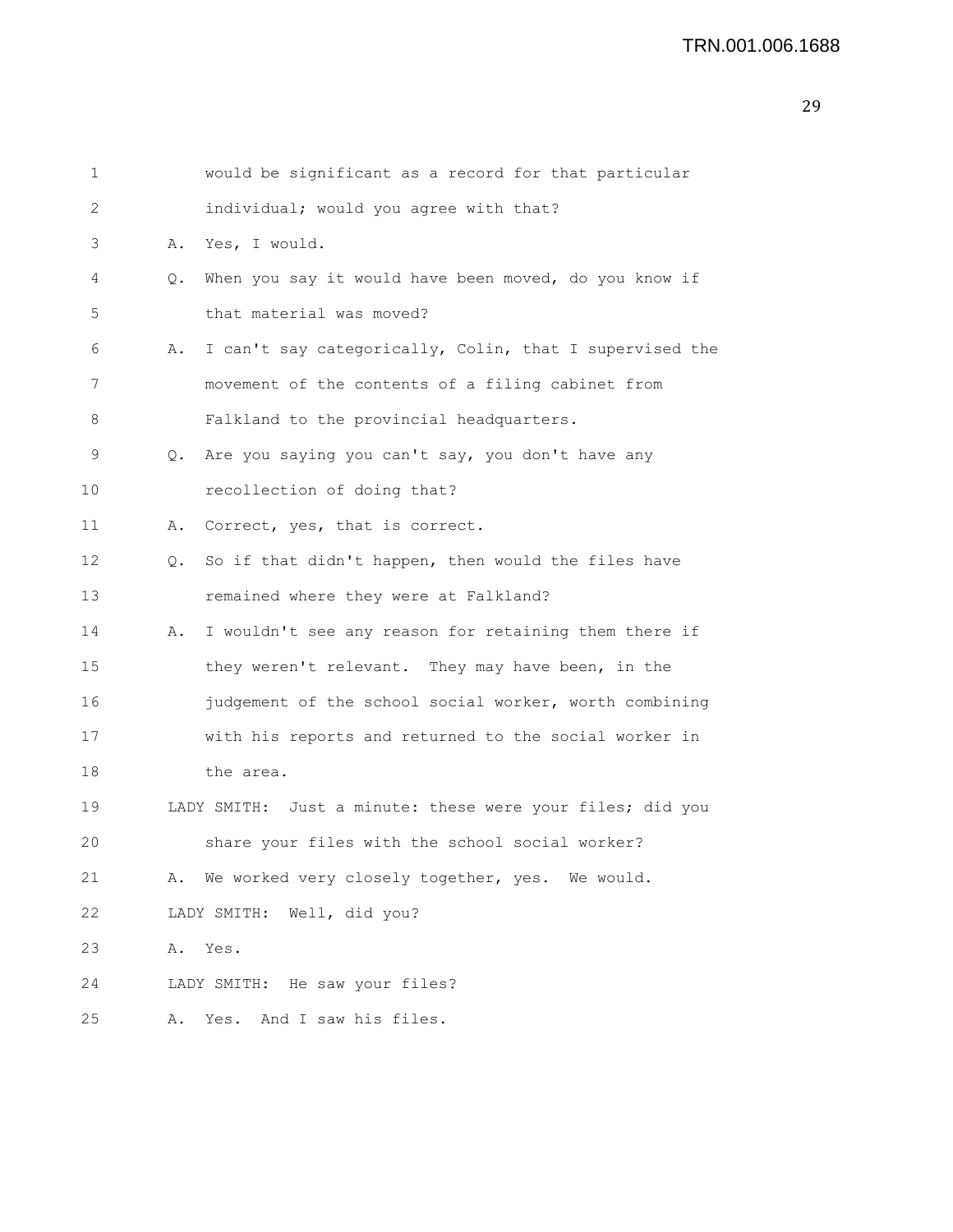| 1       |    | LADY SMITH: Are you telling me that you have a recollection |
|---------|----|-------------------------------------------------------------|
| 2       |    | of the social worker taking part in deciding whether or     |
| 3       |    | not children's files were to be retained or not?            |
| 4       | Α. | To the best of my recollection, yes, my Lady.               |
| 5       |    | LADY SMITH: Well, how was that done? Did you have           |
| 6       |    | a meeting going through every child's file that you had     |
| 7       |    | in your room or what?                                       |
| 8       | Α. | Again, my Lady, I cannot say categorically how we did       |
| 9       |    | I have no recollection of it.<br>it.                        |
| $10 \,$ |    | MR MacAULAY: Whose responsibility was it to preserve the    |
| 11      |    | files that you kept for the children?                       |
| 12      | Α. | It would have been the responsibility of the                |
| 13      |    | Congregation.                                               |
| 14      | Q. | And on the ground, whose responsibility was that?           |
| 15      | Α. | That would have been mine.                                  |
| 16      | Q. | I think what you're saying is you really don't remember     |
| 17      |    | what you did or what happened to the files; is that your    |
| 18      |    | final position?                                             |
| 19      | Α. | Essentially, yes.                                           |
| 20      | Q. | More broadly, did you keep any other records in             |
| 21      |    | connection with the ongoings at the school?                 |
| 22      | Α. | No.                                                         |
| 23      | Q. | We know that there were logbooks kept from the period of    |
| 24      |    | the opening of the school up until 1976. Were you aware     |
| 25      |    | of there being a logbook or logbooks at the school when     |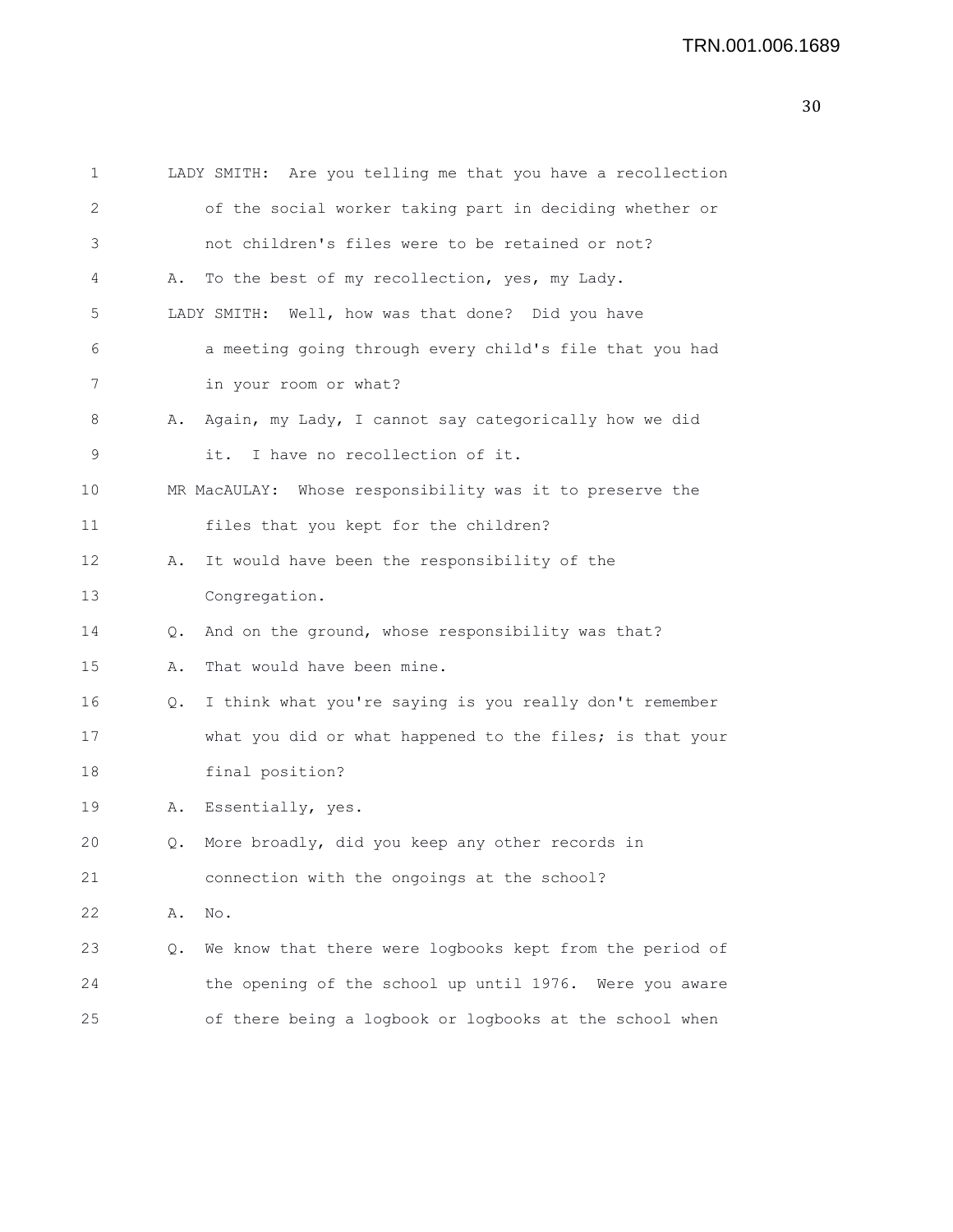1 you were there? 2 A. No. Logbooks were never handed over to me in the form 3 of a continuation of the regime. 4 Q. If you look at tab 9, WIT.003.002.1327 in the folder, what you're 5 being shown there, moving from left to right, that's three 6 logbooks, and you see one actually has the label 7 "Logbook" on it. Did you have these books at the school 8 when you were there? 9 A. I don't recognise those books as they are shown there. 10 Q. What about the book on the right? That's the admissions 11 register; do you recognise that? 12 A. No, I don't. 13 Q. Who was responsible for completing the admissions 14 register? 15 A. It would have been the school social worker's 16 responsibility in the first instance. 17 Q. Why would it be his responsibility? 18 A. Essentially, the boys were coming to St Ninian's on two 19 tracks: firstly for education and secondly for care. 20 The need for care and the identity of St Ninian's was 21 probably more readily seen as a place of care rather 22 than an educational institution. 23 Q. There wasn't a social worker at St Ninian's for 24 a considerable period of time before there was 25 a social worker there; is that right?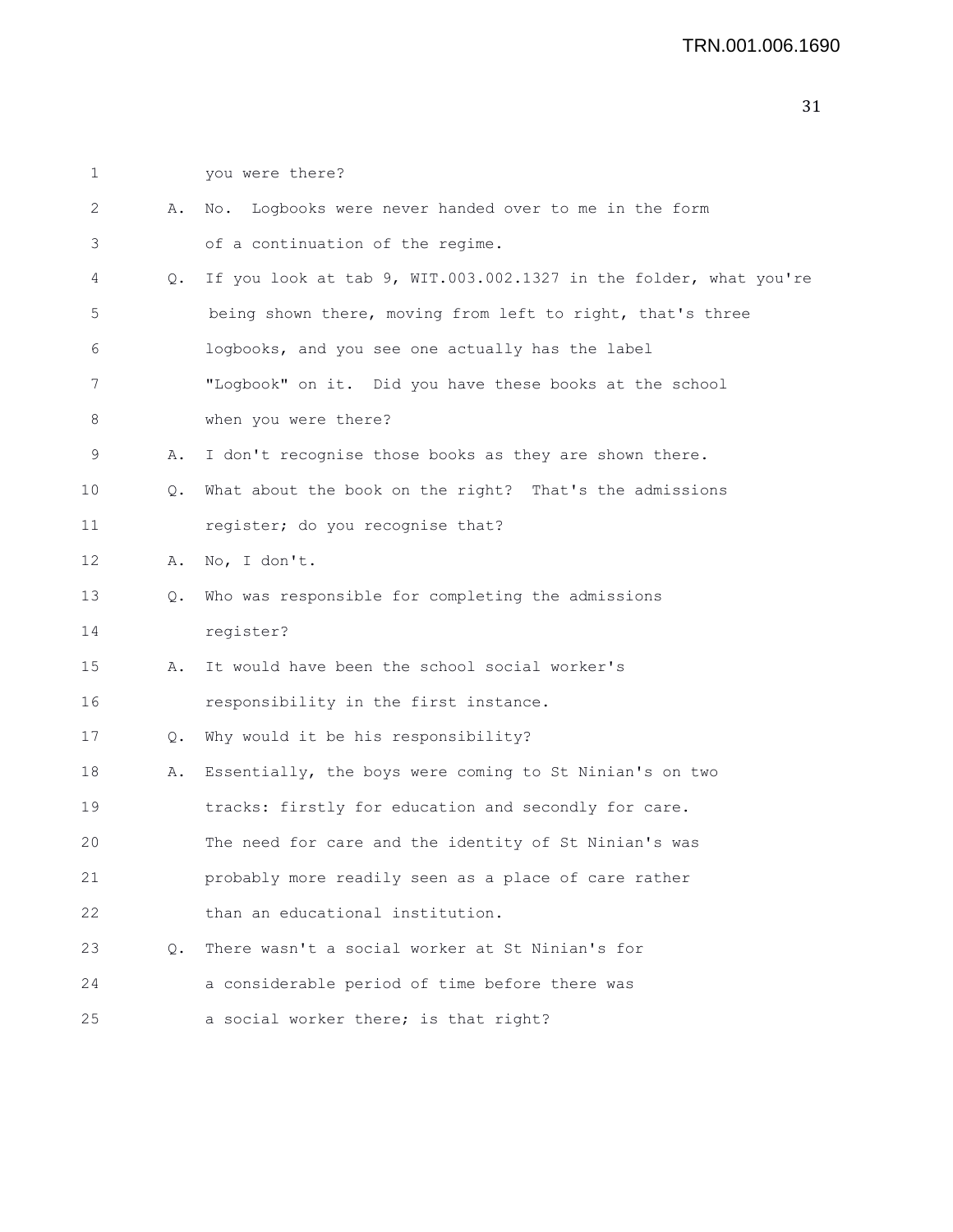| 1  | Α. | Right.                                                   |
|----|----|----------------------------------------------------------|
| 2  | Q. | So who would be responsible for completing the           |
| 3  |    | admissions register before a social worker was on the    |
| 4  |    | scene in your opinion?                                   |
| 5  | Α. | It would have been the headmaster.                       |
| 6  | Q. | In any event, do I take it from what you're saying,      |
| 7  |    | John, you never completed an admissions register for any |
| 8  |    | boy who attended St Ninian's?                            |
| 9  | Α. | I have no recollection whatever of completing an         |
| 10 |    | admissions register, no.                                 |
| 11 | Q. | The other book I want you to look at is in tab 12,       |
| 12 |    | WIT.003.002.1344.                                        |
| 13 | Α. | Yes.                                                     |
| 14 | Q. | This is a book that contains the annals of               |
| 15 |    | St Ninian's --                                           |
| 16 | Α. | Right.                                                   |
| 17 | Q. | -- dating back to when it opened and indeed before it    |
| 18 |    | opened. Did you have any input into the keeping of the   |
| 19 |    | annals?                                                  |
| 20 | Α. | No.                                                      |
| 21 | Q. | Do you know what the annals are?                         |
| 22 | Α. | No.                                                      |
| 23 | Q. | I think we know, John, that St Ninian's closed in July   |
| 24 |    | of 1983; is that right?                                  |
| 25 | Α. | That's correct, yes.                                     |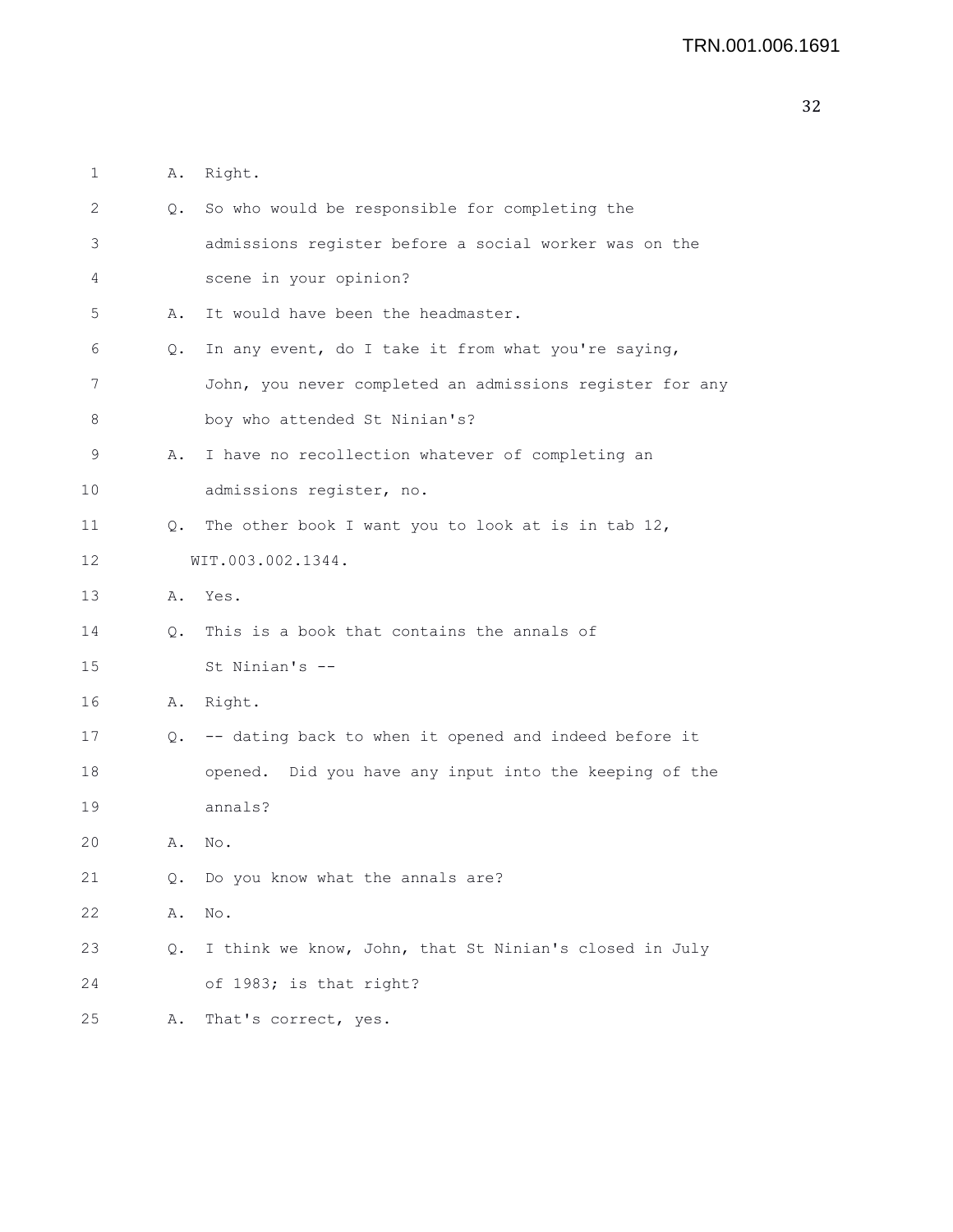```
1 Q. As you tell us in your statement at paragraphs 121 to
2 122, this was at least partly due to a changing approach
3 to how children in care would be managed, and in
4 particular there was a greater emphasis on children
5 going into the community rather than institutions.
6 A. That's correct.
7 Q. Was there also a difficulty over manpower from the
8 Congregation's perspective?
9 A. Yes. Yes, there was a shortage of personnel.
10 Q. During your time as headmaster, did any of the brothers
11 receive any training in childcare?
12 A. No.
13 Q. In relation to discipline and punishment, did the
14 school, as a school, have any written policy in
15 connection with discipline and punishment?
16 A. No, it didn't have a written policy, no.
17 Q. I think there was guidance at least provided to the
18 Congregation in its constitutions and also in the acts
19 of its chapter as to how children should be disciplined;
20 is that right?
21 A. I don't recall, Colin, honestly.
22 Q. Did you focus on any of that guidance at the time when
23 you were there as headmaster?
24 A. Again, I have no recollection of doing so.
25 Q. We also know, I think, that for institutions of this
```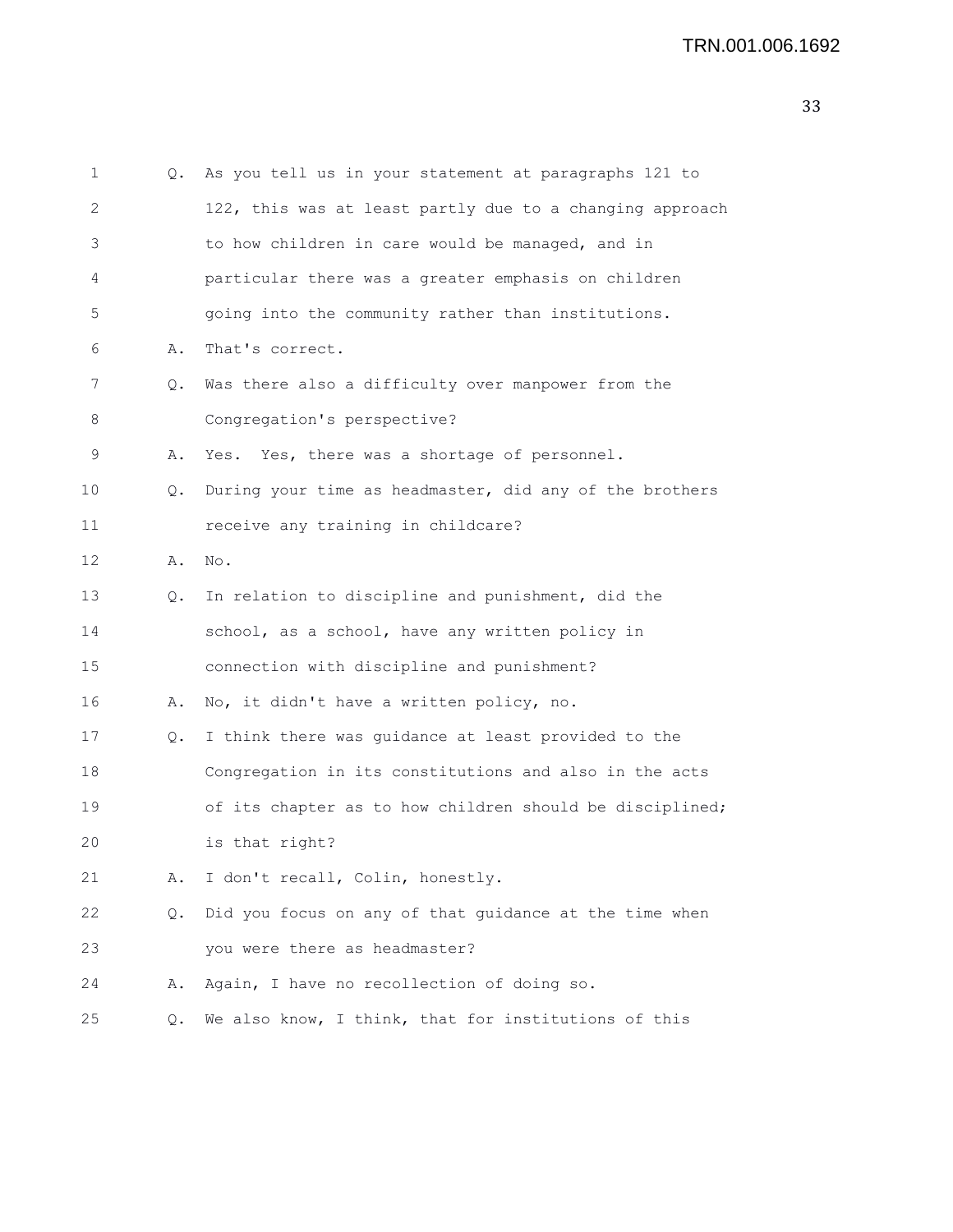| 1  |           | kind there were regulations that set out the law on how |
|----|-----------|---------------------------------------------------------|
| 2  |           | children should be disciplined. Did you have any        |
| 3  |           | knowledge of what was contained in these regulations?   |
| 4  | Α.        | In relation to?                                         |
| 5  | Q.        | In relation to discipline of children.                  |
| 6  | Α.        | In schools in general?                                  |
| 7  | Q.        | In schools of the type of St Ninian's.                  |
| 8  | Α.        | Of the type of St Ninian's, no.                         |
| 9  | $\circ$ . | Did you punish children?                                |
| 10 | Α.        | Yes, I did.                                             |
| 11 | Q.        | Did you keep a record of these punishments?             |
| 12 | Α.        | No, I didn't.                                           |
| 13 | Q.        | Did you understand that you ought to have kept a record |
| 14 |           | by law?                                                 |
| 15 | Α.        | No, I didn't. I think I expressed in my statement my    |
| 16 |           | regret that at the time I didn't see it as              |
| 17 |           | a responsibility. I think if I had kept a clear record, |
| 18 |           | there would have been clarification to some of the      |
| 19 |           | situations that were referred to in various allegations |
| 20 |           | made.                                                   |
| 21 | Q.        | Can I then look at the issue of allegations, John, for  |
| 22 |           | a moment or two.                                        |
| 23 |           | You stood trial in the High Court in Glasgow in         |
| 24 |           | 2016. You were faced with a significant number of       |
| 25 |           | charges, over 40 charges, on the back of something like |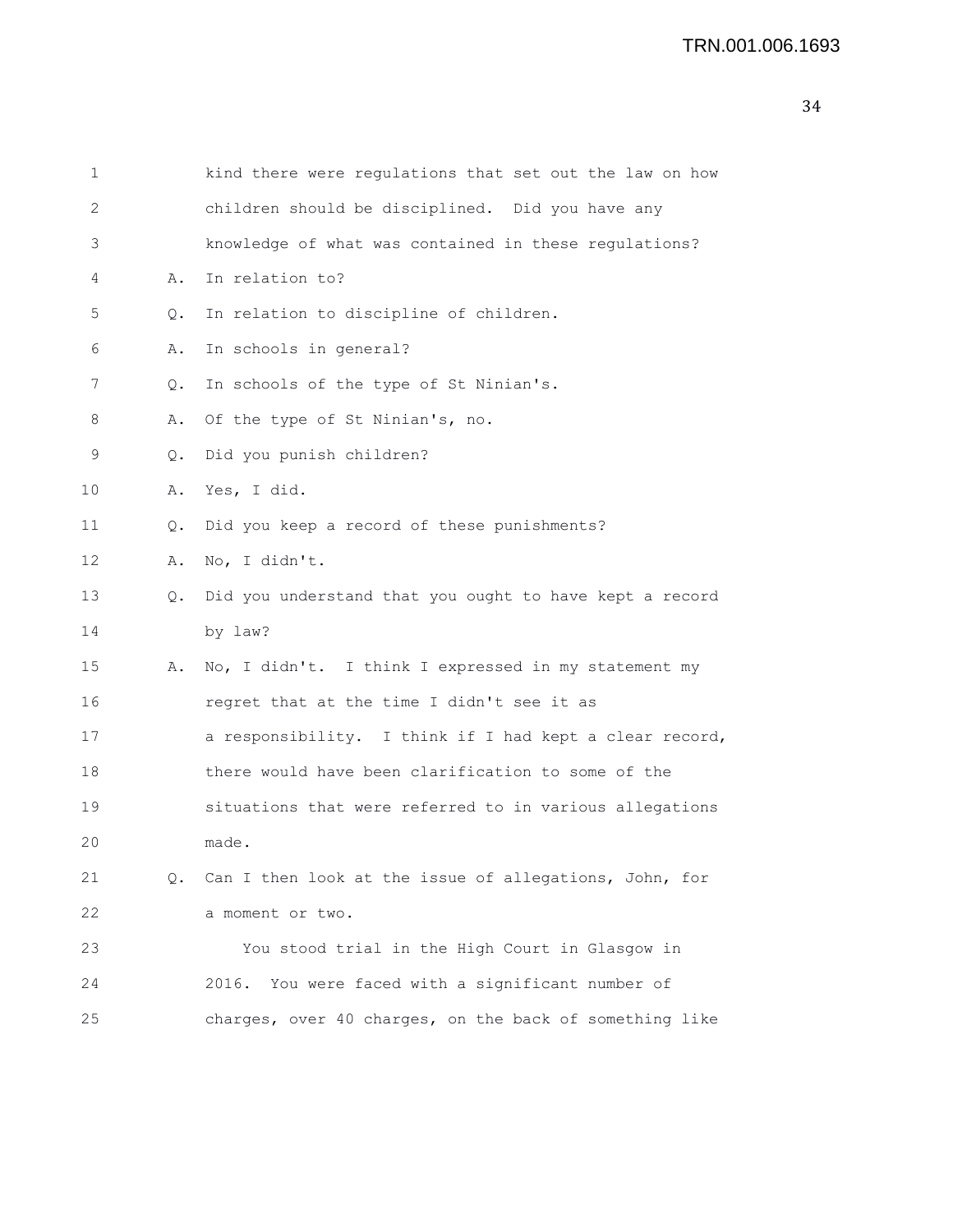| 1               |    | 28 complaints and allegations. Is that your broad        |
|-----------------|----|----------------------------------------------------------|
| 2               |    | understanding as to what the background was?             |
| 3               | Α. | Yes.                                                     |
| 4               | Q. | You were convicted and found guilty on three charges     |
| 5               |    | involving, putting it broadly, the sexual abuse of three |
| 6               |    | individuals; is that right?                              |
| 7               | Α. | That is correct, yes.                                    |
| 8               | Q. | And you were sentenced to five years' imprisonment and   |
| 9               |    | that's where you are now, you're serving your sentence?  |
| 10              | Α. | That's correct, yes.                                     |
| 11              | Q. | If you look at what I referred to when we spoke earlier  |
| 12 <sup>°</sup> |    | as the key that you've been provided in relation to the  |
| 13              |    | names of individuals, the first name we look at is       |
| 14              |    | someone called Jack. Do you see that?                    |
| 15              | Α. | I do, yes.                                               |
| 16              | Q. | You'll see who that is. Essentially, what Jack has told  |
| 17              |    | the inquiry -- and I don't have time to go to the        |
| 18              |    | transcript -- is that there was a motorbike incident     |
| 19              |    | when you were on a trip to Wales and a particular        |
| 20              |    | individual, as he put it, was battered by a belt because |
| 21              |    | you were raging. Essentially, he was painting a picture  |
| 22              |    | of excessive punishment. Do you have any recollection    |
| 23              |    | of that?                                                 |
| 24              | Α. | I can recall the incident, yes, very clearly. I can      |
| 25              |    | remember the two individuals who were responsible for    |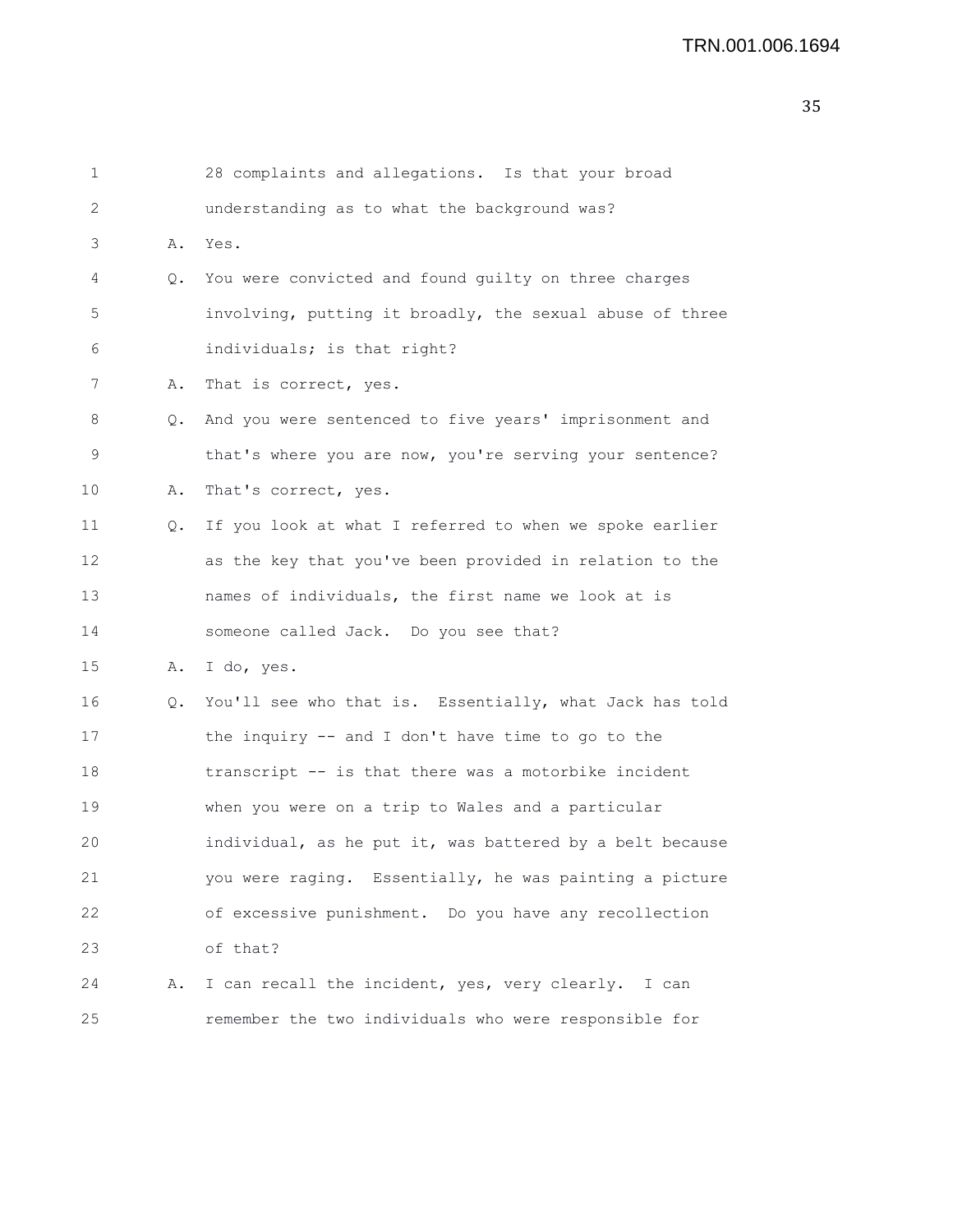1 the damage to the motorcycle. I'm not sure that Jack 2 was actually on that holiday with us. We would normally 3 take approximately 20 of the boys for a summer holiday, 4 usually to some type of outward bound hostel. The one 5 in this case was in Wales and we accommodated the boys 6 in bunk houses, tents, and the boys we provided that 7 holiday for tended to be individuals who would not have 8 had the opportunity of any kind of break. 9 Jack, as I recall, spent only a very short time in 10 St Ninian's. I don't think he would have been 11 considered a deserving case, if you like, to have that 12 holiday offered to him. 13 Q. But are you challenging his description of what 14 happened? That's the essence of the issue. He says 15 a particular boy got, as it's put in the statement to 16 you, "a hell of a beating from you". Do you challenge 17 that? 18 A. I challenge the accuracy of it, Colin, because in fact 19 it was two boys, and they were punished by having their 20 posteriors belted, not with the traditional regulation 21 tawse, but with a belt from my jeans. I would not have 22 considered it to have been excessive, no.

23 Q. The next person I want to ask you about is the second on 24 the list. He has taken the pseudonym "Alex".

25 A. Yes.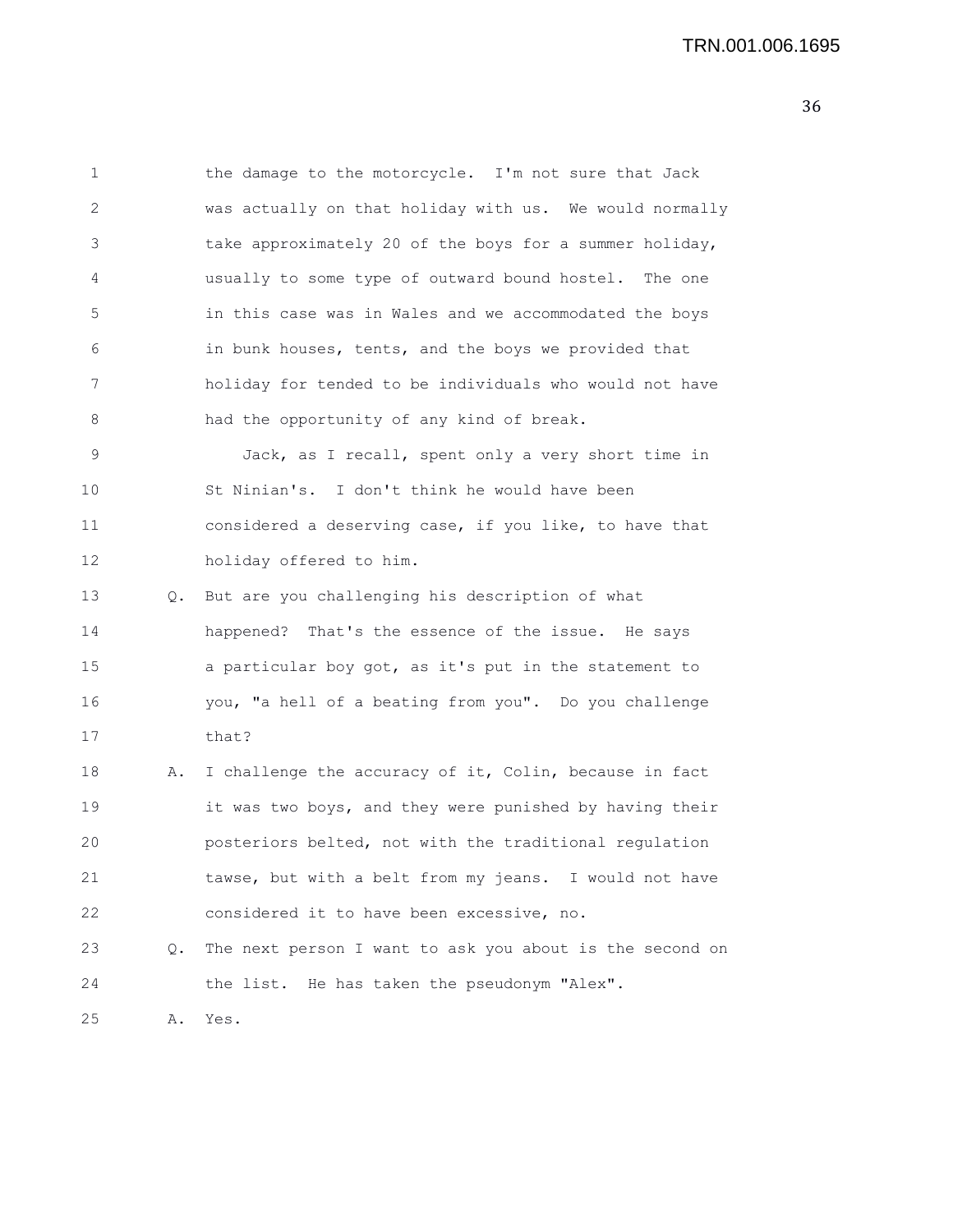| 1  | Q. | And he provided evidence to the inquiry that he was                  |
|----|----|----------------------------------------------------------------------|
| 2  |    | LNA<br>discovered by Brother<br>having drunk altar wine              |
| 3  |    | in the chapel, and that you came in and, along with                  |
| 4  |    | <b>LNA</b><br>tried to catch him. Did that happen?<br><b>Brother</b> |
| 5  | Α. | Alec (sic) was never a pupil in St Ninian's during my                |
| 6  |    | time there.                                                          |
| 7  | Q. | Is the answer to my question, John, that so far as you               |
| 8  |    | were concerned you weren't involved in that event?                   |
| 9  | Α. | I was not involved. I was not involved.                              |
| 10 | Q. | He went on to say that he was later taken by                         |
| 11 |    | LNA<br>to his room, where he was sexually abused,<br><b>Brother</b>  |
| 12 |    | MBP<br>that there was a Brother<br>present, and that you             |
| 13 |    | came in and you also sexually abused him. If you're                  |
| 14 |    | saying that he was never there when you were there, are              |
| 15 |    | you saying that that did not happen so far as you were               |
| 16 |    | concerned?                                                           |
| 17 | Α. | That did not happen as far as I'm concerned.                         |
| 18 | Q. | I think you told me earlier that it was your                         |
| 19 |    | expectation, I think, that you would be posted back to               |
| 20 |    | St Ninian's after your training in Twickenham.                       |
| 21 | Α. | Yes.                                                                 |
| 22 | Q. | Did you go back to St Ninian's from time to time?                    |
| 23 | Α. | No.                                                                  |
| 24 | Q. | Why not?                                                             |
| 25 | Α. | I was fully committed to my time at the house of studies             |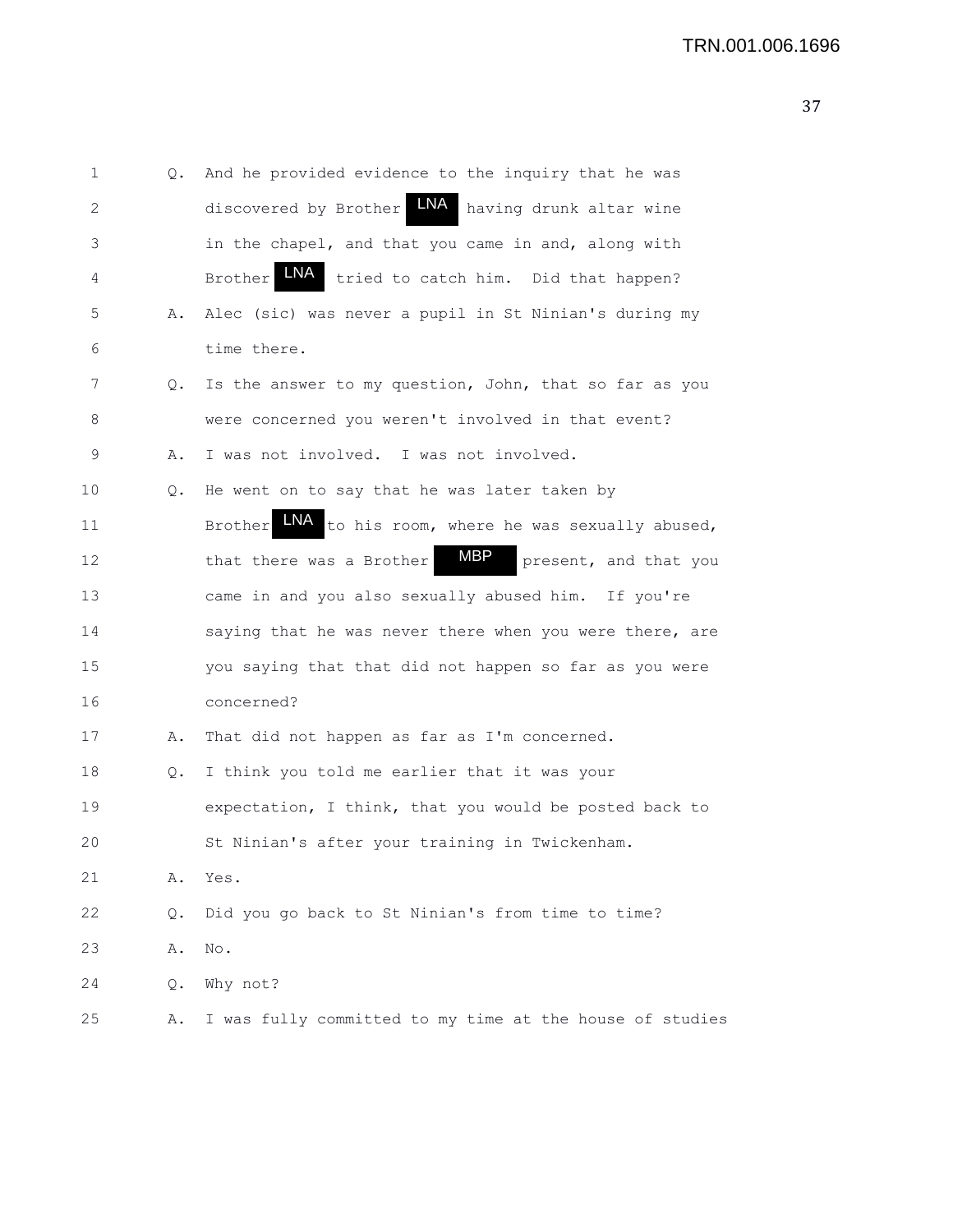## TRN.001.006.1697

| 1  | in Twickenham, my course, and when vacation time arose,         |
|----|-----------------------------------------------------------------|
| 2  | I tended to go back to Ireland to visit family.                 |
| 3  | I just wonder, since it was the expectation that you<br>Q.      |
| 4  | would go back to St Ninian's once your training had been        |
| 5  | completed, why you would not pay some visits to the             |
| 6  | place where you'd expect to be working.                         |
| 7  | I wouldn't disagree that it might seem almost logical,<br>Α.    |
| 8  | but it didn't happen.                                           |
| 9  | LADY SMITH: Did you keep in touch with St Ninian's whilst       |
| 10 | you were in Twickenham?                                         |
| 11 | Not to any degree.<br>Α.                                        |
| 12 | LADY SMITH: So to what degree did you keep in touch?            |
| 13 | It might have been by telephone.<br>Α.                          |
| 14 | LADY SMITH: Were there particular people you kept in touch      |
| 15 | with there?                                                     |
| 16 | LNA<br>It would have been Brother<br>I expect. He was the<br>Α. |
| 17 | person with whom I had most contact.                            |
| 18 | LADY SMITH: Didn't he encourage you to go back and visit        |
| 19 | during your vacations?                                          |
| 20 | No, no.<br>Α.                                                   |
| 21 | LADY SMITH: Are you sure about that?                            |
| 22 | A. I am clear about that, yes.                                  |
| 23 | Mr MacAulay.<br>LADY SMITH:                                     |
| 24 | <b>MBP</b><br>MR MacAULAY: Did you know a Brother               |
| 25 | The brothers did not have names such as<br>No.<br>Α.            |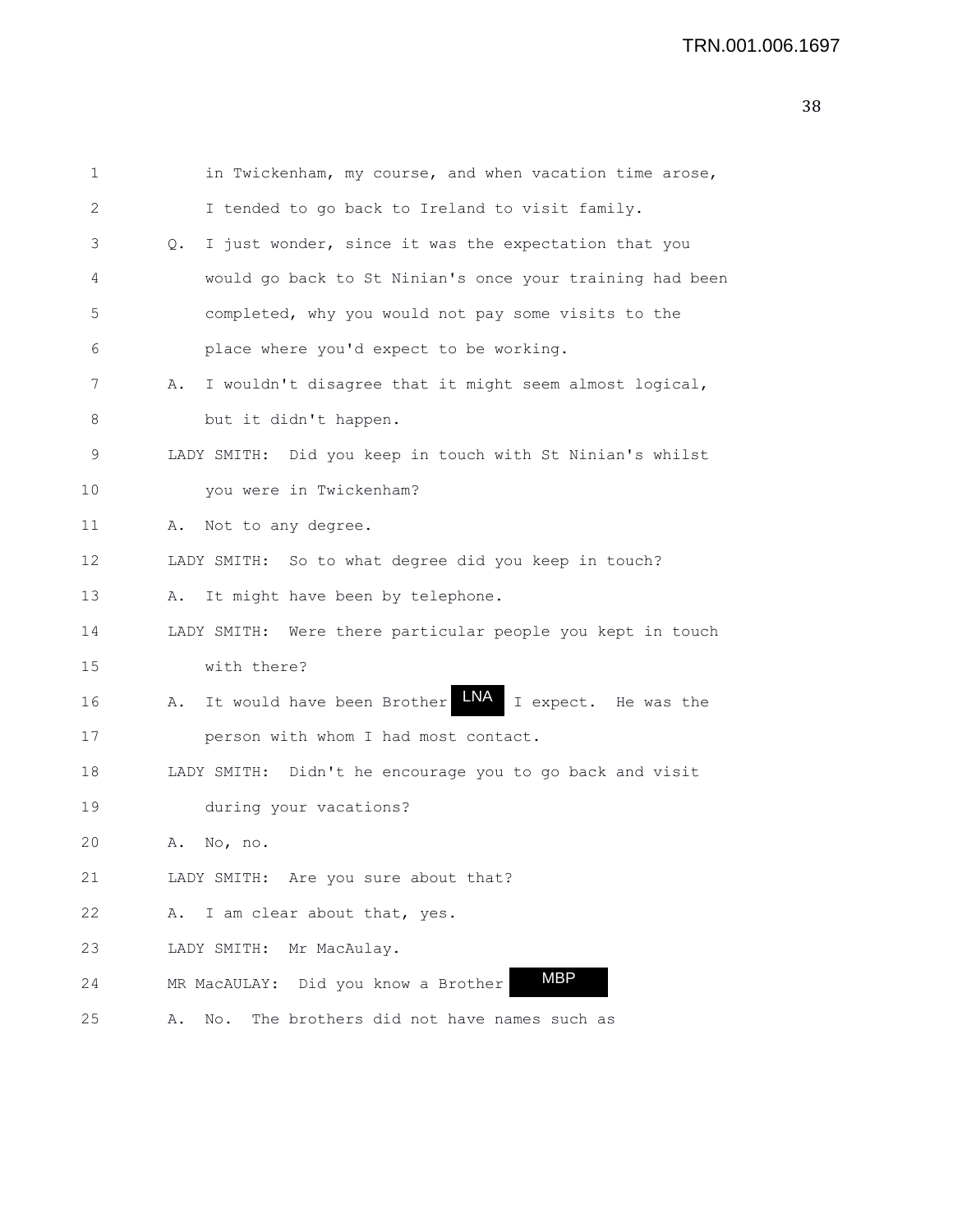| 1            |           | <b>MBP</b><br><b>Brother</b><br>the Christian Brothers. That wasn't |
|--------------|-----------|---------------------------------------------------------------------|
|              |           |                                                                     |
| $\mathbf{2}$ |           | the way the Christian Brothers structures worked.<br>There          |
| 3            |           | MBP<br>was certainly no Brother<br>in St Ninian's or in             |
| 4            |           | any other establishment run by the Christian Brothers.              |
| 5            | $\circ$ . | I think the inquiry has seen some records to indicate               |
| 6            |           | there may have been a Christian Brother at some point in            |
| 7            |           | MBP<br>time who was called<br>but I'm not suggesting                |
| 8            |           | <b>MBP</b><br>this is at this time. Did you know a Brother          |
| 9            |           | from any other order?                                               |
| 10           | Α.        | There might have been -- I didn't know one, but<br>No.              |
| 11           |           | there might have been one in the Congregation of the                |
| 12           |           | De La Salle Brothers. Their titles would have been                  |
| 13           |           | MBP<br>, Brother Ignatius,<br>similar to that, Brother              |
| 14           |           | Brother Martin or whatever. But not the                             |
| 15           |           | Christian Brothers, that wasn't the way the                         |
| 16           |           | Christian Brothers termed                                           |
| 17           |           | LADY SMITH: John, are you trying to tell me that the                |
| 18           |           | Christian Brothers, they didn't take a religious name?              |
| 19           | Α.        | They took a religious name and were known by it outside             |
| 20           |           | the community itself.                                               |
| 21           |           | LADY SMITH: But within --                                           |
| 22           | Α.        | <b>LNA</b><br>They would have been referred to as Brother           |
| 23           |           | Brother Farrell, Brother Kelly within the community.                |
| 24           |           | Within the privacy of the common room brothers would                |
| 25           |           | have referred to one another by their religious name.               |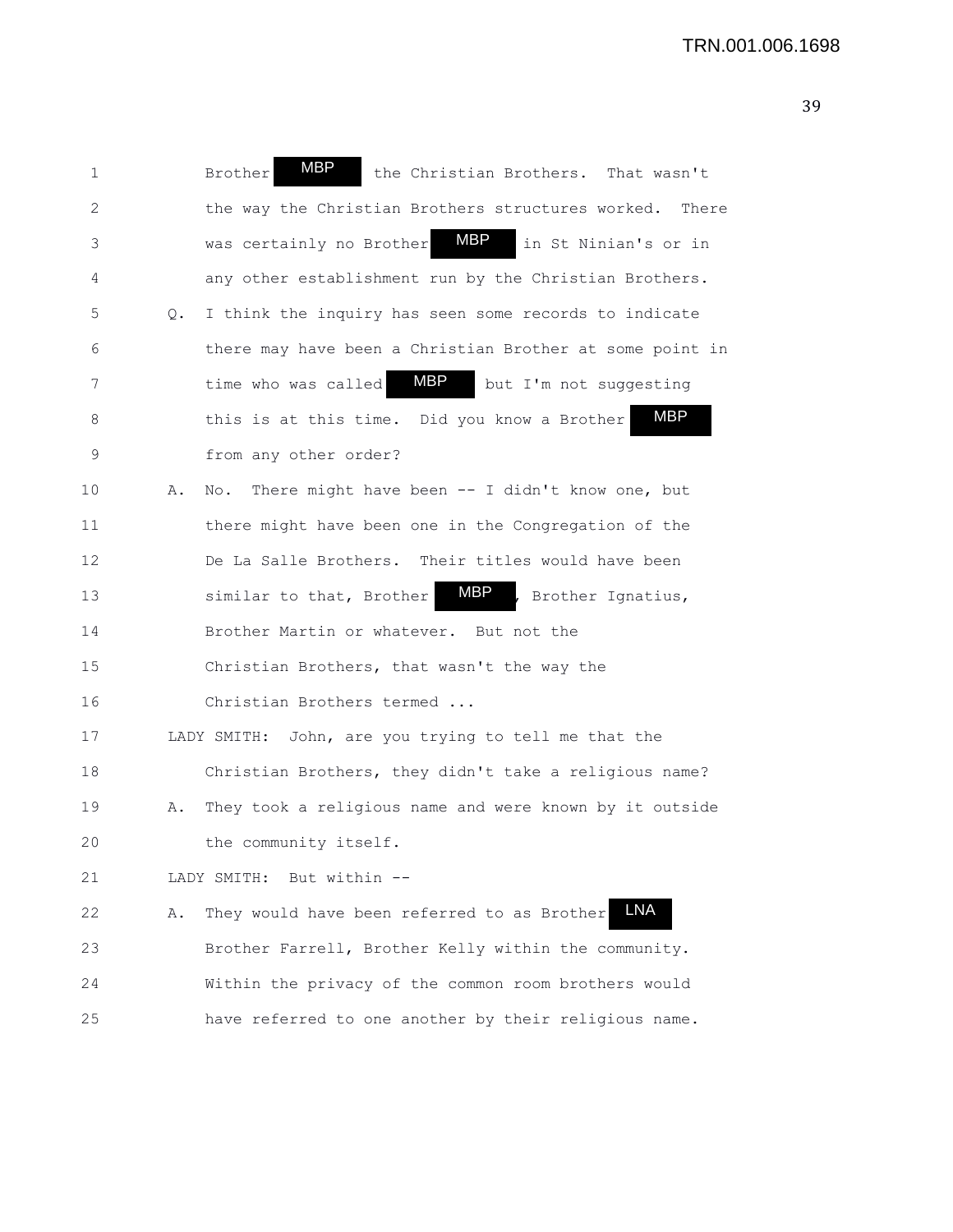1 LADY SMITH: So if somebody's second name was **MBP** they 2 could be known in your system as Brother  $\lambda$ . Yes. Yes, if the surname was  $\text{MBP}$  yes. 4 LADY SMITH: I understand that. 5 Mr MacAulay. 6 MR MacAULAY: Can I move on to the third name on the list, 7 John, and that's Alexander Shannon, who doesn't want to 8 **8** remain anonymous. It appears from the records the 9 inquiry has seen that he was there when both yourself, 10 Brother INA and Brother Kelly were at St Ninian's. 11 A. Yes. 12 Q. One thing he told us in his evidence -- and this came 13 from other evidence as well, over periods of time -- 14 is that brothers would be present at showers and he 15 mentioned Brother Kelly, Brother Farrell, and 16 Brother LNA Do you recollect being present when boys 17 were showering? 18 A. No. That was never part of my remit, never part of my 19 duties to supervise the boys having showers. 20 Q. Are you saying you were never present at any -- 21 A. Never present, never present. 22 Q. He also said, so far as he was concerned, the regime at 23 his time in St Ninian's -- and he was there 24 from February 1980 to April 1981 -- was one where: 25 "There were three types of discipline: the belt, the MBP MBP MBP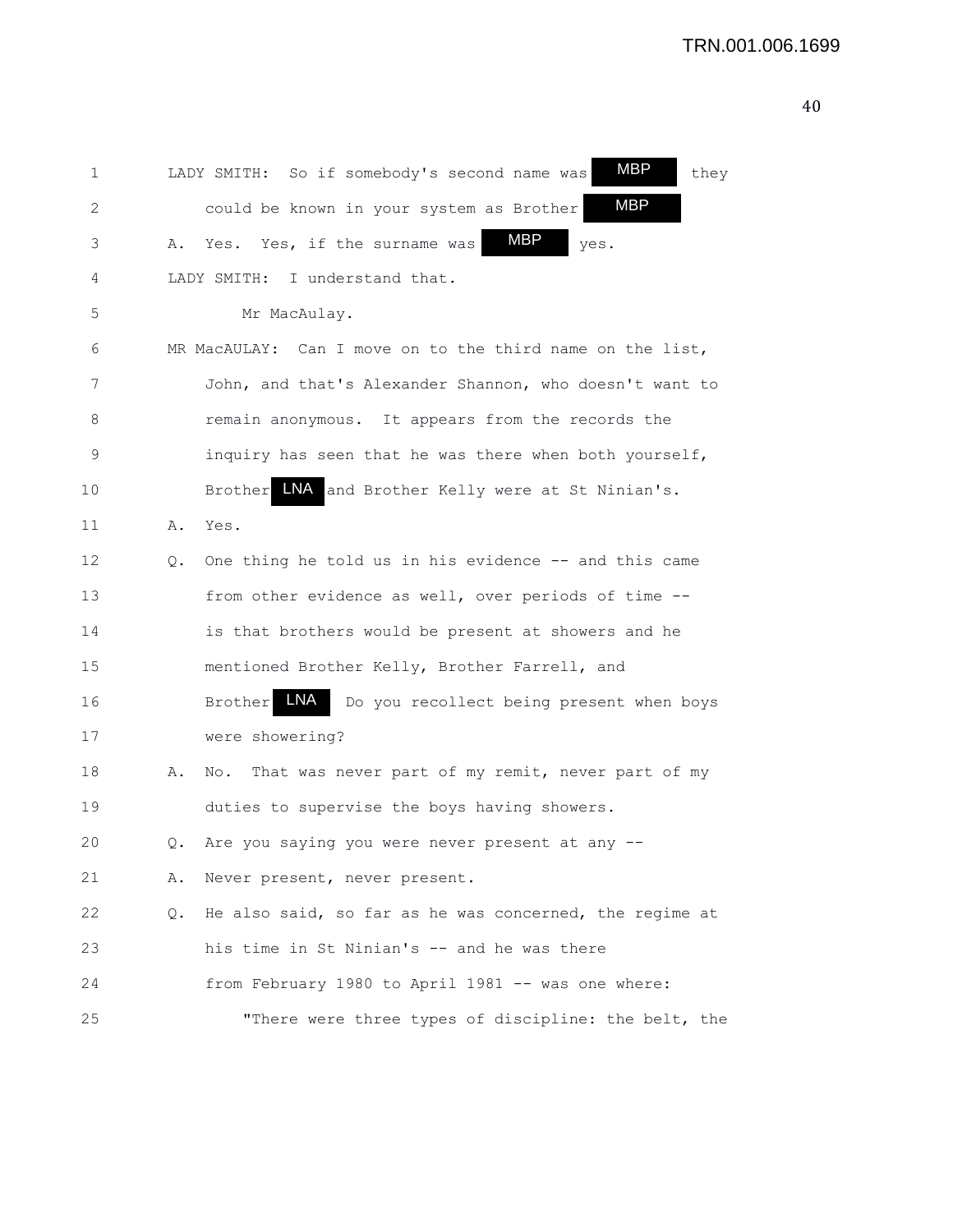| ۰<br>__ | ۰.<br>٠ |
|---------|---------|
|         |         |

| 1  |    | cane, and hands and fists."                              |
|----|----|----------------------------------------------------------|
|    |    |                                                          |
| 2  |    | Although he went on to say that:                         |
| 3  |    | "Only Brother LNA used the cane."                        |
| 4  |    | Does that description of the discipline regime           |
| 5  |    | accord with your recollection?                           |
| 6  | Α. | No, no, it doesn't, no.                                  |
| 7  | Q. | He went on to say that you would use your hands as well  |
| 8  |    | as the belt.                                             |
| 9  | Α. | No, no.                                                  |
| 10 | Q. | Was there a favourite boys' room in the dormitory area?  |
| 11 | Α. | Not to my knowledge.                                     |
| 12 | Q. | Did you have favourite boys?                             |
| 13 | Α. | No.                                                      |
| 14 | Q. | What about Brother Kelly? Did he have, to your           |
| 15 |    | recollection, boys that he looked upon as his            |
| 16 |    | favourites?                                              |
| 17 | Α. | Not to my knowledge, no.                                 |
| 18 | Q. | The other evidence that Alexander Shannon gave is,       |
| 19 |    | because he was a bed-wetter, he was taken by you to the  |
| 20 |    | toilet and you took hold of his penis to make him do the |
| 21 |    | toilet in what he described as "a masturbating fashion". |
| 22 |    | Did that happen?                                         |
| 23 | Α. | That never happened.                                     |
| 24 | Q. | The other person on the list, Max, number four on the    |
| 25 |    | list -- do you remember Max?                             |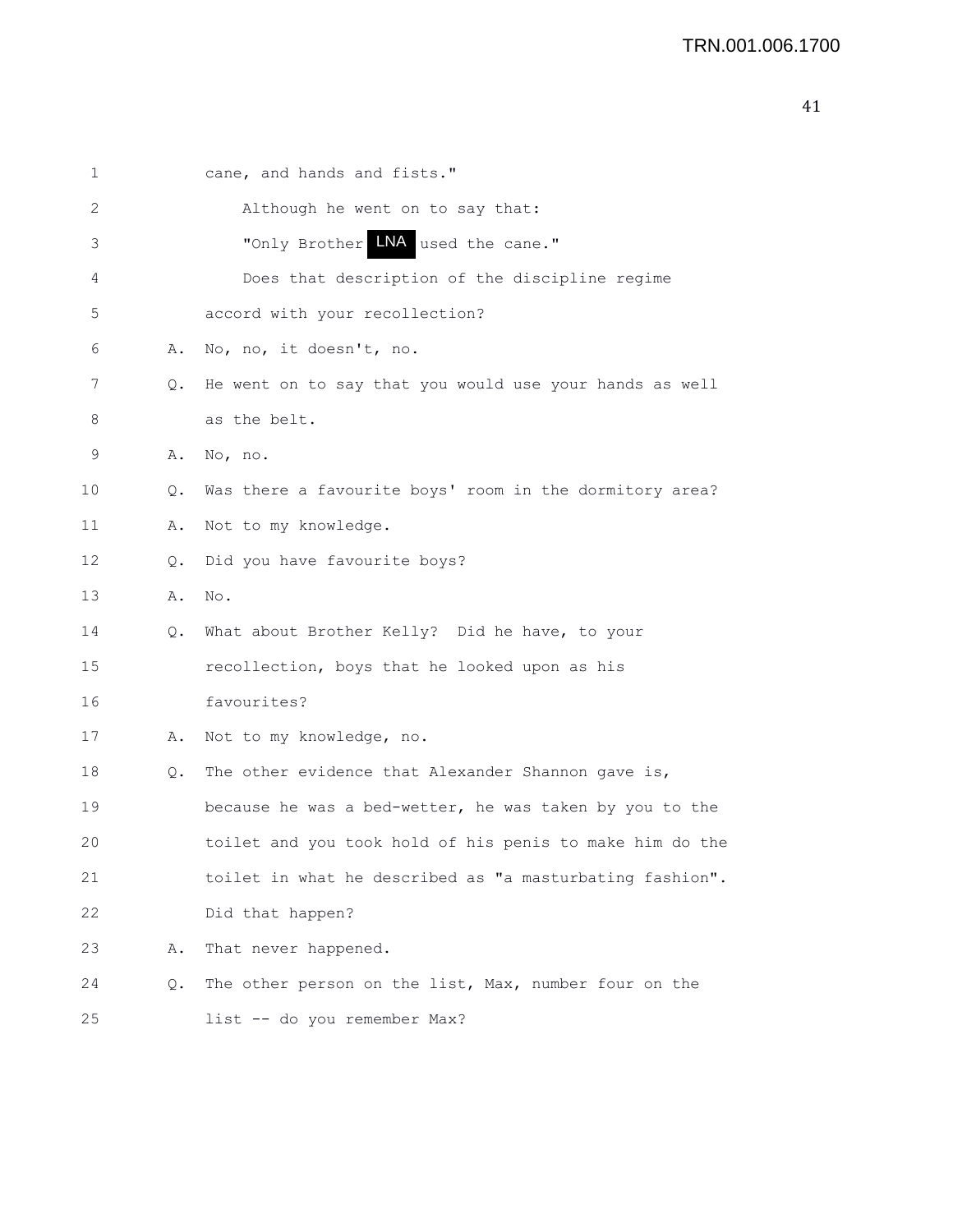| $\mathbf 1$ | Α. | Yes, I do.                                                 |
|-------------|----|------------------------------------------------------------|
| 2           | Q. | Did he ever complain to you that he was being abused       |
| 3           |    | sexually?                                                  |
| 4           | Α. | No, he didn't.                                             |
| 5           | Q. | Did you ever engage in group sexual activity with Max      |
| 6           |    | and other boys?                                            |
| 7           | Α. | Definitely not.                                            |
| 8           | Q. | Did you, along with Brother Kelly, tell Max when the       |
| 9           |    | school was closing down that he wasn't to speak about      |
| 10          |    | anything what happened in St Ninian's while he was         |
| 11          |    | there?                                                     |
| 12          | Α. | No.                                                        |
| 13          | Q. | Do you remember if Max came back to visit you after he     |
| 14          |    | had left the school?                                       |
| 15          | Α. | I have no specific recollection of him coming back,<br>No. |
| 16          |    | although many boys did come back. He might have been       |
| 17          |    | one, but I have no recollection of him specifically.       |
| 18          | Q. | Did you know that Brother Kelly would have boys in his     |
| 19          |    | room and that --                                           |
| 20          | Α. | Yes.                                                       |
| 21          | Q. | And did you know that boys slept in his room?              |
| 22          | Α. | Yes.                                                       |
| 23          | Q. | Did you approve of that?                                   |
| 24          | Α. | I wouldn't say I approved of it, but I allowed it to       |
| 25          |    | happen because the boys in question tended to be boys of   |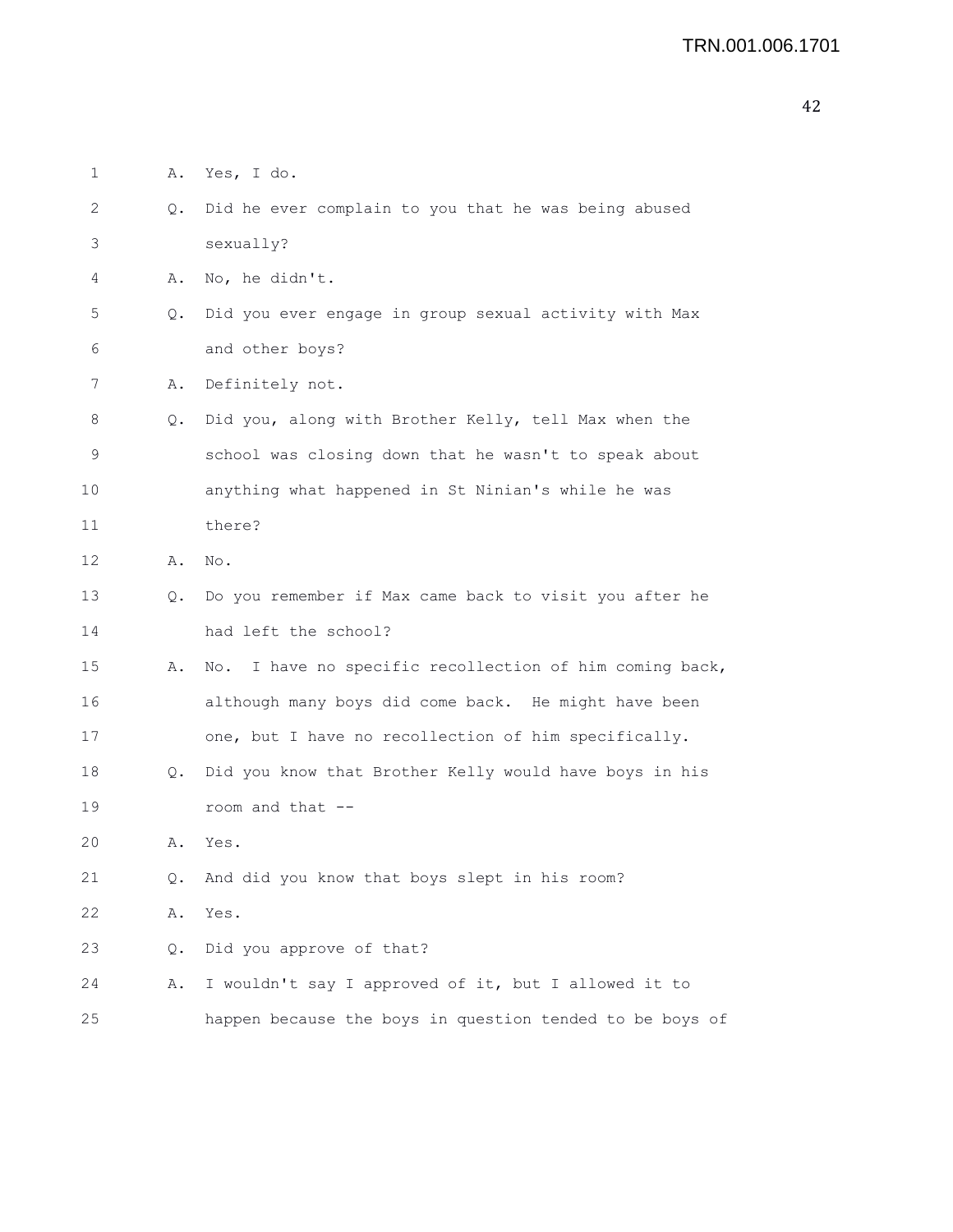| $\mathbf 1$ |       | a nervous disposition who would have been in need of            |
|-------------|-------|-----------------------------------------------------------------|
| 2           |       | comforting. They were the younger set among the boys,           |
| 3           |       | and being away from home could have been traumatic for          |
| 4           |       | them, so some would get their duvet and head up and             |
| 5           |       | sleep on the floor. There might have been two or three          |
| 6           |       | individuals scattered round the floor in Brother Kelly's        |
| 7           |       | room.                                                           |
| 8           | Q.    | I think, from the description you've given, would it be         |
| 9           |       | correct to say these were vulnerable boys?                      |
| 10          | Α.    | Possibly.                                                       |
| 11          | Q.    | In any event, you're telling us you knew of the                 |
| 12          |       | practice?                                                       |
| 13          | Α.    | Yes.                                                            |
| 14          | Q.    | And you didn't do anything to stop the practice?                |
| 15          | Α.    | No.                                                             |
| 16          | Q.    | Did you ever have a boy in your room overnight?                 |
| 17          | Α.    | No.                                                             |
| 18          | Q.    | Again, if we look at tab 14, WIT.001.002.5528 -- if I could ask |
| 19          |       | you to look at tab 14. This is an extract from a statement      |
| 20          |       | <b>MKF</b><br>that's been provided to the inquiry by            |
| 21          | Α.    | Yes.                                                            |
| 22          | $Q$ . | Paragraph 75 is the one I want to focus on. It's the            |
| 23          |       | third line. He goes on to say:                                  |
| 24          |       | "The only thing I can tell you is that one of the               |
| 25          |       | pupils involved in the school magazine told me that             |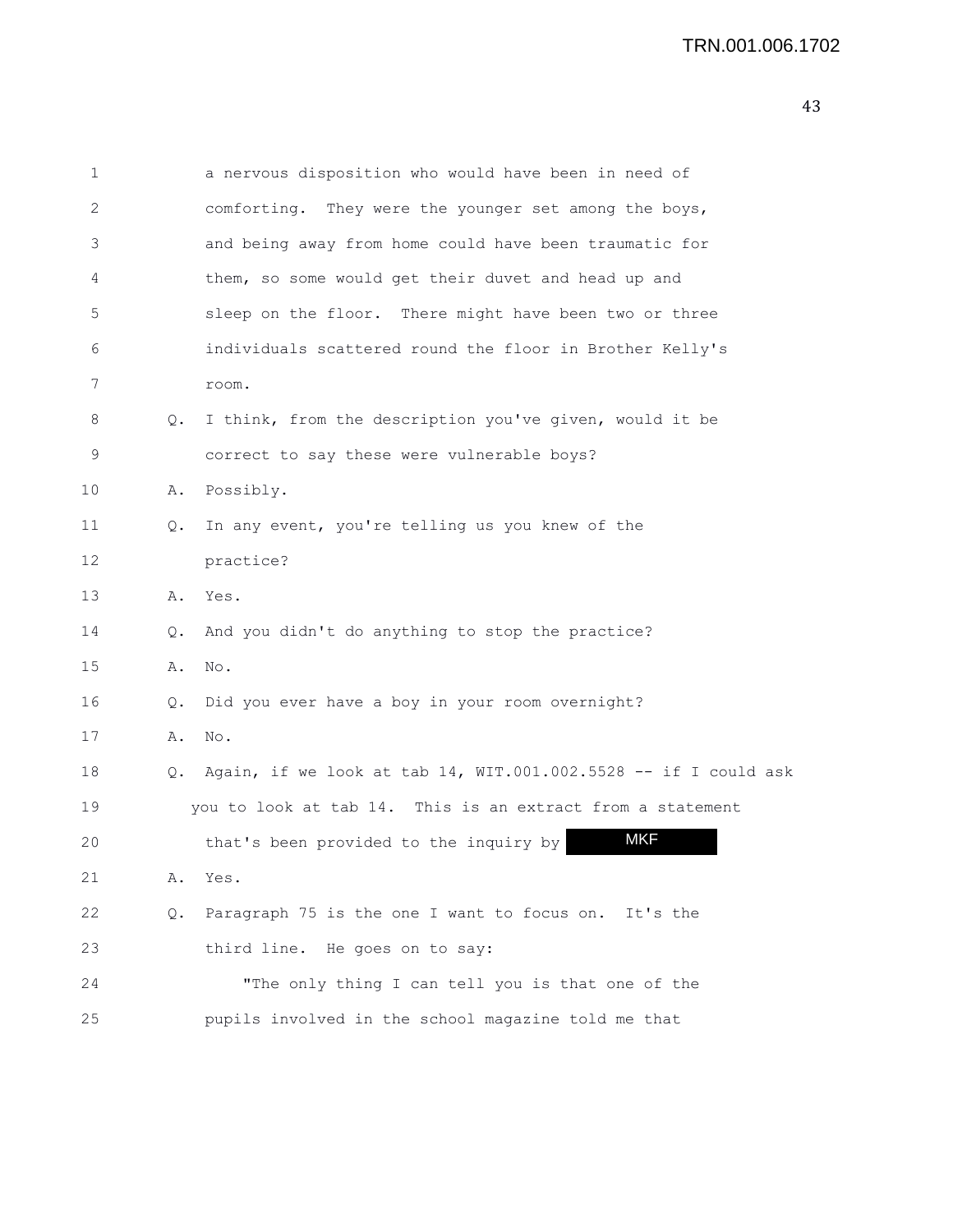```
1 he was being bullied by others in his dormitory. He
2 said that Brother Farrell, the headmaster, had taken him
3 to his room and he had slept there for the night."
4 And he goes on to say that:
5 "There was no mention of any jiggery-pokery or
6 anything going on."
7 Did that happen?
8 A. No, that didn't happen.
9 Q. If I can take you to the last name on the list with the
10 pseudonym "Alan". His general description of life at
11 St Ninian's was:
12 "One of constant violence and threats."
13 Do you have anything to say about that?
14 A. I remember that individual, Alan. I would have
15 remembered him as being a very easy-going individual.
16 I wouldn't have seen him as a problem pupil.
17 I certainly have no recollection of him being subject to
18 any particularly harsh treatment.
19 Q. I now want to take you finally to the last little
20 chapter I want to try and cover before we finish and
21 that's during the time that there was a police
22 investigation and your involvement with the
23 Catholic Church safeguarder at the time.
24 Do you remember having a meeting with
25 William Crawford on 16 February 2014?
```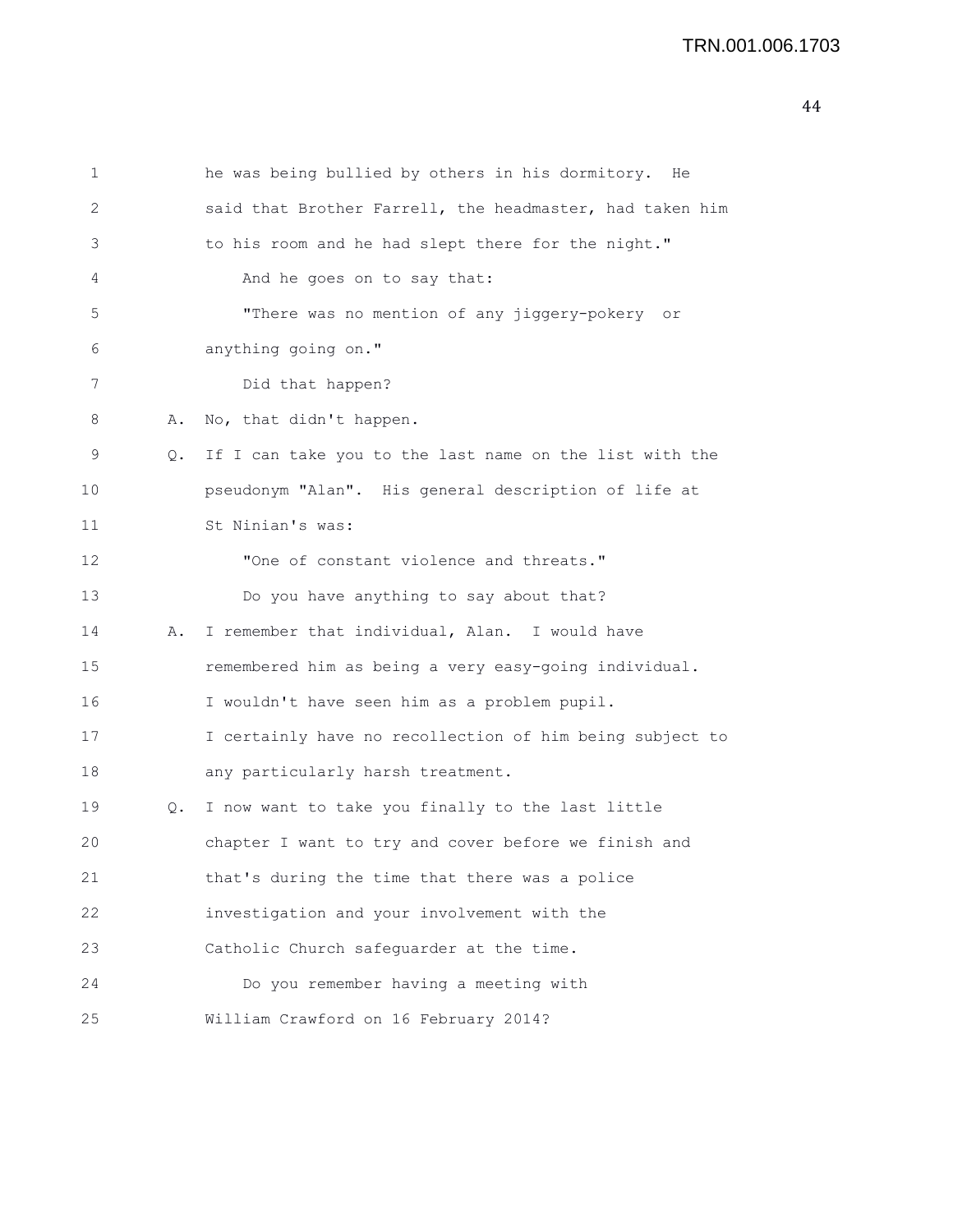| $\mathbf{1}$ | Α.    | I wouldn't be sure of the date, but I had a number of          |
|--------------|-------|----------------------------------------------------------------|
| 2            |       | meetings with William Crawford over the course of the          |
| 3            |       | time the investigation was going on.                           |
| 4            | Q.    | There was one particular meeting where he said he went         |
| 5            |       | to your flat in Haddington -- I think he said it was           |
| 6            |       | a Sunday in the afternoon -- after you had, I think, had       |
| 7            |       | a meeting with the police and been charged. Do you             |
| 8            |       | remember that meeting?                                         |
| 9            | Α.    | There would have been $--$ yes, there would have been          |
| 10           |       | a number of meetings after the charges were made, but          |
| 11           |       | again I cannot be sure as to where exactly in the              |
| 12           |       | calendar these meetings took place.                            |
| 13           | Q.    | Do you remember Mr Crawford?                                   |
| 14           | Α.    | Oh yes, I do.                                                  |
| 15           | Q.    | Did you know at the time that apart from being                 |
| 16           |       | a safeguarder, he was also a policeman?                        |
| 17           | Α.    | I was aware of that.                                           |
| 18           | Q.    | If you look at tab 15 in the folder, CFS.001.006.9171 we have  |
| 19           |       | here what has been identified to the inquiry by Mr Crawford as |
| 20           |       | a note he made of a conversation he had with you on            |
| 21           |       | Sunday, 16 February. Do you see that?                          |
| 22           | Α.    | I see that, yes.                                               |
| 23           | $Q$ . | Have you seen this document before?                            |
| 24           | Α.    | No, I haven't.                                                 |
| 25           | Q.    | Were you shown it before your trial?                           |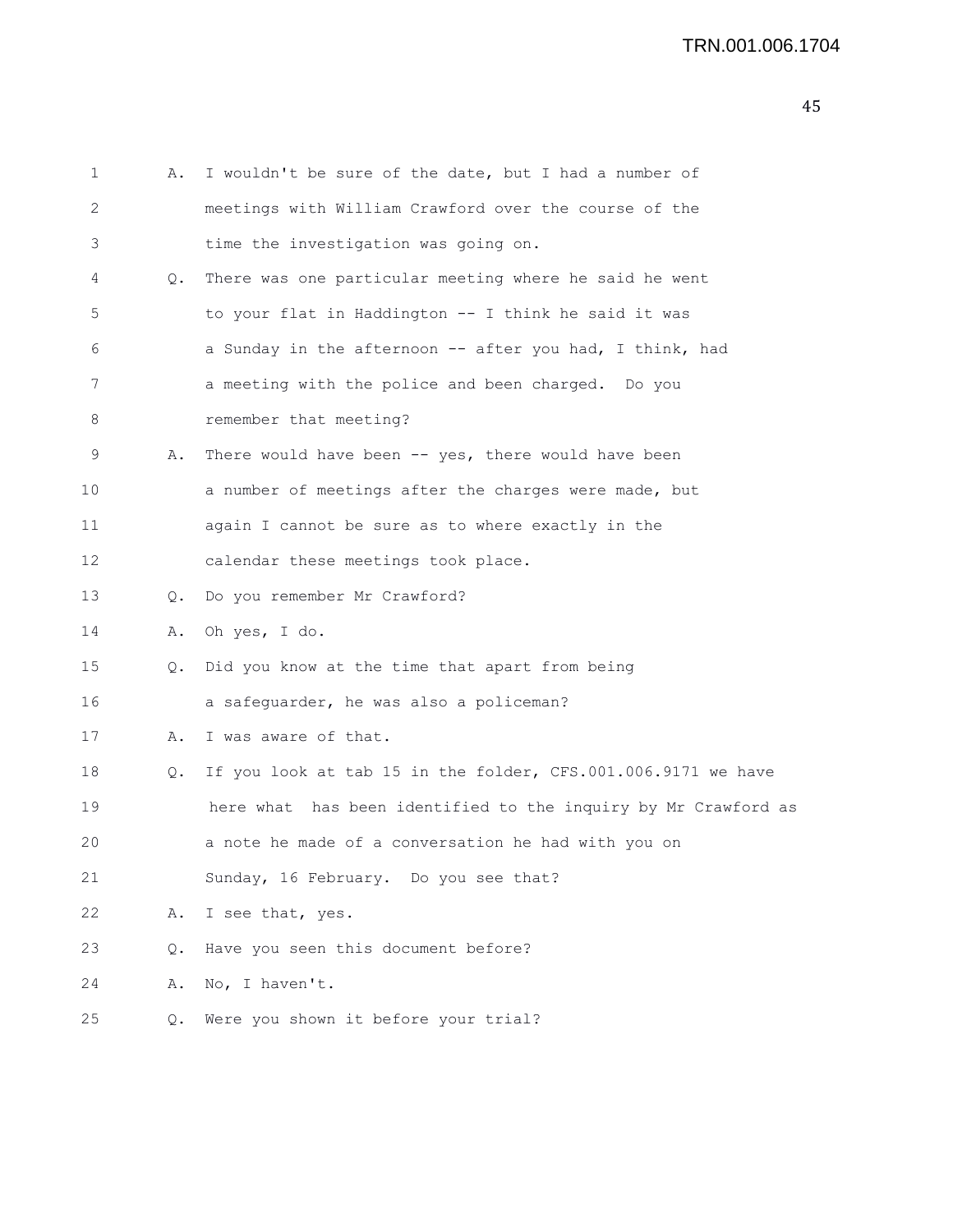1 A. No, I wasn't. 2 Q. At meetings you had with Mr Crawford, were you aware 3 that he would be making notes? 4 A. No. 5 Q. This, he says, is a contemporaneous note he made 6 following upon this meeting with you. He begins by -- 7 I won't read the first line. He mentioned a name, 8 "Glasgow PM", and then there's reference to: 9 "Copy of signed lease. Copy and return." 10 Do you remember some business about the lease of the 11 property? 12 A. Yes, I do. 13 Q. He then says: 14 "Eleven charges. Eight complainants." 15 Was that the position at this time when you were 16 charged, there were 11 charges and there were 17 eight complainers? 18 A. I have no recollection of those details, no. 19 Q. Then he goes on to say: 20 "Two reason, six not." 21 And moving over to the next page -- I'll give the 22 reference, CFS.001.006.9771 (sic) and then at 23 CFS.001.006.9172 (sic) he is noted: 24 "Times of inappropriate touching: two right, others 25 fictional. Abuse by other Christian Brother -- abused."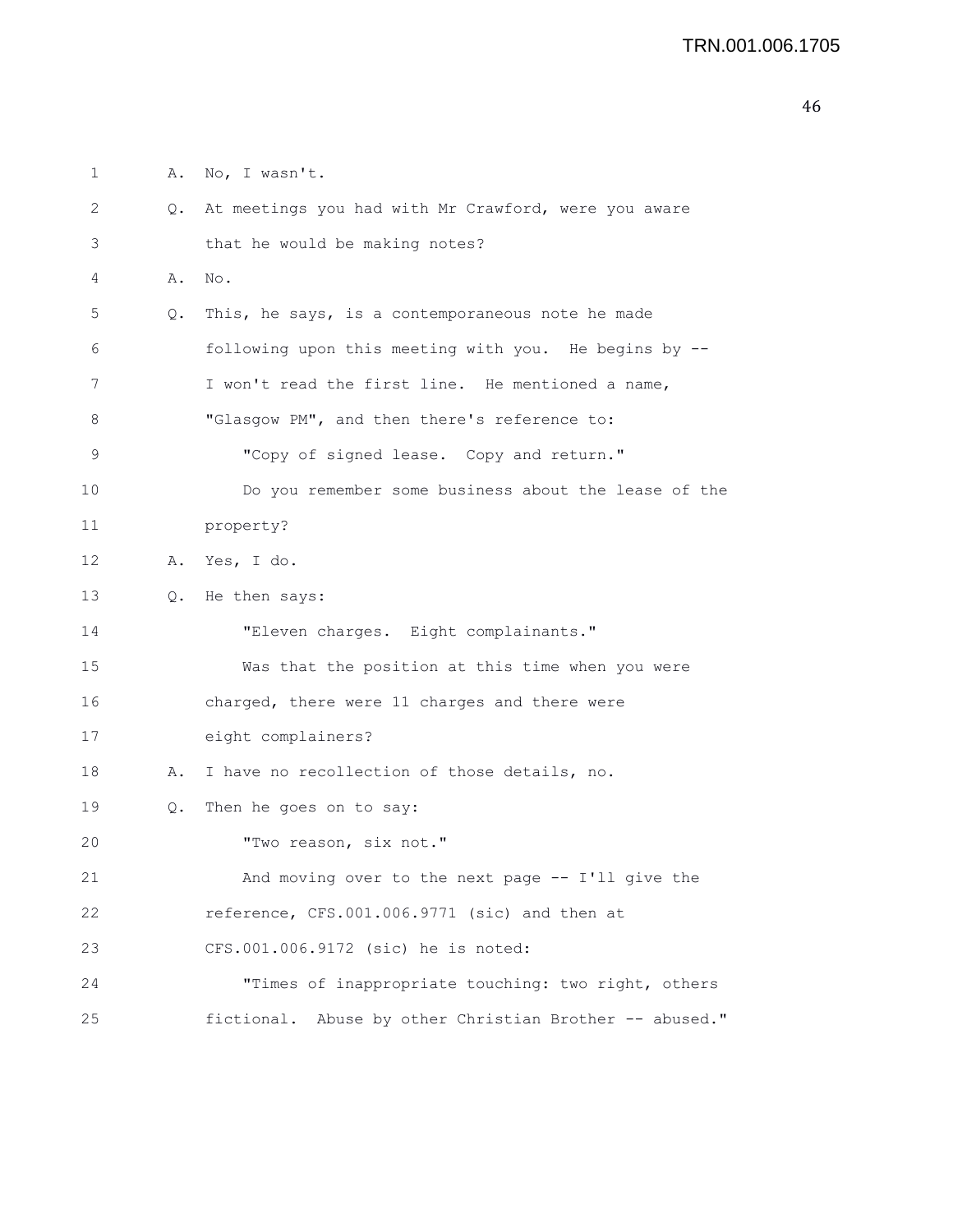| 1  |    | What he said in evidence was that his understanding      |
|----|----|----------------------------------------------------------|
| 2  |    | from this conversation was that you were telling him     |
| 3  |    | that two complainers had reason to complain and others   |
| 4  |    | did not, and there was inappropriate touching, and it    |
| 5  |    | was abuse by another Christian Brother. Did you say      |
| 6  |    | that to Mr Crawford?                                     |
| 7  | Α. | No, I didn't -- and I would not have discussed details   |
| 8  |    | of the charges or the complaints, purely on the advice   |
| 9  |    | of my legal representatives.                             |
| 10 | Q. | The document goes on to set out what is headed "Covenant |
| 11 |    | review". Do you recollect your covenant as to what you   |
| 12 |    | could do being reviewed?                                 |
| 13 | Α. | Yes.                                                     |
| 14 | Q. | A few lines from the bottom, five or six lines from the  |
| 15 |    | bottom, there's a reference:                             |
| 16 |    | "Sheriff friend "                                        |
| 17 |    | And it refers to a particular solicitor. Do you          |
| 18 |    | remember discussing a sheriff friend who'd given a       |
| 19 |    | reference to a solicitor at some point?                  |
| 20 | Α. | That's possible.                                         |
| 21 | Q. | So what we have here in this document, John, just to put |
| 22 |    | it to you, if you look at the structure of it, there's   |
| 23 |    | a bit at the beginning talking about a lease, then       |
| 24 |    | there's the bit about what he says has been said to him  |
| 25 |    | that's incriminating, and then there's further           |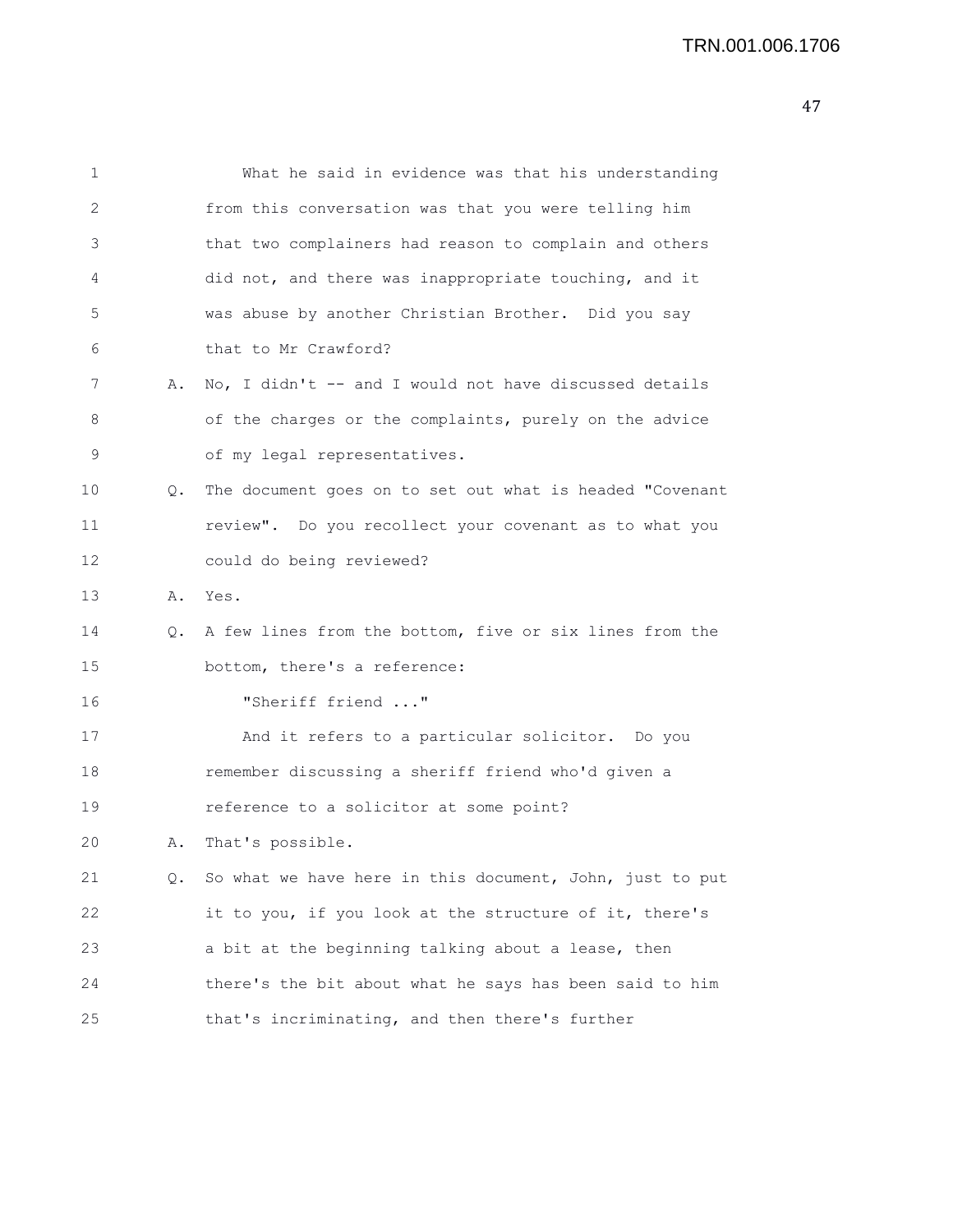| $\mathbf 1$ |    | discussion about matters like the covenant and so on.        |
|-------------|----|--------------------------------------------------------------|
| 2           |    | Are you suggesting that what Mr Crawford has done            |
| 3           |    | is that he has begun a note, he has left some blanks,        |
| 4           |    | and then he has gone into the rest of the document with      |
| 5           |    | what you've told him and subsequently he has filled          |
| 6           |    | in the rest of it? Is that your suggestion?                  |
| 7           | Α. | My suggestion is that he was not making notes during our     |
| 8           |    | conversation, our meeting. I wouldn't have seen a need       |
| 9           |    | for -- apart from the discussion of the covenant and         |
| 10          |    | whether the covenant required any adjustment.                |
| 11          | Q. | There's also the detail about the sheriff friend,            |
| 12          |    | referring to a particular named solicitor.                   |
| 13          | Α. | Yes.                                                         |
| 14          | Q. | I think you think that that's something you would have       |
| 15          |    | told him.                                                    |
| 16          | Α. | Possibly.                                                    |
| 17          |    | LADY SMITH: And a discussion about Legal Aid?                |
| 18          | Α. | I doubt if I discussed that with him. Again, in the          |
| 19          |    | light of my advice from my legal representative, I would     |
| 20          |    | not have discussed details of the case with anyone apart     |
| 21          |    | from the legal team.                                         |
| 22          |    | So how else could Mr Crawford have noted,<br>LADY SMITH:     |
| 23          |    | "Applying for Legal Aid"?                                    |
| 24          | Α. | I don't know, my Lady.                                       |
| 25          |    | It sounds as though you told him that that is<br>LADY SMITH: |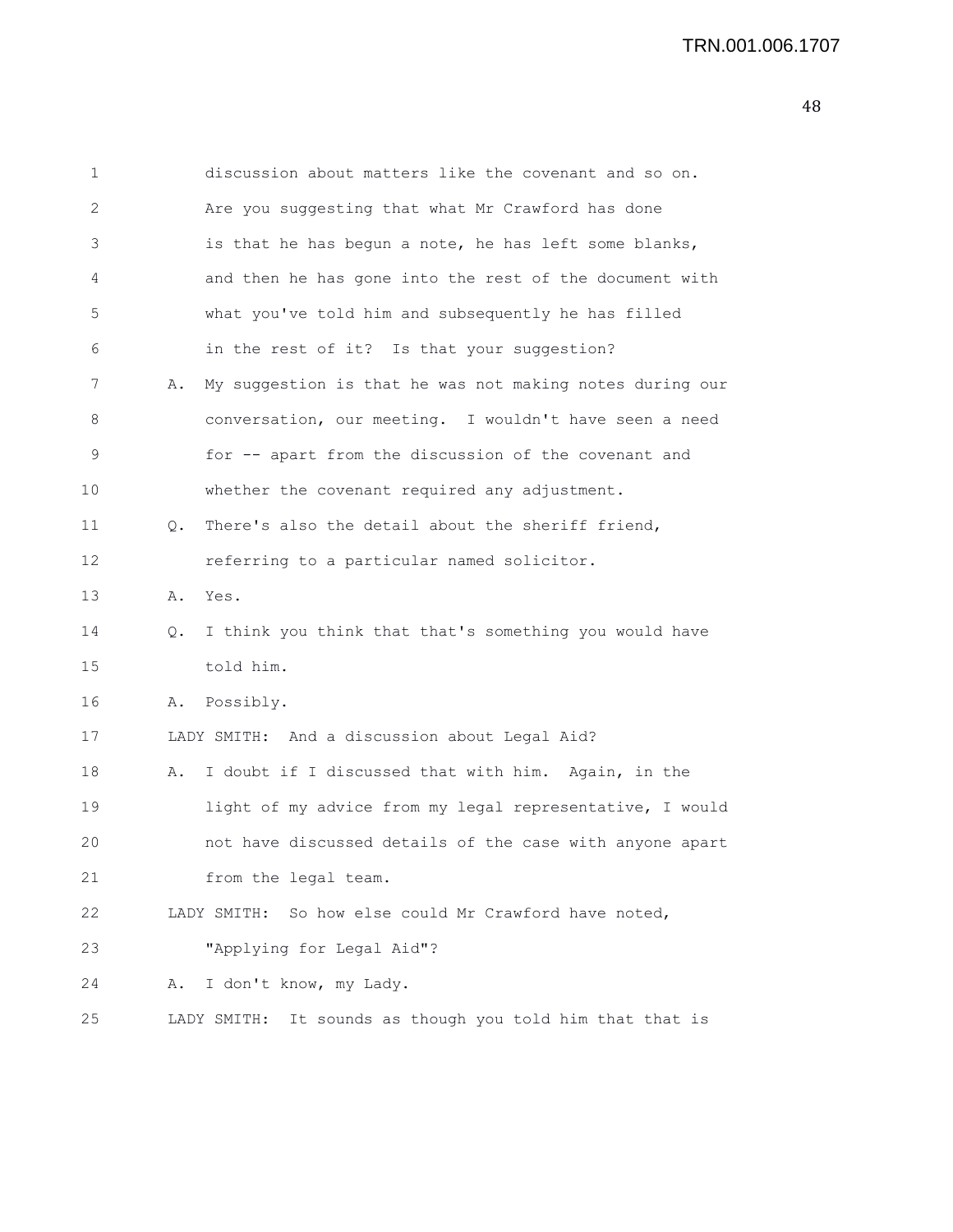| 1  |    | what was happening, doesn't it?                             |
|----|----|-------------------------------------------------------------|
| 2  | Α. | It's possible that I did say to him that I was applying     |
| 3  |    | for Legal Aid, but I have no recollection of that,          |
| 4  |    | my Lady.                                                    |
| 5  |    | LADY SMITH: And also applying for diocesan funding, I think |
| 6  |    | the end of the note suggests. Would that have been          |
| 7  |    | right?                                                      |
| 8  | Α. | I'm not sure I raised that with him. I might have           |
| 9  |    | raised it with the bishop. But I don't think I would        |
| 10 |    | have raised it with the safeguarding adviser.               |
| 11 |    | I wouldn't have seen that to be part of the role of the     |
| 12 |    | safeguarding adviser.                                       |
| 13 |    | LADY SMITH: Mr MacAulay.                                    |
| 14 |    | MR MacAULAY: There does appear to be -- can I just put this |
| 15 |    | point to you, John: if you look at this document, there     |
| 16 |    | does appear to be detail in it that would be difficult      |
| 17 |    | to recollect and write up subsequently. We've looked at     |
| 18 |    | some of the detail, names, for example. There's             |
| 19 |    | reference to a Canon Joe McMullen, for example, to          |
| 20 |    | a particular church, a particular solicitor. There are      |
| 21 |    | details there that it'd be difficult, I think, for          |
| 22 |    | someone like Mr Crawford to have regard to and then go      |
| 23 |    | away and write up separately. Do you see the point I'm      |
| 24 |    | making to you?                                              |
| 25 | Α. | He would have had access to information in relation to      |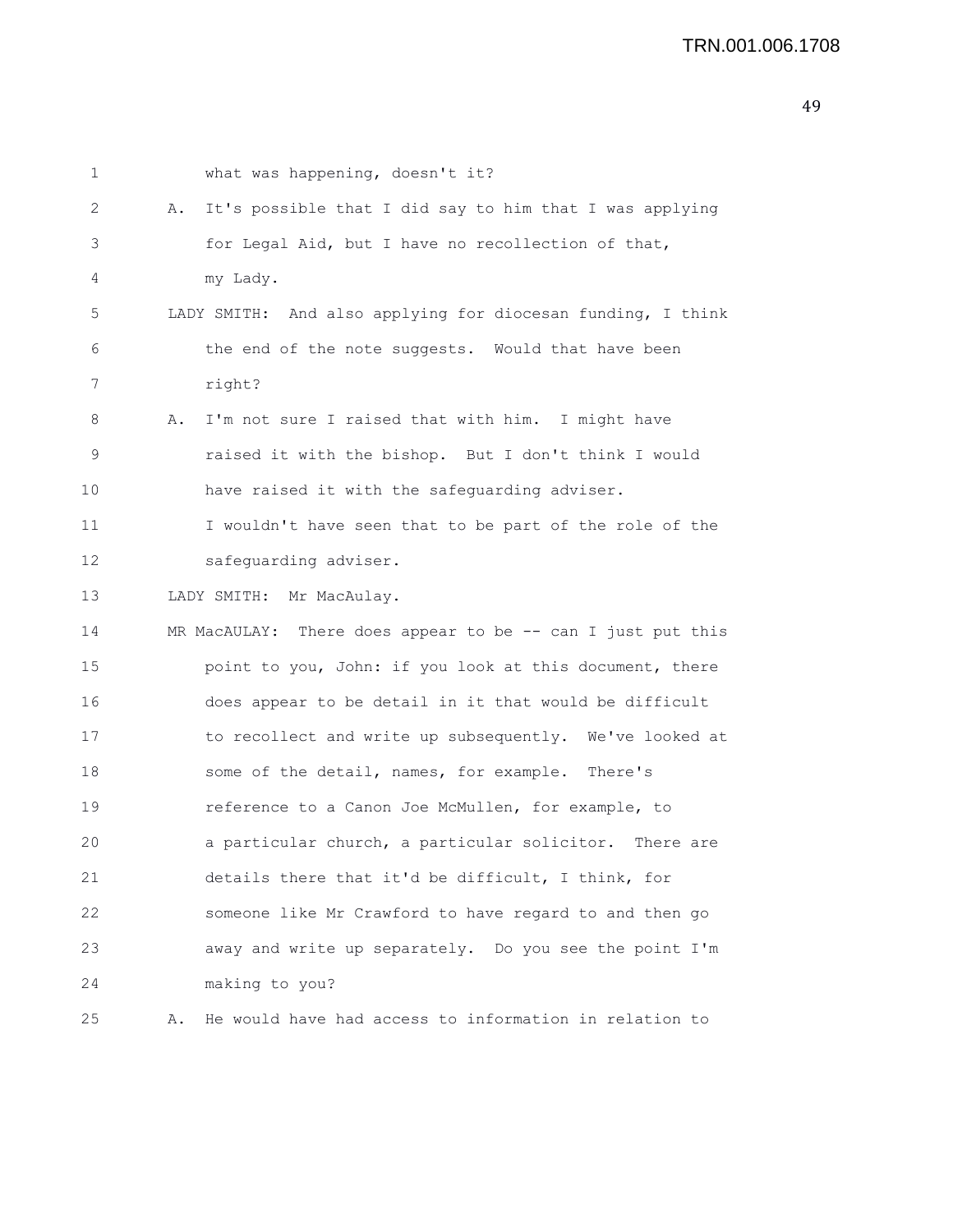1 the local parish in Haddington or the parish 2 subsequently in Musselburgh at which I stayed -- sorry, 3 earlier stayed, and the parish in which I stayed when 4 I moved to Newark Hill. That kind of information was 5 freely available to anybody with access to the diocesan 6 directory. So he wouldn't have needed me to supply him 7 with those details. 8 Q. Finally, John, can I take you to a couple of points you 9 make in connection with the jury's verdict of guilty. 10 Let's turn to paragraphs 213 and 214 of the statement. 11 Towards the end of paragraph 213, what you say is: 12 "I was very unhappy as I felt that the jury were 13 prejudiced with a mention of the Catholic Church and 14 child abuse. I felt as an Irish Catholic there were

15 feelings of hostility towards me from the jury."

16 You go on to say:

17 "I think historically there is still evidence within 18 Scottish society that there is a prejudice against Irish 19 Catholics."

20 And I think you're putting that forward as an 21 explanation as to why you were convicted. Have 22 I understood that correctly?

23 A. Yes.

24 Q. But of course, you were convicted, John, of three 25 charges, but you were --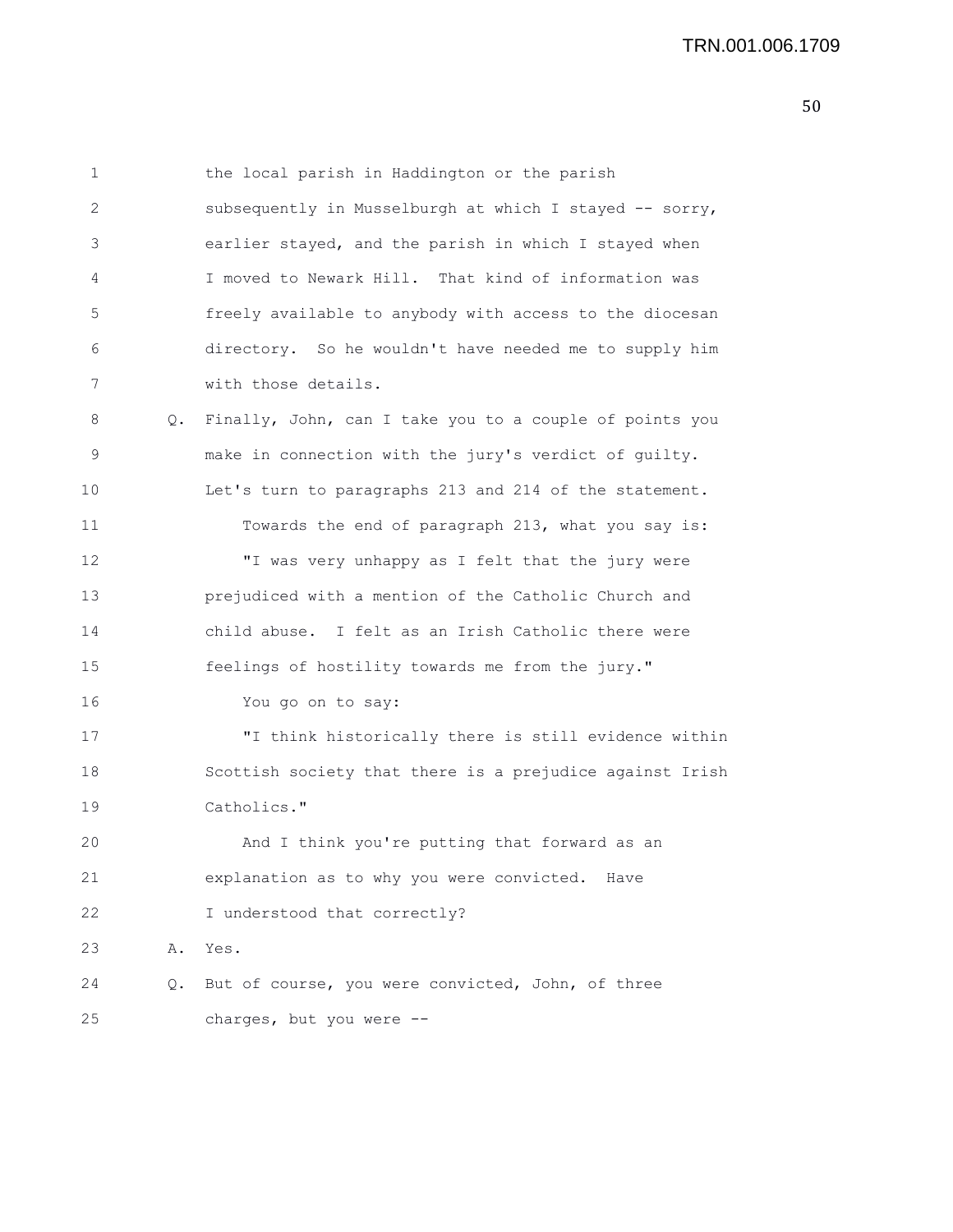1 A. That is correct.

| 2                 | Q.            | But you were acquitted of the majority of charges.           |
|-------------------|---------------|--------------------------------------------------------------|
| 3                 | Α.            | That's true.                                                 |
| 4                 | Q.            | Well, would you still maintain there was a degree of         |
| 5                 |               | prejudice against you?                                       |
| 6                 | Α.            | I'm afraid, yes, Colin, I would still maintain that.         |
| 7                 | Q.            | In relation to the issue of collusion, which you mention     |
| 8                 |               | in paragraph 215, are you really suggesting that all         |
| 9                 |               | these individuals, all these boys, men now, have somehow     |
| 10                |               | got together to invent the allegations that were being       |
| 11                |               | made against you?                                            |
| $12 \overline{ }$ | Α.            | I would maintain that some of them certainly did.            |
| 13                |               | Apropos the preparation of materials for legal               |
| 14                |               | proceedings, I have had the opportunity to have a look       |
| 15                |               | at an academically rigorous investigation in relation to     |
| 16                |               | adults' retrospective narratives of abuse in residential     |
| 17                |               | childcare.                                                   |
| 18                | $Q_{\bullet}$ | Can you just give us the reference to that because we're     |
| 19                |               | running out of time and we'll take note of it.               |
| 20                | Α.            | I have given the details to Audrey of the publication        |
| 21                |               | and its contents and the references, which I found very      |
| 22                |               | significant.                                                 |
| 23                |               | Is there a short note of the reference we can<br>LADY SMITH: |
| 24                |               | read into evidence so it gets recorded? What is it           |
| 25                |               | called, who is the author and when was it published and      |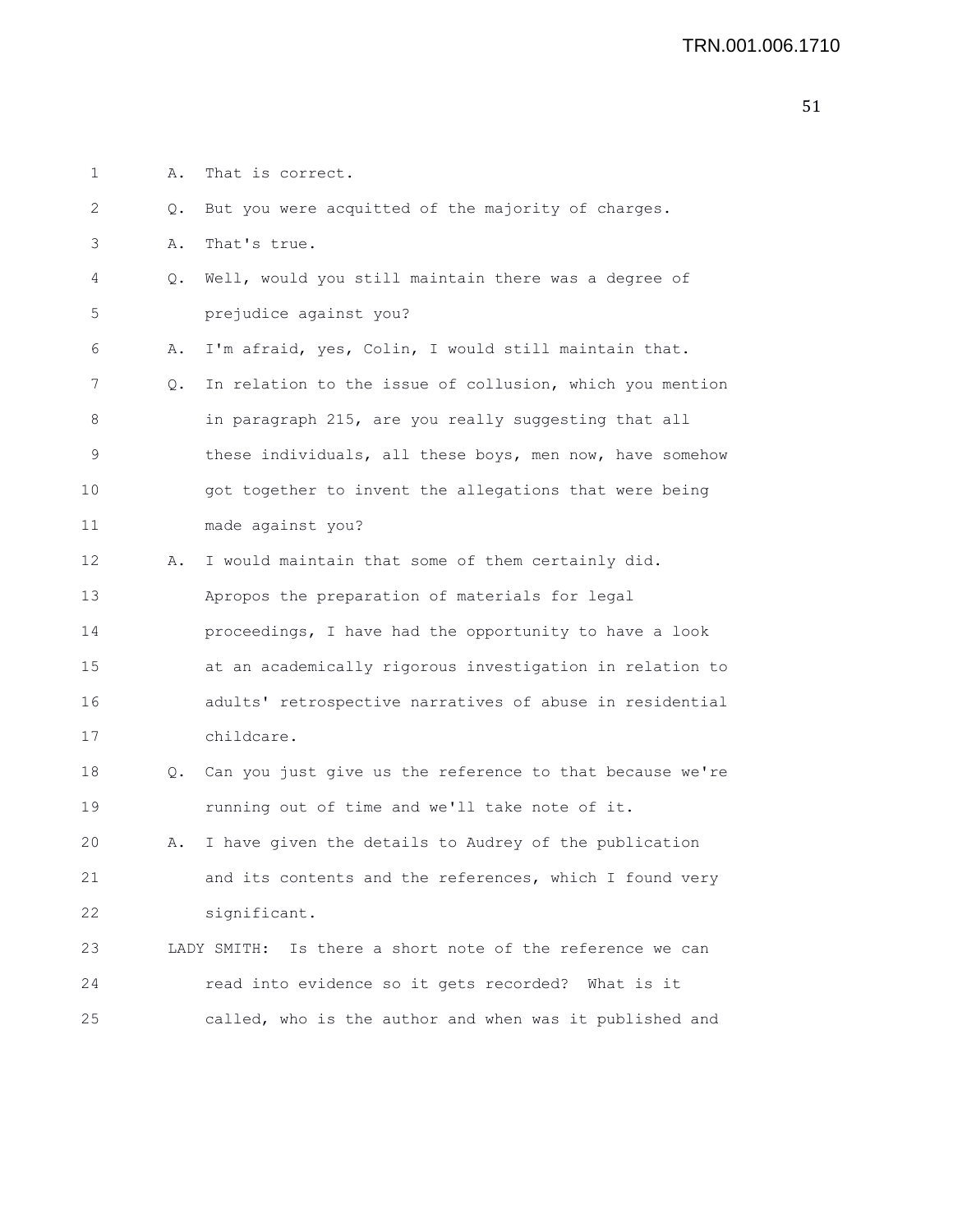1 in what?

| 2  | The essay is by Professor Mark Smith from<br>Α.            |
|----|------------------------------------------------------------|
| 3  | Dundee University. The title of his essay is "Telling      |
| 4  | Stories". It's contained in a collection of essays         |
| 5  | edited by Ros Burnett from the University of Oxford.       |
| 6  | Her book is titled "Wrongful Allegations of Sexual and     |
| 7  | Child Abuse". It's on Oxford Scholarship Online.           |
| 8  | LADY SMITH: Thank you.                                     |
| 9  | MR MacAULAY: Thank you, John, and can I also thank you for |
| 10 | engaging with the inquiry today.                           |
| 11 | My Lady, I haven't any further questions for John          |
| 12 | and no further questions have been submitted.              |
| 13 | LADY SMITH: Are there any outstanding applications for     |
| 14 | questions?                                                 |
| 15 | John, that does complete our questions for you.            |
| 16 | I know that the video room is needed for other purposes    |
| 17 | now, so forgive me if we rush through this, but            |
| 18 | thank you very much for engaging with the inquiry in the   |
| 19 | way that you have done. Your evidence is very helpful      |
| 20 | and I'm able now to let you go.                            |
| 21 | Thank you, my Lady, I appreciate that.<br>Α.               |
| 22 | In the first instance my willingness to make               |
| 23 | a statement was to clarify the good name of St Ninian's.   |
| 24 | It wasn't as it was painted by some of the complainers.    |
| 25 | That is brought out by the response of parents and         |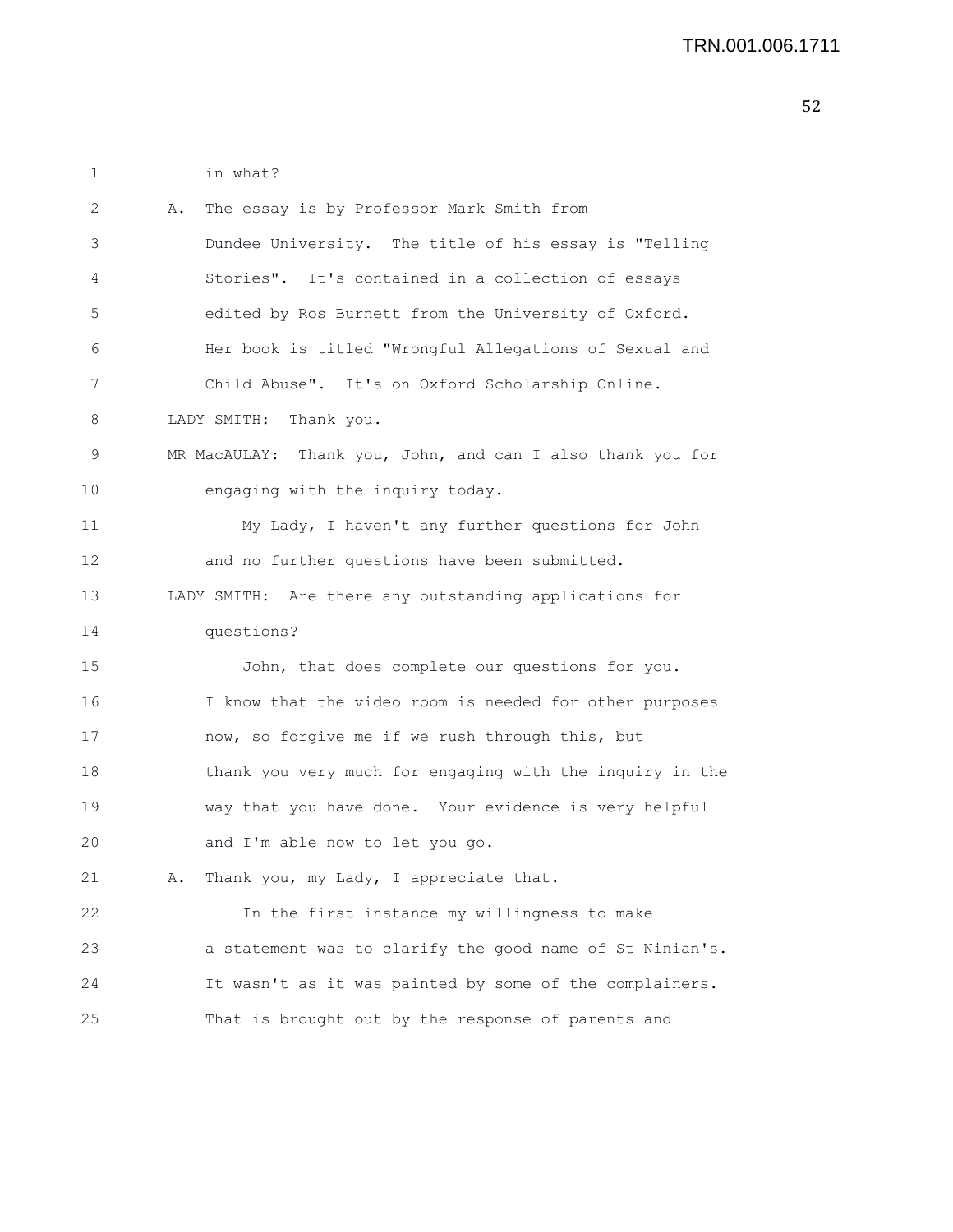```
1 former pupils who agitated on behalf of the school to be
2 kept open when the decision was made to close it.
3 LADY SMITH: Perhaps I should briefly reassure you, John,
4 that we have heard from people who have given evidence
5 here about what was good about the school, even if they
6 were telling us about bad things that had happened to
7 them. We've heard a lot of very fair accounts of the
8 things that they valued, so I have heard about that.
9 Thank you.
10 A. Thank you, my Lady.
11 (The video link was terminated)
12 MR MacAULAY: We should probably have a very short break.
13 LADY SMITH: We'll have a short break to change over from
14 video link to a live witness.
15 (11.45 am)
16 (A short break)
17 (11.55 am)
18 LADY SMITH: Ms MacLeod.
19 MS MACLEOD: My Lady, the next witness will give evidence
20 using the name "Francis".
21 "FRANCIS" (sworn)
22 LADY SMITH: Please sit down and make yourself comfortable.
23 You will see the red light is on the microphone;
24 that means it's operating. If I can ask you to try to
25 make sure you stay in a good position for it, it's
```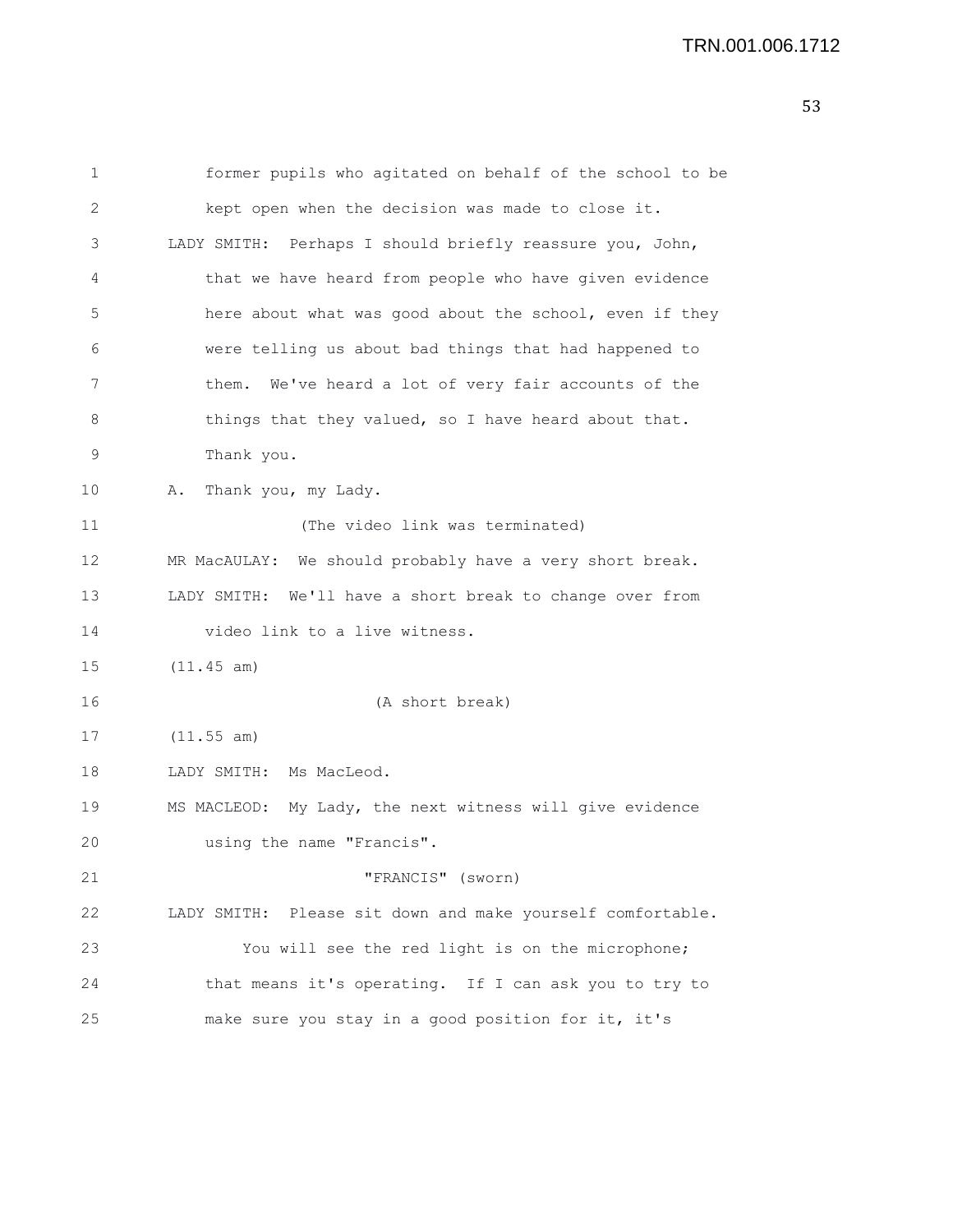| 1  |           | important that we can hear you through the sound system. |
|----|-----------|----------------------------------------------------------|
| 2  |           | I'm going to hand over to Ms MacLeod now and she'll      |
| 3  |           | explain to you what happens next.                        |
| 4  |           | Questions from MS MacLEOD                                |
| 5  |           | MS MACLEOD: Good afternoon, Francis.                     |
| 6  | Α.        | Good afternoon, ma'am.                                   |
| 7  | Q.        | I don't need your full date of birth, but were you born  |
| 8  |           | in 1949?                                                 |
| 9  | Α.        | I was.                                                   |
| 10 | $\circ$ . | Are you now 69 years of age?                             |
| 11 | Α.        | Almost 70.                                               |
| 12 | $\circ$ . | You have provided a statement for the inquiry and        |
| 13 |           | there's a copy of it in the folder in front of you.      |
| 14 |           | I'll give the reference for the transcript:              |
| 15 |           | WIT.001.002.5510.                                        |
| 16 |           | I wonder if you could turn to the final page of the      |
| 17 |           | statement. Have you signed the statement?                |
| 18 | Α.        | I have.                                                  |
| 19 | О.        | In the very last paragraph of the statement, do you say: |
| 20 |           | "I have no objection to my witness statement being       |
| 21 |           | published as part of the evidence to the inquiry"?       |
| 22 | Α.        | Yes.                                                     |
| 23 | Q.        | And do you go on to say:                                 |
| 24 |           | "I believe the facts stated in this witness              |
| 25 |           | statement are true"?                                     |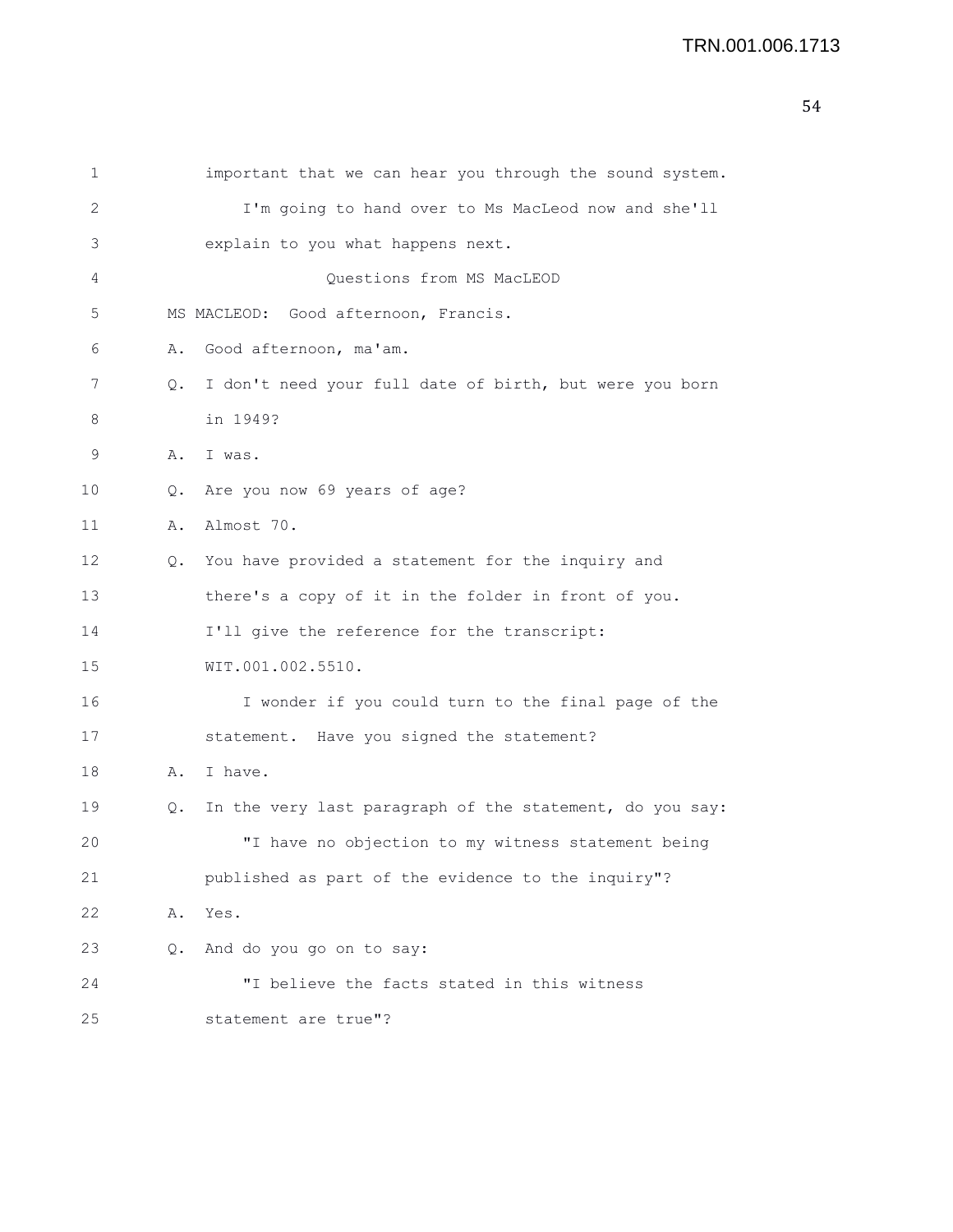| 1  | Α. | Correct.                                                 |
|----|----|----------------------------------------------------------|
| 2  | Q. | Thank you.                                               |
| 3  |    | I would like to begin by asking you a little bit         |
| 4  |    | about your own educational background. I think you tell  |
| 5  |    | us in your statement that you were born in Perthshire;   |
| 6  |    | is that right?                                           |
| 7  | Α. | That's correct.                                          |
| 8  | Q. | And that you completed teacher training in 1971?         |
| 9  | Α. | Correct.                                                 |
| 10 | Q. | Were you around 23 at that time?                         |
| 11 | Α. | Probably younger.                                        |
| 12 |    | LADY SMITH: Maybe 22 or so?                              |
| 13 | Α. | Yes.                                                     |
| 14 |    | MS MACLEOD: Did you then go on to do a diploma in        |
| 15 |    | education?                                               |
| 16 | Α. | Yes.                                                     |
| 17 | Q. | I think you tell us that you then held various teaching  |
| 18 |    | roles.                                                   |
| 19 | Α. | I beg your pardon?                                       |
| 20 | О. | Did you hold then various teaching roles?                |
| 21 | Α. | Yes.                                                     |
| 22 | Q. | Did you also study for something called a certificate in |
| 23 |    | what was known at the time as remedial education?        |
| 24 | Α. | Yes.                                                     |
| 25 | Q. | Where did you do that?                                   |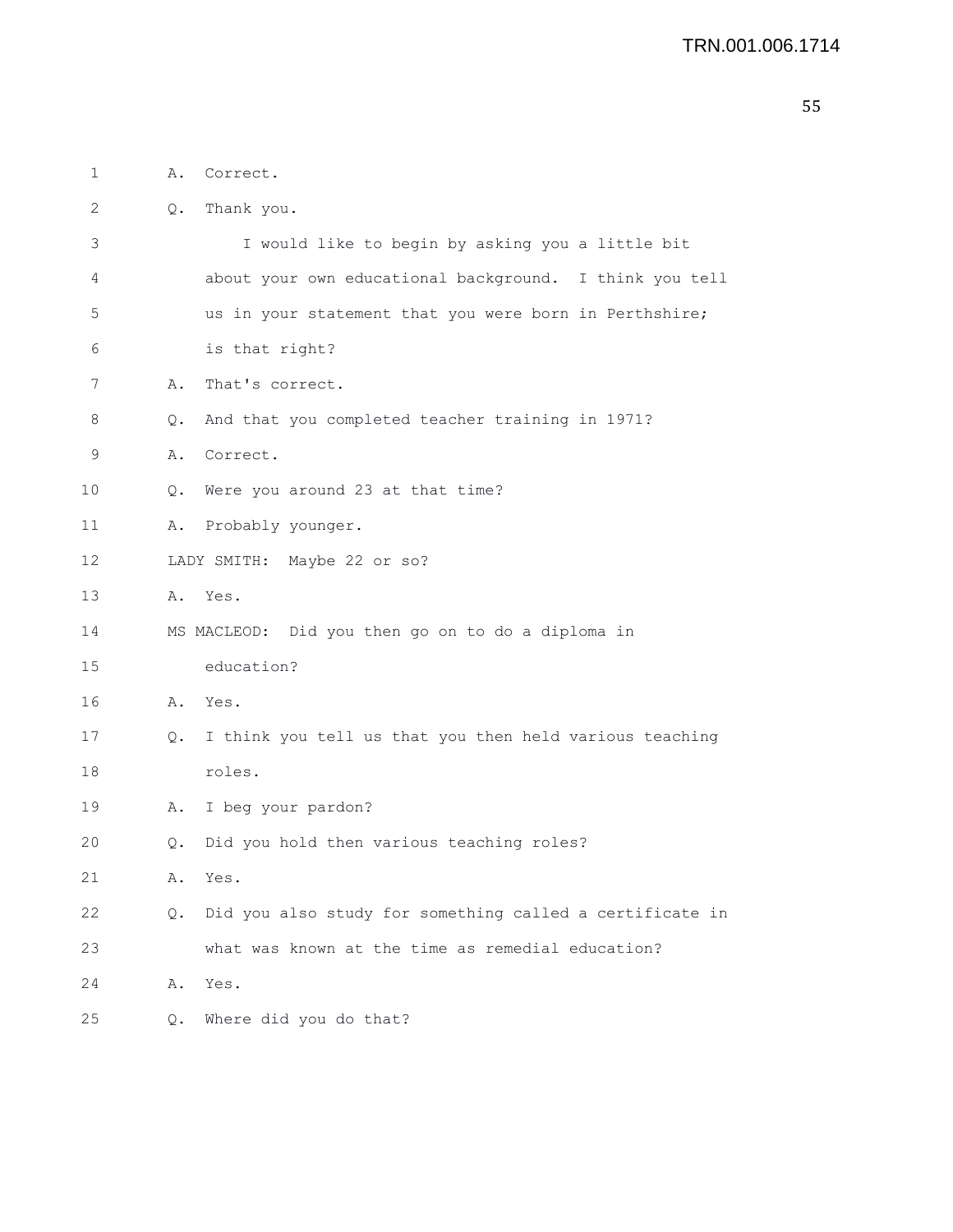| 1  | Α. | Dundee College of Education.                               |
|----|----|------------------------------------------------------------|
| 2  | Q. | When was that?                                             |
| 3  | Α. | 1972/1973.                                                 |
| 4  | Q. | You tell us in your statement that you went on to do       |
| 5  |    | a masters and a PhD; was that in later life?               |
| 6  |    | A. Yes.                                                    |
| 7  | Q. | And that you've also got a TEFL certificate to teach       |
| 8  |    | English as a foreign language?                             |
| 9  | Α. | Yes.                                                       |
| 10 | Q. | You tell us that you taught at a number of schools         |
| 11 |    | before your posting at St Ninian's in Falkland.<br>You     |
| 12 |    | name those schools for us as Perth Academy, Bellshill      |
| 13 |    | Academy, Rosehall High School in Coatbridge and            |
| 14 |    | Lendrick Muir in Kinross-shire.                            |
| 15 | Α. | Yes.                                                       |
| 16 | Q. | And you tell us that you were posted to St Ninian's in     |
| 17 |    | 1981.                                                      |
| 18 | Α. | Correct.                                                   |
| 19 | Q. | I'll look more closely at your time at St Ninian's         |
| 20 |    | shortly. After your time in St Ninian's, did you then      |
| 21 |    | go back into teaching in state schools?                    |
| 22 | Α. | Yes.                                                       |
| 23 | Q. | Did you leave teaching in the late 1980s?                  |
| 24 | Α. | Yes, for a very short time, to do the masters.             |
| 25 | Q. | Did you then move on to teaching at universities<br>I see. |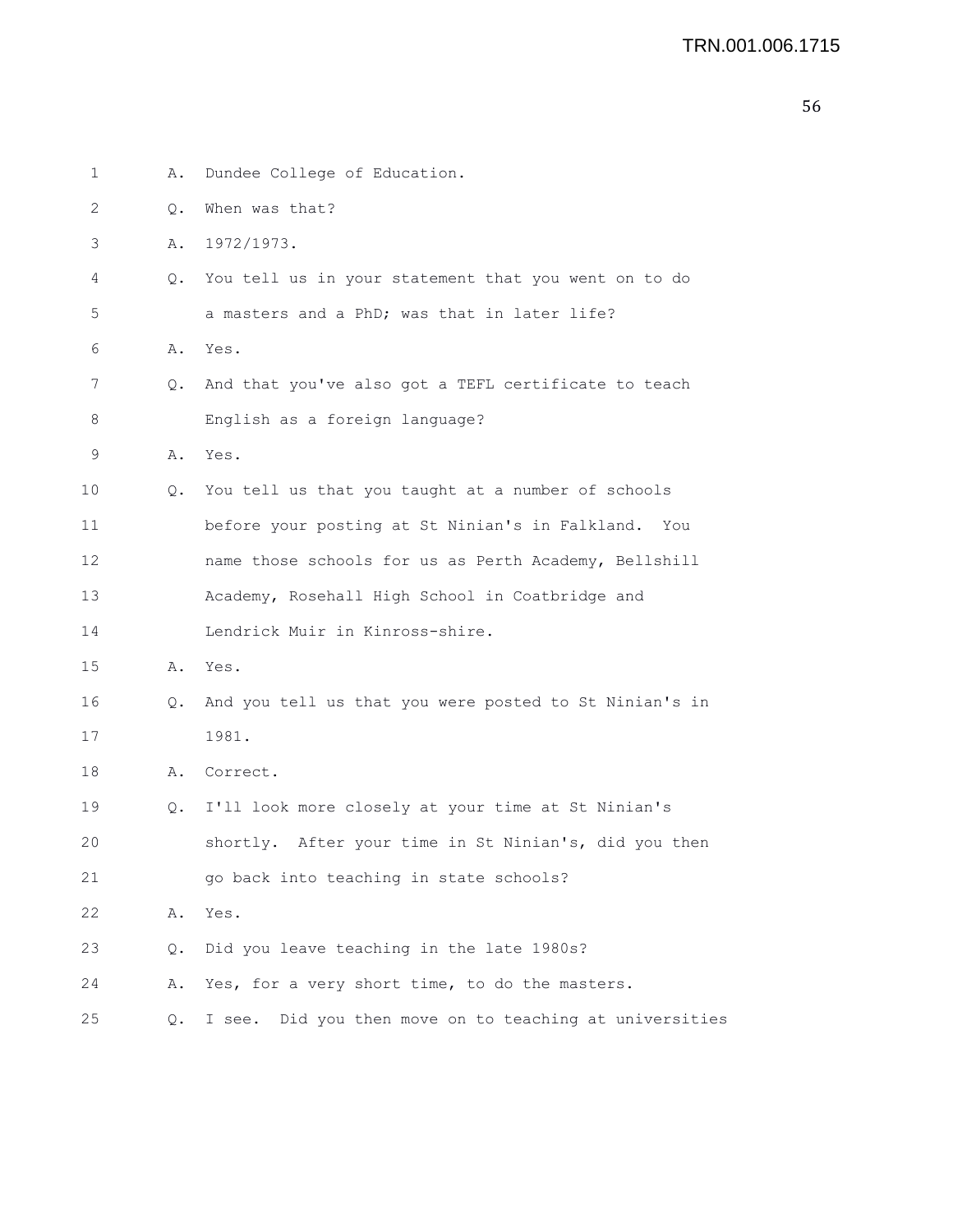| 1  |           | as opposed to schools?                                   |
|----|-----------|----------------------------------------------------------|
| 2  | Α.        | Yes.                                                     |
| 3  | $\circ$ . | You tell us in your statement between paragraphs 4 and   |
| 4  |           | 13 about your time at Lendrick Muir School and you       |
| 5  |           | provide some information about that; we're not going to  |
| 6  |           | be looking at that today. You deal with St Ninian's at   |
| 7  |           | paragraph 14 onwards of your statement. Could you tell   |
| 8  |           | me then how did it come about that you started working   |
| 9  |           | at St Ninian's?                                          |
| 10 | Α.        | There was word that Lendrick Muir was scheduled to close |
| 11 |           | down and the job at St Ninian's was advertised, so       |
| 12 |           | I applied and was appointed.                             |
| 13 | Q.        | What was the job?                                        |
| 14 | Α.        | It was teacher of<br>I think,                            |
| 15 |           | if I remember correctly.                                 |
| 16 | Q.        | Was there a<br>element to the role?                      |
| 17 | Α.        | Yes.                                                     |
| 18 | Q.        | Was that something that was advertised as part of the    |
| 19 |           | role?                                                    |
| 20 | Α.        | I think so. I'm not 100% sure, but it would have been,   |
| 21 |           | I'm sure.                                                |
| 22 | Q.        | What was your understanding at the time you were         |
| 23 |           | appointed of what St Ninian's was?                       |
| 24 | Α.        | It was a listed school -- it was somewhere between       |
| 25 |           | a List D and a List G school.                            |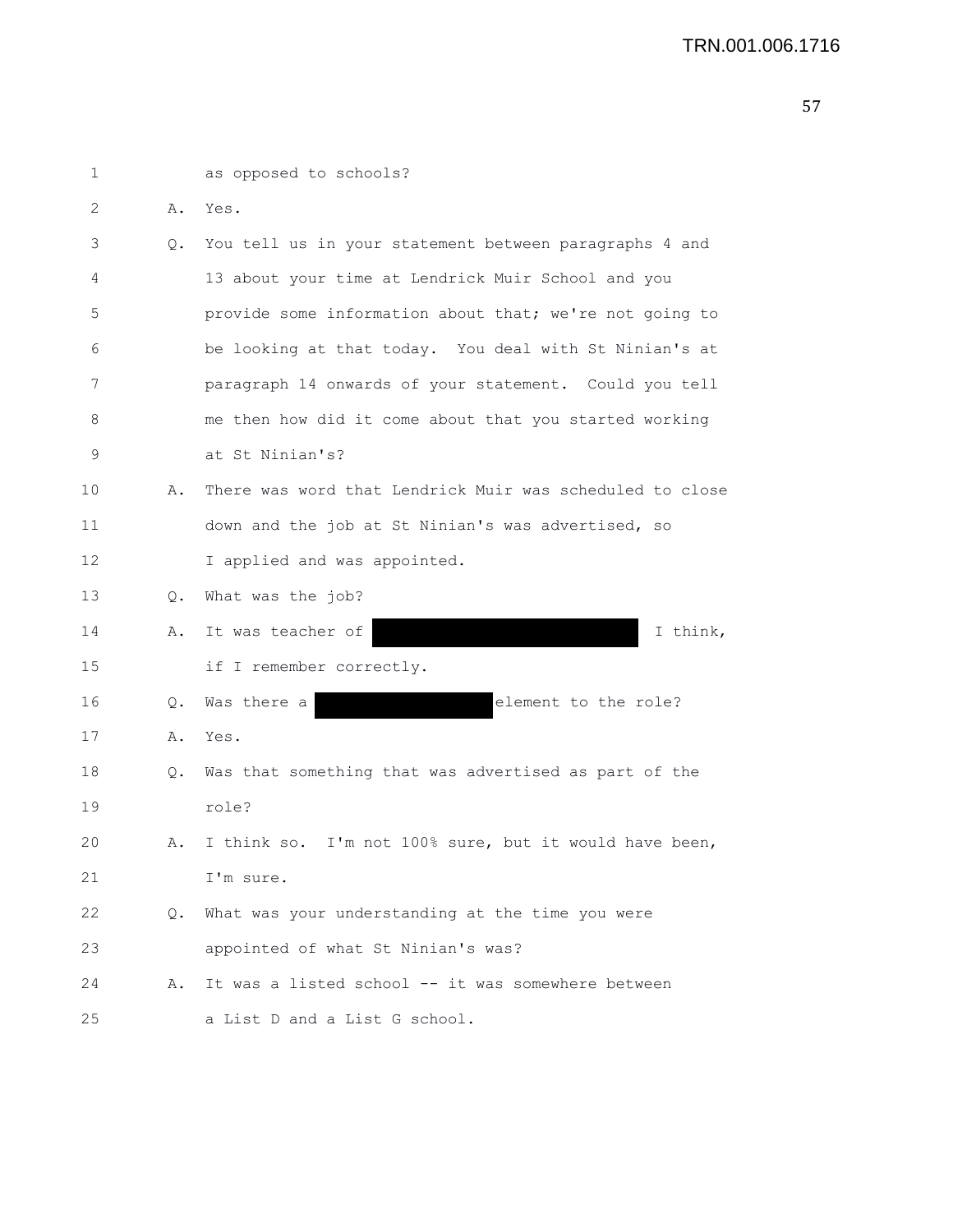| 1       | Q. | We know that St Ninian's was all boys. How many boys        |
|---------|----|-------------------------------------------------------------|
| 2       |    | were there when you arrived in 1981?                        |
| 3       | Α. | Probably around 40-ish.                                     |
| 4       | Q. | Were you there in time for the beginning of the school      |
| 5       |    | year, the academic year, in 1981?                           |
| 6       | Α. | No, no, I came after Christmas.                             |
| 7       | Q. | In 1981?                                                    |
| 8       | Α. | In January.                                                 |
| 9       | Q. | So you started at the beginning of 1981?                    |
| $10 \,$ | Α. | I think so, yes.                                            |
| 11      |    | LADY SMITH: That would be probably the beginning of the     |
| 12      |    | second term of the academic year?                           |
| 13      | Α. | That would be correct.<br>Yes.                              |
| 14      |    | MS MACLEOD: I think you were at St Ninian's until it closed |
| 15      |    | in 1983?                                                    |
| 16      | Α. | That's right.                                               |
| 17      | Q. | Were you there about two and a half years?                  |
| 18      | Α. | Yes, I would think so.                                      |
| 19      | Q. | Of the 40 or so boys who were there, what was the age       |
| 20      |    | range?                                                      |
| 21      | Α. | First year to fourth year of secondary school.              |
| 22      | Q. | Who were the brothers, the Christian Brothers, who were     |
| 23      |    | at St Ninian's when you arrived in January 1981?            |
| 24      | Α. | Who were they?                                              |
| 25      | Q. | Yes, which brothers were there?                             |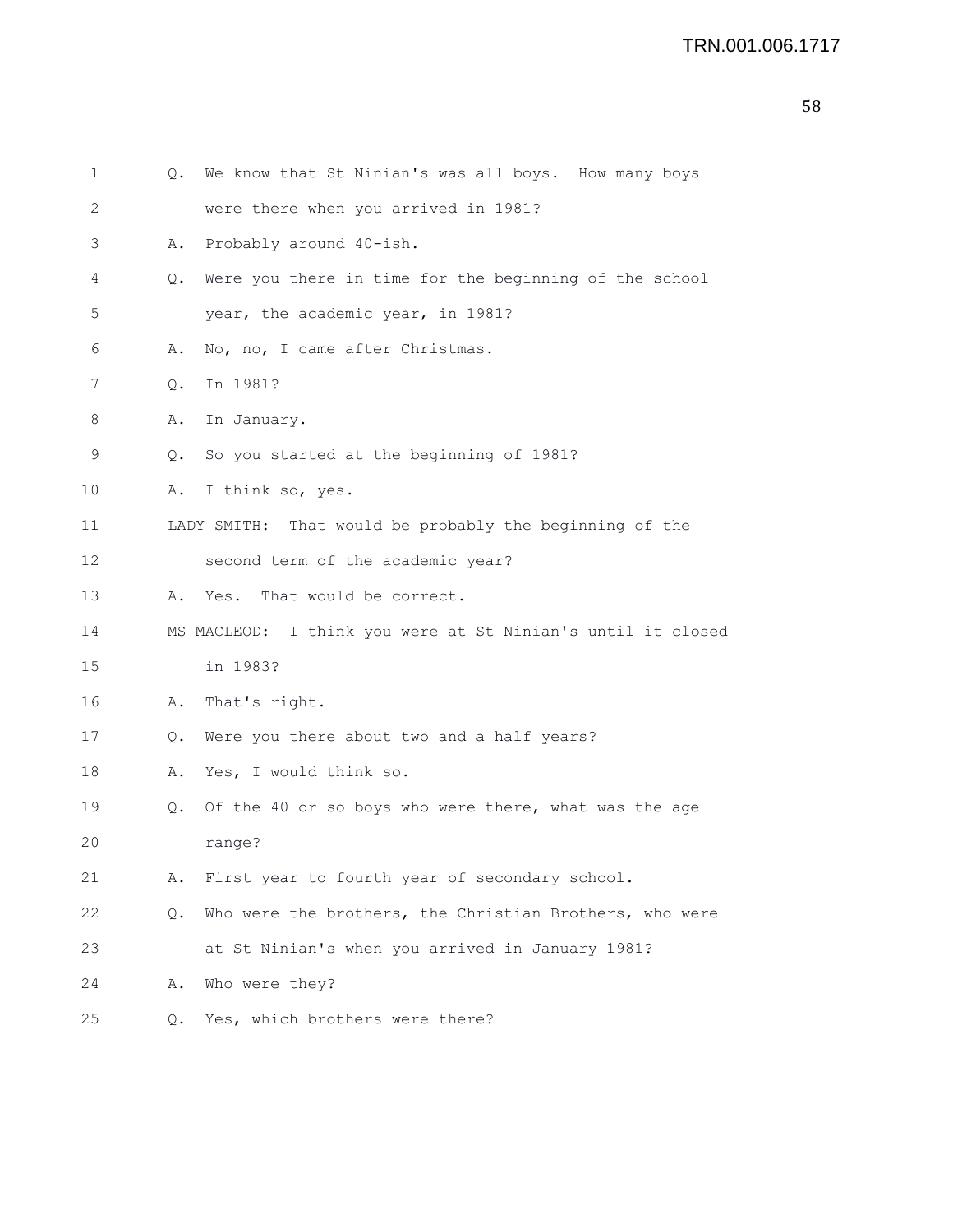| 1  | Α.    | You want names?                                          |
|----|-------|----------------------------------------------------------|
| 2  | $Q$ . | Yes.                                                     |
| 3  | Α.    | Brother Farrell was the headteacher. Brother Kelly was   |
| 4  |       | a teacher. There was Brother Kean, who was, I think,     |
| 5  |       | retired, but part-time teaching. And there was           |
| 6  |       | <b>SNR</b><br><b>MBS</b><br>who was the<br>a Brother     |
| 7  |       | SNR<br>school<br>I think they called him, the            |
| 8  |       | <b>SNR</b><br>There was one other brother, but           |
| 9  |       | I think it was Brother MHC who came, but I think he      |
| 10 |       | came after I started.                                    |
| 11 |       | Q. Were there other lay staff there who weren't          |
| 12 |       | Christian Brothers? Were there other teachers who        |
| 13 |       | taught there?                                            |
| 14 | Α.    | There was a Mrs Philip, a lady. Let me think.            |
| 15 |       | <b>BHB</b><br>who was a<br>A Mr<br>teacher. There was a  |
| 16 |       | Mr MCG who was a                                         |
| 17 | Q.    | Did you stay over at the school? Did you have a bedroom  |
| 18 |       | there?                                                   |
| 19 | Α.    | No.                                                      |
| 20 |       | Q. Where did you live?                                   |
| 21 | Α.    | I lived in Abernethy. I travelled every day.             |
| 22 | Q.    | You tell us in paragraph 19 of your statement about some |
| 23 |       | nicknames that you and some of the other staff had.      |
| 24 |       | What nickname did Brother Kelly have?                    |
| 25 | Α.    | Snoopy.                                                  |
|    |       |                                                          |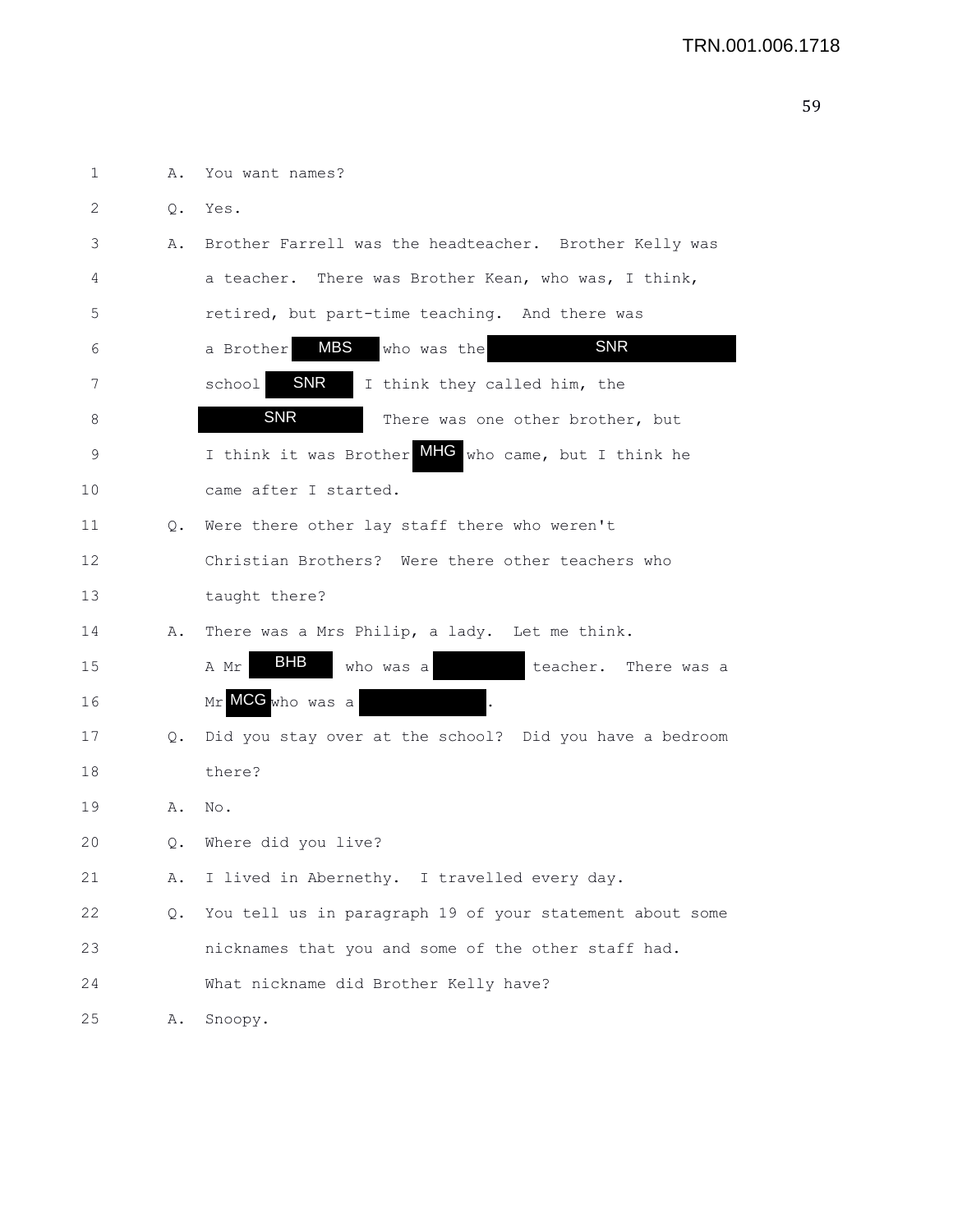| 1               |       | Q. And what was your understanding as to why he had that  |
|-----------------|-------|-----------------------------------------------------------|
| 2               |       | nickname?                                                 |
| 3               | Α.    | Well, I can't say in all certainty, but I would imagine   |
| 4               |       | because he was a snoop.                                   |
| 5               | Q.    | What about domestic staff? Were there cleaners in         |
| 6               |       | St Ninian's?                                              |
| 7               | Α.    | Yes. Yes, there were.                                     |
| 8               | Q.    | $\mathbf{S}$<br>Was there a                               |
| 9               | Α.    | There was.                                                |
| 10              | О.    | Who was that?                                             |
| 11              | Α.    | MBV<br>I think he was a former Christian Brother.<br>A Mr |
| 12 <sup>2</sup> |       | There was a groundsperson as well, whose wife worked      |
| 13              |       | there as a seamstress -- Kilbane, I think was the name,   |
| 14              |       | and Penny Kilbane was his wife. There was a laundress,    |
| 15              |       | a Mrs Hutton, although she was called Mrs Chekhov         |
| 16              |       | because she wore her hair up and boots. She looked        |
| 17              |       | rather Russian and I think she was called Mrs Chekhov.    |
| 18              | Q.    | You mentioned in paragraph 21 that there were regular     |
| 19              |       | staff meetings at St Ninian's when you were there.        |
| 20              | Α.    | Yes.                                                      |
| 21              | $Q$ . | I think you tell us they were held on a Friday            |
| 22              |       | afternoon.                                                |
| 23              | Α.    | Usually, yes.                                             |
| 24              | Q.    | What was the purpose of those meetings?                   |
| 25              | Α.    | Just to discuss any problems or concerns which had        |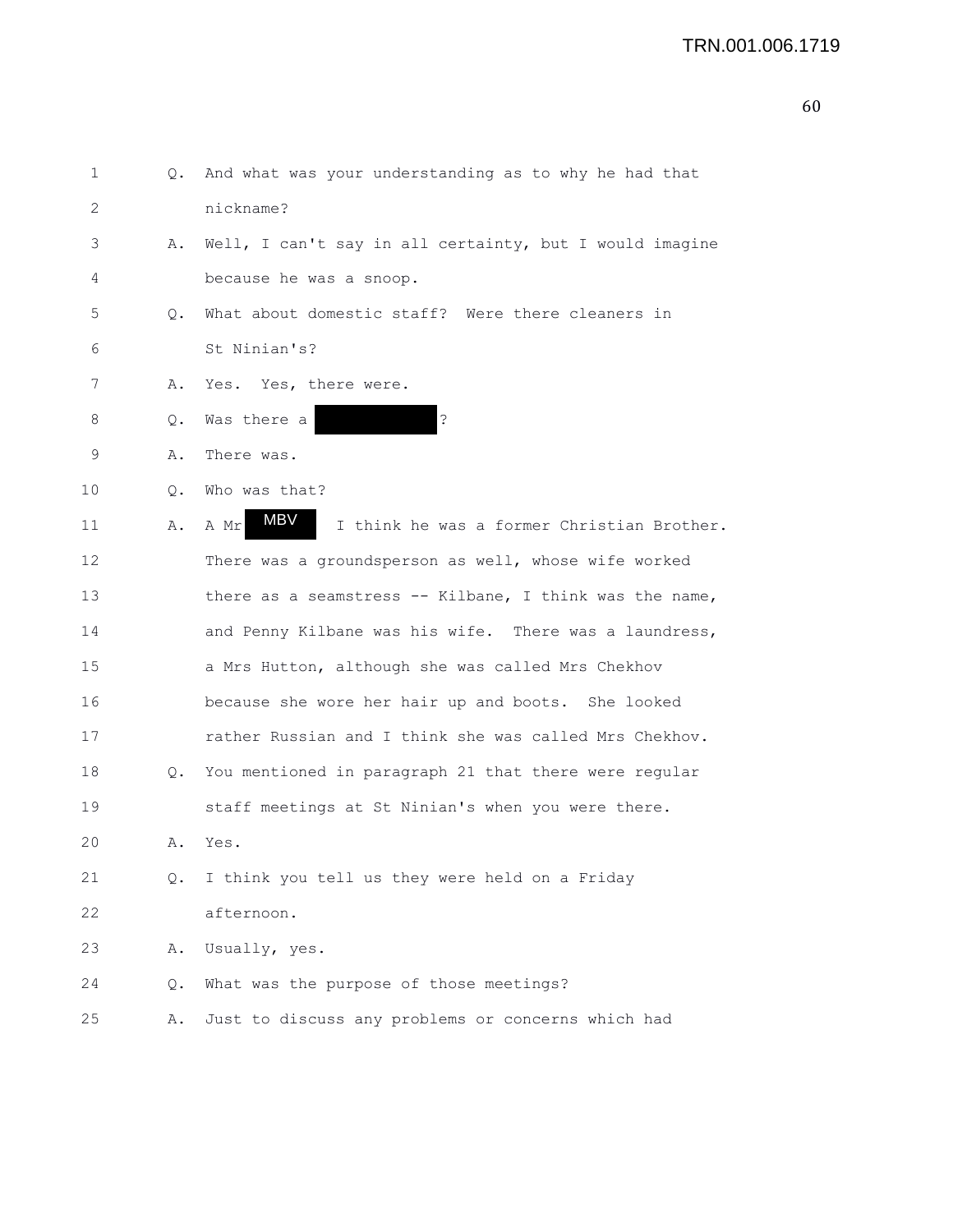| arisen. |
|---------|
|         |

| 2               | Q. | Were the meetings recorded?                              |
|-----------------|----|----------------------------------------------------------|
| 3               | Α. | I'm not sure whether notes were taken, but  I really     |
| 4               |    | can't remember. I'm sure they would be because in most   |
| 5               |    | cases they would have to be, just for reference.         |
| 6               | Q. | You tell us that you recall a debate about extra duties  |
| 7               |    | and you being asked to take on extra duties at the       |
| 8               |    | school. Could you tell me about that?                    |
| 9               | Α. | I think the demands on the lay staff sometimes were      |
| 10              |    | a bit -- I use the word "unreasonable", but you were     |
| 11              |    | obviously paid to do a certain amount of duties apart    |
| 12 <sup>2</sup> |    | from teaching. I did say on one occasion to the          |
| 13              |    | headteacher that I felt that some of us had other        |
| 14              |    | commitments outside school and to bear that in mind when |
| 15              |    | we were asked to do other duties, and his reply was,     |
| 16              |    | "Well, if you're not happy, just throw in the towel" --  |
| 17              |    | I think was the expression he used.                      |
| 18              |    | As I said before, when I discussed that with some of     |
| 19              |    | the other brothers, they thought the comment was         |
| 20              |    | inappropriate.                                           |
| 21              | Q. | What were your own hours on a day-to-day basis?          |
| 22              | Α. | From 9 o'clock, just the normal school hours, except for |
| 23              |    | the times that we had extra duties to do and I think two |
| 24              |    | evenings per week was what I was scheduled to do and an  |
| 25              |    | occasional weekend as well.                              |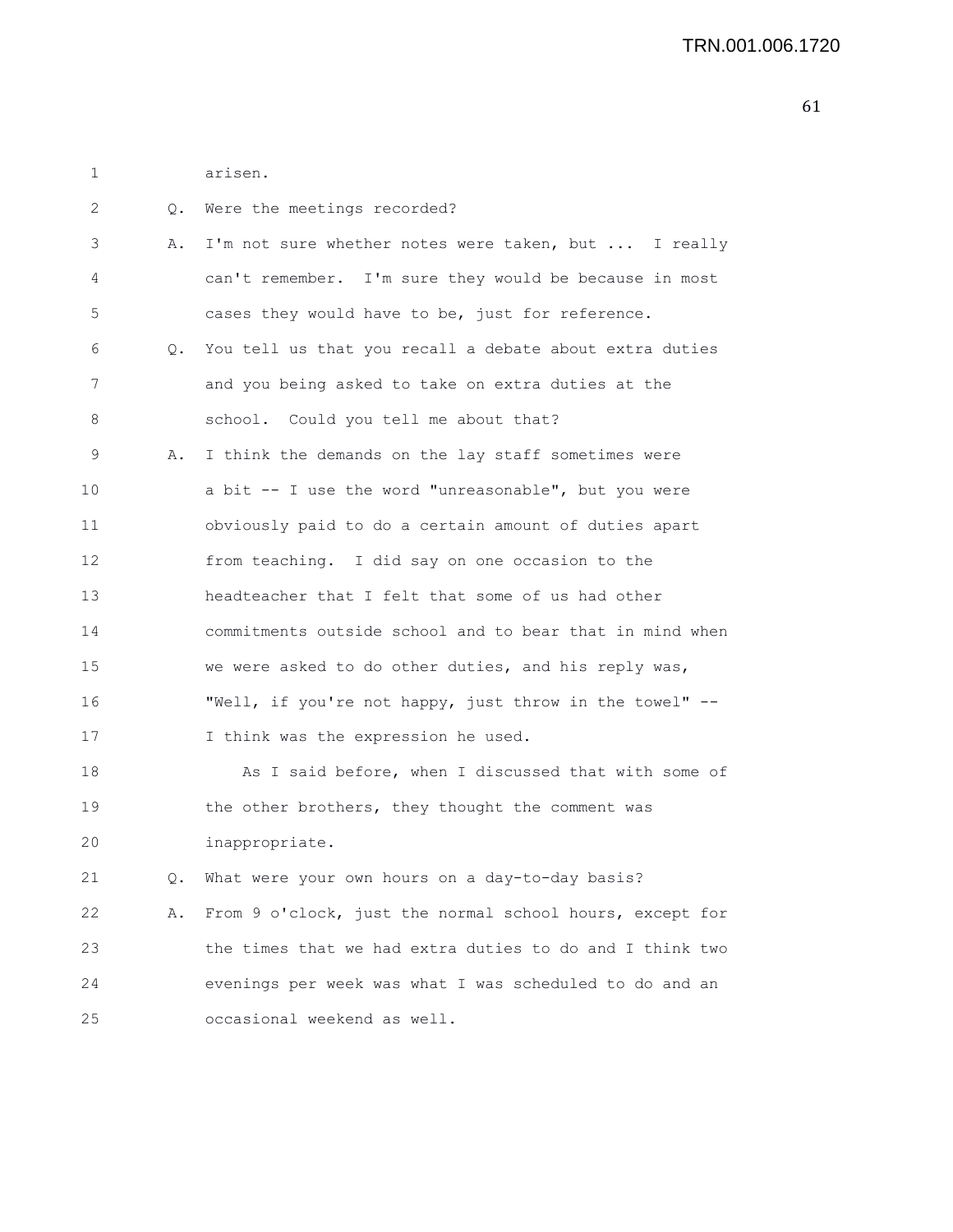| 1  | Q. | During the two evenings a week and the occasional        |
|----|----|----------------------------------------------------------|
| 2  |    | weekend, what was your role at those times?              |
| 3  | Α. | Well, usually there was a prep time of an hour, where    |
| 4  |    | the boys had to either revise or do letter writing.      |
| 5  |    | After that, they all partook in indoor sports, hobbies   |
| 6  |    | and games, until about 9 o'clock. That was when we who   |
| 7  |    | were on duty left to go home and the boys were prepared  |
| 8  |    | for bed, I would think.                                  |
| 9  | 0. | You mention in your statement that there was a great     |
| 10 |    | emphasis on supervision --                               |
| 11 | Α. | Yes. That's correct.                                     |
| 12 | Q. | -- and that you say:                                     |
| 13 |    | "We obviously had to report back if there was            |
| 14 |    | anything untoward."                                      |
| 15 | Α. | Correct.                                                 |
| 16 | Q. | Who would you be reporting back to?                      |
| 17 | Α. | To the headteacher, if I remember correctly.             |
| 18 | О. | Is that Brother Farrell?                                 |
| 19 | Α. | Yes.                                                     |
| 20 | О. | What kind of things would be seen as untoward that you   |
| 21 |    | would report back?                                       |
| 22 | Α. | Well, behavioural problems or being in places they       |
| 23 |    | shouldn't be in within the school. Just any breaches of  |
| 24 |    | discipline, I suppose.                                   |
| 25 | Q. | You mention that if you were alone with pupils, you were |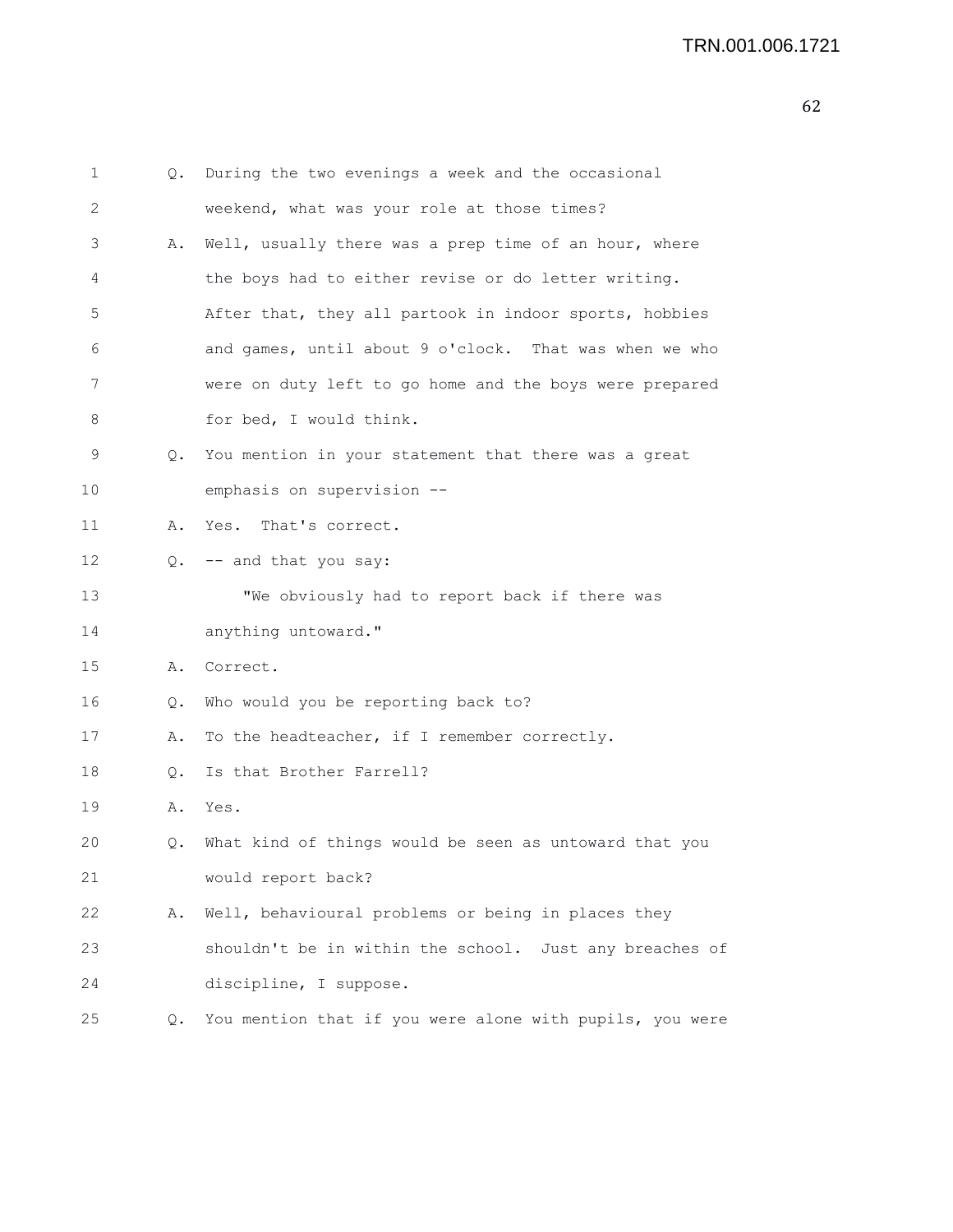| 1  |    | advised to keep the door open.                             |
|----|----|------------------------------------------------------------|
| 2  |    | A. Yes. That was general advice that was given to most     |
| 3  |    | teachers, you know, just to protect yourself.              |
| 4  |    | LADY SMITH: Are you saying that was St Ninian's advice or  |
| 5  |    | that was just general advice?                              |
| 6  | Α. | I think in general, my Lady, it was advice given to        |
| 7  |    | teachers in general.                                       |
| 8  |    | LADY SMITH: Is this advice you'd be given when you were    |
| 9  |    | training?                                                  |
| 10 | Α. | Possibly in training, but if not, it would be some time    |
| 11 |    | along the way. You'd pick up these dos and don'ts as       |
| 12 |    | you go along in your profession.                           |
| 13 |    | LADY SMITH: Yes. So you're not saying it was only when you |
| 14 |    | got to St Ninian's you understood you shouldn't be alone   |
| 15 |    | with a pupil?                                              |
| 16 | Α. | No, no.                                                    |
| 17 |    | LADY SMITH: Maybe nobody said anything about not being     |
| 18 |    | alone with a pupil at St Ninian's? Would that be right?    |
| 19 | Α. | Maybe not.                                                 |
| 20 |    | LADY SMITH: Thank you.                                     |
| 21 | Α. | But it was something you were conscious or aware of.       |
| 22 |    | Were you involved in the process of getting<br>MS MACLEOD: |
| 23 |    | boys up in the morning and getting them ready for the      |
| 24 |    | day?                                                       |
| 25 | Α. | No.                                                        |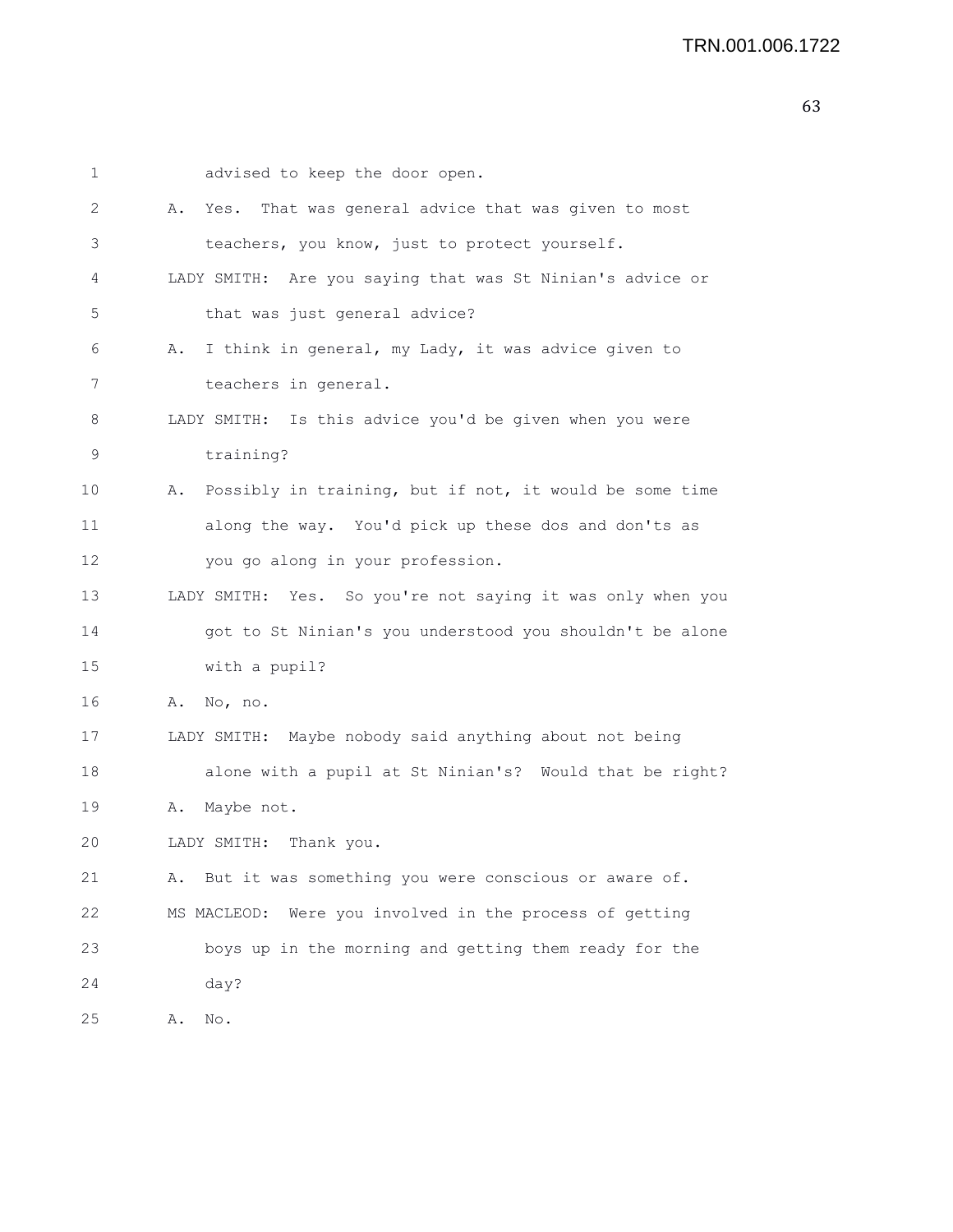| 1  | Q.        | What about the evening routine in relation to showers    |
|----|-----------|----------------------------------------------------------|
| 2  |           | and bedtime, did you have any involvement in that?       |
| 3  | Α.        | No.                                                      |
| 4  | Q.        | Any involvement in the showering or supervision of       |
| 5  |           | showering?                                               |
| 6  | Α.        | I wasn't personally, no.                                 |
| 7  | $\circ$ . | In relation to the schooling, were you provided with any |
| 8  |           | training specific to St Ninian's when you arrived?       |
| 9  | Α.        | I think it was just assumed that if you were<br>No.      |
| 10 |           | qualified and trained, the academic needs, if I can use  |
| 11 |           | that word, would be just based on your own experience of |
| 12 |           | assessment and teaching.                                 |
| 13 | Q.        | How were the classes arranged? Was it in terms of age    |
| 14 |           | or ability or subject?                                   |
| 15 | Α.        | It was age. Age, yes, I think, yes.                      |
| 16 | Q.        | In a particular age group of boys, would there be mixed  |
| 17 |           | abilities?                                               |
| 18 | Α.        | Yes, very much so.                                       |
| 19 | Q.        | Were you given any guidance or instructions on how to    |
| 20 |           | cope with that and what to do?                           |
| 21 | Α.        | No specific guidance at all. You just got on with it.    |
| 22 | Q.        | Was there a curriculum?                                  |
| 23 | Α.        | There wasn't really a formal curriculum at all.<br>There |
| 24 |           | was a goodly supply of materials available to meet the   |
| 25 |           | needs of children who were requiring additional support  |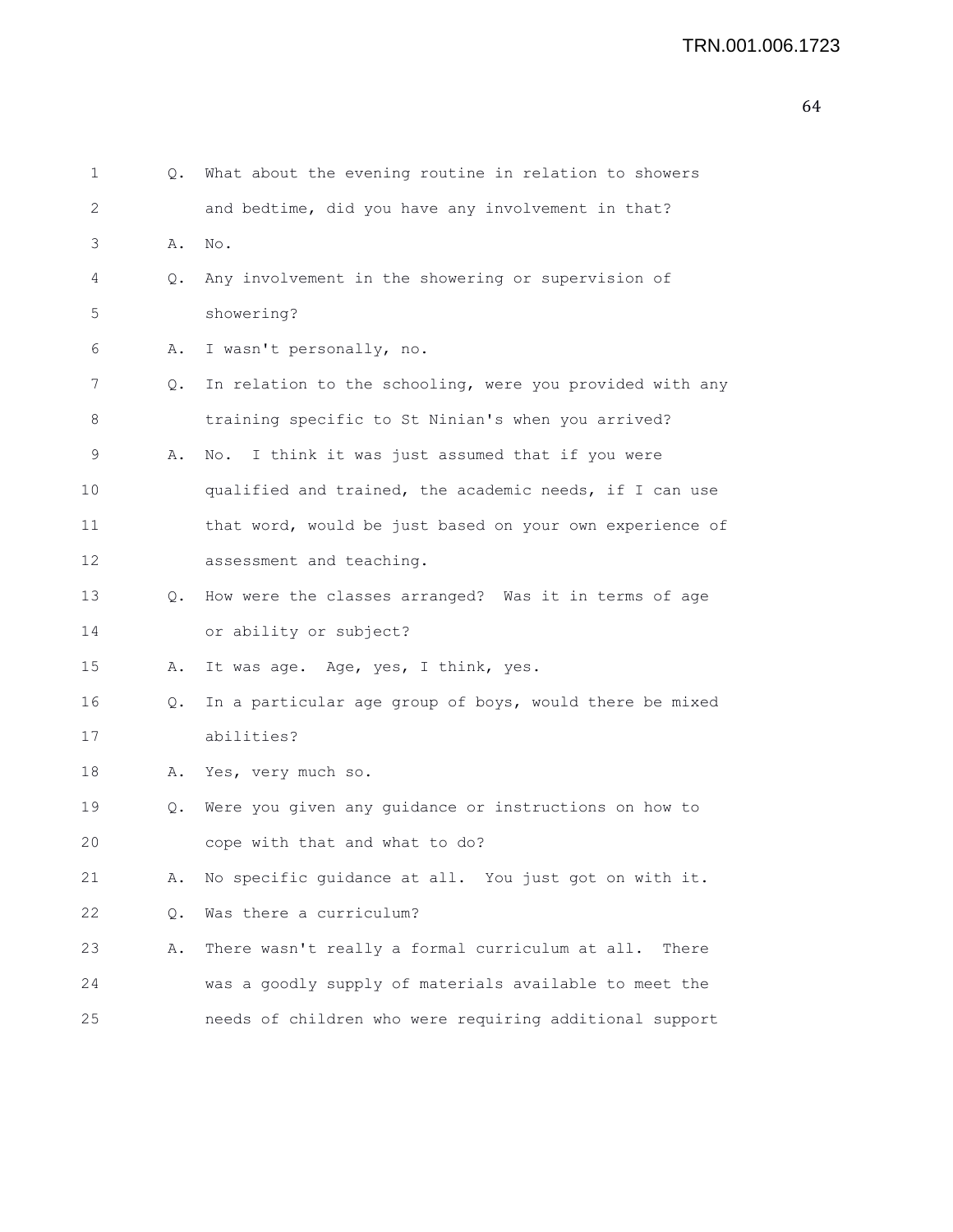1 or additional needs.

| 2  | Q.            | Were children prepared for national exams?               |
|----|---------------|----------------------------------------------------------|
| 3  | Α.            | One or two of the fourth years did sit an O-grade exam   |
| 4  |               | in either arithmetic or English, but they were few and   |
| 5  |               | far between. I tended to assess the children who came    |
| 6  |               | in using formal testing material, which gave an idea of  |
| 7  |               | where they were and what their needs were in terms of    |
| 8  |               | the curriculum. It was diagnostic testing and            |
| 9  |               | attainment testing.                                      |
| 10 | $Q_{\bullet}$ | How did you find, generally speaking, the management of  |
| 11 |               | the boys in the classroom?                               |
| 12 | Α.            | I mean, yes, they weren't unruly, to be honest.<br>The   |
| 13 |               | school seemed to me to be well disciplined compared to   |
| 14 |               | other schools of similar category. The boys were well    |
| 15 |               | disciplined and usually well-behaved.                    |
| 16 | Q.            | What was your understanding or feeling at the time as to |
| 17 |               | how that discipline was maintained?                      |
| 18 | Α.            | Well, as a teacher who came from outside, you assumed,   |
| 19 |               | rightly or wrongly, that the brothers did the            |
| 20 |               | disciplining, so the boys came to the classroom with an  |
| 21 |               | understanding of how their behaviour should be           |
| 22 |               | conducted, and then, as a teacher, you have your own way |
| 23 |               | of disciplining and ordering within the classroom and    |
| 24 |               | organising classroom organisation yourself.              |
| 25 | $Q_{\bullet}$ | How did you discipline children in the classroom?        |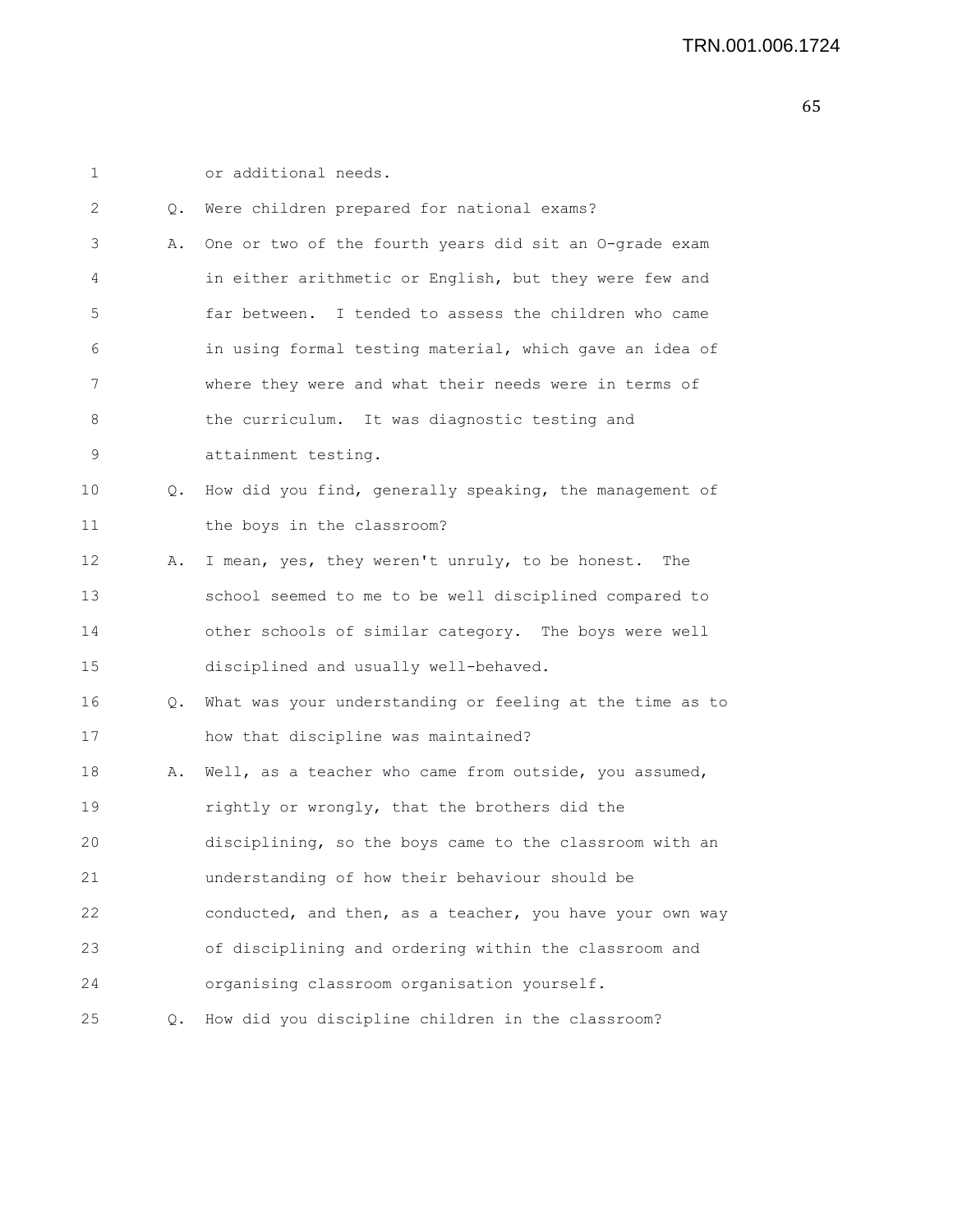| 1            | Α. | Well, you set standards of expectations for behaviour.   |
|--------------|----|----------------------------------------------------------|
| $\mathbf{2}$ |    | You kept them busy with the tasks that you provided,     |
| 3            |    | which weren't too difficult in terms of -- to minimise   |
| 4            |    | frustration. Yes, that's about all I can say on that     |
| 5            |    | The work had to be according to their needs, but<br>one. |
| 6            |    | challenging at the same time.                            |
| 7            | Q. | Did you ever need to punish a child in any of your       |
| 8            |    | classes?                                                 |
| 9            | Α. | Not in the context of class teaching.                    |
| 10           | Q. | I think you mention in your statement that if there was  |
| 11           |    | a problem it was referred to the headteacher or the      |
| 12           |    | social worker.                                           |
| 13           | Α. | Yes.                                                     |
| 14           | Q. | How would that be done, practically speaking?            |
| 15           | Α. | Do you mean I should report it to the headteacher        |
| 16           |    | verbally --                                              |
| 17           | Q. | Yes.                                                     |
| 18           | Α. | -- or the child sent to the headteacher or accompanied   |
| 19           |    | by myself to the headteacher? What do you mean?          |
| 20           | Q. | If something occurred in your classroom and you thought  |
| 21           |    | this is something that I need to take to the             |
| 22           |    | headteacher, would you take the child there and then to  |
| 23           |    | the headteacher?                                         |
| 24           | Α. | No, you can't leave a class. You would either send the   |
| 25           |    | child to the headteacher or you would send the child to  |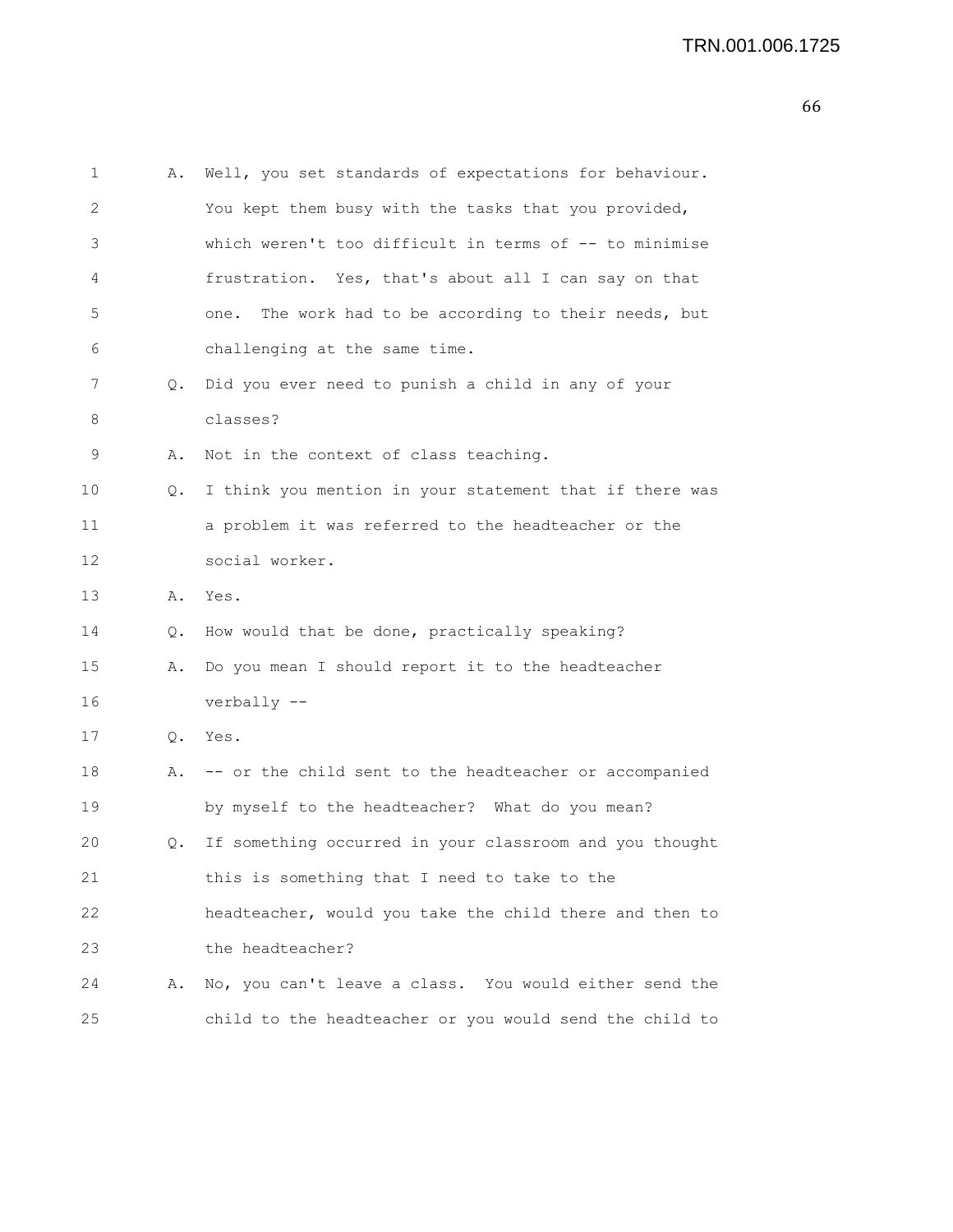| 1  |    | sit outside the classroom and wait until the end of the  |
|----|----|----------------------------------------------------------|
| 2  |    | lesson, if the lesson was nearly over, but you as a rule |
| 3  |    | wouldn't leave a class. I think if it was something      |
| 4  |    | serious, what I would do is I would send somebody to ask |
| 5  |    | the headteacher to come up to the classroom, because     |
| 6  |    | I was upstairs, but that never occurred. But that's      |
| 7  |    | what I would have done, if it was serious. But we were   |
| 8  |    | instructed on that issue at one time, I remember now,    |
| 9  |    | that if a child acts up or there's any problem that you  |
| 10 |    | take them outside the classroom and then send for        |
| 11 |    | somebody, ie the headteacher or social worker or whoever |
| 12 |    | was available.                                           |
| 13 |    | Q. And did you ever have to do that?                     |
| 14 | Α. | No. But these were the strategies that we were advised   |
| 15 |    | to adopt.                                                |
| 16 | Q. | I see. Were there any inspections of the school while    |
| 17 |    | you were there?                                          |
| 18 | Α. | There was one. It was from councillors from Fife         |
| 19 |    | region.                                                  |
| 20 | 0. | What was your understanding of the purpose of that       |
| 21 |    | inspection?                                              |
| 22 | Α. | I think because Fife was involved in some aspect of      |
| 23 |    | payment or whatever responsibility, they had come to see |
| 24 |    | the school function. But it was a short visit, it        |
| 25 |    | wasn't a long term, like a school inspection, it was     |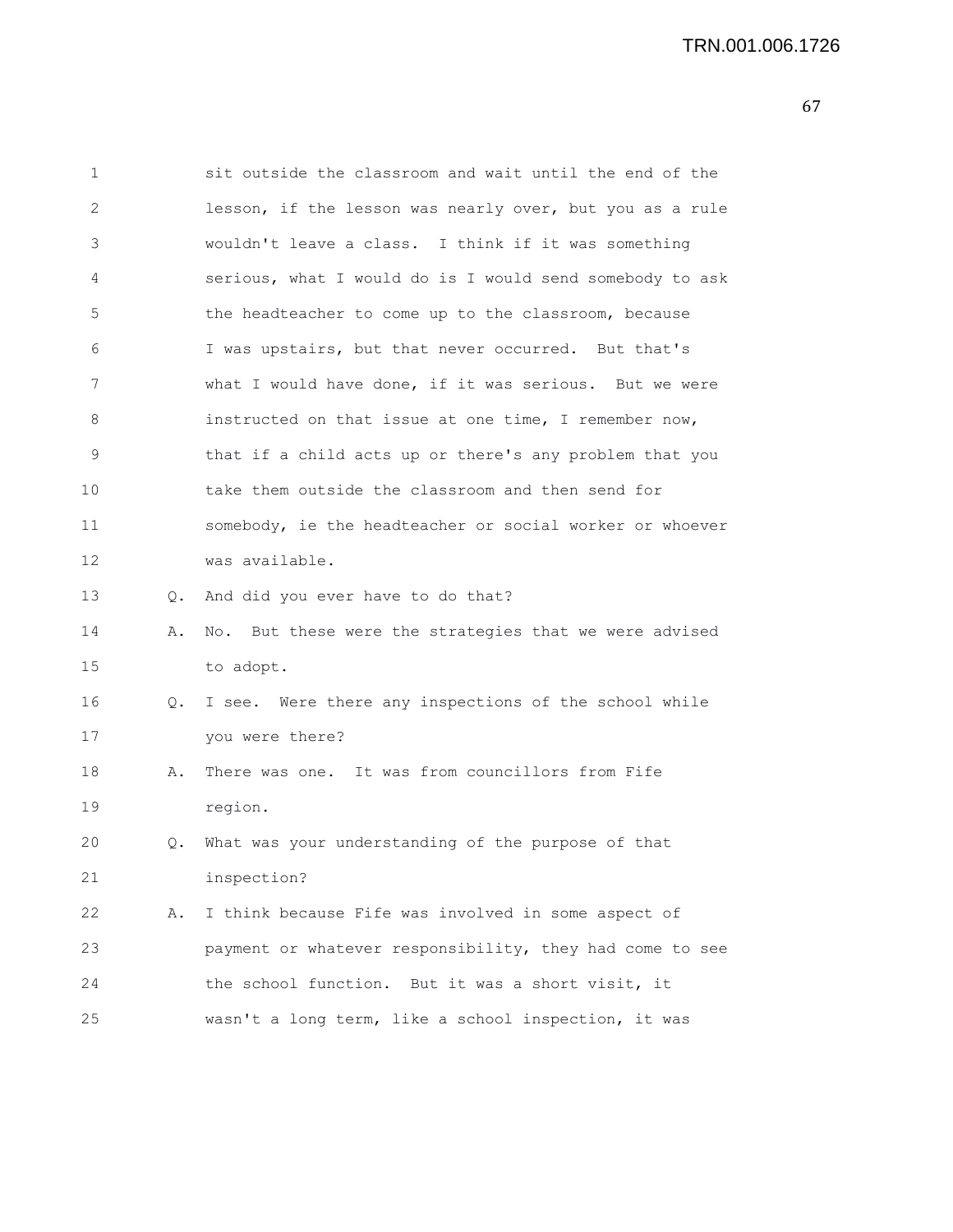1 just a visit.

| 2               | Q. | I think you mention at paragraph 56 of your statement    |
|-----------------|----|----------------------------------------------------------|
| 3               |    | that before you went to St Ninian's, they used to get    |
| 4               |    | two visits a year from the Scottish Education            |
| 5               |    | Department, but that it seemed to taper off.             |
| 6               | Α. | Yes. Why I say that is because I read that in previous   |
| 7               |    | reports, previous logbook entries, about St Ninian's.    |
| 8               |    | But when I was there, there was nothing I can recall at  |
| 9               |    | all apart from that one. But I believed, rightly or      |
| 10              |    | wrongly, it was because social work policy was changing  |
| 11              |    | and that children should be placed in -- not placed so   |
| 12 <sup>2</sup> |    | much in residential care, if possible, and they were to  |
| 13              |    | be integrated or reintegrated into the community.        |
| 14              |    | Although personally, I always felt there would be a need |
| 15              |    | for residential schooling.                               |
| 16              | Q. | What information did you have about children's           |
| 17              |    | backgrounds?                                             |
| 18              | Α. | Well, quite a lot. The children came with files and      |
| 19              |    | records which were kept in the school social worker's    |
| 20              |    | office and you could readily access them if necessary.   |
| 21              | Q. | Did you look at the files yourself?                      |
| 22              | Α. | Sometimes, but not a lot. I tended to take the children  |
| 23              |    | as they came and see how things went. There was          |
| 24              |    | a remark once, the headteacher said to me, "Mrs Nicol,   |
| 25              |    | always did this", she was my predecessor, and,           |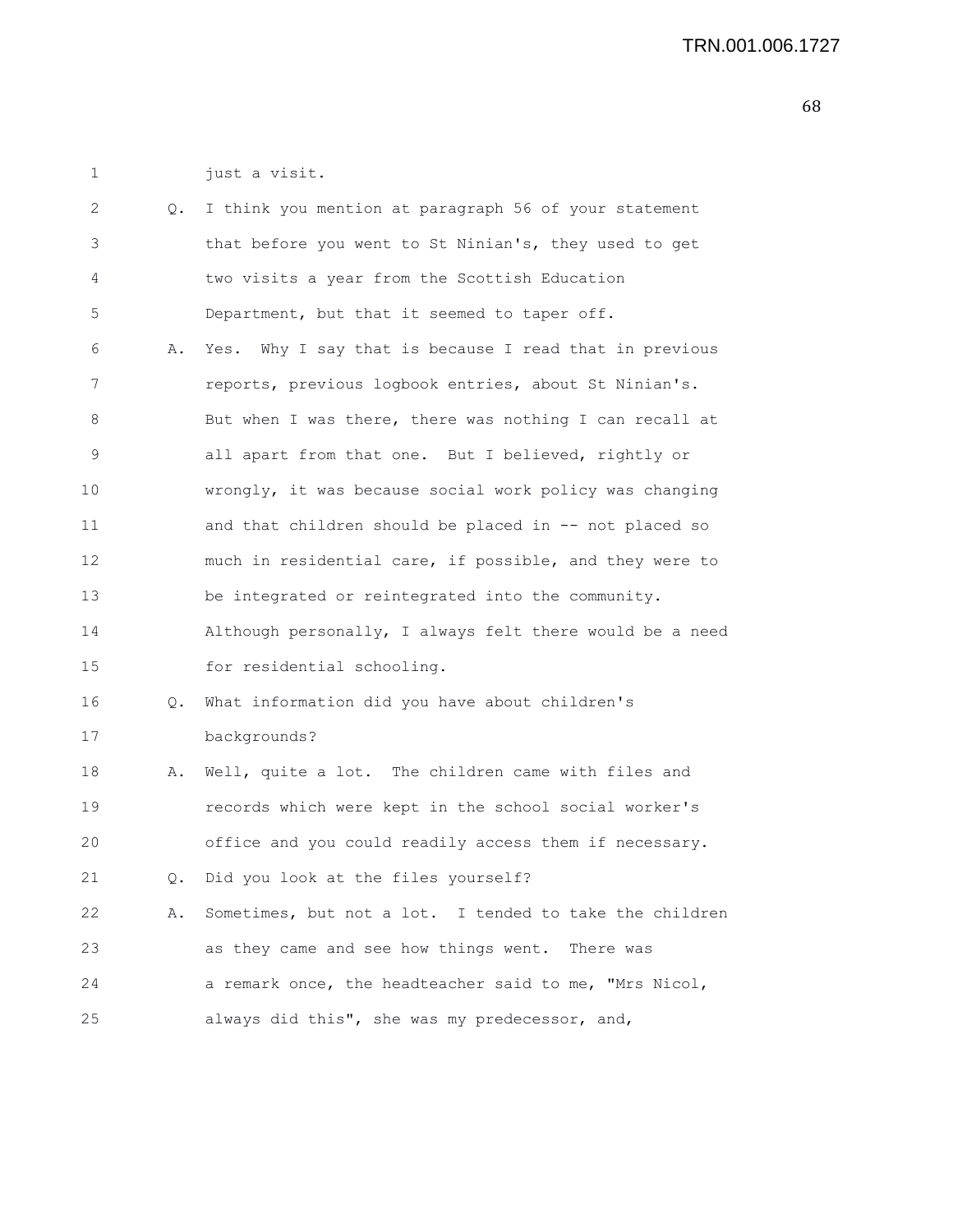|    | "Mrs Nicol always did that", and I said, "Well, I'm not  |
|----|----------------------------------------------------------|
|    | Mrs Nicol, can you let me do things my way and if it     |
|    | fails I can go back to the records".                     |
|    | Q. Can you remember who it was that telling you what     |
|    | Mrs Nicol was doing?                                     |
| Α. | The headteacher, Brother Farrell.                        |
| Q. | I think what you say in your statement is that you       |
|    | preferred to judge people yourself.                      |
| Α. | Yes. Well, that was my way. Whether it's right or not,   |
|    | I think you can develop preconceived ideas and maybe     |
|    | self-fulfilling prophecies that weren't terribly         |
|    | accurate. It depends on the context of the situation     |
|    | that people are in.                                      |
| Q. | Did you have some involvement yourself, some input, into |
|    | any reports that were done about the children?           |
| Α. | Yes, I think the law, if I'm right, asked for regular    |
|    | reports, social reports and educational reports at       |
|    | regular intervals. I don't know if it's still the same.  |
|    | The social worker would come along and say, "Look,       |
|    | so-and-so has a meeting on whichever day and time,       |
|    | could you fill in the educational report?" which I had   |
|    | The same with social work as well.<br>to do.             |
| Q. | So would you provide a report then for the social worker |
|    | in St Ninian's, who would then feed it into some other   |
|    | records?                                                 |
|    |                                                          |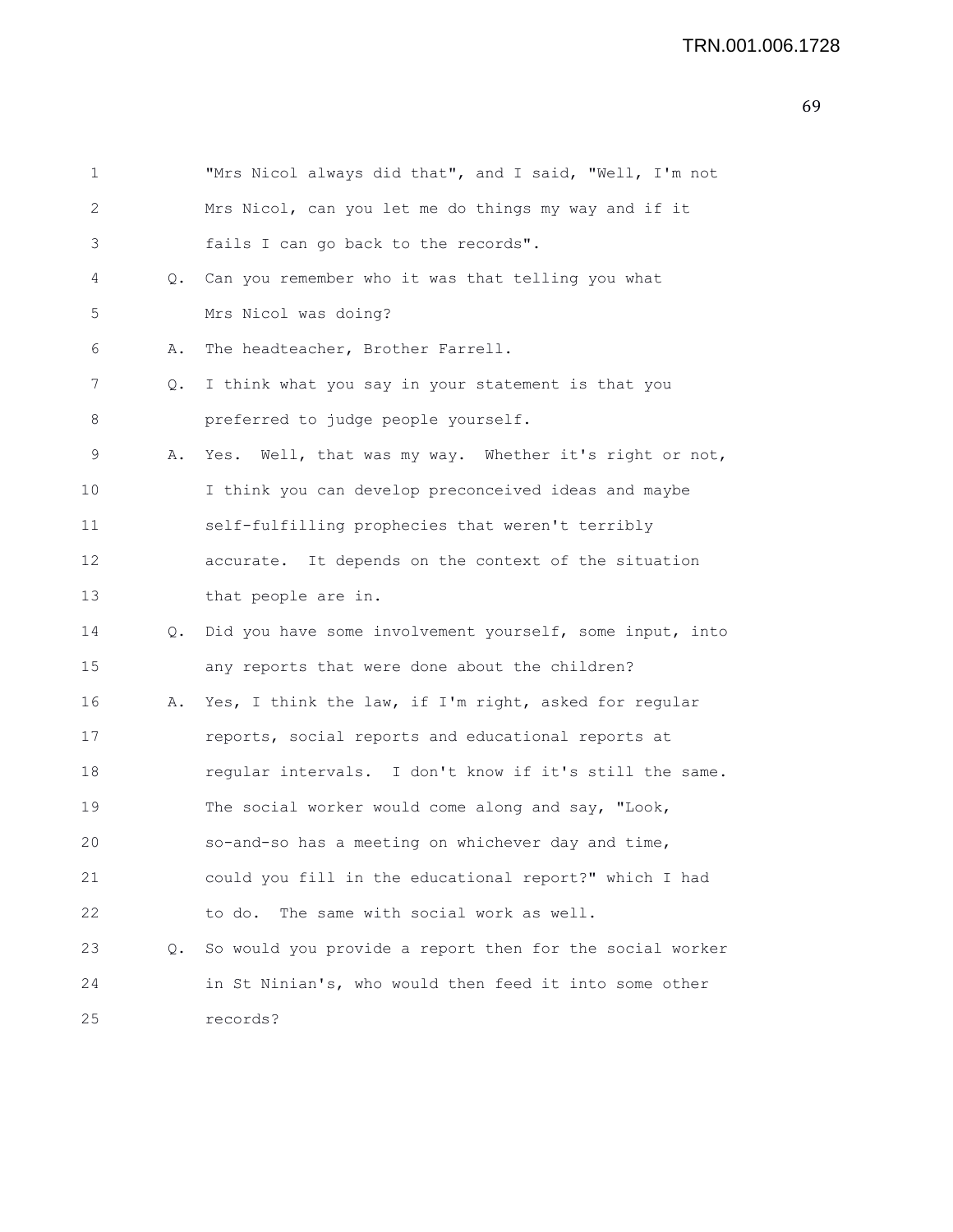1 A. I would think so, yes. 2 Q. In relation to records more generally, do you remember 3 there being an admissions register, for example, at 4 St Ninian's? 5 A. I can't recall, to be honest. It's a long time ago, but 6 I would imagine there would have been. 7 Q. What about a logbook? Do you remember there being 8 a daybook or a logbook when you were there in 1981? 9 A. I can't recall, but I think all schools had to provide 10 some aspect of a logbook, and I think it was the 11 headteacher who was responsible for filling in the 12 logbook, either on a daily or a weekly basis. 13 Q. But did you see a logbook at St Ninian's when you were 14 there? 15 A. No, I never saw one, but I did see one later on. 16 Q. And we'll come to look at that. 17 A. Okay. 18 Q. We've spoken about the discipline in the context of your 19 own classroom and you've told me what you would do. Did 20 you ever have occasion to discipline children outwith 21 the context of the classroom? 22 A. On one occasion -- when you say discipline, I mean, yes, 23 in a general way, every teacher's responsibility or 24 every member of staff's responsibility was working as 25 a team and singing from the same hymn sheet, so to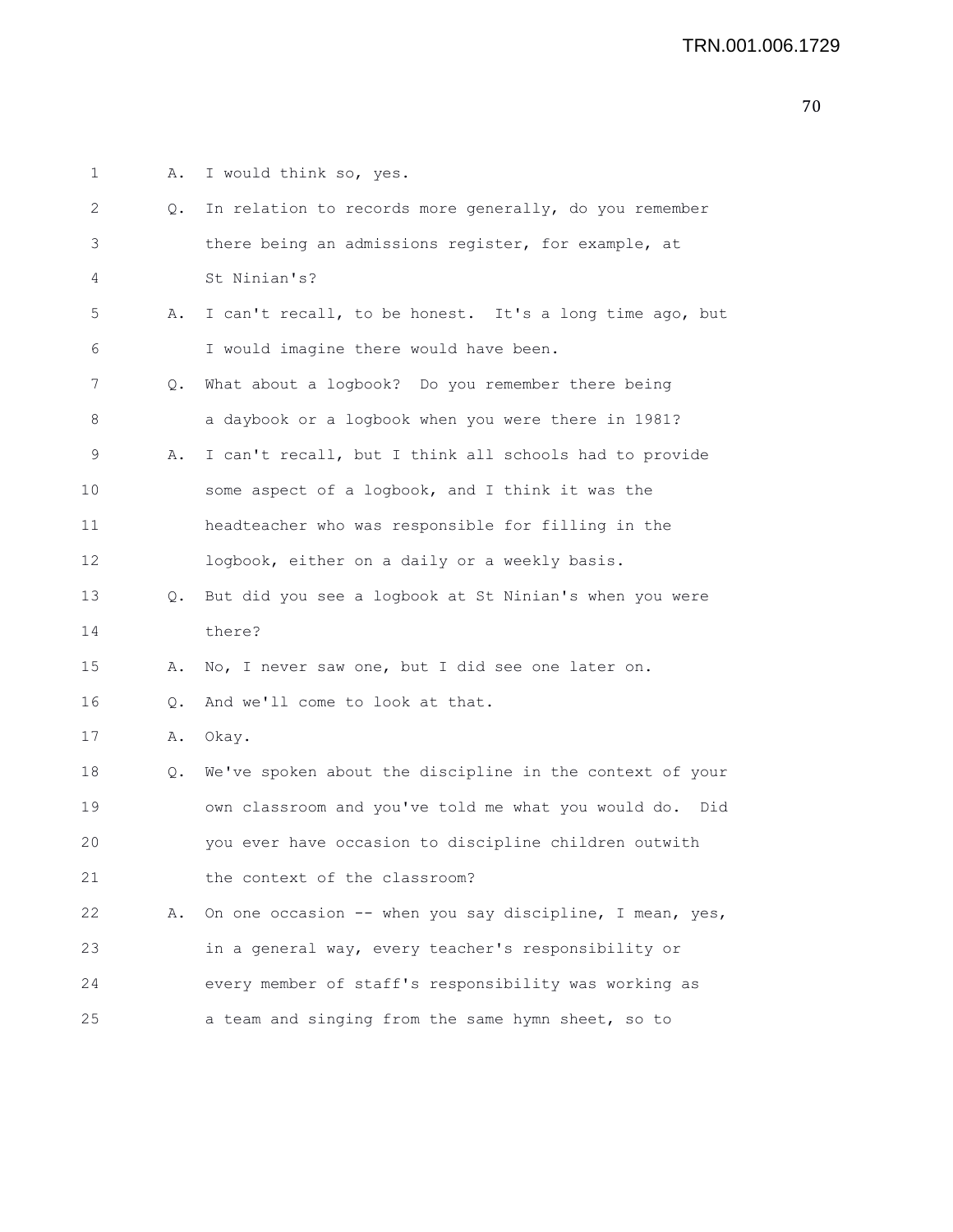1 speak, as far as dos and don'ts were concerned. 2 But I had only occasion, one time to give corporal 3 punishment to a pupil because he was warned several 4 times about, if I can use the phrase, touching up 5 a female member of staff, who complained to me. I had 6 a word with him to no avail and she came again and told 7 me that this boy hadn't stopped doing what she didn't 8 want him to do. 9 So I gave him the strap, as we called it, and he 10 didn't do it again. 11 O. When you say you gave him the strap, how was that 12 administered? 13 A. It was on the palms of the hands. 14 Q. How many strokes? 15 A. I think one on each, if I remember. I'm not 100% sure. 16 It was all within regulation use at that time. 17 Q. Were there any rules or regulations at the school about 18 when children should be disciplined and how? 19 A. Not really, no. What I understood was that corporal 20 punishment shouldn't be used for failure to do work or 21 inability to do schoolwork. It would be administered 22 very, very rarely and usually by the headteacher, but 23 there was nothing to say that we, who were in loco 24 parentis control of children at that time, couldn't use 25 it, give them a smack or the strap, as they called it.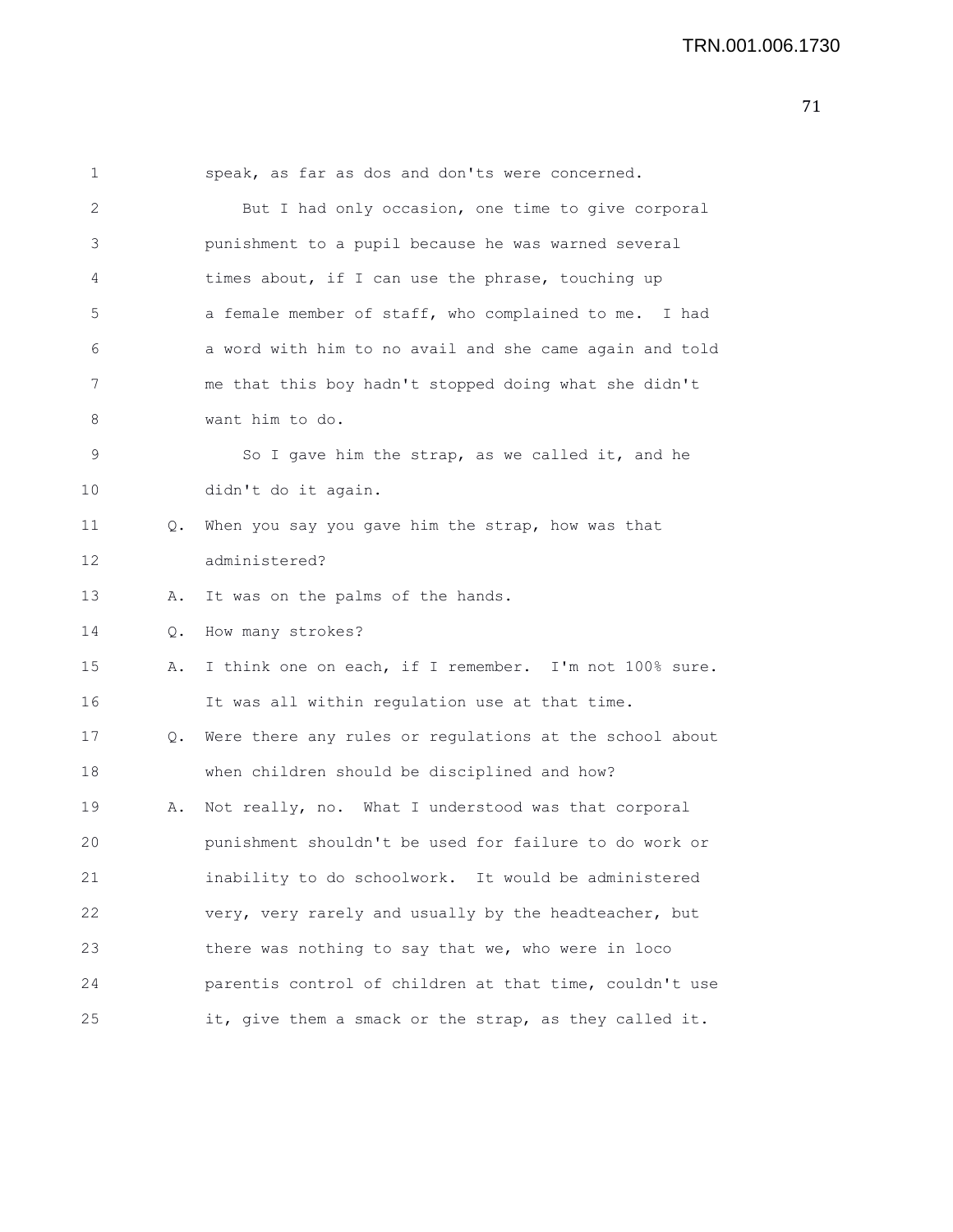| 1  | LADY SMITH: Francis, in relation to your understanding      |
|----|-------------------------------------------------------------|
| 2  | about the use of corporal punishment, are you talking       |
| 3  | about what you understood from what you were told at        |
| 4  | St Ninian's or an understanding you'd gained before you     |
| 5  | went to St Ninian's?                                        |
| 6  | The latter, before.<br>Α.                                   |
| 7  | LADY SMITH: Right. In your time teaching elsewhere?         |
| 8  | Α.<br>Yes.                                                  |
| 9  | LADY SMITH: You'd understood that that was what the         |
| 10 | practice should be?                                         |
| 11 | That's right.<br>Α.                                         |
| 12 | Thank you.<br>LADY SMITH:                                   |
| 13 | I wasn't sure what the legal implications of corporal<br>Α. |
| 14 | punishment were because it was still in statute             |
| 15 | acceptable that -- I checked with the book of               |
| 16 | criminology and I think, if I remember correctly, it did    |
| 17 | state that teachers were in loco parentis control and       |
| 18 | the dictum that came from, for example, the education       |
| 19 | authorities varied from authority to authority, but by      |
| 20 | and large -- I mean, for example, in Dundee, which          |
| 21 | I still have a copy of and I can send to you if you're      |
| 22 | interested to see it, it stated that corporal punishment    |
| 23 | should not be used for a failure in classwork, it should    |
| 24 | not be used on girls at all, and it should be used          |
| 25 | sparingly and only when absolutely necessary. Words of      |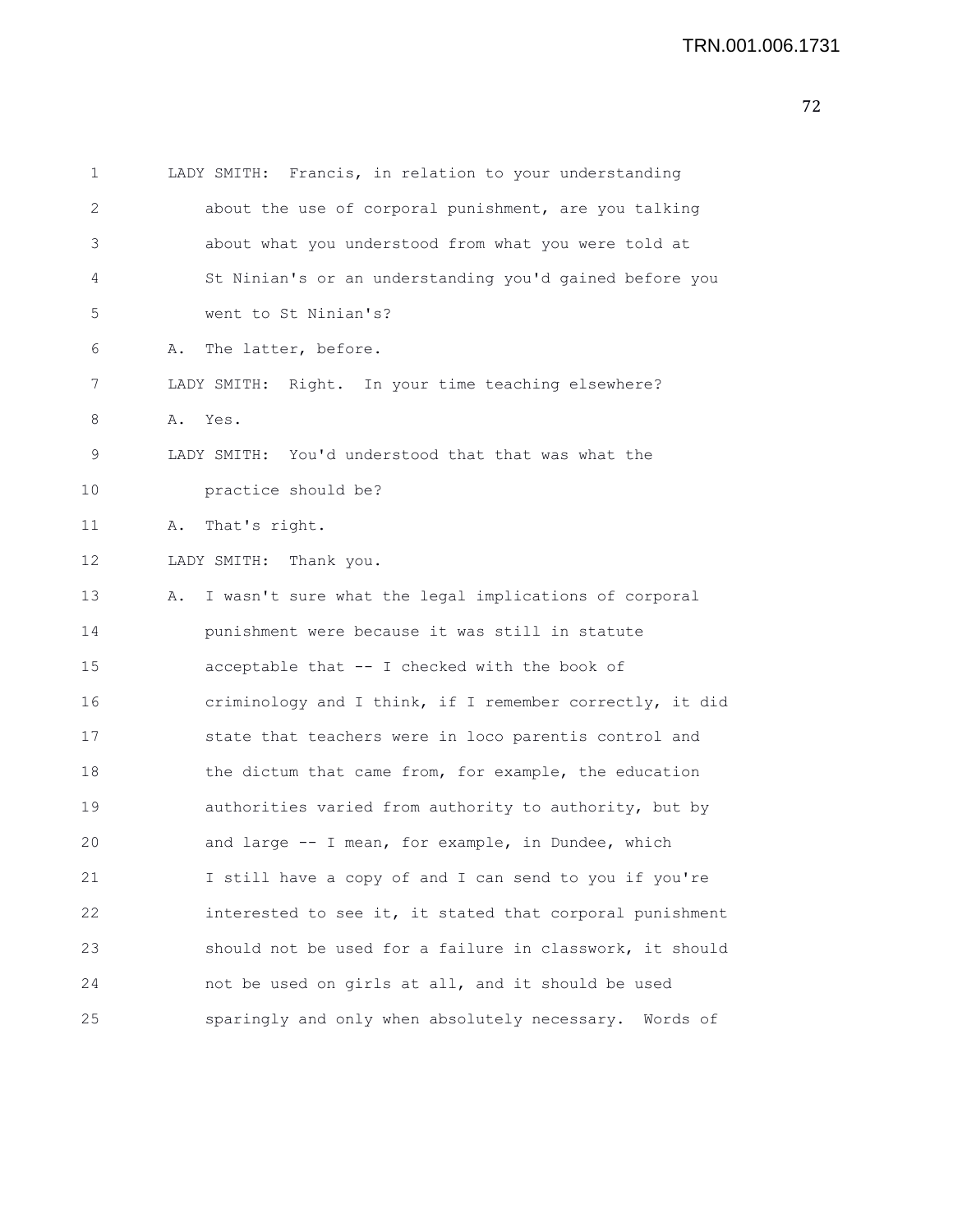1 that effect.

| 2  |           | LADY SMITH:<br>Thank you.                                  |
|----|-----------|------------------------------------------------------------|
| 3  |           | MS MACLEOD: The brothers who were there at St Ninian's, do |
| 4  |           | you know if they used corporal punishment on children?     |
| 5  | Α.        | I don't. I heard -- again, I'm not an advocate of          |
| 6  |           | hearsay, but I did hear that Brother Farrell on occasion   |
| 7  |           | had issued corporal punishment for whatever.               |
| 8  | Q.        | Who did you hear that from?                                |
| 9  | Α.        | Oh, some of the boys. I mean, they would say, "Oh,         |
| 10 |           | so-and-so got the belt from Brother Farrell today for      |
| 11 |           | whatever", or they'd say it in my hearing to one           |
| 12 |           | another.                                                   |
| 13 | $\circ$ . | Other than the belt, did you ever see or hear of any       |
| 14 |           | other form of physical punishment at St Ninian's?          |
| 15 | Α.        | Um  Not really. I smacked a boy once because he was        |
| 16 |           | rude to me but that was about it. I don't know what        |
| 17 |           | other teachers or other brothers did. I really don't       |
| 18 |           | know.                                                      |
| 19 | Q.        | What other forms of discipline were used then?             |
| 20 | Α.        | Well, deprivation. I think, in some cases they were        |
| 21 |           | deprived of their tuck, for example, for a period of       |
| 22 |           | They were sometimes told to stand in solitary<br>time.     |
| 23 |           | in the main hall for a length of time.                     |
| 24 | Q.        | Do you recall seeing boys standing in the main hall?       |
| 25 | Α.        | Yes.                                                       |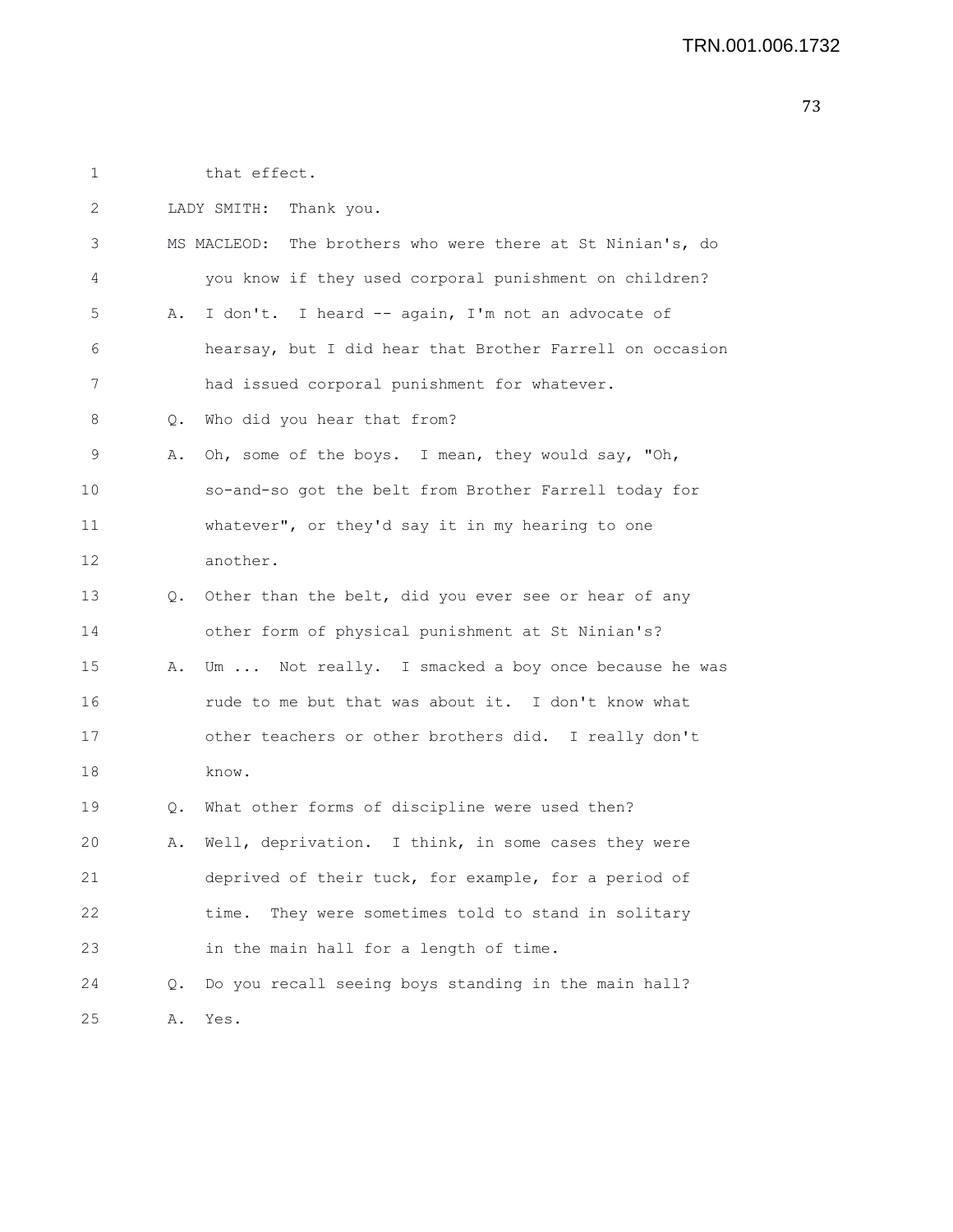| 1  | Q. | How long would they be standing there?                     |
|----|----|------------------------------------------------------------|
| 2  | Α. | I'm not sure, because they would be there when I came in   |
| 3  |    | in the morning, and I might say to them, "Why are you      |
| 4  |    | there?" and they said, "Oh, I did whatever, whatever,      |
| 5  |    | and Brother Kelly told me to stand in the hall".           |
| 6  | Q. | Did boys run away during your time at the school?          |
| 7  | Α. | I think one or two had, but not as much as previously.     |
| 8  |    | Because the policy changed slightly and the boys were      |
| 9  |    | allowed more time to go home and more contact with their   |
| 10 |    | families, so there wasn't the same need.                   |
| 11 |    | But going back to your question on punishment, that        |
| 12 |    | was one form of punishment if they misbehaved or ran       |
| 13 |    | away, which was rare, they weren't allowed to go home      |
| 14 |    | at the scheduled time, which was usually every weekend,    |
| 15 |    | latterly.                                                  |
| 16 | Q. | So they would miss out on their weekend leave?             |
| 17 | Α. | Yes.                                                       |
| 18 | Q. | When boys did run away, were they asked why they had run   |
| 19 |    | away?                                                      |
| 20 | Α. | Not by me, but presumably the headteacher or the           |
| 21 |    | social worker would deal with these situations.            |
| 22 |    | Francis, you've told us about administering<br>LADY SMITH: |
| 23 |    | punishment yourself and this is something I think you      |
| 24 |    | deal with in your statement. Were your administrations     |
| 25 |    | of punishment recorded in a book?                          |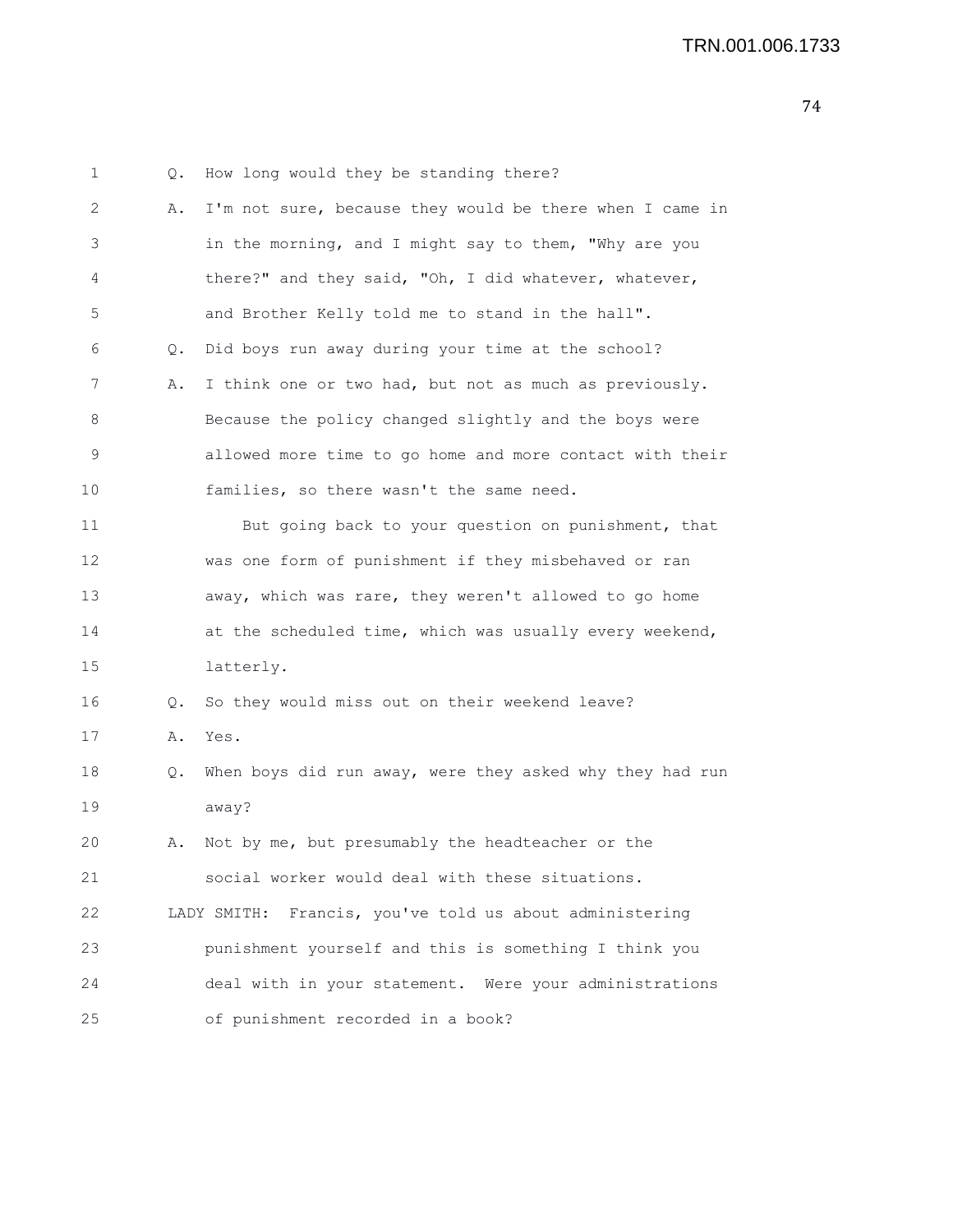```
1 A. They were, but only in my own book. From previous
2 experience in schools, we were always asked or advised
3 to keep a register of corporal punishment, where you
4 dated and named the person and the number of strokes
5 that were administered and the reason for it.
6 LADY SMITH: But so far as St Ninian's itself was concerned,
7 was there a punishment book for you to enter up
8 punishments there?
9 A. Just my own.
10 LADY SMITH: The school didn't have its own punishment book?
11 A. Not that I was aware of, my Lady.
12 LADY SMITH: Thank you.
13 MS MACLEOD: Did you witness anything while you were at
14 St Ninian's that you would consider to be abuse of
15 children?
16 A. Not really. I always felt that the brothers -- I mean,
17 I wasn't aware of anything that went on outwith the
18 school, the school day, but I always felt that the
19 brothers were firm and fair with the boys and they
20 cared.
21 Q. I think you say in your statement at paragraph 75 that:
22 "Now and again one overheard things."
23 And you go on to tell us about something which
24 a pupil who was involved in the school magazine told you
25 about.
```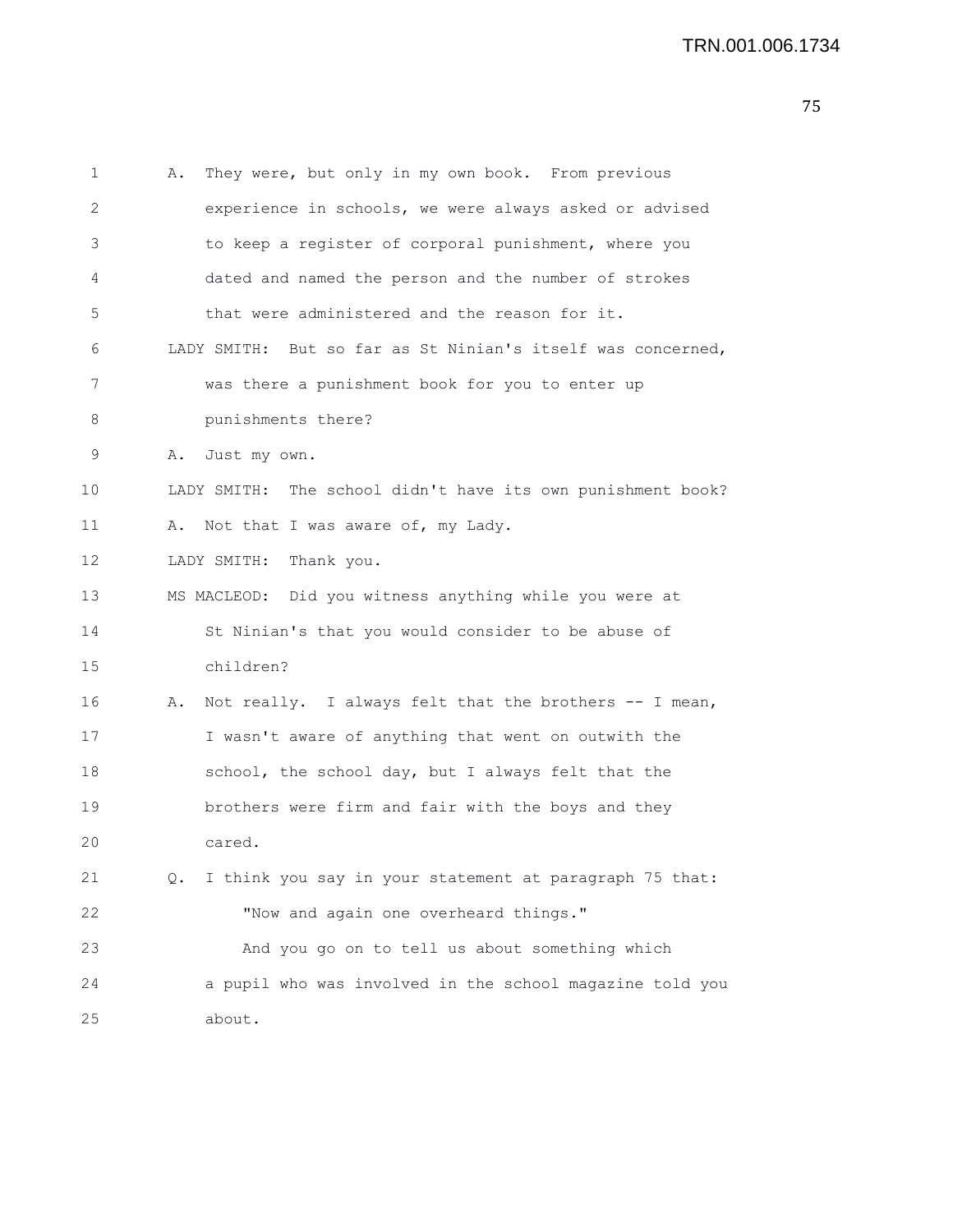| $\mathbf 1$ | Α. | One of my evening activities at St Ninian's was<br>Yes.  |
|-------------|----|----------------------------------------------------------|
| 2           |    | being in charge of the school newsletter or magazine,    |
| 3           |    | which was sent out, a copy of which was sent out $--$    |
| 4           |    | I think it was once a month -- to the respective         |
| 5           |    | families and friends of the school.                      |
| 6           |    | I think the boy who's now, I believe, in prison --       |
| 7           |    | they chat when you're talking together, they chat to     |
| 8           |    | each other, they'd chat to myself or Brother MHG<br>who  |
| 9           |    | was also involved in the magazine. He did say that       |
| 10          |    | he was being bullied by some of the boys or somebody in  |
| 11          |    | the dormitory and that Brother Farrell had taken him out |
| 12          |    | from the dormitory to sleep in his bedroom, which I felt |
| 13          |    | at the time was a bit unwise, but he's the headmaster,   |
| 14          |    | so  But there was no mention of anything untoward        |
| 15          |    | happening.                                               |
| 16          | Q. | Can you remember roughly how old the boy was?            |
| 17          | Α. | I think he was in third year. His name --                |
| 18          | Q. | We don't need his second name; you can say his first     |
| 19          |    | name.                                                    |
| 20          | Α. | I'm just trying to think.                                |
| 21          | Q. | We don't need it.                                        |
| 22          | Α. | It's a long time ago.                                    |
| 23          | Q. | Did he say anything more about what was happening to him |
| 24          |    | in the dormitory?                                        |
| 25          | Α. | No, he just said he was being bullied and that           |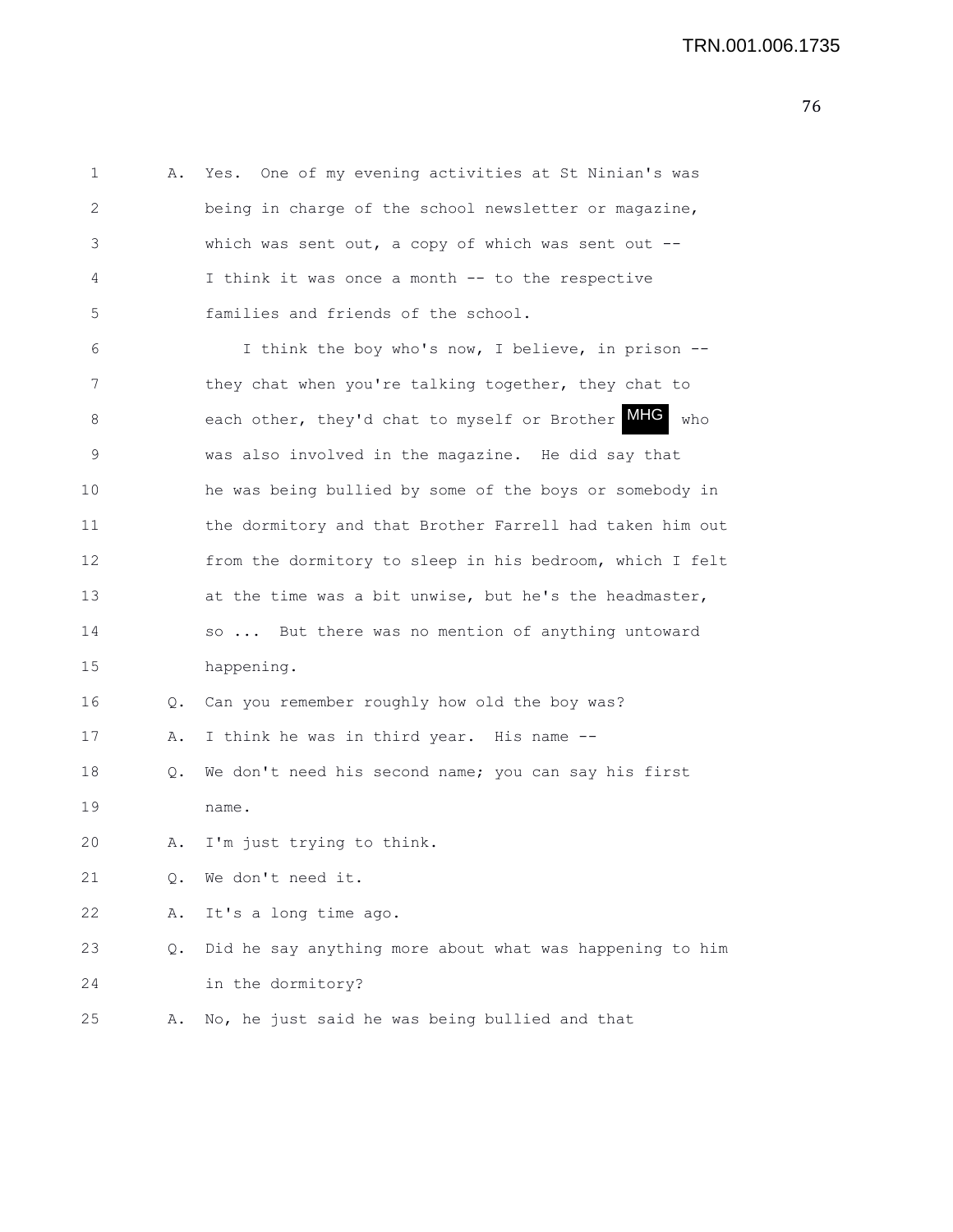| 1              |    | Brother Farrell was dealing with it and that was it.       |
|----------------|----|------------------------------------------------------------|
| 2              | Q. | What was your response to him; do you recall?              |
| $\mathfrak{Z}$ | Α. | Well, I can't remember whether he was telling me or        |
| 4              |    | telling one of his friends about it. I just heard the      |
| 5              |    | comment -- yes, I think that was what it was.              |
| 6              | 0. | Did you follow up what he had said or what you'd heard     |
| 7              |    | in any way?                                                |
| 8              | Α. | No, I think I mentioned it to Brother MHC and just left    |
| 9              |    | him to deal with it. Because obviously, it was in the      |
| 10             |    | context of an evening rather than in a classroom           |
| 11             |    | situation.                                                 |
| 12             |    | Q. Did you tell Brother MHG that the boy had told you he'd |
| 13             |    | stayed overnight in Brother Farrell's room?                |
| 14             | Α. | Yes. (Pause). I think his name was<br>, when $I$ --        |
| 15             |    | I remember now.                                            |
| 16             | Q. | Do you recall hearing or seeing at the time if             |
| 17             |    | Brother Kelly had boys staying in his room?                |
| 18             | Α. | I never saw, because I was never in that area or quarter   |
| 19             |    | of the house. But again, I had overheard that he did.      |
| 20             |    | Q. What had you overheard?                                 |
| 21             | Α. | I overheard that sometimes some of the boys slept in his   |
| 22             |    | bedroom and that he sometimes showered with the boys.      |
| 23             |    | I heard on one occasion too that one of the boys, called   |
| 24             |    | MCU<br>who is now dead, I believe, he had taken the car    |
| 25             |    | keys, the house car keys from Brother Kelly or             |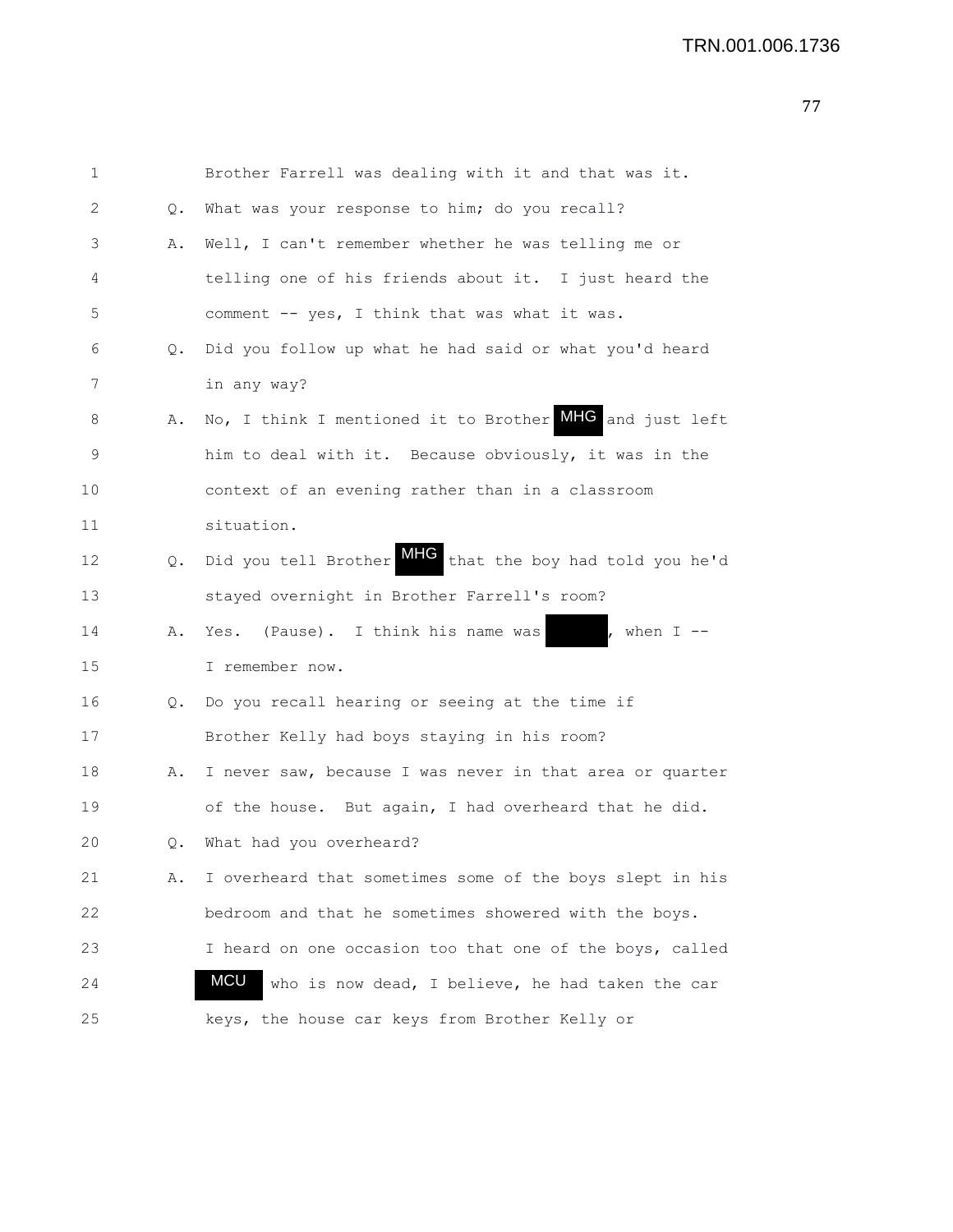```
1 Brother Kelly's room and had driven around the estate
2 in the car, but again it could well be hearsay for all
3 I know. I mean, I didn't see it and again it was just
4 overhearing. I'm always dubious about what you overhear
5 because sometimes, as you know, boys can be a bit --
6 what's the word I'm looking for? They can exaggerate.
7 Q. Were these things you overheard from the boys
8 themselves?
9 A. Yes. Yes. And I did mention that to Brother
10 well.
11 Q. What did you mention to Brother
12 A. What I've told you just now.
13 Q. So did you mention to Brother MHG that Brother Kelly,
14 as you said, sometimes showered with the boys, that
15 you'd overheard that?
16 A. I think so, yes, I think so. I had a good relationship
17 With Brother MHG He was a very nice chap and very
18 sensible. Whether he passed the information on or not,
19 I'm not sure.
20 Q. Are you aware that in recent times, in 2016,
21 Brother Kelly and Brother Farrell have been convicted of
22 serious sexual abuse of children at St Ninian's?
23 A. Yes, I was a witness at the court in Glasgow.
24 Q. What do you make of that then if you didn't yourself --
25 A. I was a bit astonished because I never suspected things
                                                  MHG
                                      MHG
```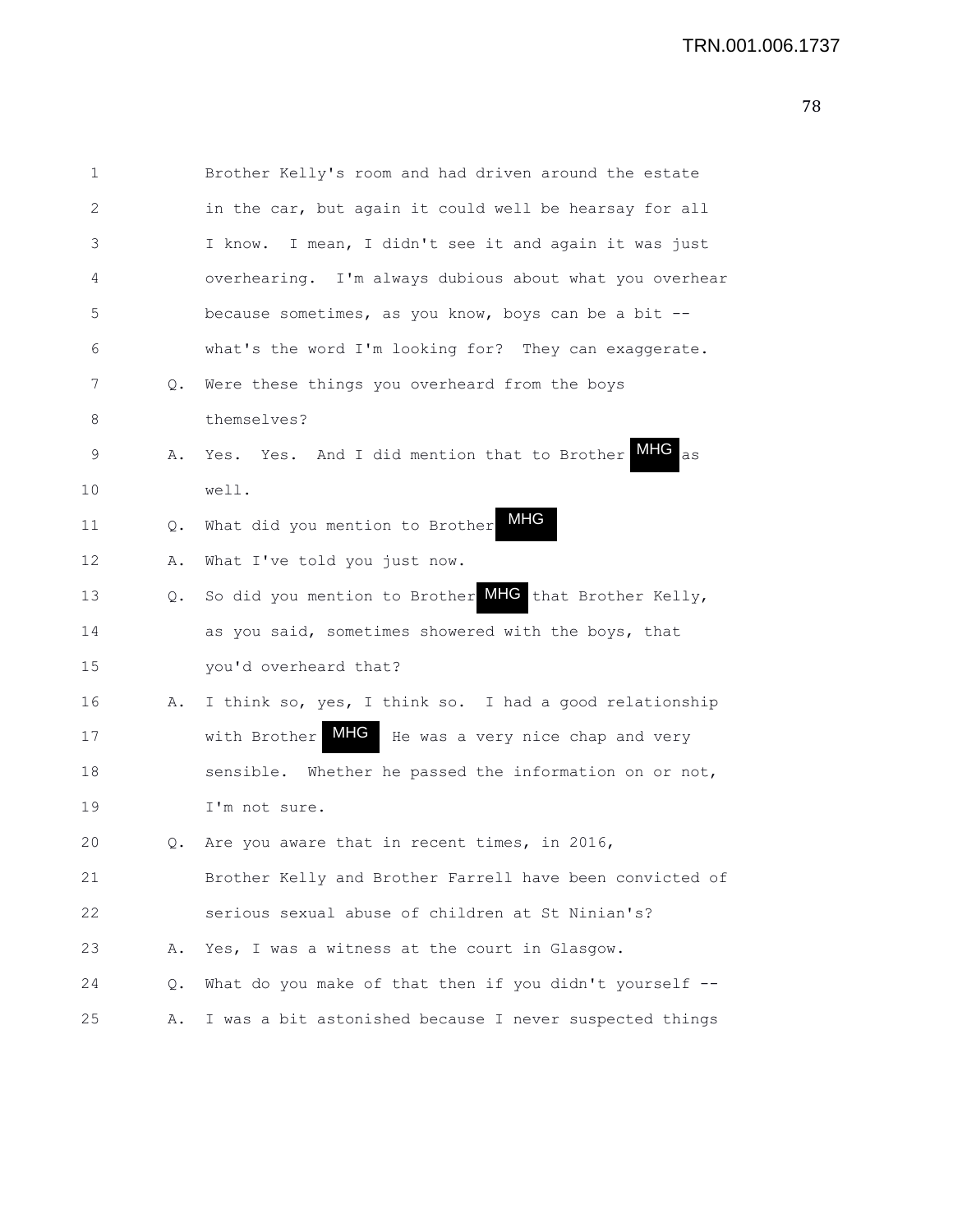1 were happening at that level, to be honest. 2 Q. If you had had concerns -- you've mentioned that you 3 mentioned certain things to Brother MHG -- what would 4 you have done if you were very concerned about 5 something? What was the next thing available to you to 6 have done? 7 A. I would have mentioned it to Brother MHG I would 8 imagine. I wouldn't have confronted either of Kelly or 9 Farrell at all. But I don't know, I can't say in all 10 honesty what I would have done. It would have to be 11 brought to the attention of somebody, but who, I don't 12 know. Maybe the social worker. 13 Q. Were you involved in any way, when the school was 14 closing down, in preparing the children for moving on? 15 A. No. We were just told where people were going, moving 16 on to another establishment, but it was just as a matter 17 of routine or course that we were told. 18 LADY SMITH: When you were working there, did you ever 19 socialise with the brothers in the evenings, for 20 example? 21 A. Not really. There was a very odd occasion where they 22 would say -- they had their own community room there and 23 they liked a nightcap, as they called it, which I think 24 was a dram of whisky, and very, very rarely would they 25 say, "Would you like a nightcap before you go home?"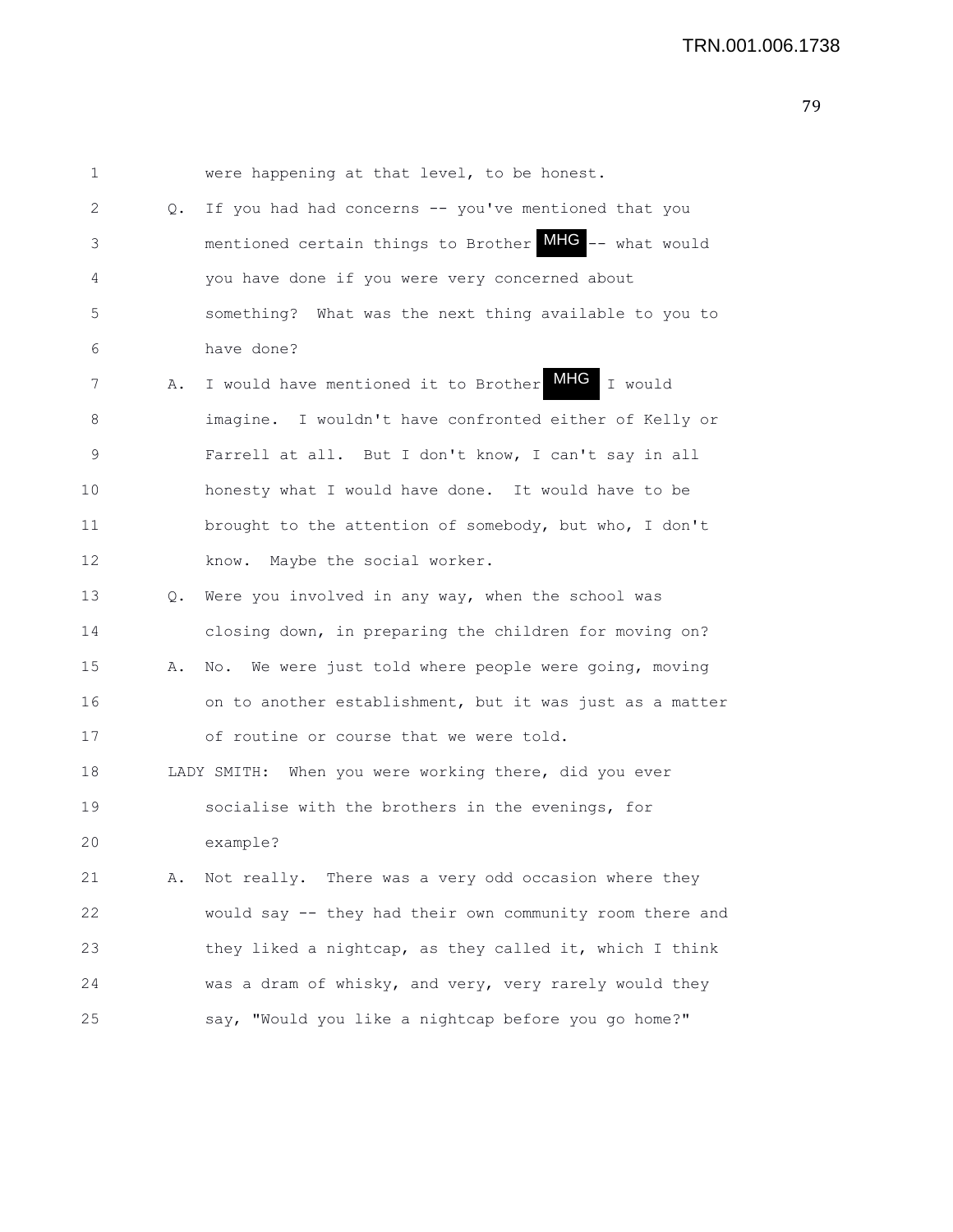| 1  | I don't drink, so I always said, no, thank you.                |
|----|----------------------------------------------------------------|
| 2  | LADY SMITH: I see. Thank you.                                  |
| 3  | I think there was on one occasion an open day, if I can<br>Α.  |
| 4  | recall, and those of us who were involved were asked to        |
| 5  | come into the community room for a drink of some               |
| 6  | description, soft or otherwise. That's the only time           |
| 7  | I can remember being in there.                                 |
| 8  | LADY SMITH: But otherwise, what you knew was that was where    |
| 9  | they repaired to relax and have a dram of an evening?          |
| 10 | That was their inner sanctum, that's right.<br>Α.              |
| 11 | LADY SMITH:<br>Thank you.                                      |
| 12 | MS MACLEOD: There came a time, quite a bit later in life,      |
| 13 | when you did some research into the Christian Brothers         |
| 14 | and particularly into St Ninian's; is that right?              |
| 15 | That's correct, St Ninian's and Scotus Academy in<br>Α.        |
| 16 | Edinburgh.                                                     |
| 17 | How did that come about?<br>Q.                                 |
| 18 | It was actually part of my master's degree in education.<br>Α. |
| 19 | It was a taught honours degree and we had to do a study,       |
| 20 | a research part, and I couldn't think of what to do and        |
| 21 | I asked my professor if there was ever any work                |
| 22 | published or done on the Christian Brothers because I'd        |
| 23 | taught there, and he said not that he was aware and he         |
| 24 | said, "That's something you might like to do".                 |
| 25 | So obviously, to get the degree, I did the study.              |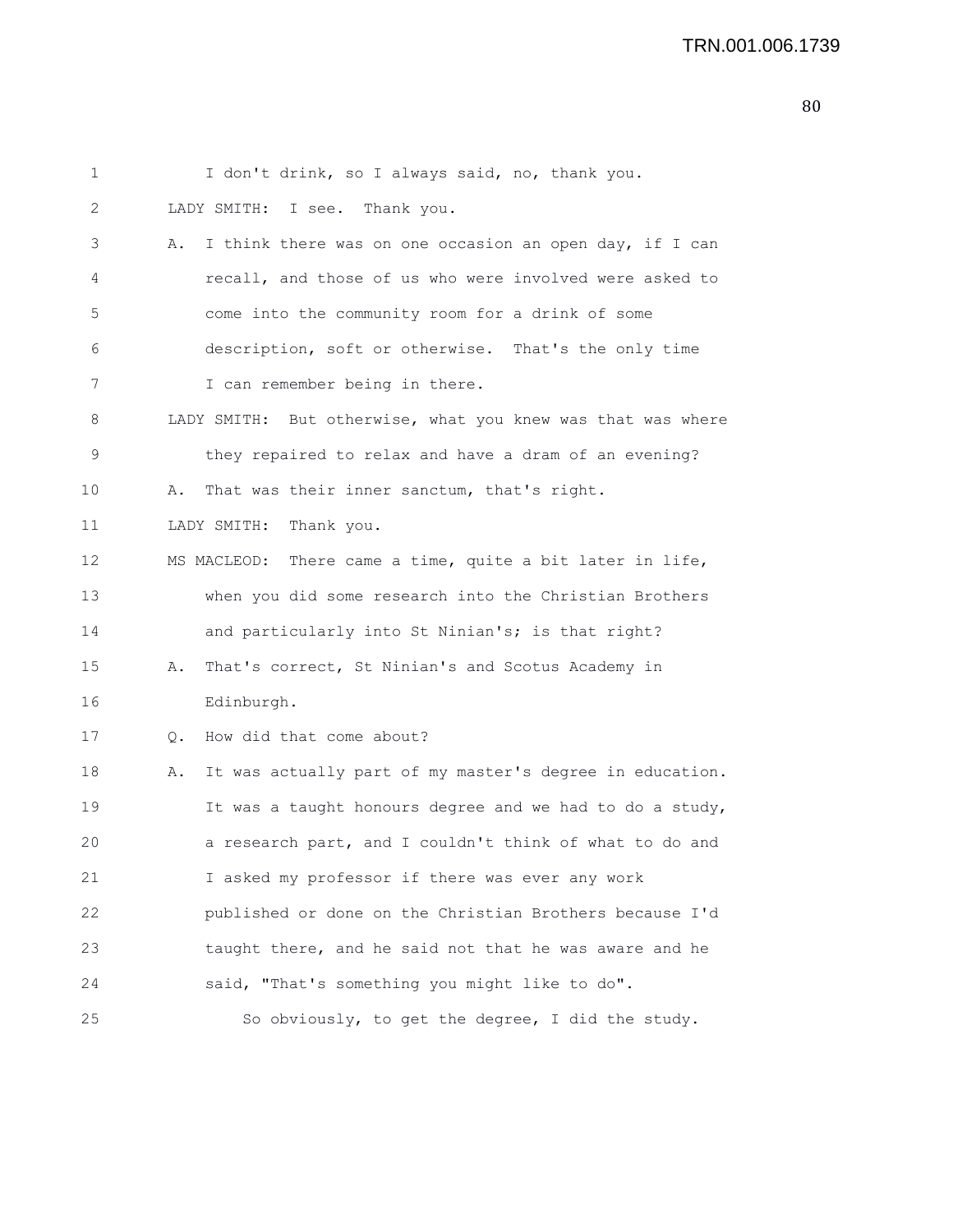1 I'd hoped, because my major study in that degree was in 2 psychology -- it was half a degree in psychology and 3 I wanted to move out from teaching into educational 4 psychology, and I thought, if I get this degree I would 5 hope to move. But they changed the goalposts and they 6 changed -- you see, at that time, if you did a Master of 7 Education, which I did, an honours masters, you could go 8 on to train to be an educational psychologist, but they 9 changed the goalposts towards the end of my study to 10 a Master of Science. 11 I didn't want to do another master's degree because 12 you could go on ad infinitum, ad nauseam, and my 13 professor suggested if you want to go and do a PhD you 14 can develop your master's thesis, which I did, and 15 that's how I got into it, really. 16 Q. When did you start researching towards what ultimately 17 became an article we'll look at shortly? 18 A. About 1991 and I graduated in 1995 with a PhD. 19 Q. And the article is available to the inquiry and it's at 20 CBR.001.001.2652. There's a copy in your folder in 21 front of you of the article. 22 I'm going to look at a few aspects of that with you, 23 if that's all right. 24 A. Sure. 25 Q. First of all, just to get a bit more of the background,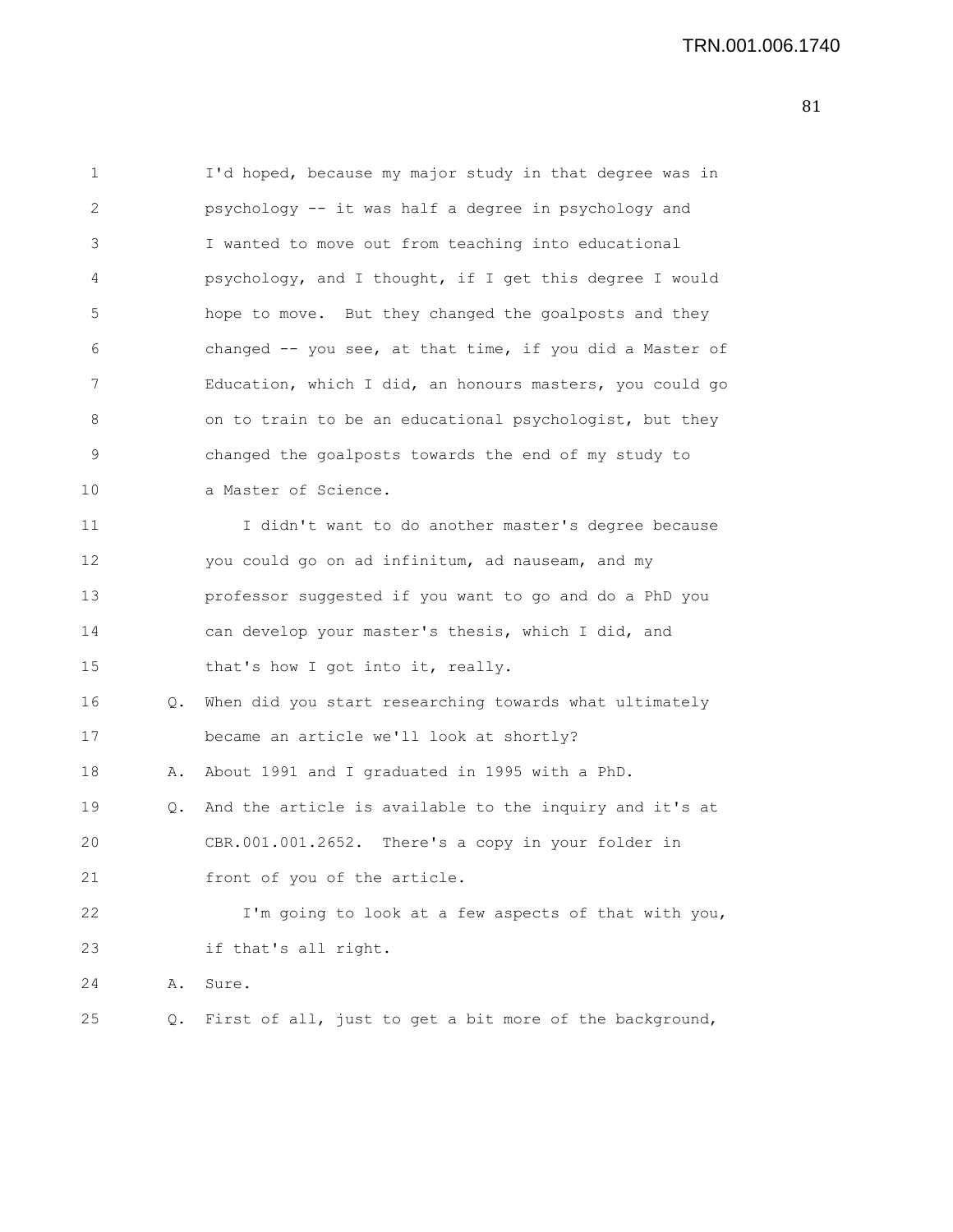| $\mathbf 1$ |    | how did you go about researching, starting this research  |
|-------------|----|-----------------------------------------------------------|
| 2           |    | in 1991?                                                  |
| 3           | Α. | I contacted the headquarters of the Christian Brothers,   |
| 4           |    | explained what I was hoping to do, and could they allow   |
| 5           |    | me access to various documentation in their archive and   |
| 6           |    | whatnot, and they were -- well, they seemed more than     |
| 7           |    | happy I should do it. Because there wasn't a lot of       |
| 8           |    | publication or work done on the Christian Brothers at     |
| 9           |    | all, apart from what had been done internally.            |
| 10          | Q. | What was the focus of the work to be?                     |
| 11          | Α. | The focus was to do a critical analysis and evaluation    |
| 12          |    | of the Christian Brothers' contribution to pedagogy in    |
| 13          |    | Scotland and England over the last 100 years and to       |
| 14          |    | assess the impact it had.                                 |
| 15          | Q. | Were you put in touch with a particular brother or        |
| 16          |    | brothers within the order?                                |
| 17          | Α. | Yes, I was put in touch with a deceased gentleman now,    |
| 18          |    | MIC<br>who was Brother<br>, who was a former              |
| 19          |    | <b>SNR</b><br>f a secondary school. He was also the       |
| 20          |    |                                                           |
| 21          | Q. | Had he been himself at St Ninian's in the 1950s?          |
| 22          | Α. | <b>SNR</b><br>I think he was, if I remember correctly, as |
| 23          | Q. | At the time you were in touch with him, he was the        |
| 24          |    |                                                           |
| 25          | Α. | He was the<br>and he was very helpful.                    |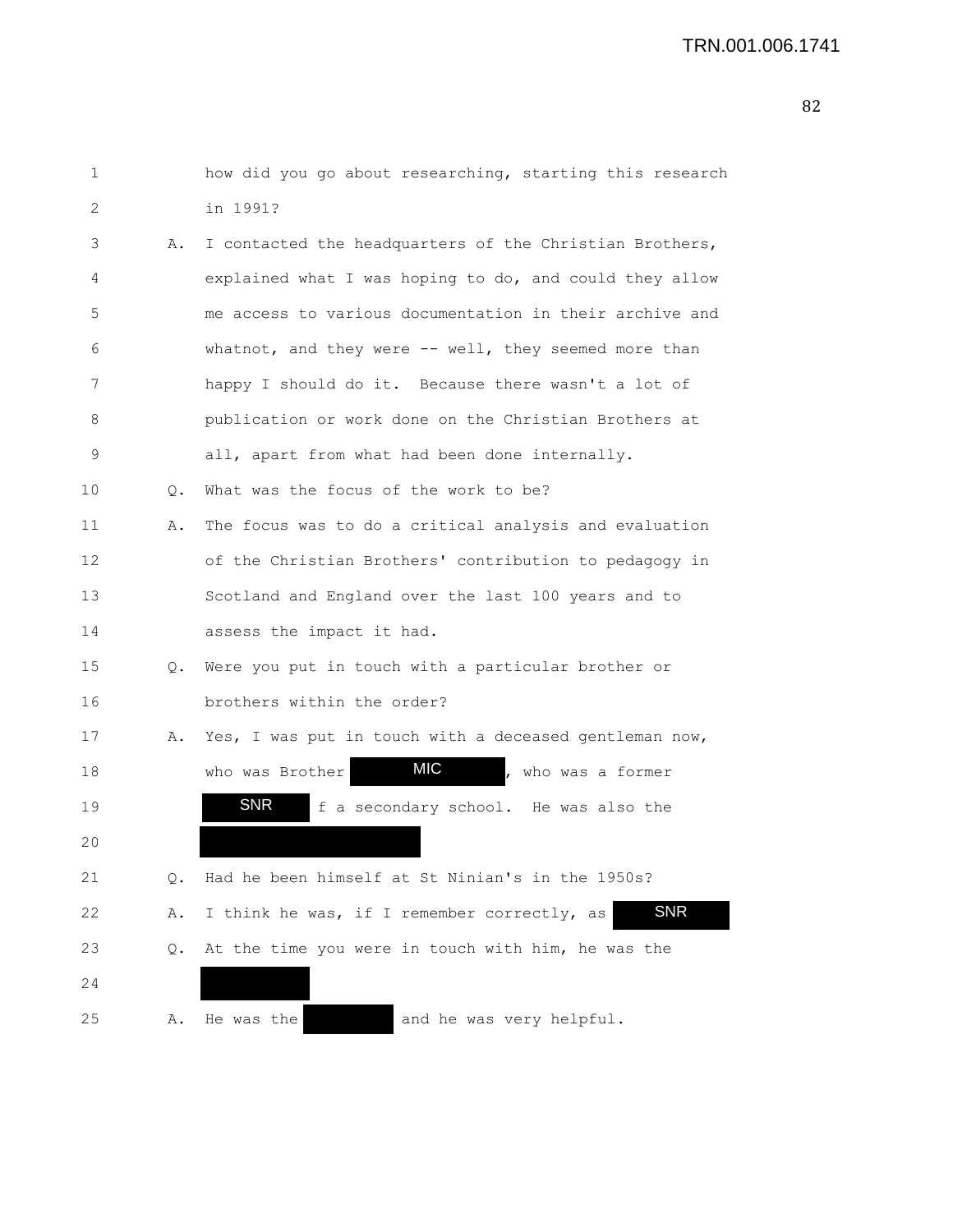1 Q. Were you in touch with any other brothers? 2 A. Along the way, but it was mainly Brother **MIC** and 3 also the superior at that time, who was an Italian 4 gentleman or had an Italian name. I can't remember his 5 name now. 6 Q. Did you meet with Brother 7 A. Oh yes, yes. 8 Q. Did you have several meetings over a period of time? 9 A. Yes. 10 Q. Did he allow you to have access to the archive? 11 A. Yes. Well, not exactly. Initially, I went to 12 St Edward's College and there was a brothers' house 13 attached to St Edward's College. He tended to ask me 14 what I wanted, what information I wanted, and he would 15 procure the information from the archive. I don't think 16 I was ever in the archive itself, but when I did further 17 research, I had to go to a place called Woodeaves -- 18 I think that was near Manchester, Altrincham, 19 somewhere -- and they allowed me unlimited access to the 20 archive. 21 Q. Can you give me a feel for what kind of documentation 22 you saw? Was it correspondence, was it books? What was 23 your memory of what you saw? 24 A. Well, there were books there, but there were also 25 folders of letters. There were school logbooks and MIC MIC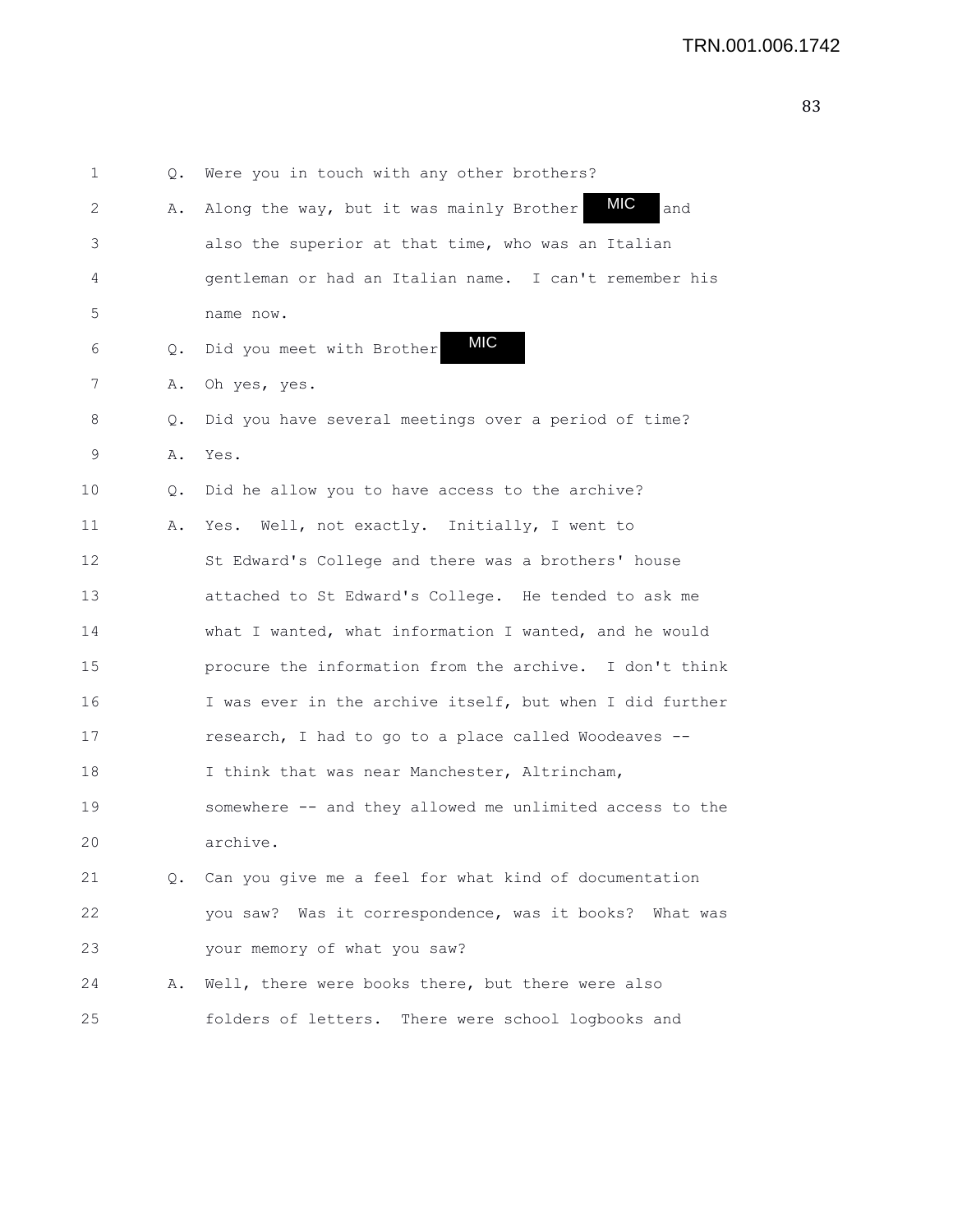| 1  |    | reports, educational reports. There was diocesan         |
|----|----|----------------------------------------------------------|
| 2  |    | reports and that kind of thing, from what I can recall.  |
| 3  | Q. | The logbooks that you saw at that time while you were    |
| 4  |    | doing your research, can you remember what period they   |
| 5  |    | covered?                                                 |
| 6  | Α. | They covered from the inception of the school to the     |
| 7  |    | demise, if it were demised at that point. The full --    |
| 8  |    | the only ones I didn't recall, funnily enough -- for     |
| 9  |    | St Ninian's, there were logbooks for St Ninian's there,  |
| 10 |    | but there was nothing else, there was no letters, no     |
| 11 |    | correspondence, I noticed that.                          |
| 12 | Q. | The logbooks for St Ninian's, what period did they       |
| 13 |    | cover?                                                   |
| 14 | Α. | From beginning to end.                                   |
| 15 | Q. | Do you recall seeing logbooks right up to the end 1983?  |
| 16 | Α. | Yes.                                                     |
| 17 | Q. | Did you see annals?                                      |
| 18 | Α. | Annals? What do you mean by that? There was              |
| 19 |    | Christian Brothers' educational records, which were      |
| 20 |    | published documents -- well, they were books, really,    |
| 21 |    | from way back to almost the present. I remember that.    |
| 22 |    | As you can see from the article, I did quote CBER, which |
| 23 |    | was Christian Brothers Educational Records.              |
| 24 | Q. | Throughout the article, I see that at times you          |
| 25 |    | reference school records.                                |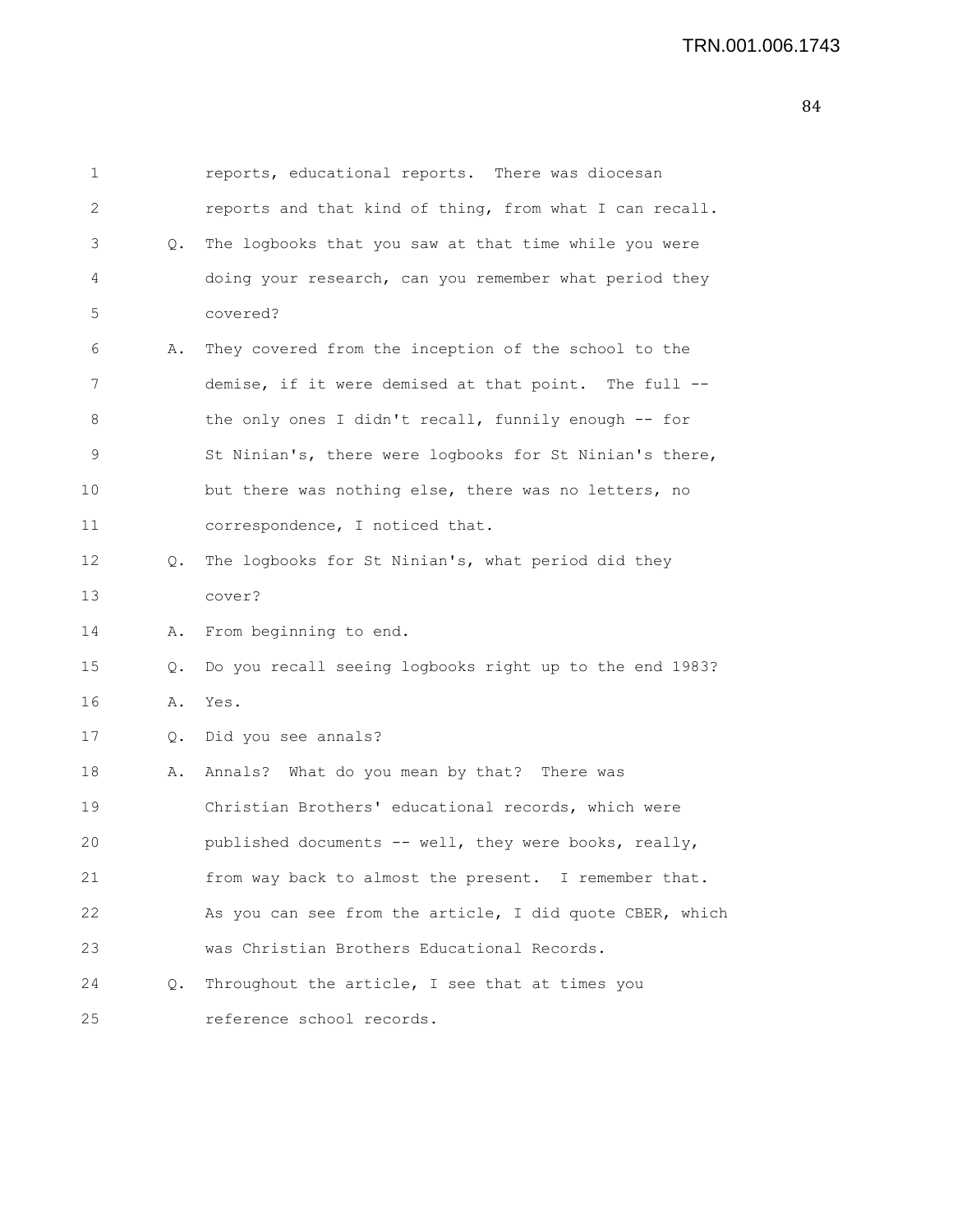| 1  | Α. | Yes. That was the school logbook, usually.               |
|----|----|----------------------------------------------------------|
| 2  | Q. | During your research, were you looking at documentation, |
| 3  |    | some to do with St Ninian's and some to do with          |
| 4  |    | Scotus Academy?                                          |
| 5  | Α. | Yes.                                                     |
| 6  | Q. | If we can focus on the documentation relating to         |
| 7  |    | St Ninian's, do you recall seeing a document known as    |
| 8  |    | annals for St Ninian's?                                  |
| 9  | Α. | Not really, no.                                          |
| 10 | Q. | Okay. I might just put this on the screen for you to     |
| 11 |    | see if it's something that you recognise:                |
| 12 |    | CBR.001.001.2240. The document actually starts,          |
| 13 |    | I should say, at CBR.001.001.2208.                       |
| 14 | Α. | I can't recall having seen this one at all.              |
| 15 | Q. | Okay, we'll just go to the first page of it just to see  |
| 16 |    | if you recognise it.                                     |
| 17 | Α. | (Pause). Is this when the school closed?                 |
| 18 | Q. | We'll go to the beginning of the document. This is       |
| 19 |    | a document known as the annals, as I understand it,      |
| 20 |    | which runs from 1946 through to the close of the school. |
| 21 |    | Do you recognise seeing this kind of document? It        |
| 22 |    | has dates in it.                                         |
| 23 | Α. | If this were the school logbook, then yes. If it         |
| 24 |    | wasn't, I have never seen it before.                     |
| 25 | Q. | We do have a photograph of the cover of the book in case |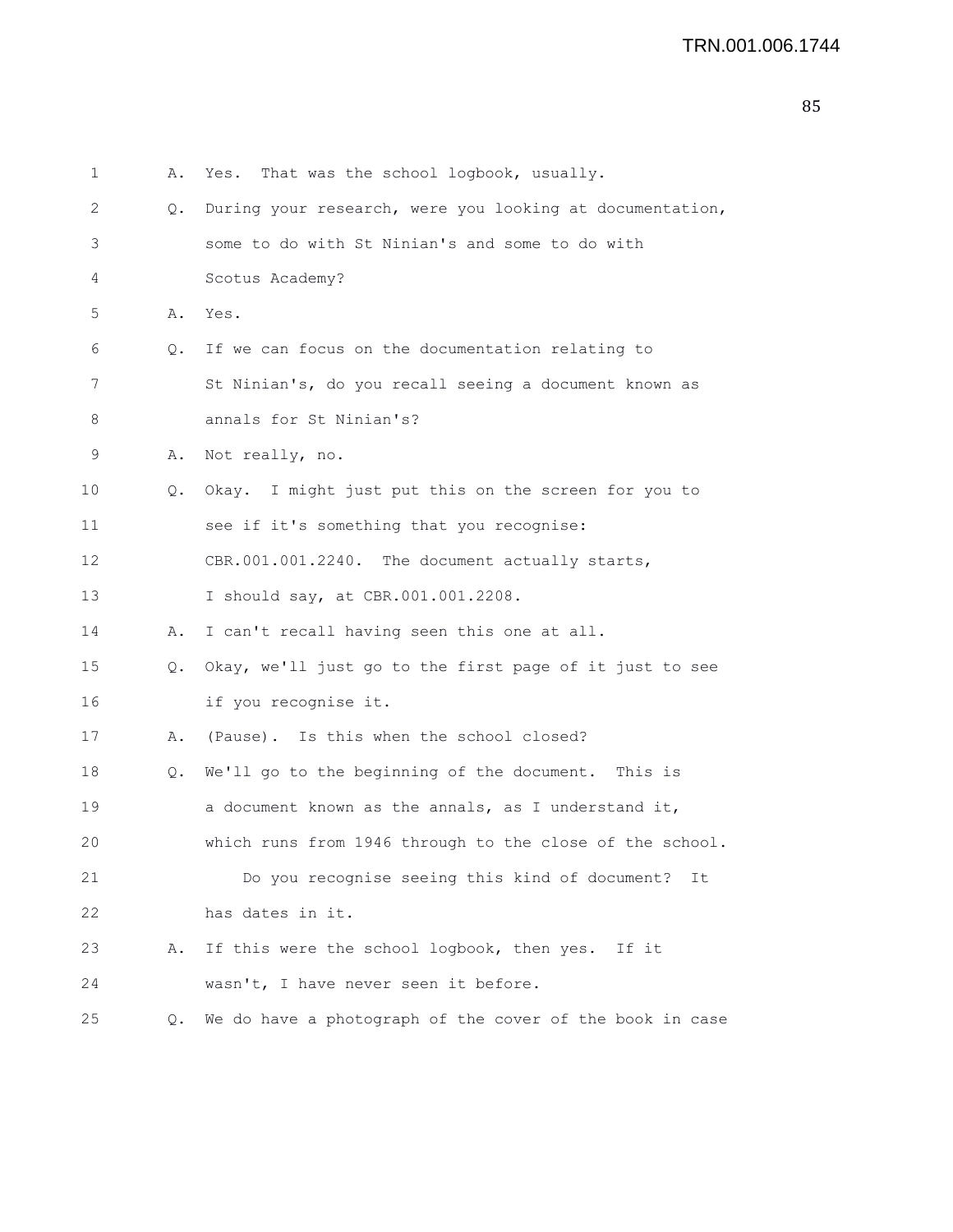## TRN.001.006.1745

| $\mathbf 1$ |    | that might assist. That's at WIT.003.002.1344. Do you    |
|-------------|----|----------------------------------------------------------|
| 2           |    | recognise that at all?                                   |
| 3           | Α. | It looks a bit like the logbook, what we called the      |
| 4           |    | logbook.                                                 |
| 5           | Q. | Okay. If I put on just one other photograph,             |
| 6           |    | WIT.003.002.1327.                                        |
| 7           | Α. | Certainly the logbook was about that size and shape,     |
| 8           |    | from what I can remember.                                |
| 9           | Q. | Do you remember seeing any of these books?               |
| 10          | Α. | Not really. I can't remember. That's not to say that     |
| 11          |    | I didn't access any  The one on my right is the          |
| 12          |    | shape of the one I seem to remember accessing.           |
| 13          | Q. | The large brown one?                                     |
| 14          | Α. | Yes.                                                     |
| 15          | Q. | In the article, you look at various points and you start |
| 16          |    | by discussing the history of the order, coming to        |
| 17          |    | Scotland, and there are a few things that I would like   |
| 18          |    | to ask you about.                                        |
| 19          |    | I think you tell us on page 15 of the article, which     |
| 20          |    | is CBR.001.001.2656, for example, that the school opened |
| 21          |    | on 23 January 1951. We'll wait for the page to come on.  |
| 22          |    | (Pause)                                                  |
| 23          |    | About halfway down the second paragraph of this          |
| 24          |    | page, you tell us that on 23 January 1951 the school was |
| 25          |    | opened and you go on to say a few lines down that:       |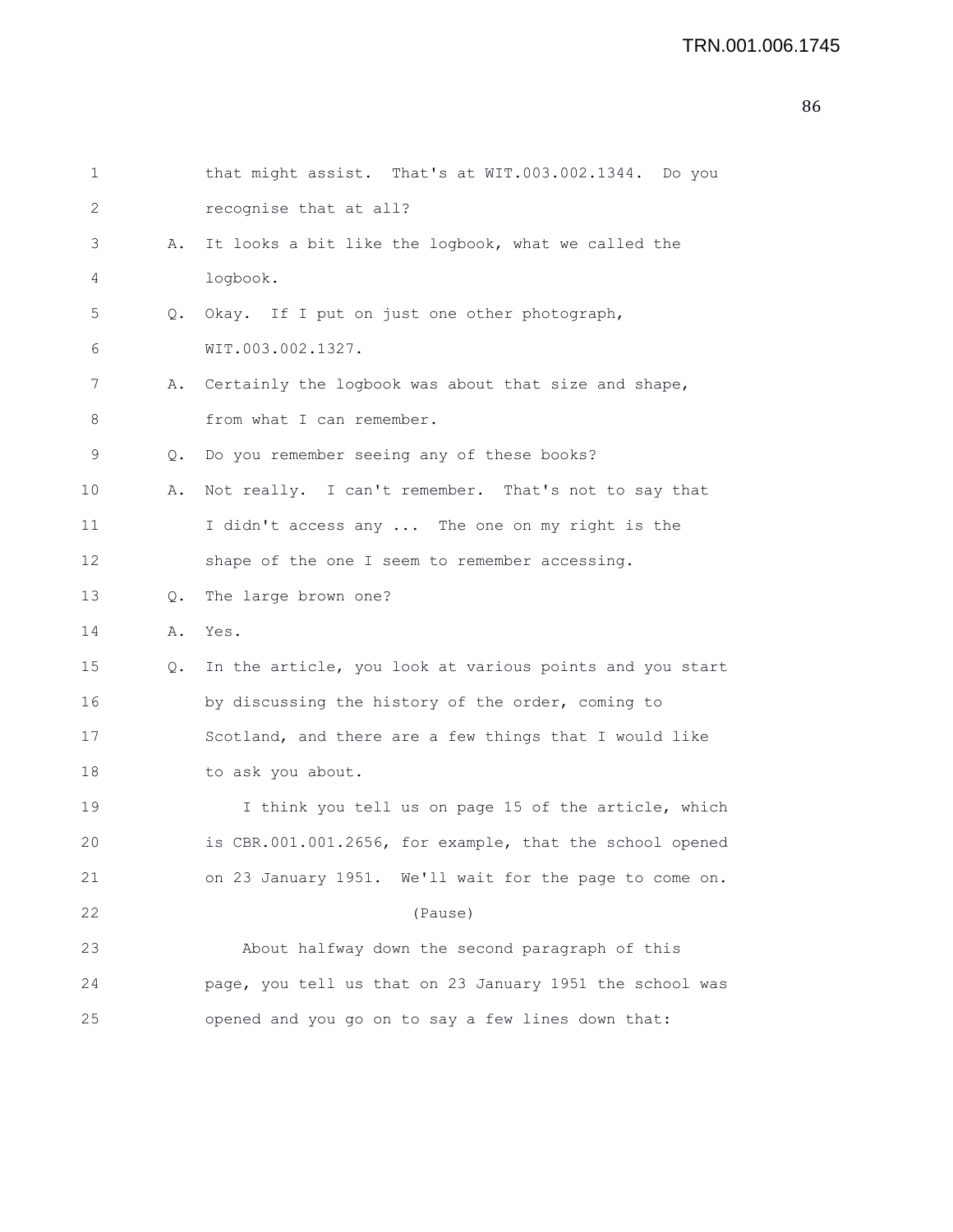| 1  |    |                                                          |
|----|----|----------------------------------------------------------|
| 2  |    |                                                          |
| 3  |    | So when you were putting together the article, were      |
| 4  |    | you using a combination of looking at records and taking |
| 5  |    | MIC<br>has told you?<br>information from what Brother    |
| 6  | Α. | No, I think in this particular case it was recorded in   |
| 7  |    | one of the educational records.                          |
| 8  | Q. | And generally, as we go through the article, do you      |
| 9  |    | reference certain books, but do you also take some       |
| 10 |    | information from conversations and discussions you've    |
| 11 |    | <b>MIC</b><br>had with Brother                           |
| 12 | Α. | Yes.                                                     |
| 13 | Q. | On page 17, which is on CBR.001.001.2658 --              |
| 14 | Α. | My professor always told me,                             |
| 15 |    |                                                          |
| 16 |    |                                                          |
| 17 |    | and I always tried to do that.                           |
| 18 | Q. | Towards the foot of page 17, you say:                    |
| 19 |    |                                                          |
| 20 |    |                                                          |
| 21 |    |                                                          |
| 22 |    |                                                          |
| 23 |    |                                                          |
| 24 |    |                                                          |
| 25 |    |                                                          |
|    |    |                                                          |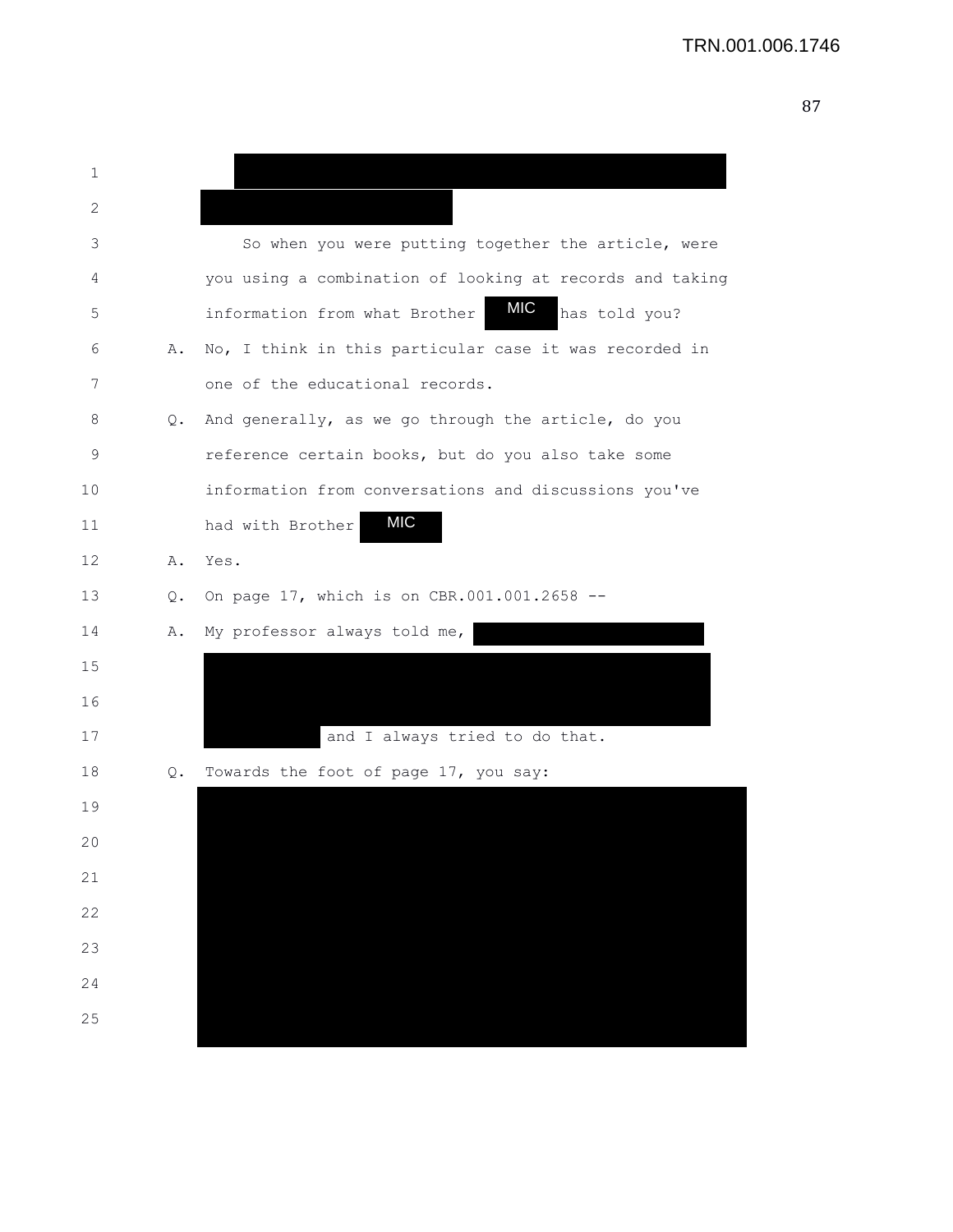```
1 A. That's correct. I tried to get them, but there was
2 nothing.
3 Q. Is that something you were able to discuss with
4 Brother WIC do you recall, if these were -- if
5 there were any recordings?
6 A. I can't recall that specifically, but I'm sure I would
7 have asked him.
8 Q. I think you say yourself in the article that it's
9 a great pity.
10 A. Yes. Well, I did contact New Register House in
11 Edinburgh with a request for details of any reports, but
12 I'm sure they said to me they didn't have them.
13 MS MACLEOD: My Lady, it's almost 1 o'clock.
14 LADY SMITH: Would that be a good point at which to break?
15 Francis, we'll take the lunch break just now and
16 I'll sit again at 2 o'clock and we'll complete your
17 evidence then.
18 (1.00 pm)
19 (The lunch adjournment)
20 (2.00 pm)
21 LADY SMITH: Francis, when you're ready we'll carry on, if
22 that's all right.
23 A. Yes, thank you.
24 MS MACLEOD: Good afternoon, Francis.
25 A. Good afternoon, ma'am.
                  MIC
```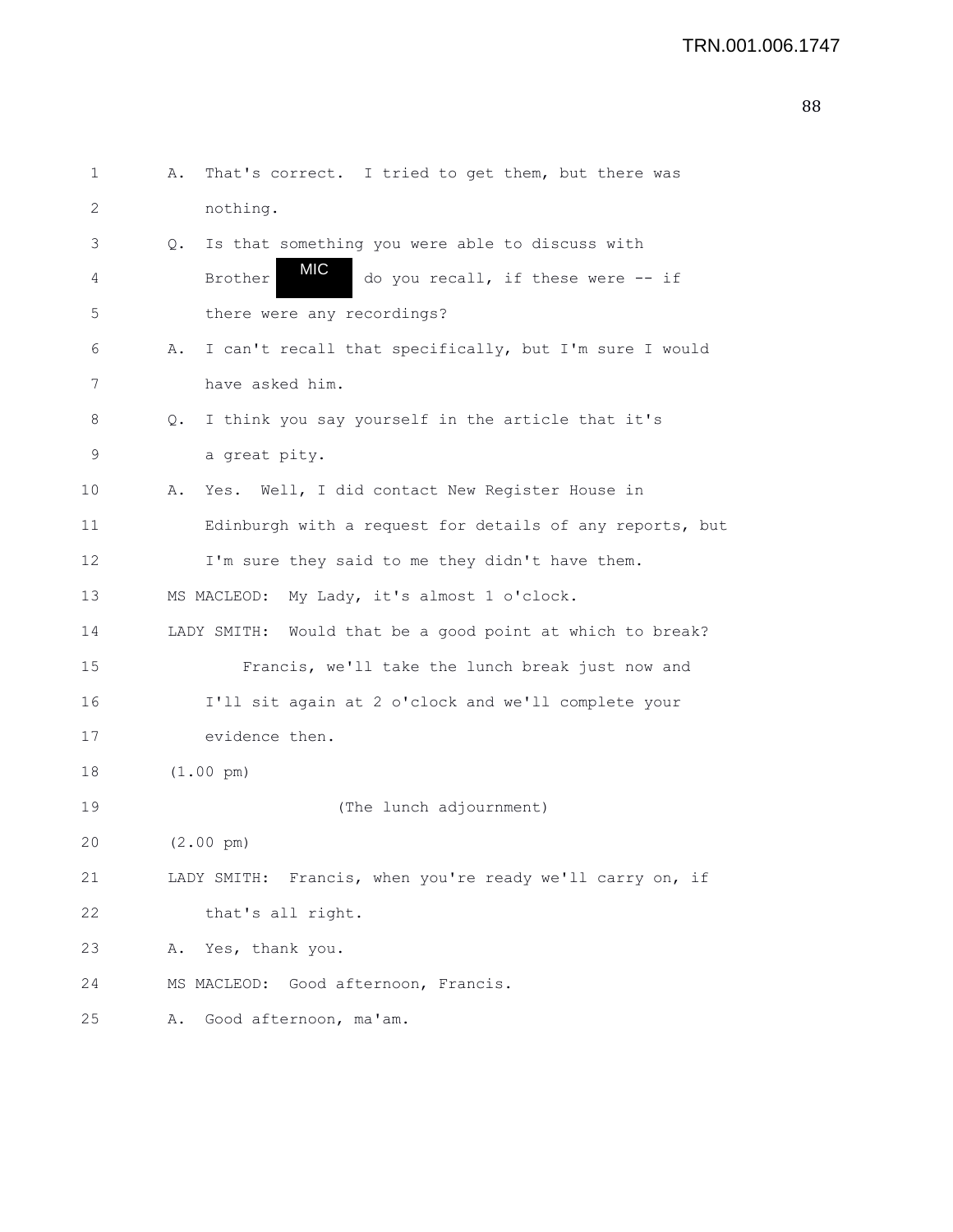```
1 Q. If we can start this afternoon by looking at page 21 of
2 the article, which is at CBR.001.001.2662, towards the
3 foot of that page, you make mention here of two
4 confidential reports and recommendations that you
5 located. Do you recall that?
6 A. Yes.
7 Q. I think you say that these were concerned with the
8 future of the school.
9 A. Correct.
10 Q. I think you mention that there was a concern that there
11 may be a need for a greater feminine influence.
12 A. Yes.
13 Q. Is this something that had been suggested by an
14 inspector or by the inspectorate?
15 A. Yes.
16 Q. Over the page on to page 22, you continue to discuss
17 these reports. I think you say that because of the
18 demands of the brothers, who you say were on call
19 virtually 24 hours a day, there was a need for a regular
20 turnover of brothers coming to St Ninian's.
21 A. Yes.
22 Q. And your understanding was that the usual spell of
23 residence was about one to two years?
24 A. That's what I ascertained from the records.
25 Q. Staying with that paragraph, I think you go on to say
```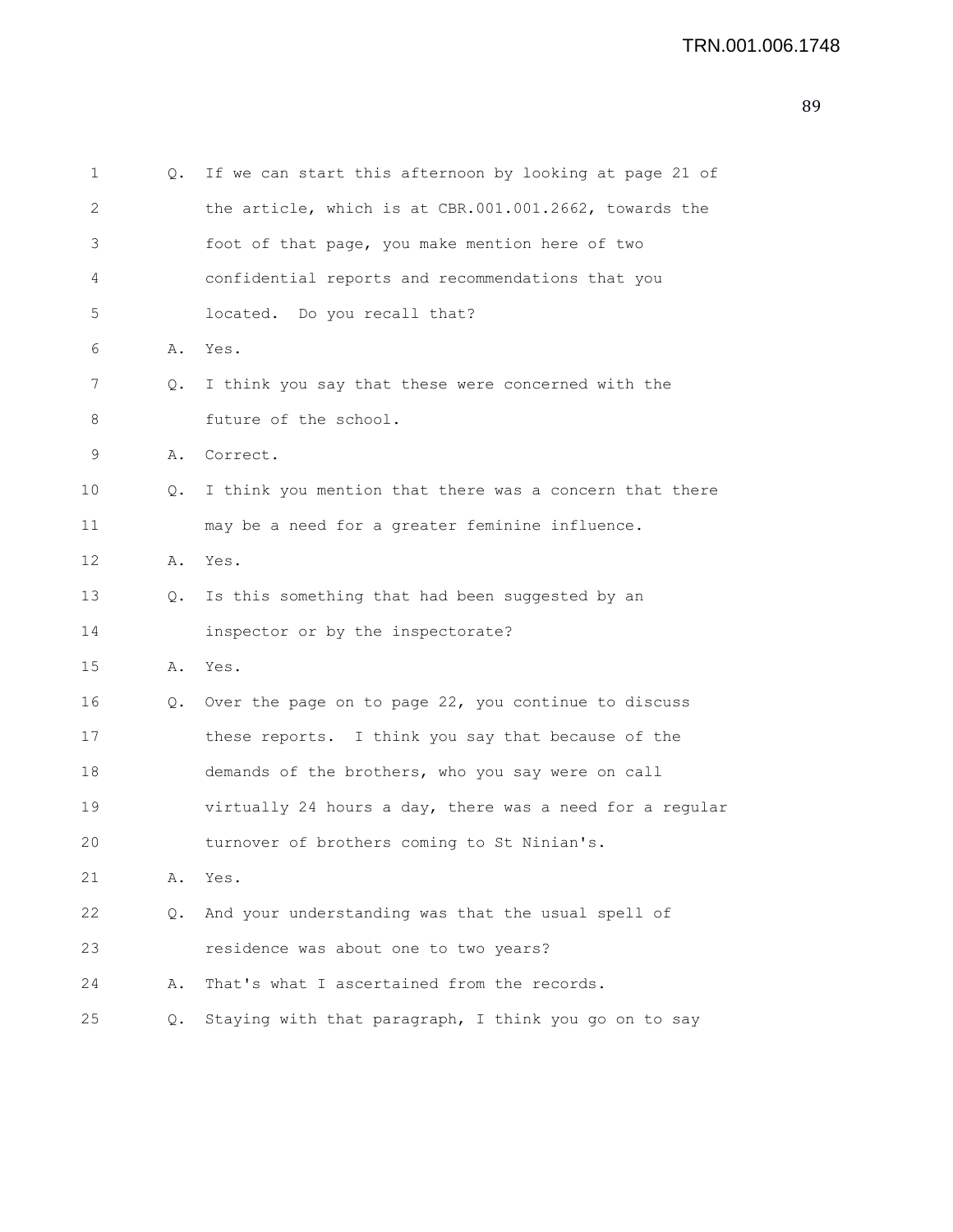| 1  | that:                                                          |
|----|----------------------------------------------------------------|
| 2  |                                                                |
| 3  |                                                                |
| 4  |                                                                |
| 5  | It wasn't easy. Teaching in a school where<br>Α.<br>Yes.       |
| 6  | you have 40 to 50 difficult children is quite heavy            |
| 7  | going.                                                         |
| 8  | LADY SMITH: Could you identify why it was that these           |
| 9  | reports were encouraging St Ninian's to take on more           |
| 10 | women?                                                         |
| 11 | I think a gender balance was seen as important, that the<br>Α. |
| 12 | boys there had a mother figure or feminine influence,          |
| 13 | because pupils relate differently to different people --       |
| 14 | some like a mother figure, some like a father figure --        |
| 15 | and I think it was just felt it would be healthier if          |
| 16 | there were women involved as well.                             |
| 17 | MS MACLEOD: You say there as well in the same paragraph:       |
| 18 |                                                                |
| 19 |                                                                |
| 20 | Not really. I mean there was no course given as such.<br>Α.    |
| 21 | I think they relied on your experience as a teacher and        |
| 22 | experience with children of that calibre.                      |
| 23 | At the end of that paragraph what you say is:<br>$\circ$ .     |
| 24 |                                                                |
| 25 | Did I say that? Oh yes, I see it here now. Yes.<br>Α.          |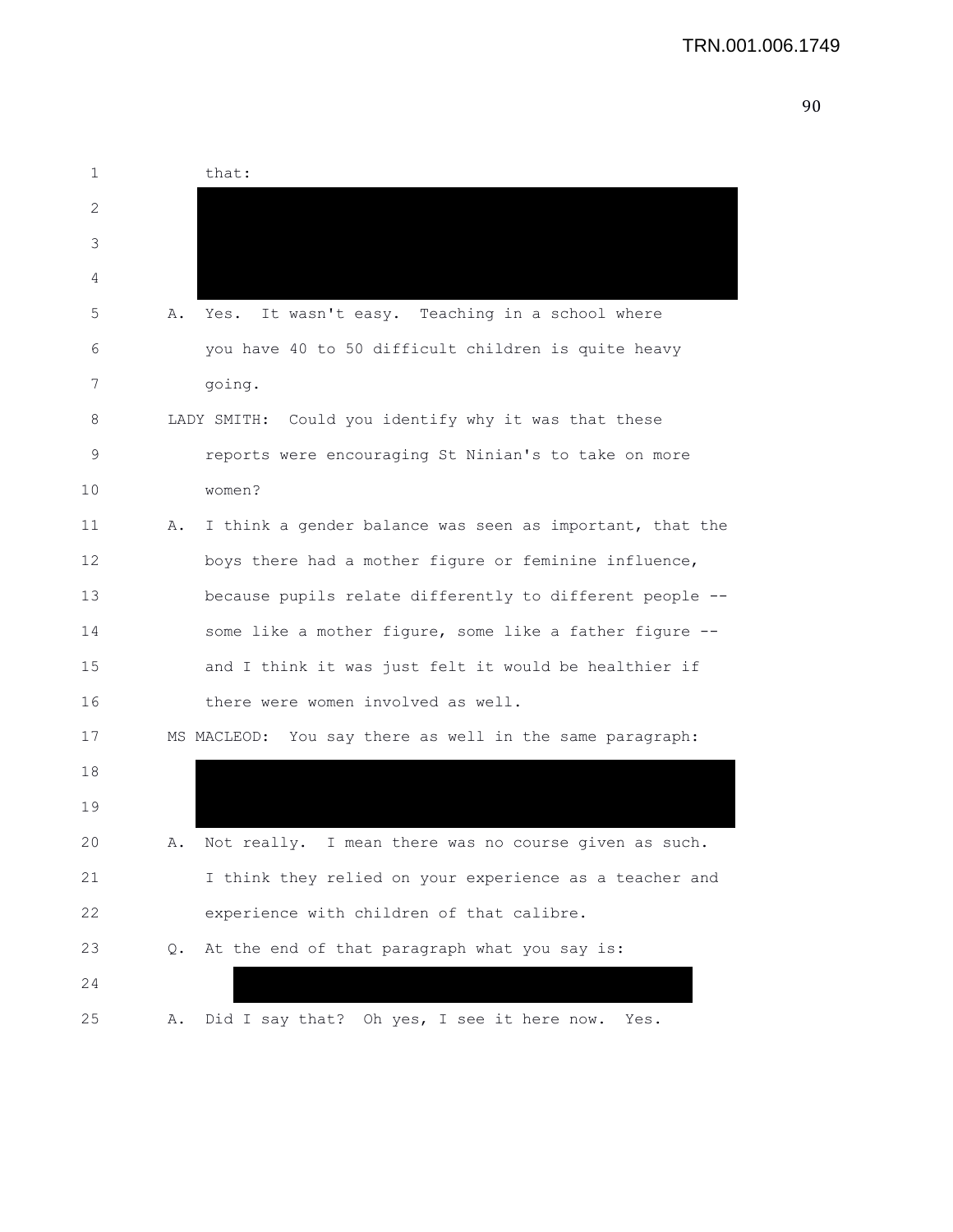| 1  |    | I suppose anything from the norm, from the usual, can    |
|----|----|----------------------------------------------------------|
| 2  |    | unsettle people.                                         |
| 3  | Q. | Are you referring there to the changeover of brothers    |
| 4  |    | and the lack of training?                                |
| 5  | Α. | I think there was always a hardcore nucleus of the       |
| 6  |    | brothers there, but some came and went. Why, I don't     |
| 7  |    | know, whether it was for their experience or whether     |
| 8  |    | they had experiences to share with the boys, I'm not so  |
| 9  |    | They just came and went.<br>sure.                        |
| 10 | Q. | And it being unsettling for the boys, is that your own   |
| 11 |    | opinion or is that something you gleaned from the        |
| 12 |    | records?                                                 |
| 13 | Α. | No, I think it was my own observations.                  |
| 14 | Q. | If we go over the page to page 23 at 2664, to the second |
| 15 |    | paragraph on that page, I think you're making the point  |
| 16 |    | here that although St Ninian's was primarily regarded as |
| 17 |    | a school, it was a residential or boarding establishment |
| 18 |    | as well, and therefore there was a care element          |
| 19 |    | involved --                                              |
| 20 | Α. | That's correct.                                          |
| 21 |    | Q. -- as well as an educational element. I think a few   |
| 22 |    | paragraphs down, we come back to the issue of a female   |
| 23 |    | influence. You say:                                      |
| 24 |    |                                                          |
| 25 |    |                                                          |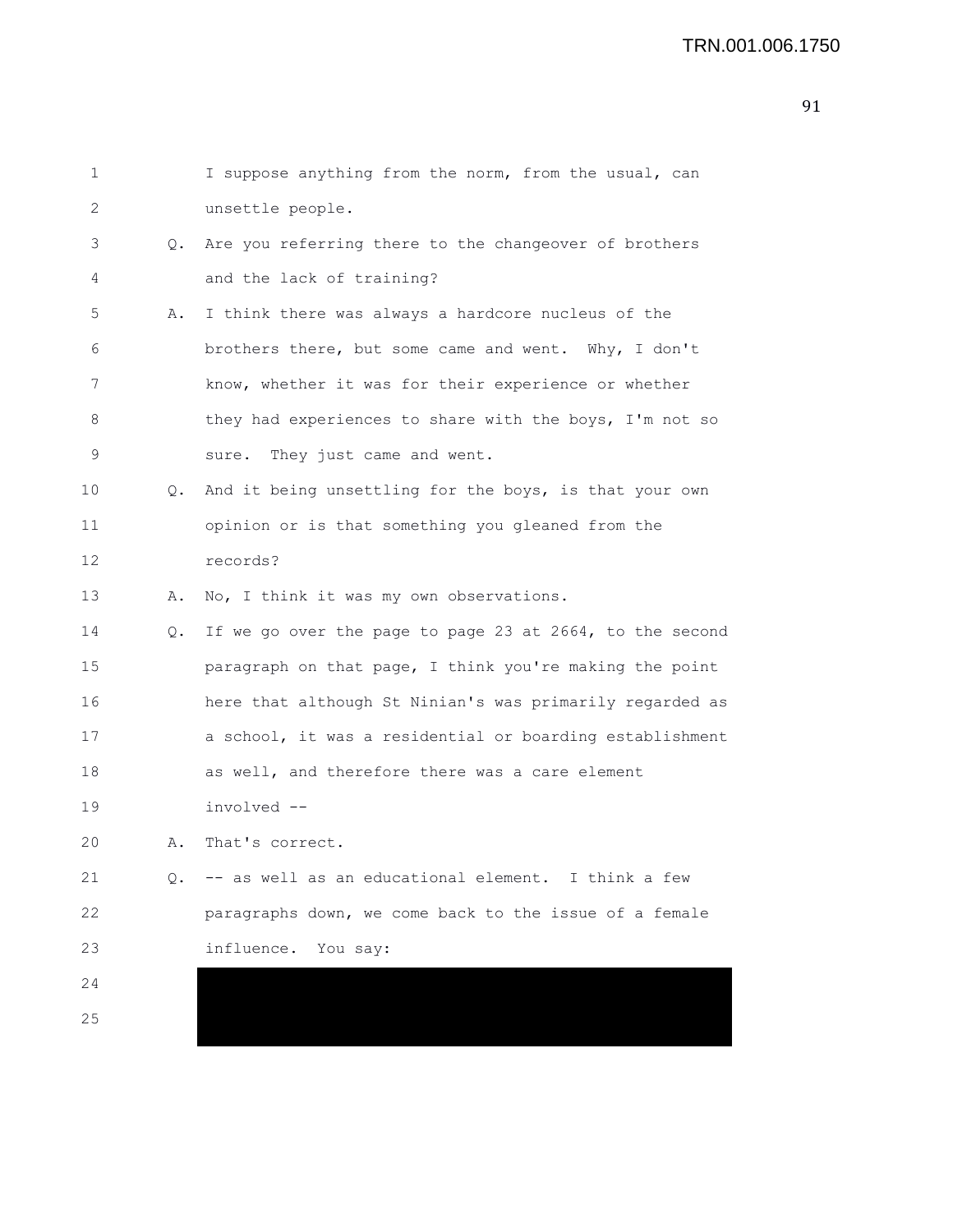| 1  |               |                                                          |
|----|---------------|----------------------------------------------------------|
| 2  |               |                                                          |
| 3  | Α.            | There was a matron there, who looked after the boys'     |
| 4  |               | medical needs, I suppose, and the lady who worked in the |
| 5  |               | laundry and the seamstress. Well, they were female as    |
| 6  |               | well and they interacted with the boys, which was a good |
| 7  |               | thing.                                                   |
| 8  | Q.            | The recommendation you mention from visiting             |
| 9  |               | social workers, is that something that you saw in the    |
| 10 |               | records that were made available to you?                 |
| 11 |               | A. Yes.                                                  |
| 12 | Q.            | If we can move on to the next page, page 24, at 2665.    |
| 13 |               | I want to ask you a little bit about something you say   |
| 14 |               | on this page that I'll take you to. It's about the boys  |
| 15 |               | picking potatoes.                                        |
| 16 | Α.            | Picking what, sorry?                                     |
| 17 | $Q_{\bullet}$ | Picking potatoes.                                        |
| 18 | Α.            | Oh yes.                                                  |
| 19 | Q.            | It's on the second paragraph on page 24. You mention     |
| 20 |               | that:                                                    |
| 21 |               |                                                          |
| 22 |               |                                                          |
| 23 | Α.            | Correct.                                                 |
| 24 | Q.            | And you say:                                             |
| 25 |               |                                                          |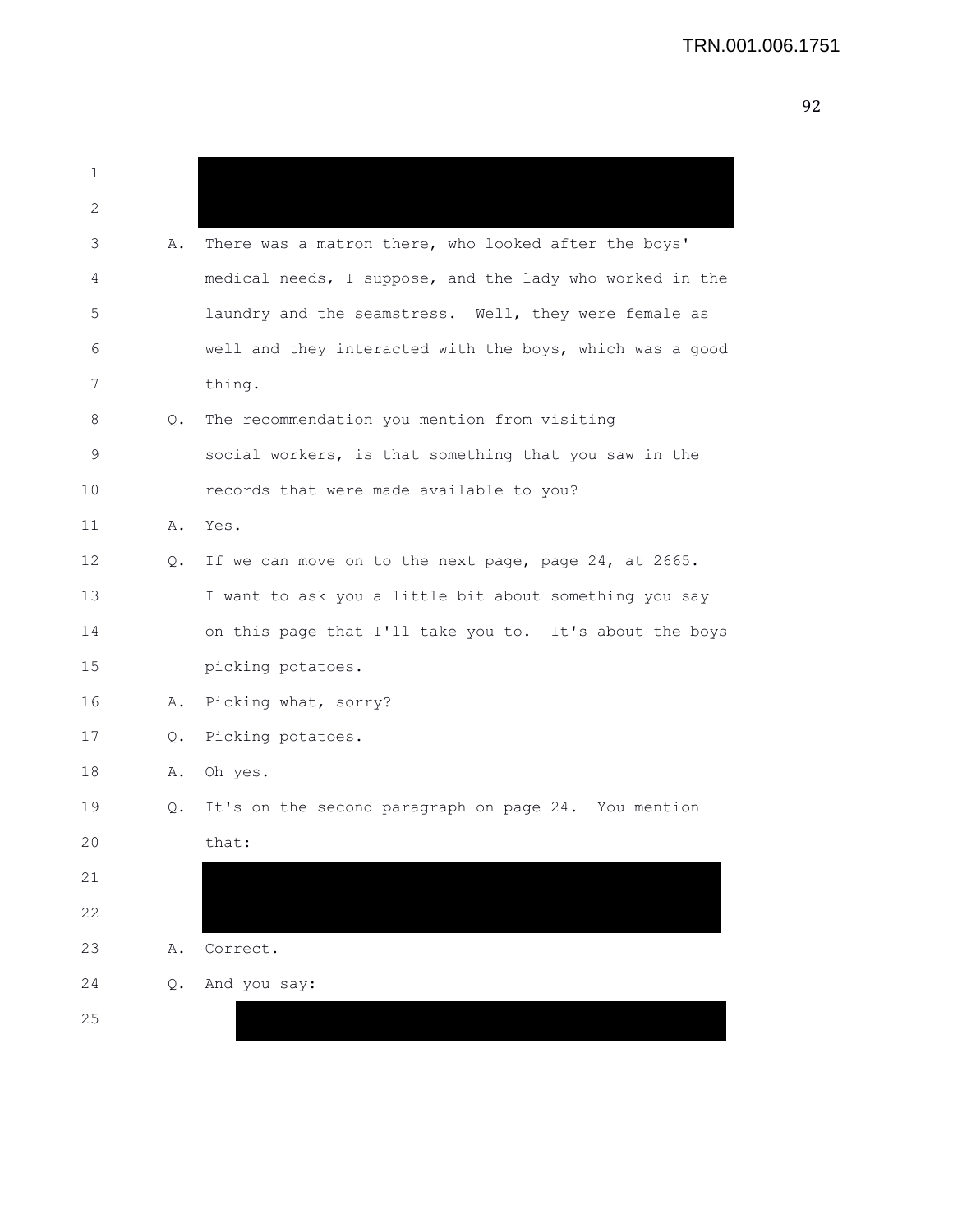|                               | ٠<br>m. |
|-------------------------------|---------|
| ×<br>M<br>۰.<br>۰.<br>۰.<br>٠ | ۰.      |
| ۰.                            | v       |

| 1  |    |                                                         |
|----|----|---------------------------------------------------------|
| 2  |    | And then there is an entry here you quote from          |
| 3  |    | school records; is that right?                          |
| 4  | Α. | Yes.                                                    |
| 5  | Q. | I just want to take you to that record if that's all    |
| 6  |    | right. That's at CBR.001.001.2227.                      |
| 7  |    | Do we see that on this page, about halfway down,        |
| 8  |    | there's an entry dated 5 October 1959? In fact, on your |
| 9  |    | copy, on the screen, the date has been blanked out, but |
| 10 |    | it is the entry that starts "the", and there's a bit    |
| 11 |    | that's blanked out to protect the identity of boys:     |
| 12 |    |                                                         |
| 13 |    |                                                         |
| 14 |    |                                                         |
| 15 | Α. | One shilling and thruppence.                            |
| 16 | Q. | One shilling and thruppence:                            |
| 17 |    |                                                         |
| 18 |    |                                                         |
| 19 |    | Do you see then in the article you go on to say:        |
| 20 |    |                                                         |
| 21 |    |                                                         |
| 22 |    |                                                         |
| 23 | Α. | I'm led to believe that was the case.                   |
| 24 |    | LADY SMITH: But all the work was done by the boys.      |
| 25 | Α. | That's right.                                           |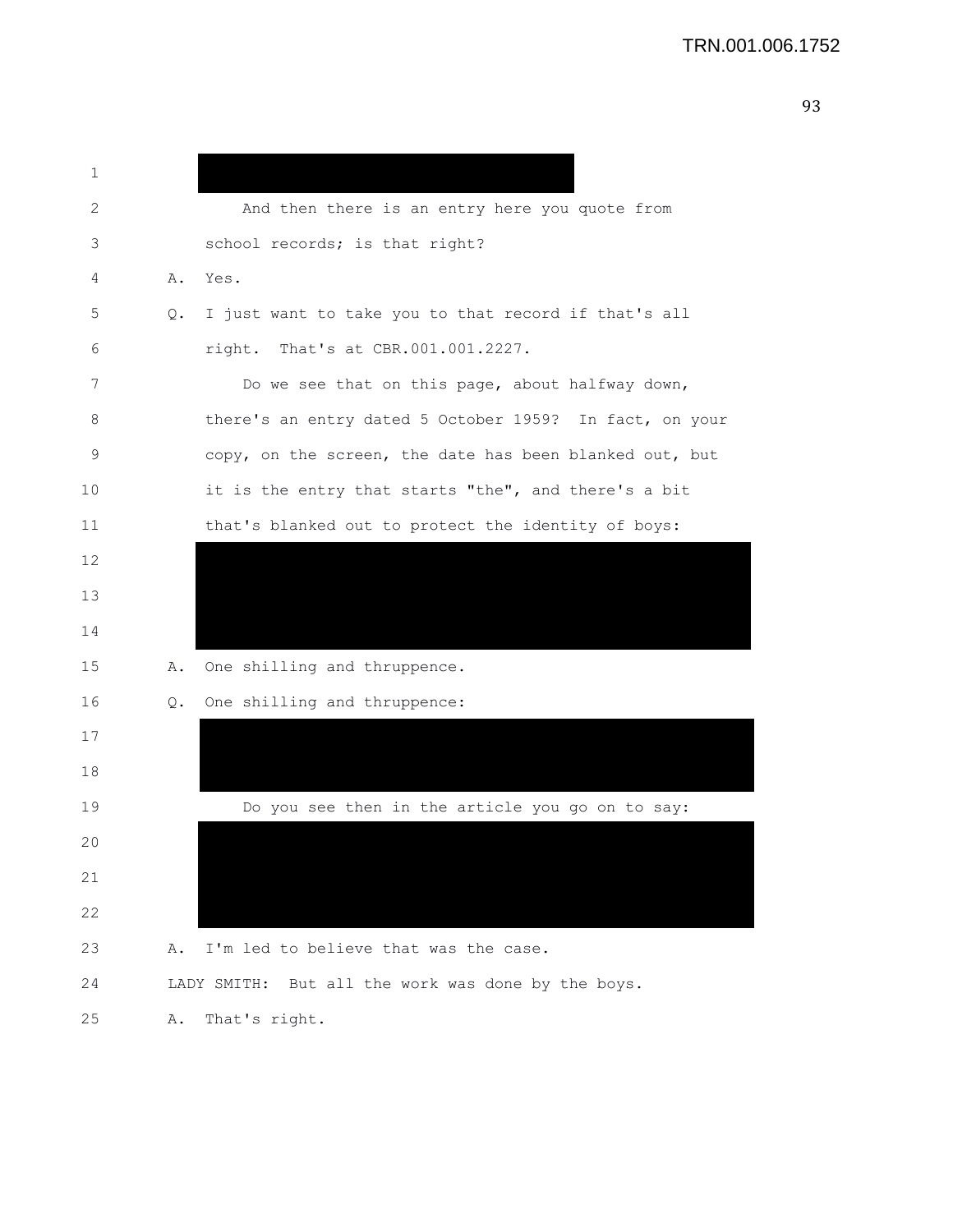```
1 LADY SMITH: So why should the brothers keep any of the
2 money?
3 A. I'm not sure whether, my Lady, it went to their bank
4 accounts or to the school fund to help buy some clothes
5 or something. I really don't know.
6 LADY SMITH: Were you aware of the school keeping bank
7 accounts for individual boys?
8 A. Not really.
9 LADY SMITH: Ms MacLeod.
10 MS MACLEOD: That information about the boys' payment, where
11 did you get that information from?
12 A. From either the logbook or the educational record.
13 I must have got it from somewhere or it wouldn't be
14 there.
15 Q. I wondered if it was something you'd been told by
16 somebody.
17 A. No, no. It was in writing.
18 Q. Okay. You say:
19 
20 
21 A. Uh-huh, that's correct.
22 Q. Moving on to the next page, page 25 of the article, at
23 2666. In the first part of this page you speak about
24 absconding and I think you say that your understanding
25 was that absconding happened fairly regularly but that
```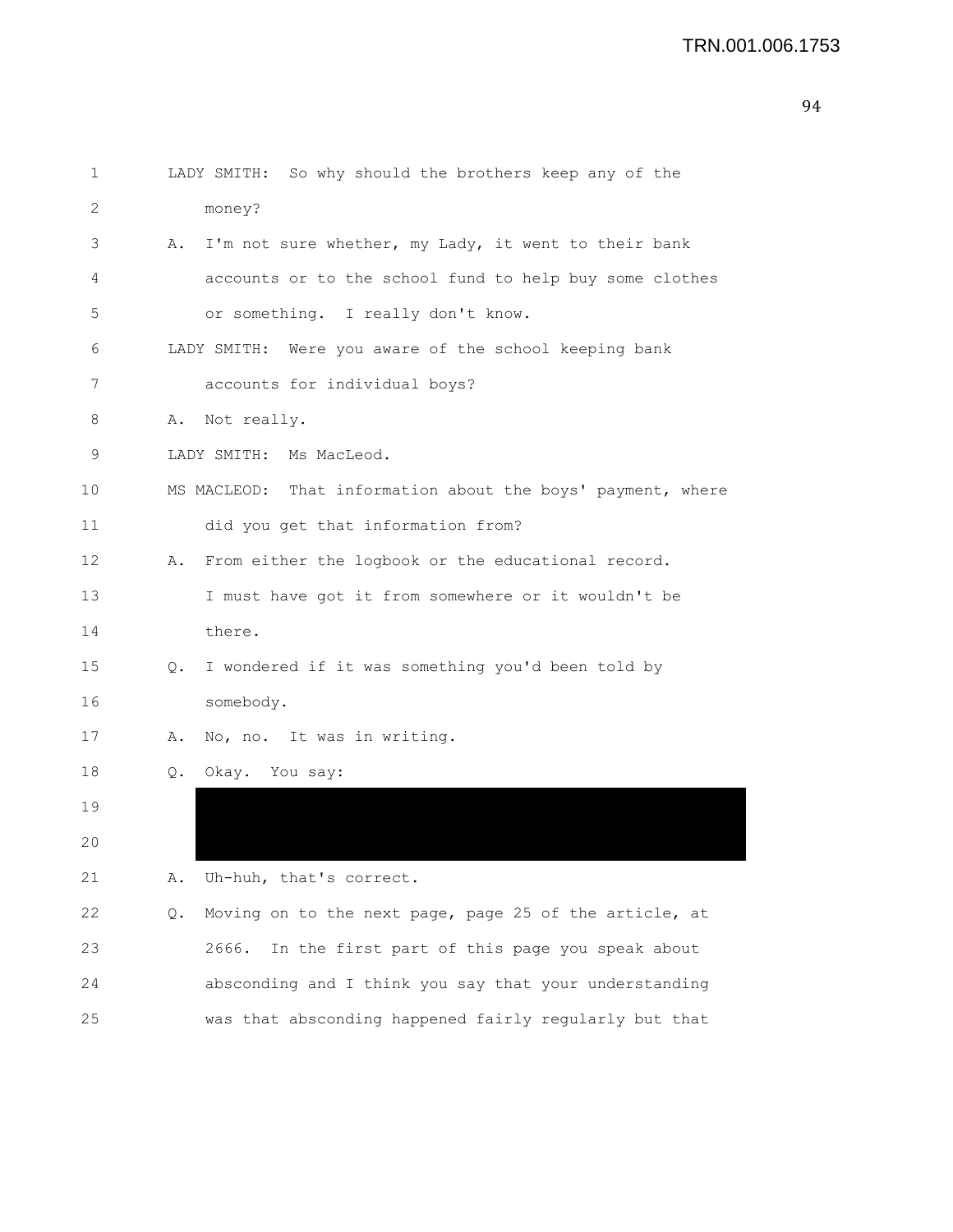| 1  |    | it tapered off.                                          |
|----|----|----------------------------------------------------------|
| 2  | Α. | Yes.                                                     |
| 3  | Q. | You go on to say:                                        |
| 4  |    |                                                          |
| 5  |    |                                                          |
| 6  |    |                                                          |
| 7  |    |                                                          |
| 8  |    |                                                          |
| 9  |    | I just wonder, that kind of information about it         |
| 10 |    | being inexplicable, is that your own observations on the |
| 11 |    | records or is that something somebody told you?          |
| 12 | Α. | I think it was written down. Most of what I've           |
| 13 |    | recorded, as I said already, my Lady, has to be truthful |
| 14 |    | and substantiated, and I think most of what I've written |
| 15 |    | in my report or in this article has been authenticated   |
| 16 |    | as fact, factually                                       |
| 17 | Q. | Okay $--$                                                |
| 18 |    | LADY SMITH: Francis, I don't think for one moment        |
| 19 |    | Ms MacLeod is challenging that. We're just interested    |
| 20 |    | to see if we can work out what the different sources     |
| 21 |    | were that you were drawing on at different times for     |
| 22 |    | information. It's quite clear from reading your article  |
| 23 |    | that every effort has been made to be a reliable         |
| 24 |    | researcher in what you're presenting.                    |
| 25 | Α. | Thank you, my Lady.                                      |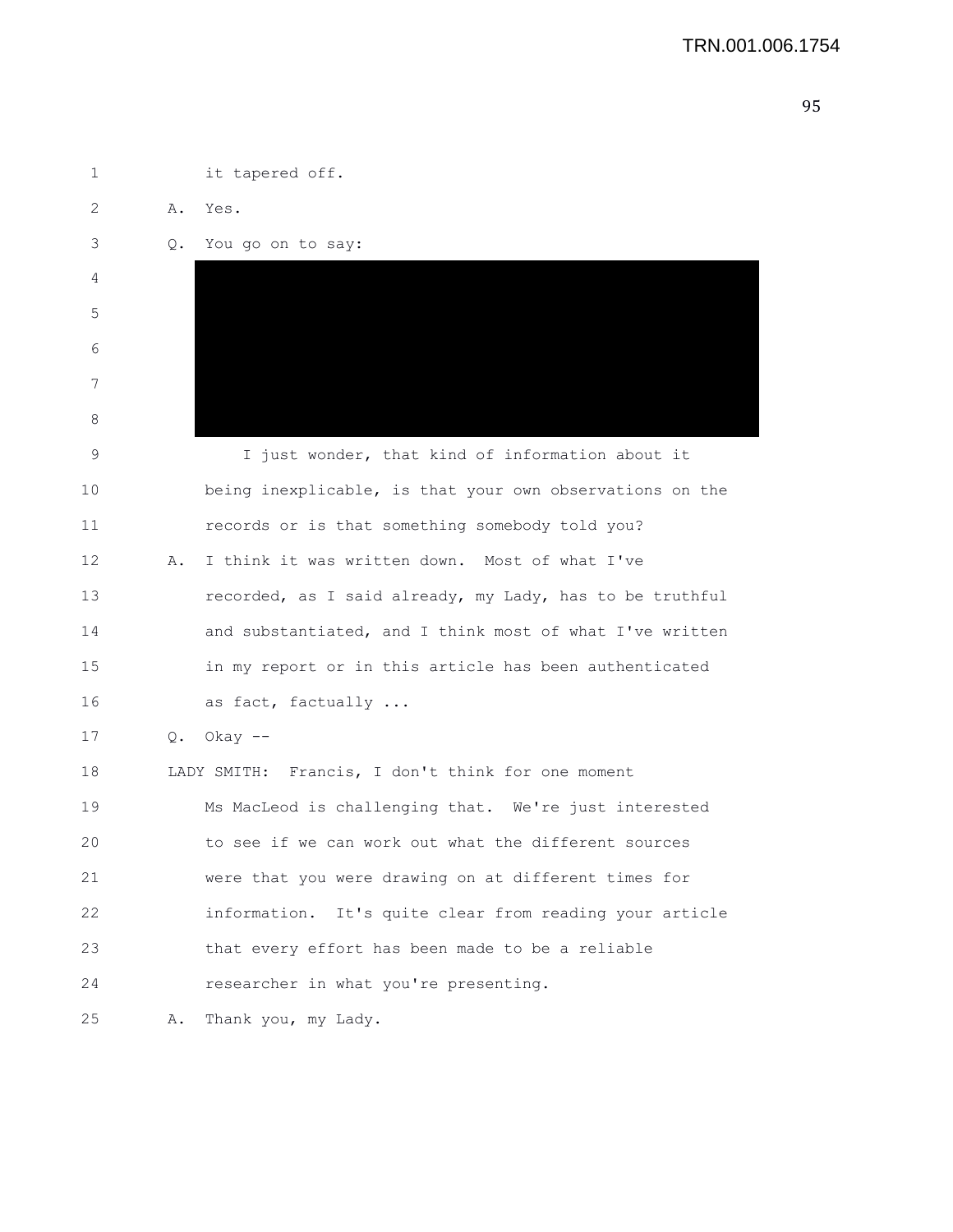| 1  |    | MS MACLEOD: Staying with absconding, just a few lines down |
|----|----|------------------------------------------------------------|
| 2  |    | you say:                                                   |
| 3  |    |                                                            |
| 4  |    |                                                            |
| 5  |    |                                                            |
| 6  |    | Again, I just wondered if you could recall where           |
| 7  |    | that information had come from, in case it might assist    |
| 8  |    | us.                                                        |
| 9  | Α. | I honestly can't recall, but I know from experience with   |
| 10 |    | children that this often happens and it's not uncommon     |
| 11 |    | in a residential establishment for children to abscond     |
| 12 |    | for various reasons.                                       |
| 13 | Q. | Further down that page, in the final paragraph, you deal   |
| 14 |    | with discipline and punishment and you say that:           |
| 15 |    |                                                            |
| 16 |    |                                                            |
| 17 |    |                                                            |
| 18 |    |                                                            |
| 19 |    | You go on to mention there in the footnote, I think,       |
| 20 |    | a manual of school government from 1945. Is that           |
| 21 |    | something, are you aware, that was available at            |
| 22 |    | St Ninian's?                                               |
| 23 | Α. | No, it wasn't.                                             |
| 24 |    | LADY SMITH: But it seems to be a Christian Brothers        |
| 25 |    | document, is it, judging by the terms of the footnote?     |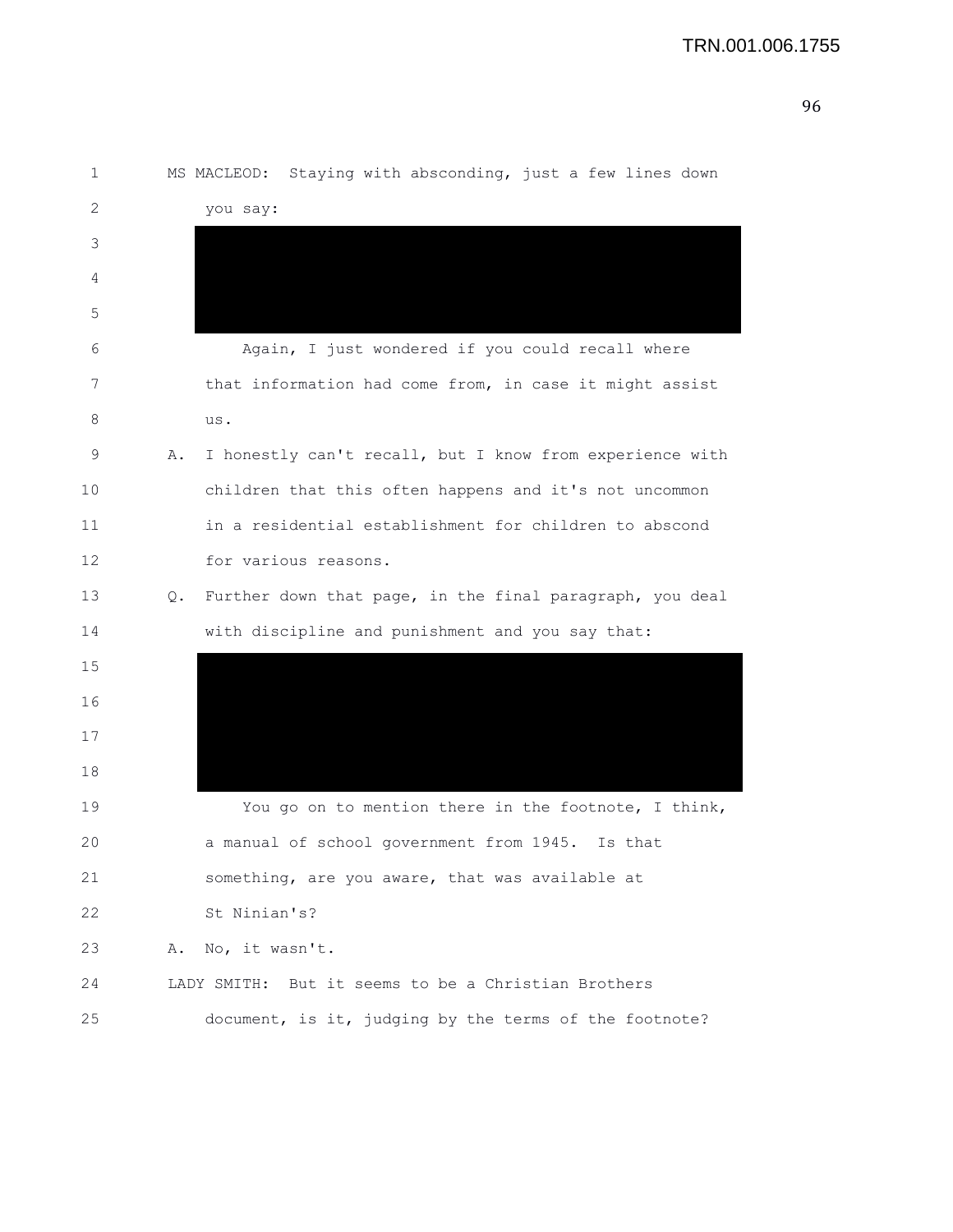| 1  | Α. | Yes, that's right, my Lady. I think it pertained more      |
|----|----|------------------------------------------------------------|
| 2  |    | so to Ireland, where the Christian Brothers originated     |
| 3  |    | from, than to England or Scotland.                         |
| 4  |    | LADY SMITH: But were you aware of there being an English,  |
| 5  |    | Welsh, or Scottish version of the brothers' manual?        |
| 6  | Α. | No.                                                        |
| 7  |    | LADY SMITH: So did it look as though this manual of school |
| 8  |    | government was the only one they'd ever published?         |
| 9  | Α. | As far as I was concerned, yes.                            |
| 10 |    | MS MACLEOD: On the next page, page 26, at 2667, you quote  |
| 11 |    | from some comments that you've taken from the records,     |
| 12 |    | and I just want to look at a couple of those.<br>In the    |
| 13 |    | second paragraph, you say:                                 |
| 14 |    |                                                            |
| 15 |    |                                                            |
| 16 |    |                                                            |
| 17 |    | And you quote here something you say the archivist         |
| 18 |    | told you:                                                  |
| 19 |    |                                                            |
| 20 |    |                                                            |
| 21 | Α. | Yes, correct.                                              |
| 22 | Q. | You then go on to quote from two comments that you have    |
| 23 |    | taken yourself, I think, from looking at records.          |
| 24 | Α. | Yes.                                                       |
| 25 | Q. | The first of those is,<br>which                            |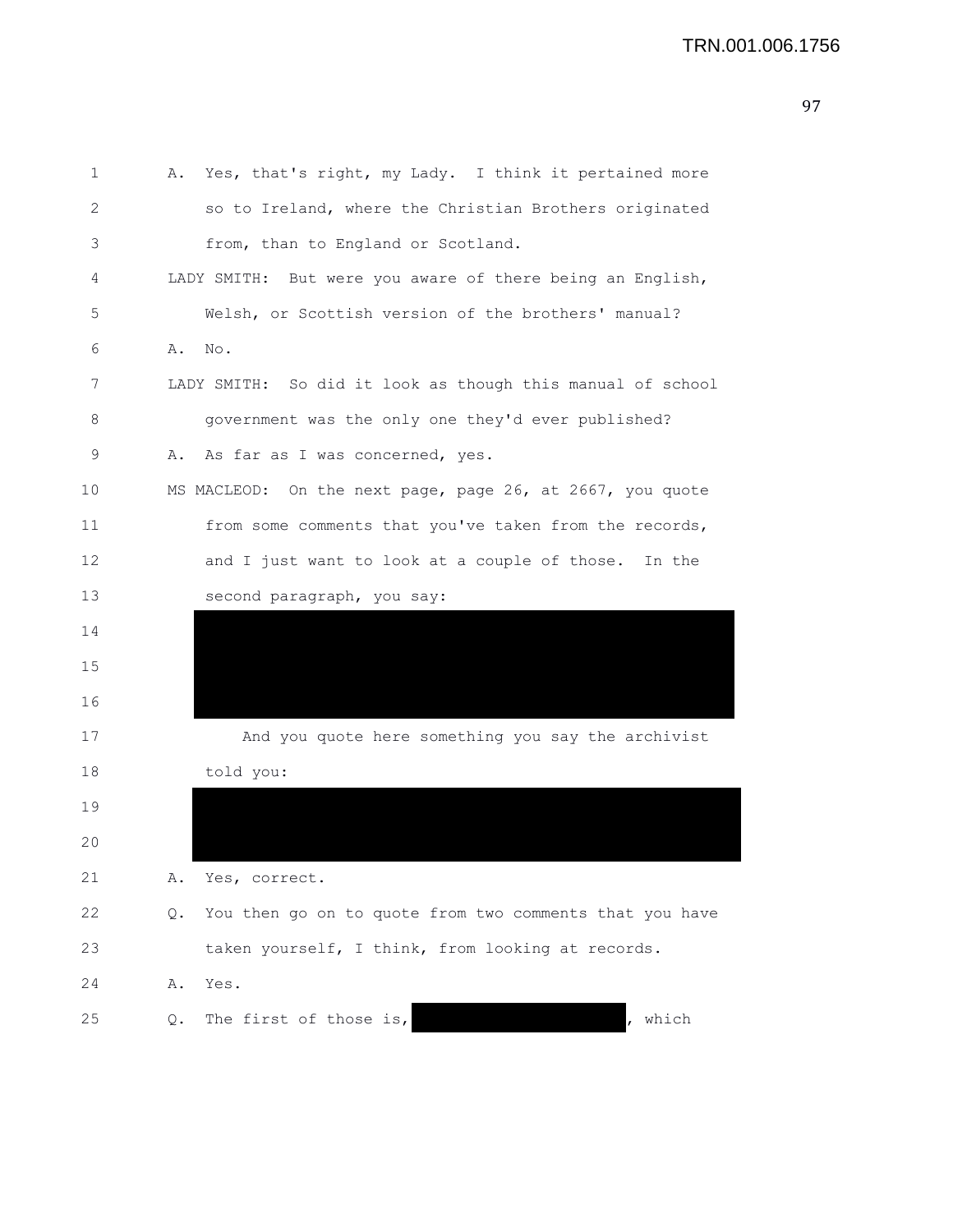| 1  |    | I don't need to put it on the screen, but we can find   |
|----|----|---------------------------------------------------------|
| 2  |    | that at CBR.001.001.2153, on 9 October 1972.            |
| 3  |    | Then you go on to quote another contrasting remark      |
| 4  |    | perhaps:                                                |
| 5  |    |                                                         |
| 6  | Α. | That's true.                                            |
| 7  | Q. | Is that something you've also taken from the records?   |
| 8  | Α. | Yes.                                                    |
| 9  | Q. | I'd like to put that particular record on the screen.   |
| 10 |    | That's at CBR.001.001.2154. If we go down towards the   |
| 11 |    | foot of this page, the date is 23 October 1972.         |
| 12 |    | Unfortunately, the date is blanked out on your screen.  |
| 13 |    | It starts:                                              |
| 14 |    |                                                         |
| 15 |    |                                                         |
| 16 |    |                                                         |
| 17 |    |                                                         |
| 18 |    |                                                         |
| 19 |    |                                                         |
| 20 |    |                                                         |
| 21 |    |                                                         |
| 22 |    | Do you recall seeing that entry?                        |
| 23 | Α. | I can't recall at this moment in time, but if it's      |
| 24 |    | there, it's there.                                      |
| 25 | Q. | I just wondered if you were able to help us at all with |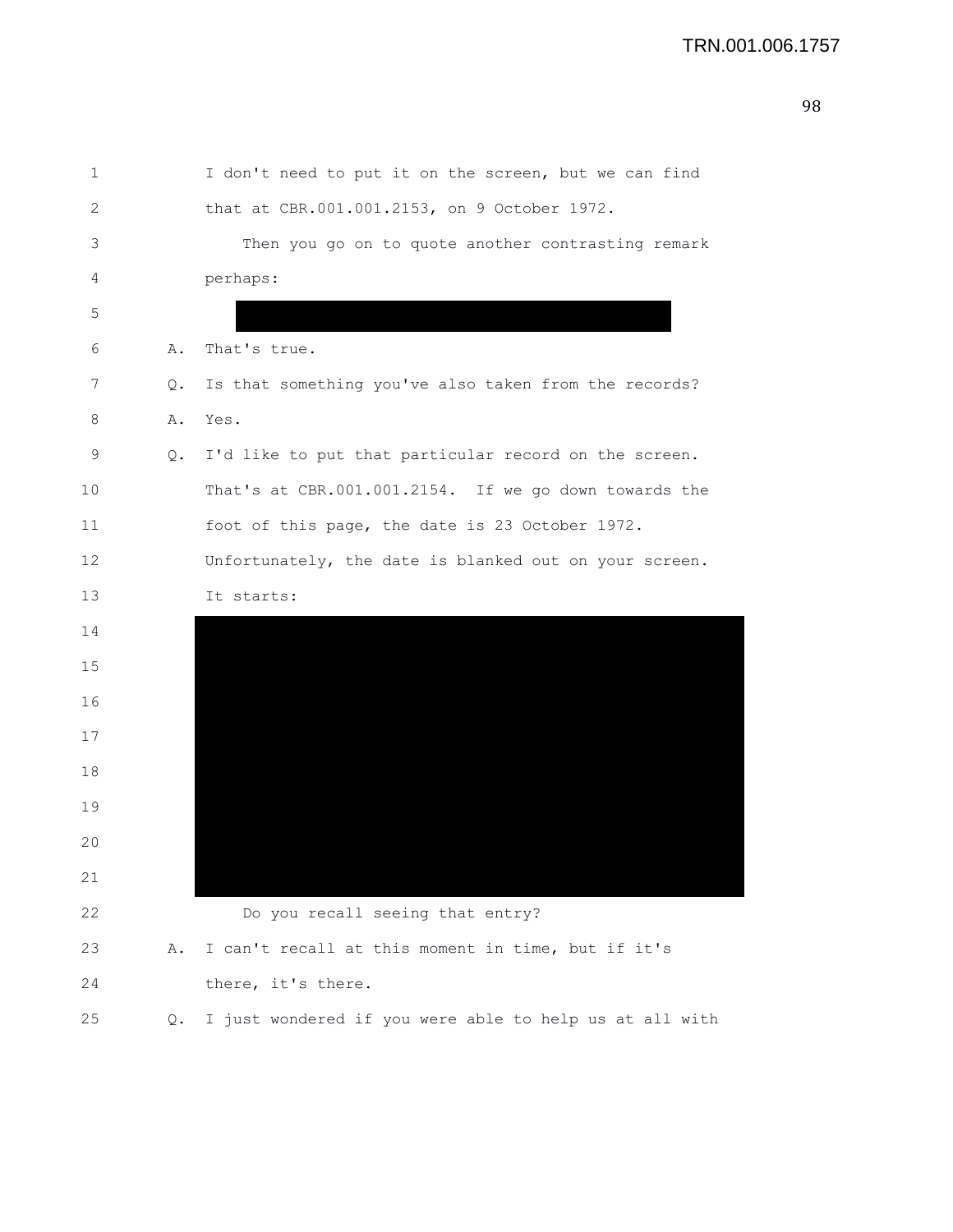| 1  | whether there was any other information available about      |
|----|--------------------------------------------------------------|
| 2  | what's called there a nasty allegation that had been         |
| 3  | made?                                                        |
| 4  | Α.<br>I have no idea, to be honest with you.                 |
| 5  | LADY SMITH: Ms MacLeod, you said 23 October for that entry.  |
| 6  | But I see that Francis' footnote, footnote 40, suggests      |
| 7  | that it would have been 15 October.                          |
| 8  | MS MACLEOD: The entry in this record is the 23rd. We'd       |
| 9  | have to probably double-check. It's one or another.          |
| 10 | LADY SMITH: It may be that something has been recorded in    |
| 11 | two places, I suppose.                                       |
| 12 | That's possible, my Lady.<br>Α.                              |
| 13 | MS MACLEOD: It's certainly October 1972.                     |
| 14 | LADY SMITH:<br>Thank you.                                    |
| 15 | MS MACLEOD: Then towards the foot of page 26, Francis, you   |
| 16 | discuss in your article the lead-up to the closure of        |
| 17 | the school.                                                  |
| 18 | That's correct.<br>Α.                                        |
| 19 | And again on page 27 you discuss that again. On 27,<br>Q.    |
| 20 | I think you explain that one of the reasons for the          |
| 21 | closure may have been that staffing presented                |
| 22 | a difficulty. Was that your understanding?                   |
| 23 | That's right.<br>Α.                                          |
| 24 | I think what you say about halfway down on page 27 is:<br>Q. |
| 25 |                                                              |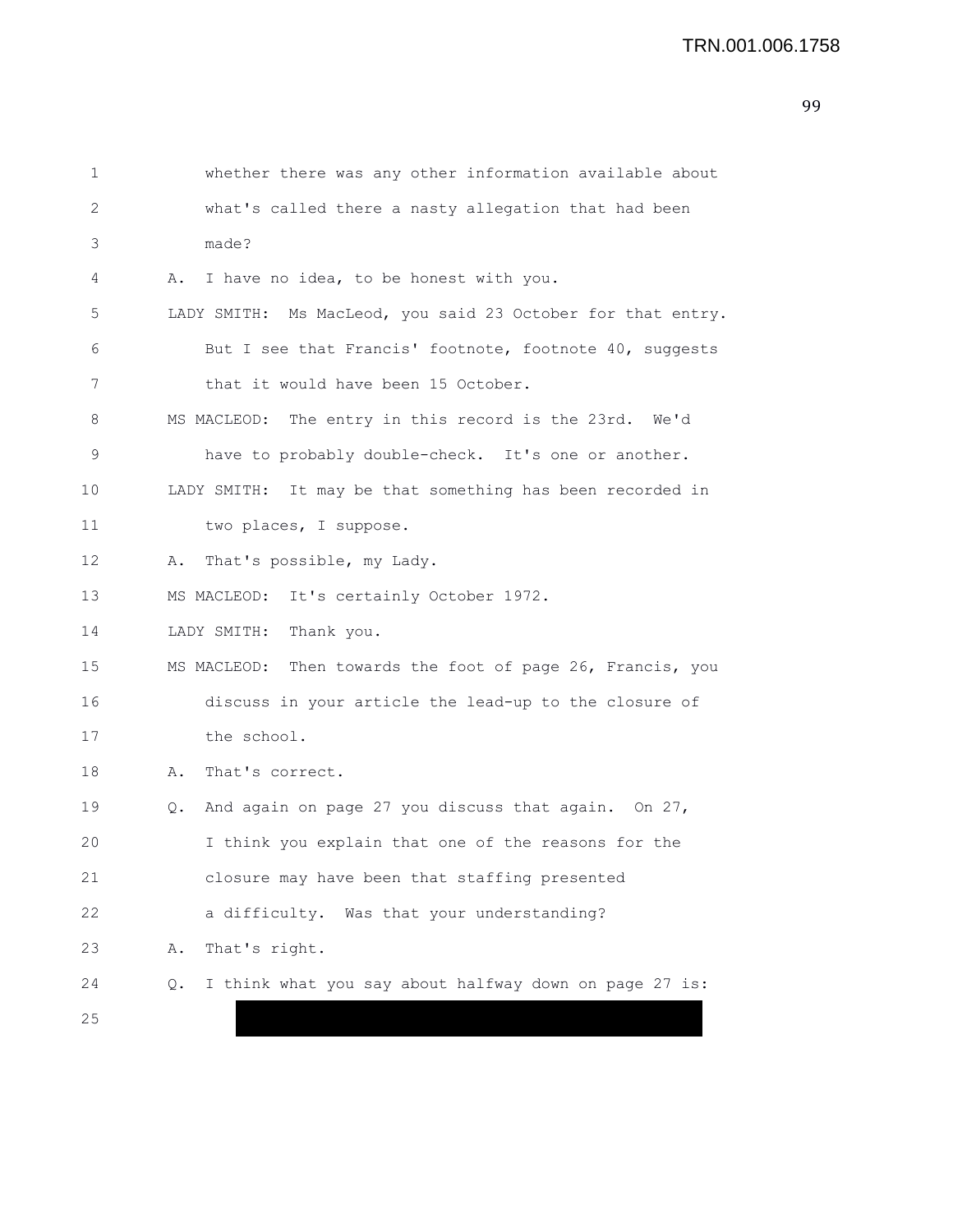| 1  |               |                                                          |
|----|---------------|----------------------------------------------------------|
| 2  |               |                                                          |
| 3  |               |                                                          |
| 4  |               |                                                          |
| 5  |               |                                                          |
| 6  |               |                                                          |
| 7  |               | Was that your understanding?                             |
| 8  | Α.            | Yes.                                                     |
| 9  | Q.            | Again, was that from the records you have seen in your   |
| 10 |               | research or from other discussions you'd had?            |
| 11 | Α.            | I think it was more with discussions with some of the    |
| 12 |               | brothers.                                                |
| 13 | $Q_{\bullet}$ | <b>MIC</b><br>Would that be Brother                      |
| 14 | Α.            | <b>MHG</b><br>No. Probably Brother                       |
| 15 | Q.            | Was that at the time you were at St Ninian's yourself?   |
| 16 | Α.            | Yes. Because I think the numbers of people entering      |
| 17 |               | vocations was dropping, so there weren't the numbers of  |
| 18 |               | brothers that there used to be, and there was also       |
| 19 |               | a change in social work policy at that particular point. |
| 20 |               | That's why the consulters recommended that the school be |
| 21 |               | closed down.                                             |
| 22 | Q.            | You've told us that the article -- well, your work came  |
| 23 |               | about as part of your own studies. We've seen that an    |
| 24 |               | article was later published based on the work you had    |
| 25 |               | done.                                                    |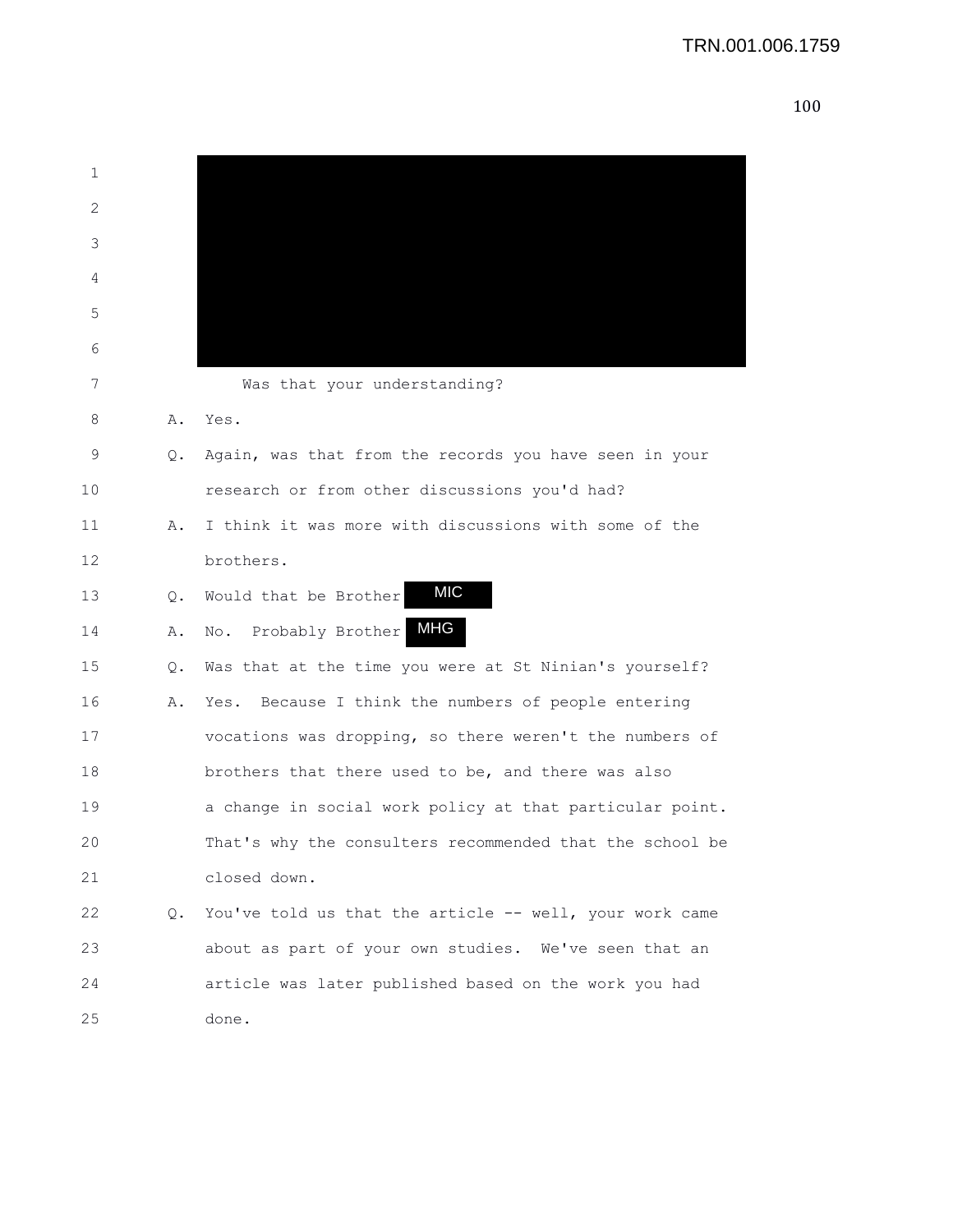1 A. Yes. 2 Q. And that was in 3 A. It was. It was in the which was 4 a a a and I felt -- well, one of the 5 reasons is because when you do a PhD, you're always 6 encouraged to publish some of the work that you've 7 studied to put the proverbial icing on the cake, and 8 I decided that it might be prudent to publish the work 9 I'd done, which was accepted by the 10 I think it was a lecturer from Glasgow University who 11 was the director, or whatever you'd call them, of the 12 magazine itself. 13 MS MACLEOD: Thank you, Francis. I don't have any further 14 questions for you. 15 My Lady, I'm not aware of any other questions for 16 Francis. 17 LADY SMITH: Are there any outstanding applications for 18 questions? No. 19 Francis, that does complete all the questions 20 we have for you. It remains only for me to thank you 21 very much for engaging with the inquiry in the way 22 you have done. Your statement is tremendously helpful. 23 The article which you've provided us with, which I see 24 was accepted by a very well respected journal, is of 25 further assistance to us, and I'm really grateful to you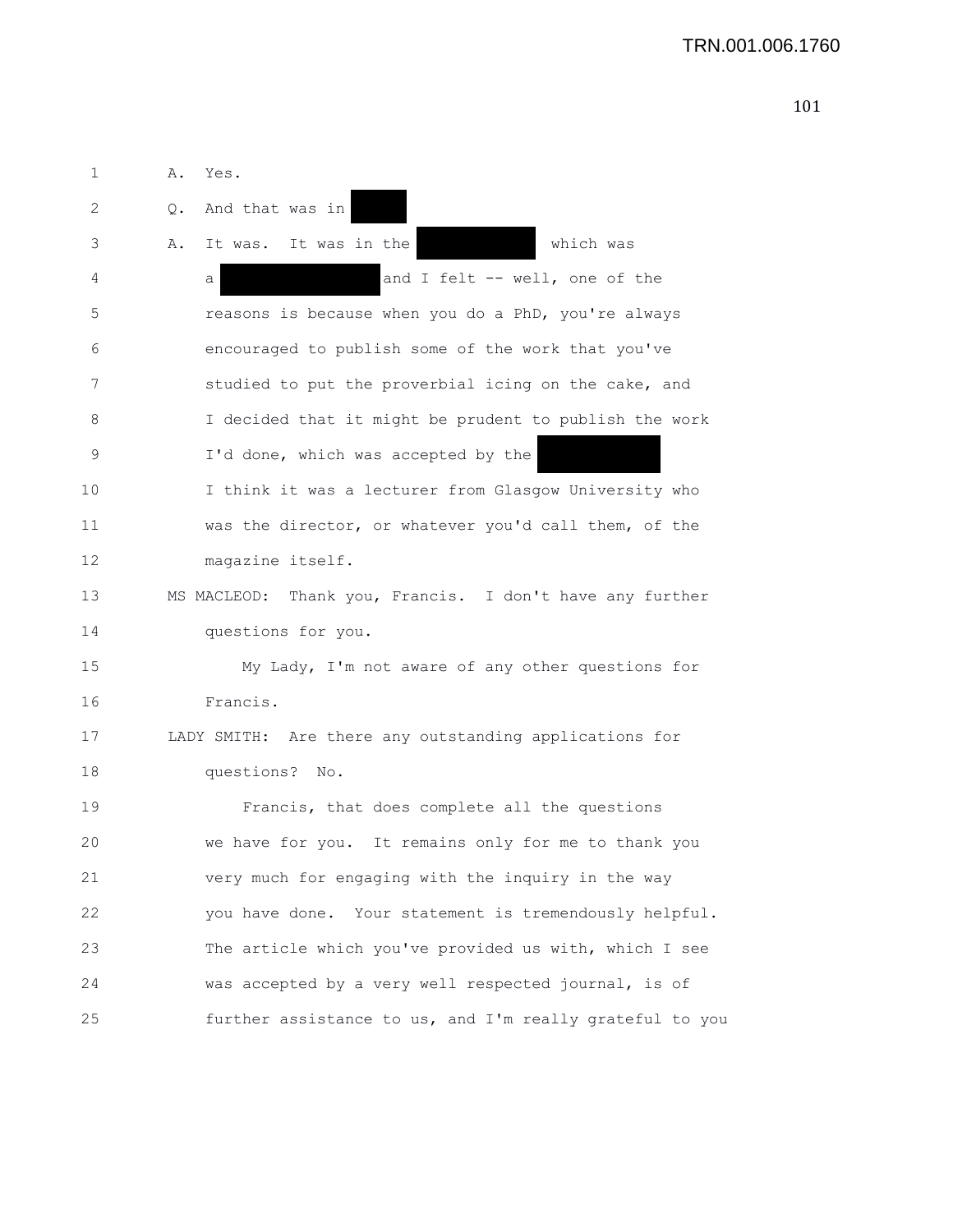```
1 for all of that and I'm now able to let you go with my
2 thanks.
3 A. Thank you very much, my Lady.
4 (The witness withdrew)
5 LADY SMITH: I'm going to rise for a few minutes before
6 we have the next witness.
7 (2.25 pm)
8 (A short break)
9 (2.35 pm)
10 LADY SMITH: Ms MacLeod, is the next witness ready?
11 MS MACLEOD: He is, my Lady. The next witness will give
12 evidence using the name "Tom". I should say, my Lady,
13 this witness may require to be warned.
14 LADY SMITH: Thank you.
15 "TOM" (sworn)
16 LADY SMITH: Please sit down and make yourself comfortable.
17 Tom, you'll see the red light is on on the
18 microphone. That means it should pick you up so long as
19 you stay in a good position for it and that's important
20 for us that you do so. So if you could try and keep
21 in the best position, that'd be helpful.
22 I will hand you over to Ms MacLeod in a moment, but
23 before I do that, there's something I want to mention to
24 you, and she will explain to you what you need the red
25 folder for.
```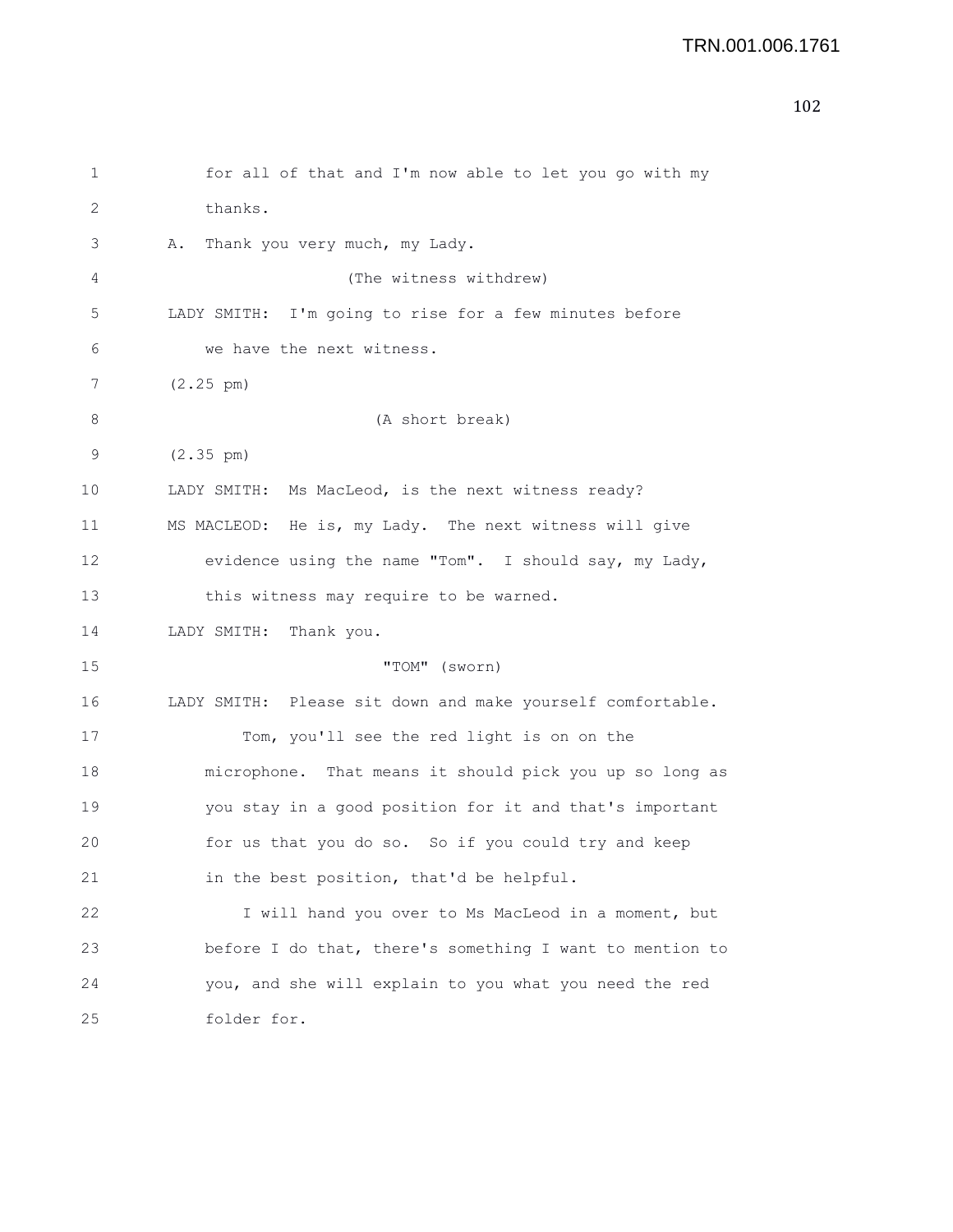1 I want to remind you of something that I think you 2 have already been told and that is that although this is 3 a public inquiry and not a courtroom, you have the right 4 not to incriminate yourself in exactly the same way as 5 you would have in a courtroom or any form of court 6 proceedings. So that means that in the context of this 7 inquiry, which of course is looking into whether or not 8 children were abused when in care, if your evidence 9 moves into the subject of children being abused at 10 St Ninian's, you are not obliged to answer questions 11 that could sound as though they're intended to 12 incriminate you. Do you understand that? You're not 13 obliged to answer any questions suggesting to you or 14 asking you whether you were involved in any way in the 15 abuse of children. 16 But it is equally important that you understand that 17 although you don't have to answer any such questions, if 18 you choose to do so -- which of course you're perfectly 19 entitled to do -- your answers are being recorded to all 20 the questions that you are asked and they would be 21 available at any future proceedings if required. Does 22 that make sense?

23 A. Yes, thank you.

24 LADY SMITH: If you're in any doubt about that, please don't 25 hesitate to ask.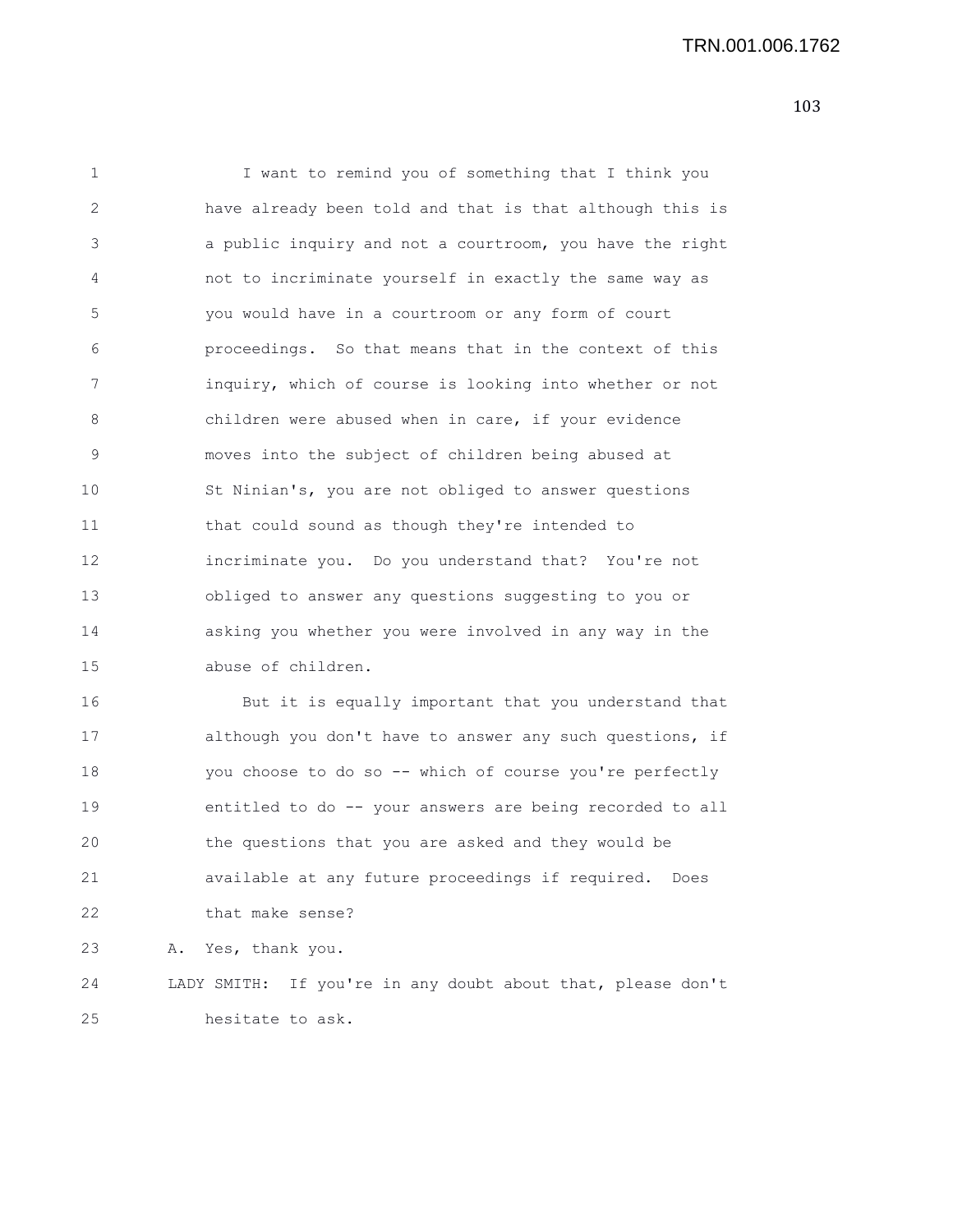| 1  |    | I will now hand over to Ms MacLeod and she will         |
|----|----|---------------------------------------------------------|
| 2  |    | explain what happens next.                              |
| 3  |    | Questions from MS MacLEOD                               |
| 4  |    | MS MACLEOD: Good afternoon.                             |
| 5  | Α. | Good afternoon.                                         |
| 6  | Q. | I don't need your full date of birth, but were you born |
| 7  |    | in 1948?                                                |
| 8  | Α. | Yes.                                                    |
| 9  | Q. | And are you 71 years of age?                            |
| 10 | Α. | I am, yes.                                              |
| 11 | Q. | In the red folder in front of you there's a copy of     |
| 12 |    | a statement that you have provided to the inquiry. I'll |
| 13 |    | give the reference of that for the transcript:          |
| 14 |    | WIT.001.002.6834.                                       |
| 15 |    | Tom, I wonder if you could turn to the final page of    |
| 16 |    | the statement. Have you signed the statement?           |
| 17 | Α. | I have, yes.                                            |
| 18 | Q. | In the final paragraph do you say:                      |
| 19 |    | "I have no objection to my witness statement being      |
| 20 |    | published as part of the evidence to the inquiry"?      |
| 21 | Α. | Yes.                                                    |
| 22 | Q. | Do you go on to say:                                    |
| 23 |    | "I believe the facts stated in this witness             |
| 24 |    | statement are true"?                                    |
| 25 | Α. | Yes.                                                    |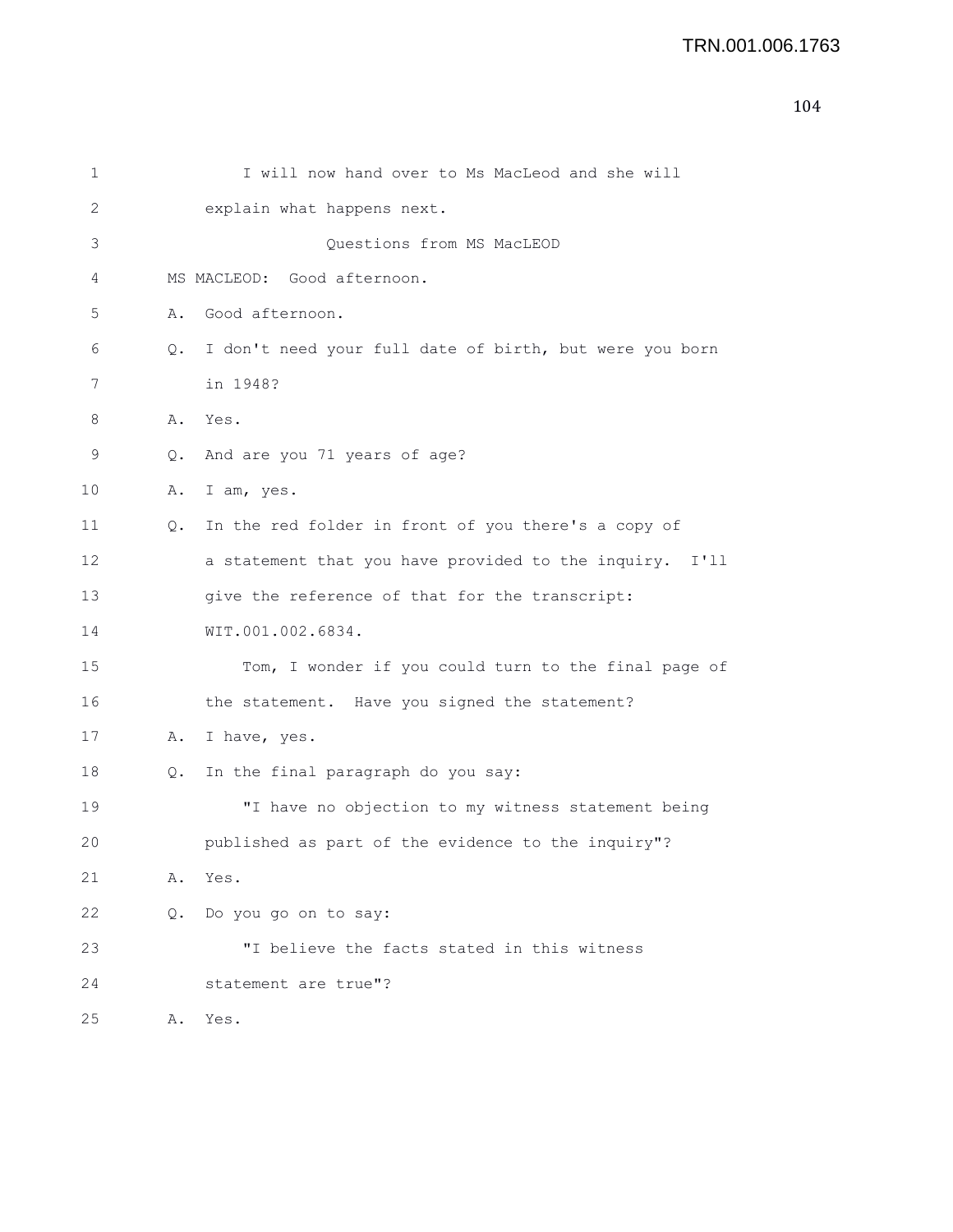| $\mathbf 1$  | Q.            | If I can start by asking you a little about your             |
|--------------|---------------|--------------------------------------------------------------|
| $\mathbf{2}$ |               | educational background. I think you tell us near the         |
| 3            |               | beginning of your statement that you were brought up in      |
| 4            |               | Fife.                                                        |
| $\mathsf S$  | Α.            | Yes.                                                         |
| 6            | Q.            | I think you say that you joined the Christian Brothers       |
| 7            |               | in 1962 when you were aged 14.                               |
| 8            | Α.            | Yes.                                                         |
| 9            | Q.            | Did you start at a juniorate near Birkenhead?                |
| 10           | Α.            | Yes.                                                         |
| 11           | Q.            | Where I think you say you did your O levels.                 |
| 12           | Α.            | Yes.                                                         |
| 13           | $Q_{\bullet}$ | Before going to Toddingham. Was that a novitiate?            |
| 14           | Α.            | Toddington. Yes, it was a novitiate.                         |
| 15           |               | Tom, I have the impression that, certainly in<br>LADY SMITH: |
| 16           |               | your era, it was quite common for boys, when they were       |
| 17           |               | still children at the age of 14, to join the                 |
| 18           |               | Christian Brothers; is that right?                           |
| 19           | Α.            | Yes. Not just the Christian Brothers, my Lady, it was        |
| 20           |               | very common to join all sorts of religious orders -- and     |
| 21           |               | sometimes as young as 12.                                    |
| 22           |               | Thank you very much.<br>LADY SMITH:                          |
| 23           |               | MS MACLEOD: Once you'd done your A levels, Tom, were you     |
| 24           |               | then sent by the order to a grammar school near              |
| 25           |               | Liverpool to teach for a number of years?                    |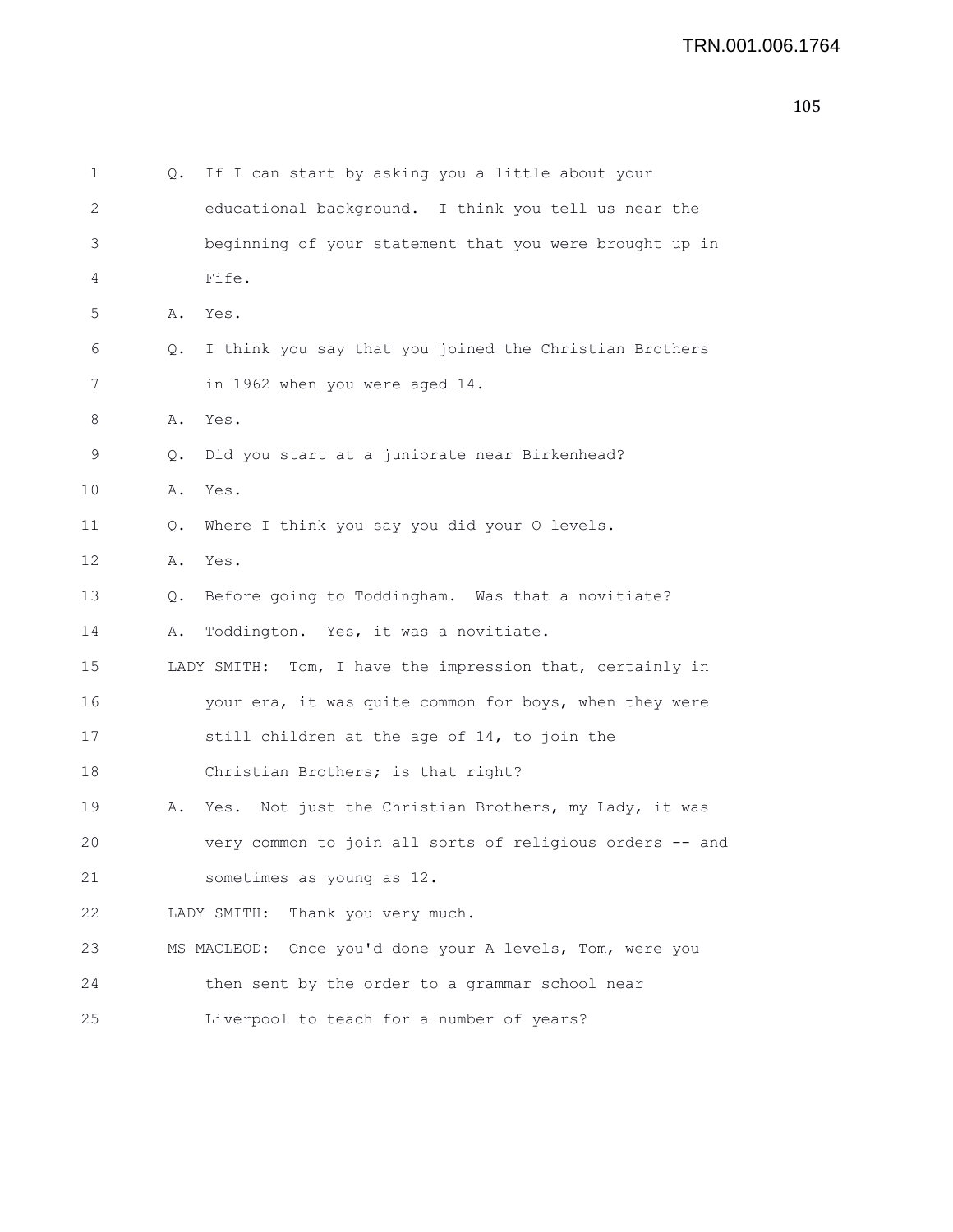|         | ۰.<br>. .    |
|---------|--------------|
| ۰.<br>× | ٦<br>۰,<br>× |

| 1                                                 | Α.        | Yes.                                                       |
|---------------------------------------------------|-----------|------------------------------------------------------------|
| 2                                                 | Q.        | From there, were you posted to St Ninian's?                |
| 3                                                 | Α.        | After three years there, yes, to St Ninian's.              |
| 4                                                 | Q.        | I think you tell us that you were posted to St Ninian's    |
| 5                                                 |           | in August 1970.                                            |
| 6                                                 | Α.        | Yes, that would be right.                                  |
| 7                                                 | Q.        | Were you around 22 years old?                              |
| 8                                                 | Α.        | I was 22, yes.                                             |
| 9                                                 | $\circ$ . | I'll come on to look at St Ninian's in some detail, but    |
| 10                                                |           | once you'd left St Ninian's -- I think you spent almost    |
| 11                                                |           | a year there; is that right?                               |
| 12                                                | Α.        | Just under. Eleven months, I think it was.                 |
| 13                                                | $\circ$ . | Were you then posted to Dublin?                            |
| 14                                                | Α.        | A place just outside, yes.                                 |
| 15                                                | Q.        | Shortly thereafter, did you decide to leave the            |
| 16                                                |           | Christian Brothers?                                        |
| 17                                                | Α.        | I did.                                                     |
| 18                                                | Q.        | I think you tell us that you then went on to do a degree   |
| 19                                                |           | at St Andrews and a postgraduate at Moray House?           |
| Why did you decide to leave?<br>20<br>LADY SMITH: |           |                                                            |
| 21                                                |           | A. Well, obviously, when you join as a young lad you're    |
| 22                                                |           | given a number of years to train and think about things,   |
| 23                                                |           | experience various things, and it's a tricky one.<br>There |
| 24                                                |           | were a number of reasons why at age 24 I decided not to    |
| 25                                                |           | continue. I seem to remember thinking that the             |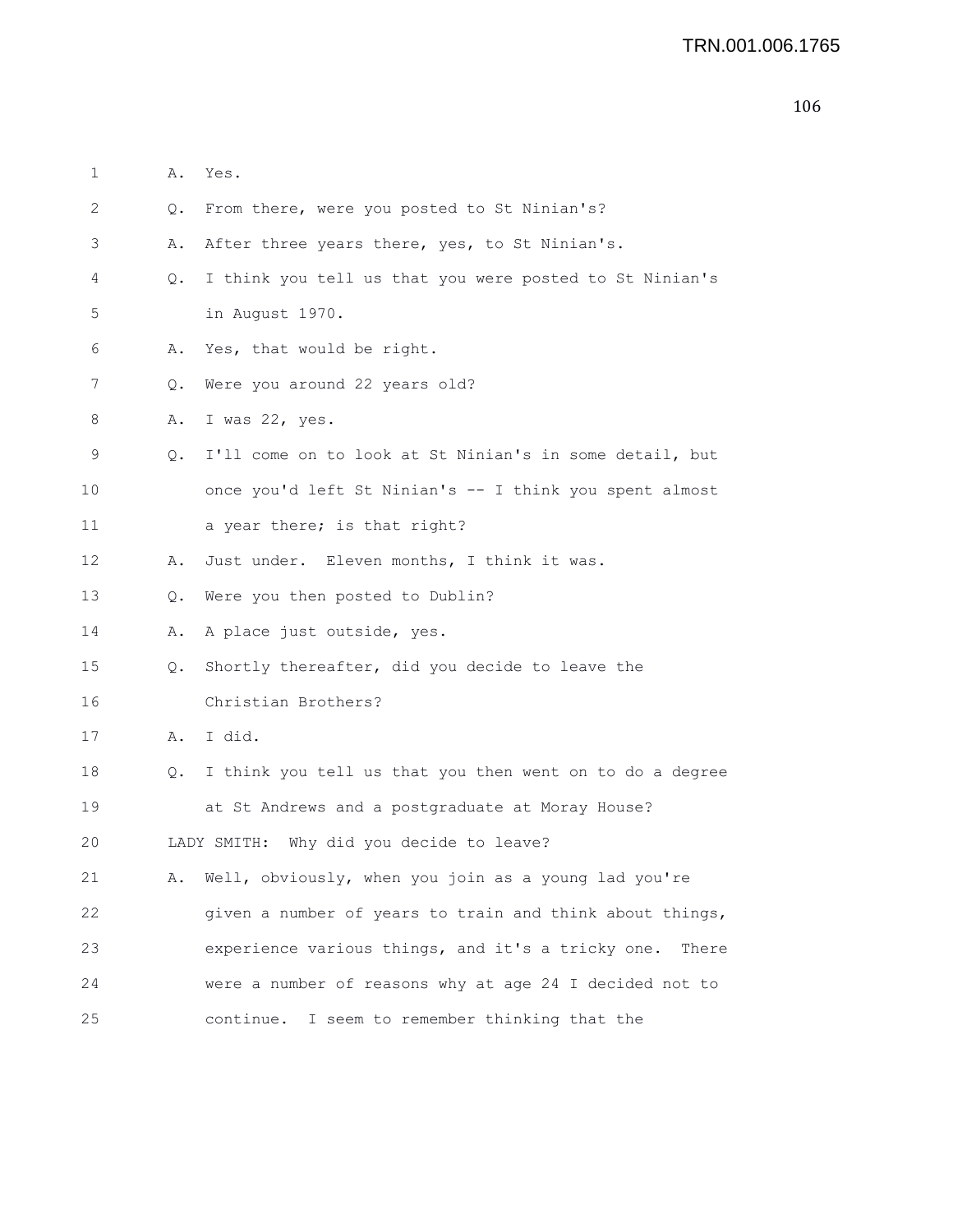| 1                 |    | excitement had gone out of it and the idea of starting     |
|-------------------|----|------------------------------------------------------------|
| 2                 |    | afresh seemed more appealing.                              |
| 3                 |    | LADY SMITH: Do you think one of the problems might have    |
| 4                 |    | been that 14 years is really too young to make             |
| 5                 |    | a commitment for life?                                     |
| 6                 | Α. | I'd certainly agree with that, yes. Definitely, yes.       |
| 7                 |    | It doesn't happen, you'll be pleased to know, any more.    |
| 8                 |    | But yes. Much too young.                                   |
| 9                 |    | LADY SMITH: As would 12 have been, as you have referred to |
| 10                |    | some orders using as their principle. Thank you, Tom.      |
| 11                |    | MS MACLEOD: I think having done your postgrad at           |
| $12 \overline{ }$ |    | Moray House you then had various roles working in          |
| 13                |    | services for young people; is that right?                  |
| 14                | Α. | Eventually, yes. I worked in Edinburgh in a Church of      |
| 15                |    | Scotland hostel for a year or so, and eventually I moved   |
| 16                |    | into residential work, initially working with young        |
| 17                |    | people, yes.                                               |
| 18                | Q. | Latterly were you involved in the provision of             |
| 19                |    | pre-sentencing reports?                                    |
| 20                | Α. | Yes. Youth offending it's generally referred to as, or     |
| 21                |    | was, I'm not sure if it still is. I spent 22 years,        |
| 22                |    | I think, working in Sheffield in that capacity.            |
| 23                | Q. | I think you say you've been retired for a number of        |
| 24                |    | years now.                                                 |
| 25                | Α. | Sixteen, I think, yes.                                     |
|                   |    |                                                            |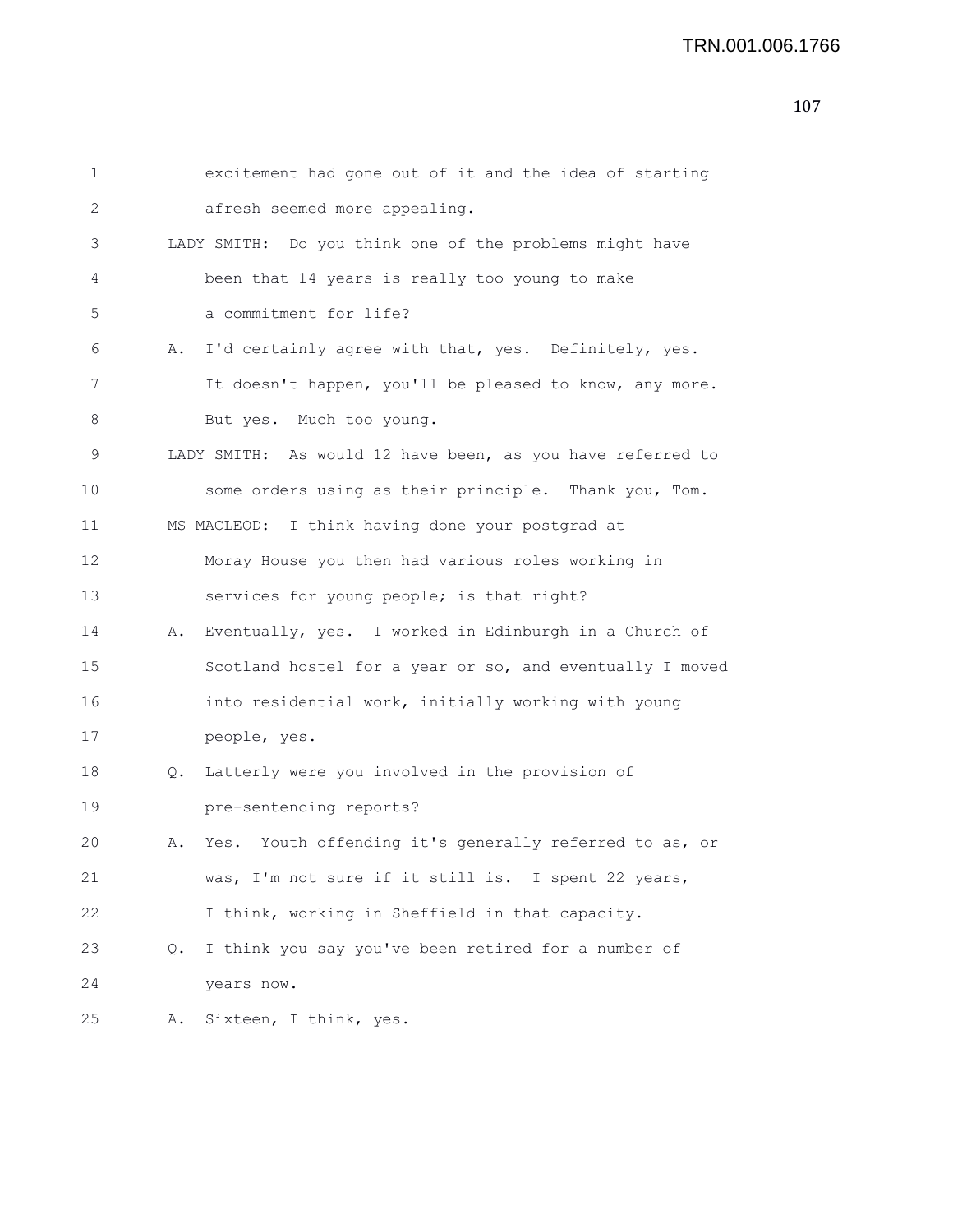1 Q. So if we can go back then to August 1970 when you were 2 posted to St Ninian's. 3 What was your understanding at that time of what 4 St Ninian's was when you were told you were to go there? 5 A. Well, I think I mentioned elsewhere in my statement that 6 I had visited it as a 13-year-old, so I had a very vague 7 idea that it was a place where troubled young people 8 were sent by the courts or by social services, whatever 9 they were then called. I had a vague idea, but that 10 was -- 11 LADY SMITH: I think by the time you were at St Ninian's 12 it would have been the children's hearings or 13 Children's Panels, as they're known, who were making 14 recommendations for boys to go to St Ninian's more than 15 the courts. 16 A. I am not absolutely sure how they got there, my Lady, 17 I wasn't involved in that process even while I was 18 there. But ... were there Children's Panels at that 19 stage? 20 LADY SMITH: They were established under legislation that 21 was passed in 1968. They had have been new on the scene 22 when you started, but they'd certainly become 23 established by 1970. 24 A. Okay. Sorry, your question was? 25 MS MACLEOD: Just your understanding of what St Ninian's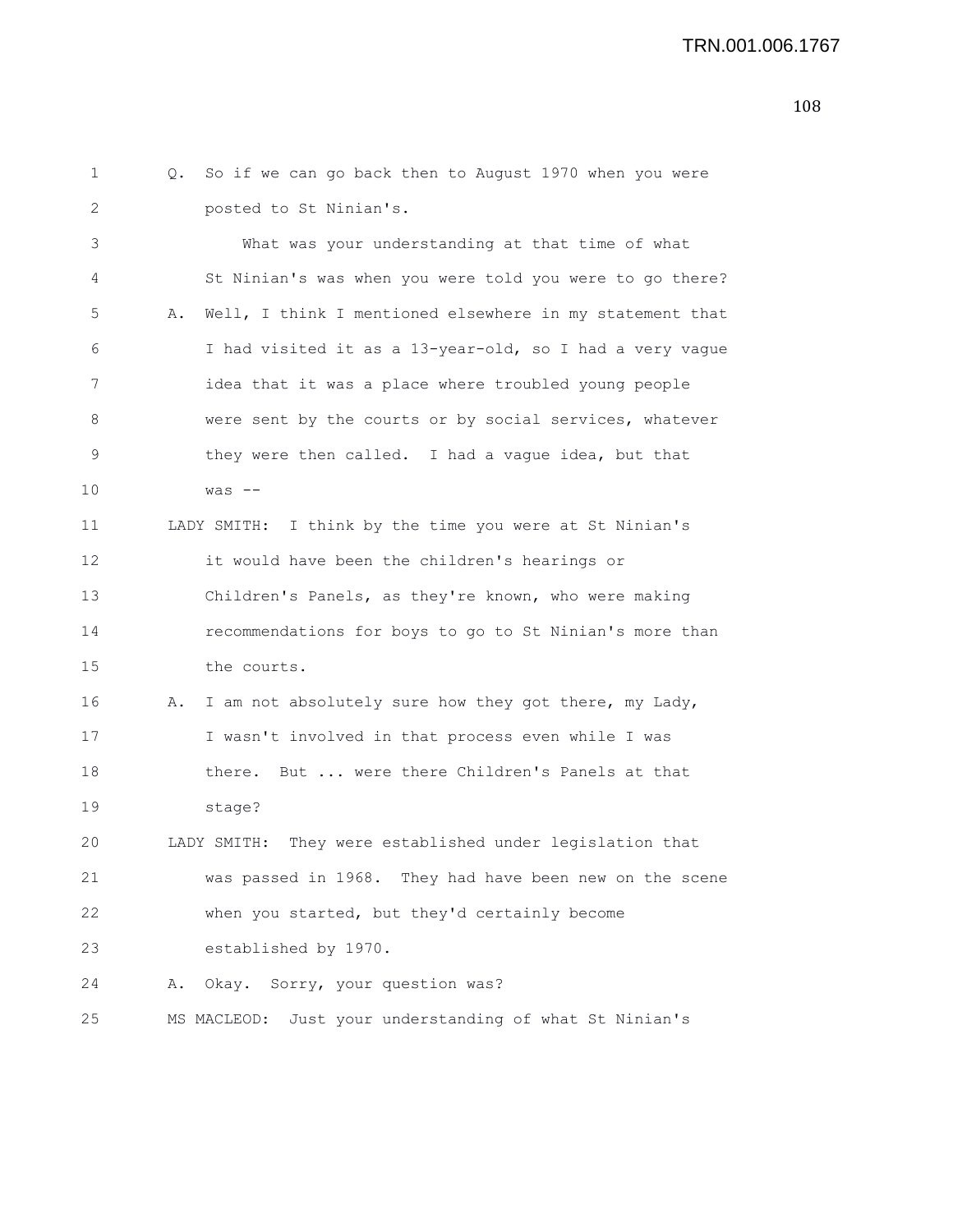| 1                 |           | was. I think you do tell us, as you mentioned there in   |
|-------------------|-----------|----------------------------------------------------------|
| 2                 |           | paragraph 12 of your statement, that you had visited     |
| 3                 |           | St Ninian's as a child --                                |
| 4                 | Α.        | Yes.                                                     |
| 5                 | Q.        | -- yourself when you were around 13.                     |
| 6                 | Α.        | Yes.                                                     |
| 7                 | $\circ$ . | How did that come about?                                 |
| 8                 | Α.        | The chappy whose job it was to scour the country for     |
| 9                 |           | potential young Christian Brother recruits came up to    |
| 10                |           | Fife and managed to recruit me, and he came to see the   |
| 11                |           | family and so on, and he took us down to Falkland, which |
| $12 \overline{ }$ |           | was quite near where our family lived. We didn't sort    |
| 13                |           | of spend very much time there, just a quick look         |
| 14                |           | round -- it was just a run out in his care, to be        |
| 15                |           | honest, because our family didn't have a car.            |
| 16                | Q.        | Do you remember his name?                                |
| 17                | Α.        | I think it was a Brother Phelan, spelt with a PH, I seem |
| 18                |           | to remember.                                             |
| 19                | Q.        | So if I can take you back then to your arrival in 1970,  |
| 20                |           | what was your role to be? What were you going to be      |
| 21                |           | doing at St Ninian's?                                    |
| 22                | Α.        | Well, basically, I was going to be doing what I was told |
| 23                |           | to do, really. I hadn't a clue. I obviously wasn't       |
| 24                |           | trained in either teaching or social work or anything at |
| 25                |           | that stage. So it was basically I went up there and      |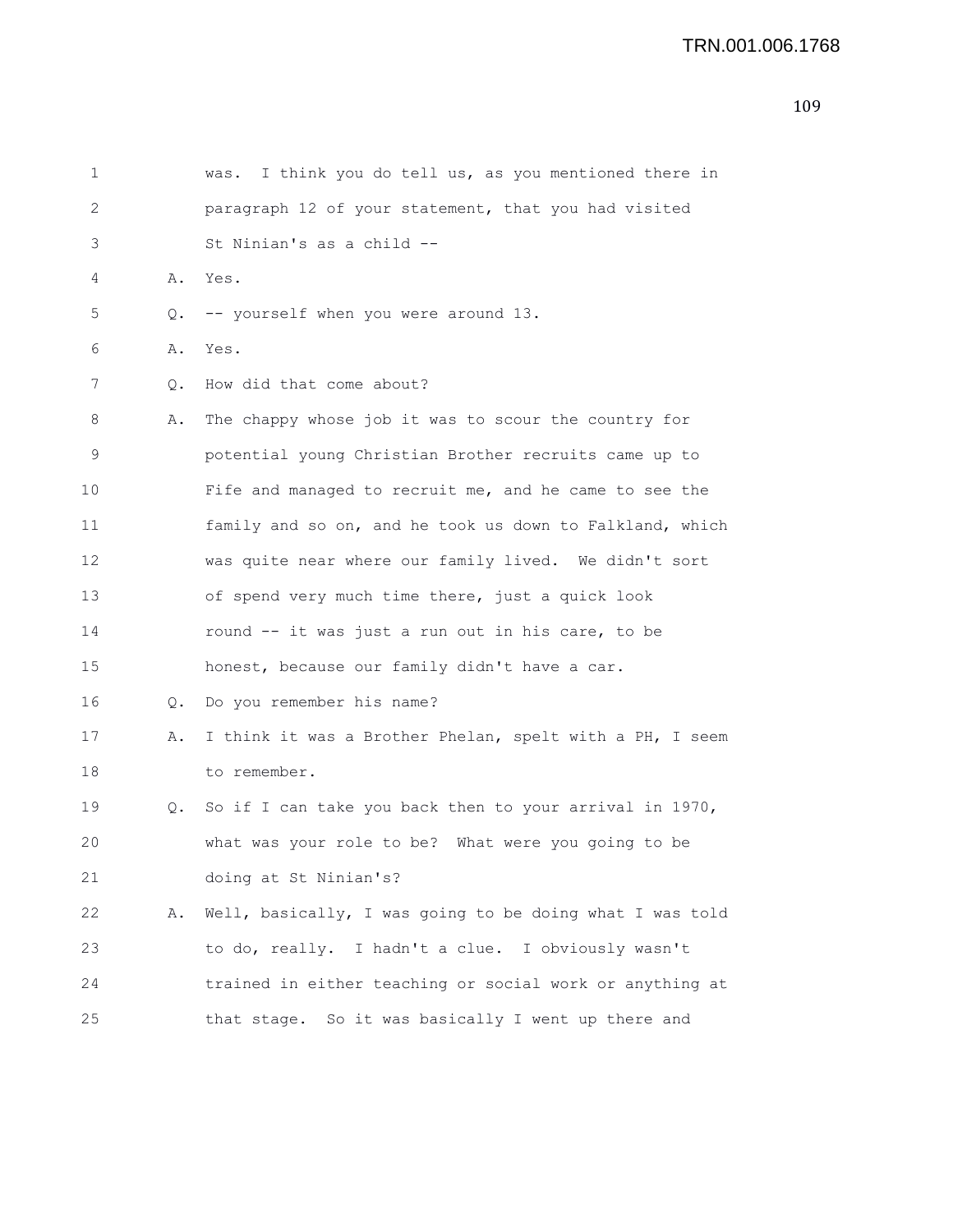| 1  |    | I was given various tasks to do and I did them to the --   |
|----|----|------------------------------------------------------------|
| 2  |    | well, that was my role: to do what I was asked to do,      |
| 3  |    | really. Do you need details of what I was asked to do?     |
| 4  | Q. | We can come on to that. How many boys were at              |
| 5  |    | St Ninian's in 1970 when you got there?                    |
| 6  | Α. | Am I allowed to quess? Because I'm not sure. It was        |
| 7  |    | between 30 and 40 I think, I think.                        |
| 8  | Q. | What is your recollection of the age range?                |
| 9  | Α. | I think there was definitely one 12-year-old. I can't      |
| 10 |    | remember if there were more than one, but there was        |
| 11 |    | definitely one. I suspect the oldest was 16. I think       |
| 12 |    | children left school in Scotland at 16, so I think they    |
| 13 |    | tended                                                     |
| 14 |    | LADY SMITH: I think it might have been that 15 was the     |
| 15 |    | school leaving age then.                                   |
| 16 | Α. | Was it 15?                                                 |
| 17 |    | LADY SMITH: I think it still might have been 15 in 1970.   |
| 18 | Α. | In that case, 15.                                          |
| 19 |    | MS MACLEOD: What was your understanding at the time of the |
| 20 |    | background of the boys in the school?                      |
| 21 | Α. | Basically, what I heard when I got there, really.          |
| 22 |    | I didn't take part in any case conferences with            |
| 23 |    | social workers. I didn't read any files on any of the      |
| 24 |    | young children that were there. So I didn't really have    |
| 25 |    | much idea of that, really.                                 |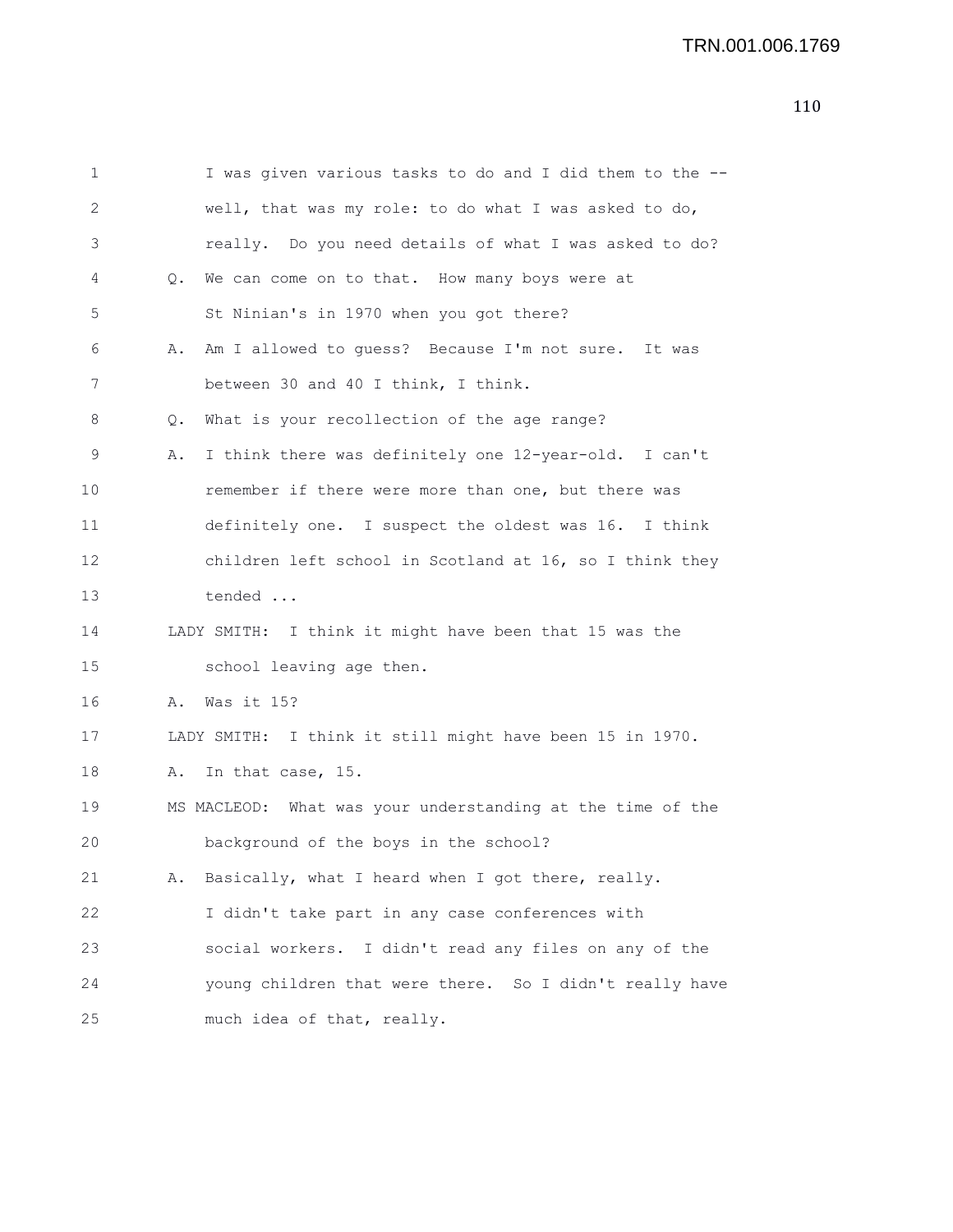| 1  | Q. | You've already mentioned that you didn't have experience |
|----|----|----------------------------------------------------------|
| 2  |    | of that kind of setting. Were you given any training at  |
| 3  |    | St Ninian's when you arrived?                            |
| 4  | Α. | No. "No" is the quick answer to that really.             |
| 5  | Q. | I think you tell us in paragraph 11 of your statement    |
| 6  |    | that it was your first experience of anything like that. |
| 7  | Α. | Yes.                                                     |
| 8  | Q. | St Ninian's when you got there?<br>Who was               |
| 9  | Α. | <b>SNR</b><br>He was called<br>and his name was          |
| 10 |    | <b>BHD</b><br>I seem to remember.                        |
| 11 | Q. | Which other brothers were there?                         |
| 12 | Α. | Am I allowed to say names?                               |
| 13 | Q. | Yes.                                                     |
| 14 | Α. | <b>LHC</b><br>There was a<br>who was an elderly brother, |
| 15 |    | who was the one actually<br>as                           |
| 16 |    | <b>MBV</b><br>LNA<br>I remember, Brother<br>and Brother  |
| 17 |    | So there were five of us in total.                       |
| 18 | Q. | <b>BHD</b><br>Brother<br>you mentioned. Was he the       |
| 19 |    | <b>SNR</b><br>?                                          |
| 20 | Α. | He was.                                                  |
| 21 | Q. | What was he like? How would you describe him?            |
| 22 | Α. | A quiet man. I didn't get to know him terribly well, to  |
| 23 |    | be honest. I tended to get to know the others much       |
| 24 |    | better. I'm not quite sure how to answer that one.       |
| 25 | Q. | So what kind of interactions did you have with him if    |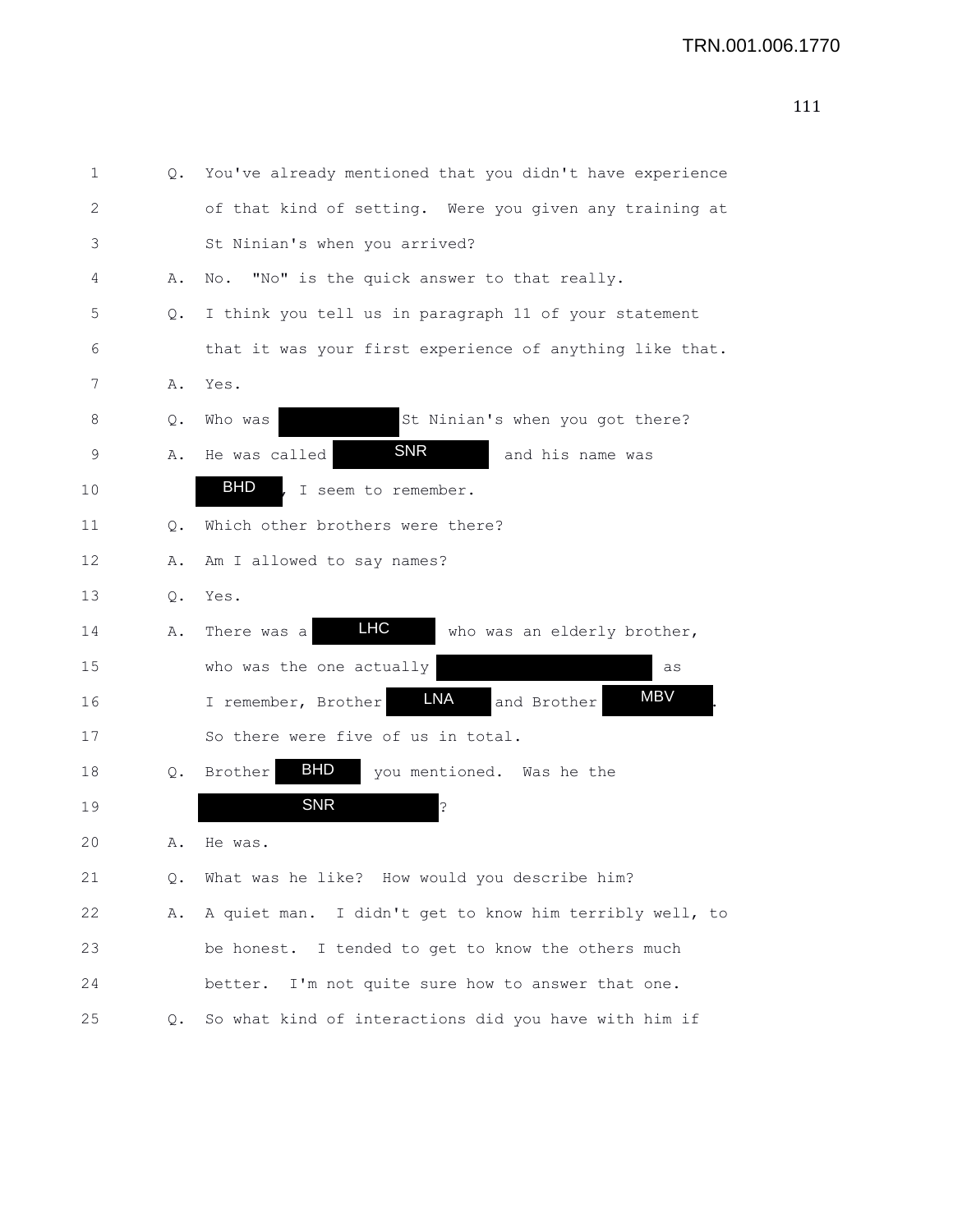| 1  |    | he was the superior?                                     |
|----|----|----------------------------------------------------------|
| 2  | Α. | Very few interactions. As I say, I tended to work much   |
| 3  |    | more closely with the other brothers there, who were     |
| 4  |    | much more involved with the young people, both in terms  |
| 5  |    | of teaching sport and so on and so forth, yes.           |
| 6  | Q. | You mentioned Brother LNA<br>What was his role?          |
| 7  | Α. | I think he taught<br>or both. He was                     |
| 8  |    | heavily involved in looking after the young people in    |
| 9  |    | terms of the dormitory arrangements. He and I -- the     |
| 10 |    | young people were divided into two houses, mainly for    |
| 11 |    | sporting activities, and he looked after one house and   |
| 12 |    | I looked after the other.                                |
| 13 | Q. | I'm going to put a plan on the screen for you. It's at   |
| 14 |    | CFS.001.006.8297.                                        |
| 15 |    | If you take a few moments to orientate yourself with     |
| 16 |    | this plan. If we could maybe zoom out on the image.      |
| 17 |    | Do you see the car park marked and then the main         |
| 18 |    | entrance?                                                |
| 19 | Α. | Yes.                                                     |
| 20 | Q. | Does this look familiar to you, the layout?              |
| 21 |    | A. It is a long time ago --                              |
| 22 |    | LADY SMITH: We should probably warn you, Tom, that the   |
| 23 |    | handwriting may not be accurate and not every outline of |
| 24 |    | a room may be accurate. This was a plan made up quite    |
| 25 |    | recently, within the last few years, according to the    |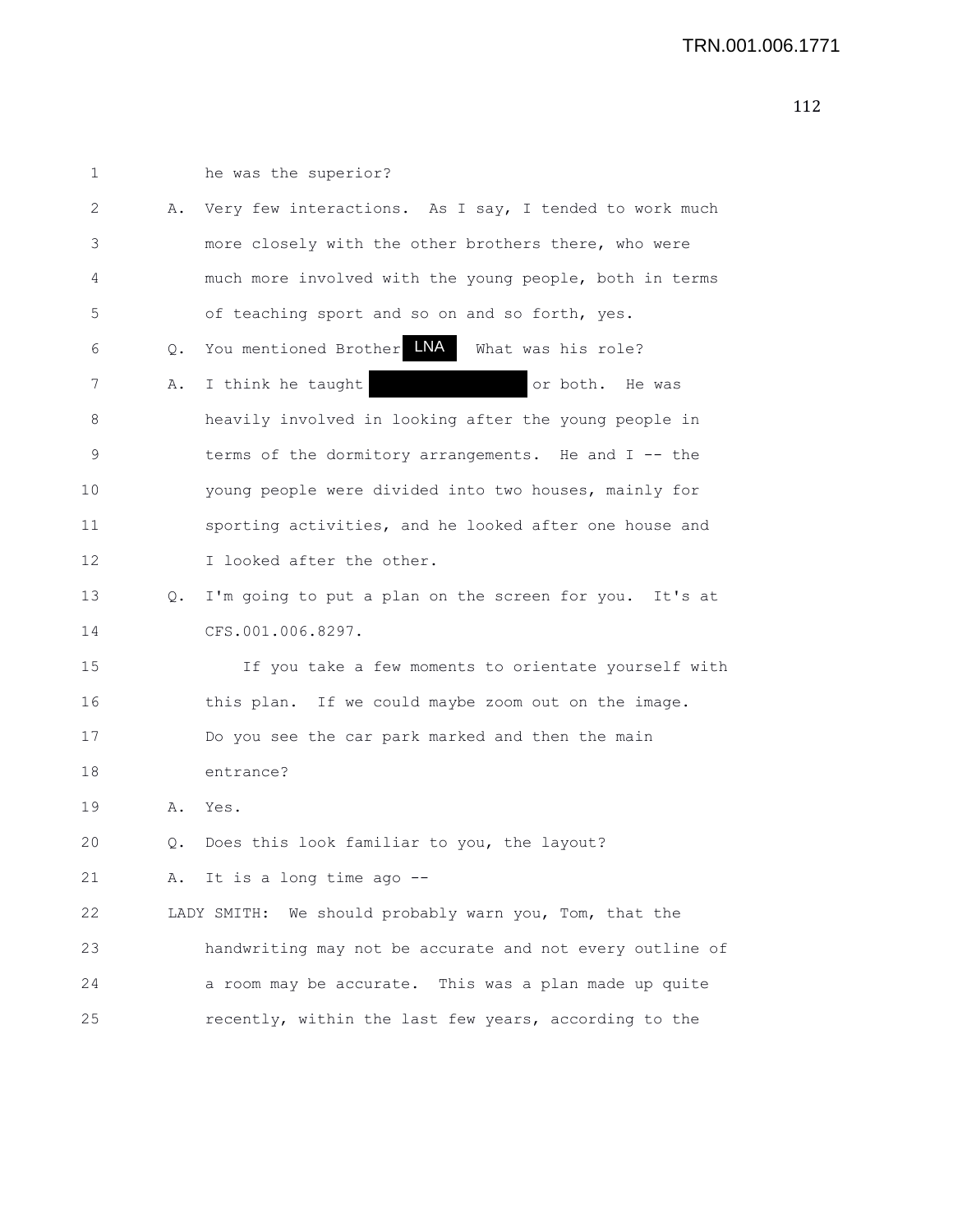```
1 best of people's recollections. So don't worry if your
2 recollection doesn't match what's written here.
3 A. Okay. Thank you.
4 Yes, I certainly recognise the entrance hall. There
5 was a car park outside, yes.
6 MS MACLEOD: As you go through the entrance hall, do you see
7 the main hall marked there?
8 A. Yes.
9 Q. Is that your recollection of where the main hall was?
10 A. Certainly that is where it was.
11 Q. When you come in the entrance hall and take a right, did
12 that lead you into the dormitory area, the courtyard and
13 the dormitory area?
14 A. I don't remember the courtyard, but yes, I think the
15 dormitories were to the right, yes. As far as I can
16 remember, yes.
17 Q. If we could perhaps now zoom in on the dormitory area.
18 Looking at that top rectangle of the plan, did you have
19 a room in the dormitory area?
20 A. Yes, I did.
21 Q. Are you able to give me an idea where on that plan your
22 room was?
23 A. Am I allowed to guess?
24 Q. It's really your recollection that I'm interested in.
25 A. I really can't ... As you go into the dormitory area,
```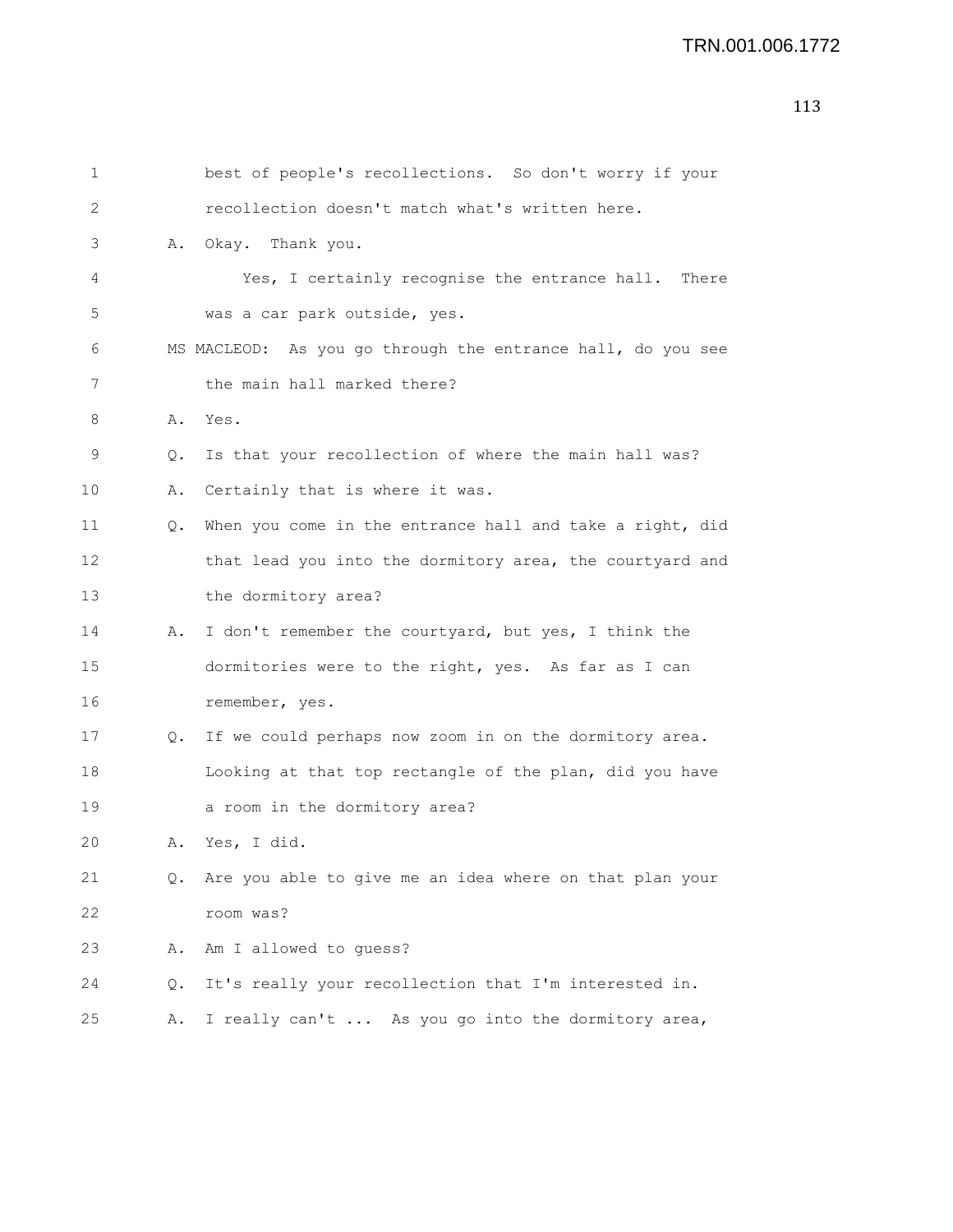| 1  |    | the first four rooms that you turn right on to, it was     |
|----|----|------------------------------------------------------------|
| 2  |    | one of those.                                              |
| 3  | Q. | Okay. That's the first four rooms along the bottom row.    |
| 4  | Α. | It was one of those. I think it might have been the        |
| 5  |    | third or fourth.                                           |
| 6  | Q. | Okay.                                                      |
| 7  | Α. | I think it might have been, yes.                           |
| 8  | Q. | LNA<br>also had a room<br>And did you mention that Brother |
| 9  |    | in the dormitory area?                                     |
| 10 | Α. | Yes.                                                       |
| 11 | Q. | LNA<br>room?<br>Where was Brother                          |
| 12 | Α. | He was right round the other side, so to speak. So         |
| 13 |    | you'd have to keep going round past the toilets and        |
| 14 |    | showers and he had a room -- I see "Brother's bedroom".    |
| 15 |    | It could have been that. That could have been it.          |
| 16 |    | I can't remember.                                          |
| 17 | Q. | What were your duties in relation to the dormitory area?   |
| 18 | Α. | Well, at night-time, basically --                          |
| 19 | Q. | First of all, if I can just interrupt you -- I'm           |
| 20 |    | were you allocated to a particular age group of<br>sorry   |
| 21 |    | boys?                                                      |
| 22 | Α. | I'm struggling with that. I can't remember if the          |
| 23 |    | I can't remember if they were divided in terms of age or   |
| 24 |    | if they were divided in terms of the two houses that       |
| 25 |    | I mentioned earlier. But I seem to remember I had the      |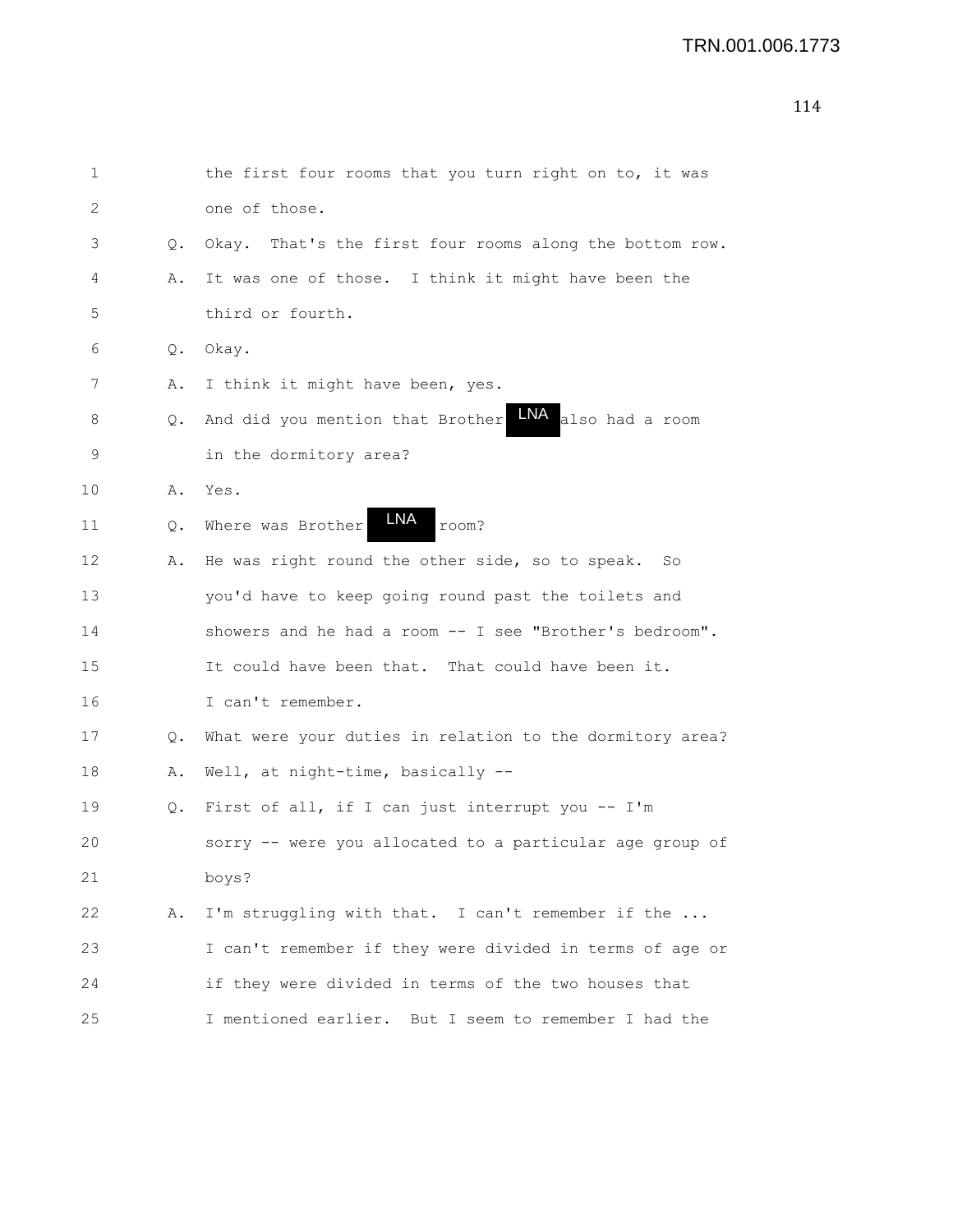| 1           |               | younger -- most of the younger ones. I seem to remember  |
|-------------|---------------|----------------------------------------------------------|
| 2           |               | that.                                                    |
| 3           | $Q_{\bullet}$ | Okay.                                                    |
| 4           | Α.            | But I do have to confess, I'm slightly guessing.         |
| 5           | Q.            | So in relation to the boys that you looked after,        |
| 6           |               | if we start off with the morning, what were your duties  |
| 7           |               | in the morning in relation to those boys?                |
| 8           | Α.            | Well, obviously we had to get them up somehow or other.  |
| $\mathsf 9$ |               | I think a bell was rung. I don't ever remember ringing   |
| 10          |               | a bell myself, but I think a bell was rung by someone    |
| 11          |               | at the entrance to the dormitory and the young lads      |
| 12          |               | would have to get up and get dressed, I assume. I can't  |
| 13          |               | remember what time that would have been at. But we used  |
| 14          |               | to start the school stuff round about 9 o'clock and they |
| 15          |               | needed to get their breakfast obviously, so it must have |
| 16          |               | been quarter to 8 I'm guessing, 8 o'clock maybe.         |
| 17          | Q.            | Were you involved in the supervision of any showers      |
| 18          |               | in the morning?                                          |
| 19          | Α.            | I don't ever remember being so, no.                      |
| 20          |               | Q. Did the boys --                                       |
| 21          | Α.            | I don't think they had showers --                        |
| 22          | Q.            | You don't think they had showers?                        |
| 23          | Α.            | In the morning, I don't think they did.                  |
| 24          | Q.            | Do you remember if the boys had chores to do in the      |
| 25          |               | morning?                                                 |
|             |               |                                                          |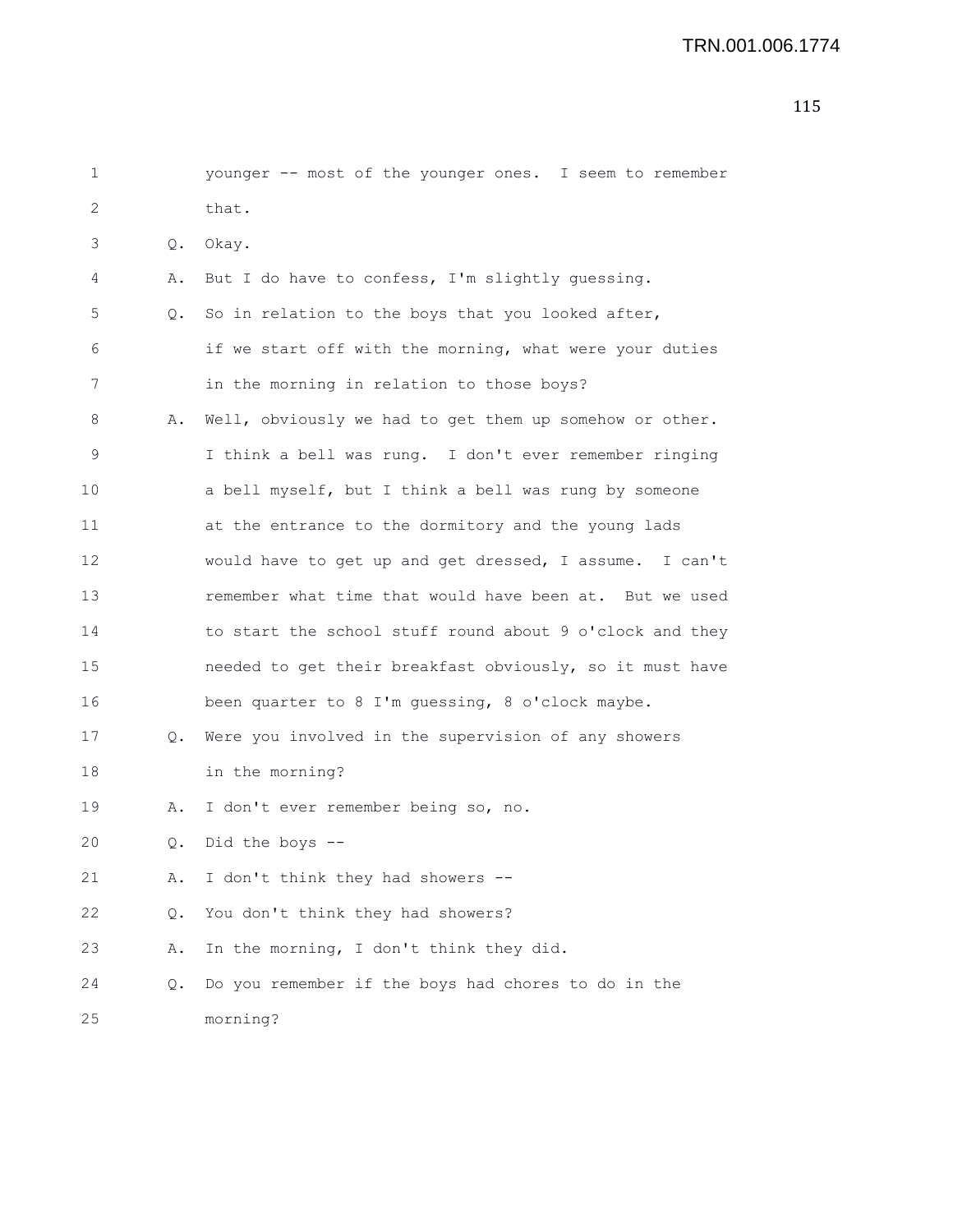| 1  | Α.            | We didn't have cleaners that I can recollect, and        |
|----|---------------|----------------------------------------------------------|
| 2  |               | therefore I think all the boys were allocated small      |
| 3  |               | areas to -- I assume they had to make their own beds.    |
| 4  |               | I can't remember. But I assume they must have had to     |
| 5  |               | make their own beds. We didn't have anyone coming in     |
| 6  |               | doing that. And they also had areas of the house         |
| 7  |               | I think to help keep clean. But it couldn't have taken   |
| 8  |               | very long because by the time they got up and had        |
| 9  |               | breakfast and started school -- it could only have been  |
| 10 |               | 15 minutes, I would imagine.                             |
| 11 | Q.            | So did the boys do the cleaning then of the house if you |
| 12 |               | didn't have cleaners?                                    |
| 13 | Α.            | Well, they certainly helped. But I can't remember.       |
| 14 |               | They didn't spend hours doing it. It would have been     |
| 15 |               | a few minutes each day I think.                          |
| 16 | Q.            | Did the boys clean the toilets?                          |
| 17 | Α.            | Oh, I don't know. I can't remember that.                 |
| 18 | Q.            | Did you do any cleaning?                                 |
| 19 | Α.            | I kept my room tidy. But I didn't -- no, I don't         |
| 20 |               | remember doing much in terms of round the house, if      |
| 21 |               | that's what you're asking.                               |
| 22 | $Q_{\bullet}$ | So what about the evenings then in the dormitory area?   |
| 23 |               | What was your role in terms of supervision of the        |
| 24 |               | evening routine in the dormitories?                      |
| 25 | Α.            | Well, I think I've said in my statement that basically,  |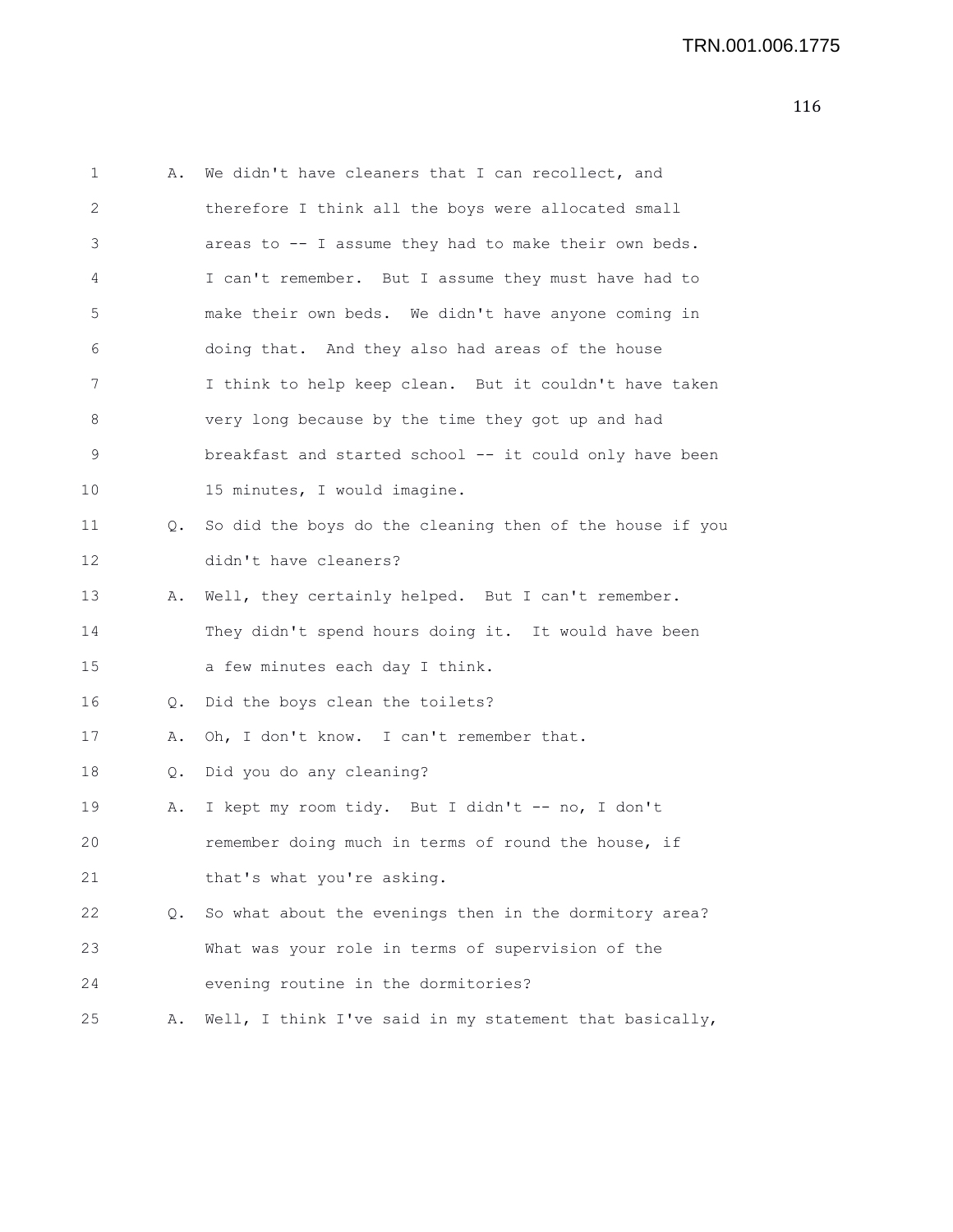```
1 whatever time it was at night, 9 o'clock, we'd get them
2 settled. They had to put their pyjamas on, obviously,
3 and my recollection is that we'd spend -- I'll speak for
4 myself: I'd spend some time -- it wouldn't be more than
5 15 minutes, I wouldn't think -- talking to the lads,
6 possibly in my room. And I think I've mentioned
7 somewhere that one of the first jobs I did when I got
8 there is I ran some wires from my little tape recorder
9 to their bedrooms so they could listen to the Top 20
10 whilst falling asleep.
11 Q. Yes, I think you tell us about that -- I think in
12 paragraph 20 -- you installed some speakers.
13 A. Yes, in -- I don't know how many bedrooms I was looking
14 after, three or four, I'm guessing. I was able to put
15 speakers in each room, yes.
16 Q. Did the boys have showers in the evening?
17 A. I don't remember that. I do hope so, but it wasn't one
18 of my things that I had to supervise or organise.
19 Q. So do I take it from that that you weren't involved in
20 the showering?
21 A. No, no.
22 Q. And you mentioned chatting to some boys, perhaps in your
23 room. When was that? When did that take place?
24 A. I do have to confess, I'm guessing to some extent, but
25 I think quarter to nine, and they got into bed maybe
```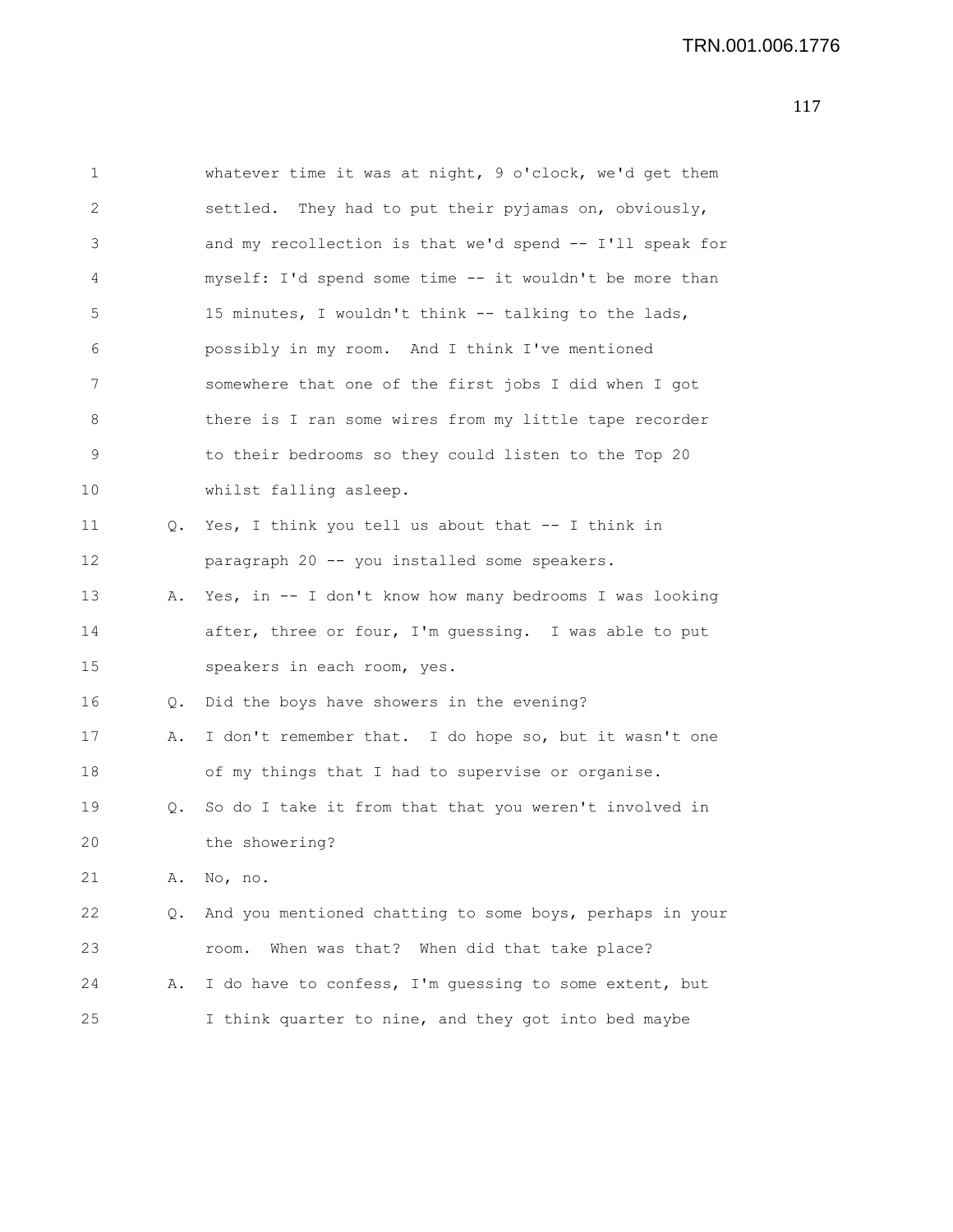|  | about 9, quarter past.                                         |
|--|----------------------------------------------------------------|
|  | Is that once they were in their pyjamas?                       |
|  | Yes.                                                           |
|  | What was the purpose of that?                                  |
|  | I guess just almost in a sense as I used to do with my         |
|  | own kids, to end the day on a happy note perhaps. Yes.         |
|  | What about during the night? What were your                    |
|  | responsibilities?                                              |
|  | Well, I think again I mentioned somewhere that I don't         |
|  | remember ever being disturbed during the night or having       |
|  | to get up to deal with anything at all. I have no              |
|  | recollection of, for example -- I must have been very          |
|  | lucky, but I didn't seem to have any bed-wetters in my         |
|  | group. So that would have obviously kept me busy, but          |
|  | I didn't have to deal with anything like that.                 |
|  | Were you aware if there were bed-wetters in other              |
|  | dormitories that weren't your own responsibility?              |
|  | I was aware of having -- I heard about one or two.             |
|  | I don't know how many there would have been, but I can         |
|  | remember there were one or two that had a serious              |
|  | problem along those lines, yes.                                |
|  | And who told you about that?                                   |
|  | It would have been Brother LNA<br>because I think he was       |
|  | the one that dealt -- had to deal with it, really.             |
|  | And do you remember what he said?                              |
|  | Q.<br>Α.<br>Q.<br>Α.<br>Q.<br>Α.<br>Q.<br>Α.<br>Q.<br>Α.<br>Q. |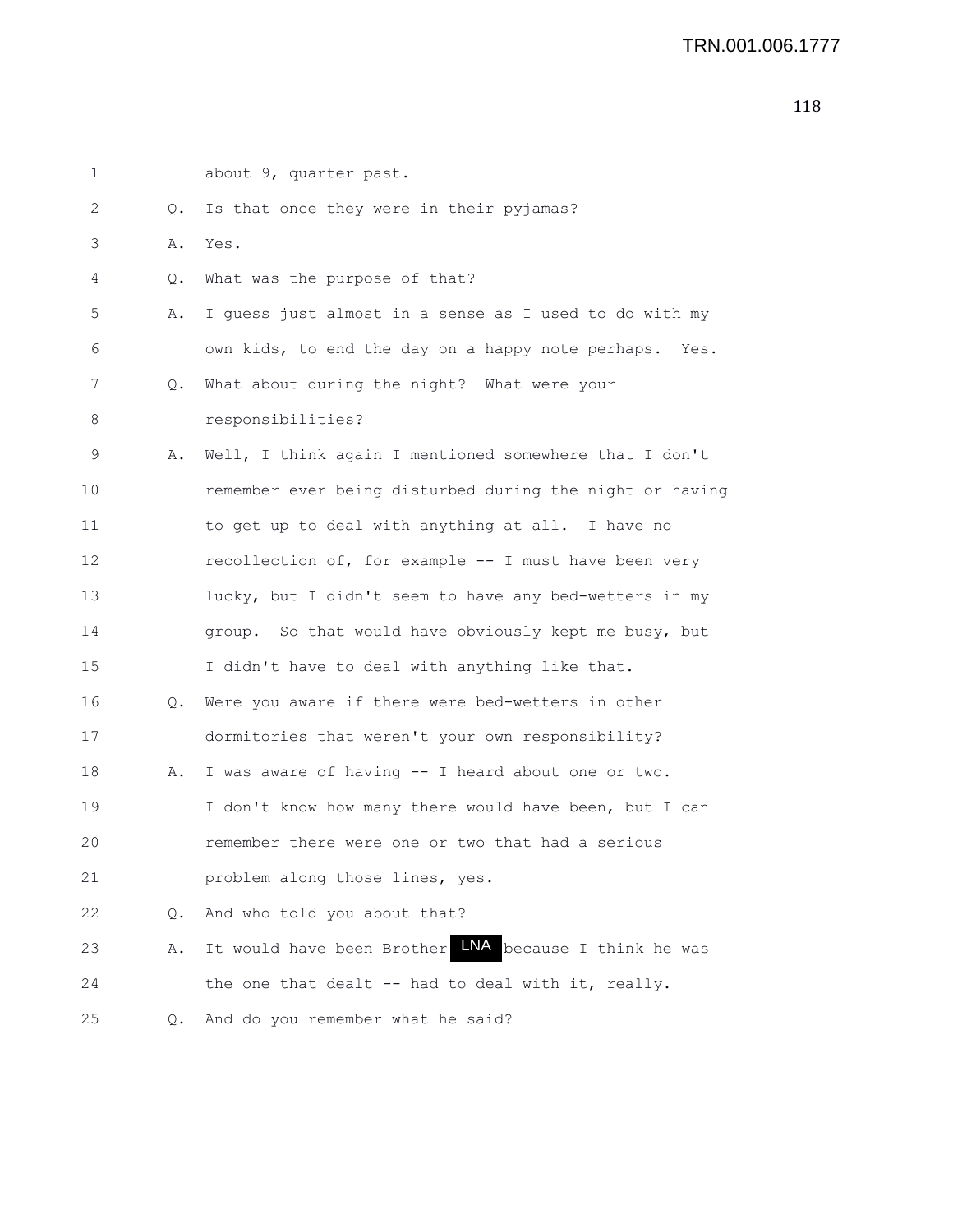1 A. What he said?

2 Q. Yes.

| 3              |    | A. Oh  Just something along the lines of, "Young         |
|----------------|----|----------------------------------------------------------|
| $\overline{4}$ |    | [whatever his name was]", and I can't remember, "has wet |
| - 5            |    | the bed yet again". Something as simple as that,         |
| - 6            |    | really.                                                  |
|                |    | Q. And what was the procedure if somebody wet the bed?   |
| 8              | Α. | I'm not sure. I'm not sure. But I have read some of      |

9 the statements made by some of the young people and 10 it would make sense what they've said, that apparently 11 they had to remove the sheets -- I never saw this 12 happen -- they had to remove the sheets and then they 13 had to go downstairs, I think, and have a shower, I read 14 somewhere.

15 Q. But you don't yourself recall seeing that happening? 16 A. Never saw that happening, no.

17 Q. If you weren't involved in supervising the boys you were 18 responsible for in the showers, do you know if they were 19 supervised by somebody else?

20 A. I would think so. The boys were never really left on 21 their own to do anything without supervision, as

22 I recall. So someone must have been supervising that.

23 Q. Do you know who did supervise the showers?

24 A. No, I don't know.

25 Q. Aside from the duties you had in the dormitory area, did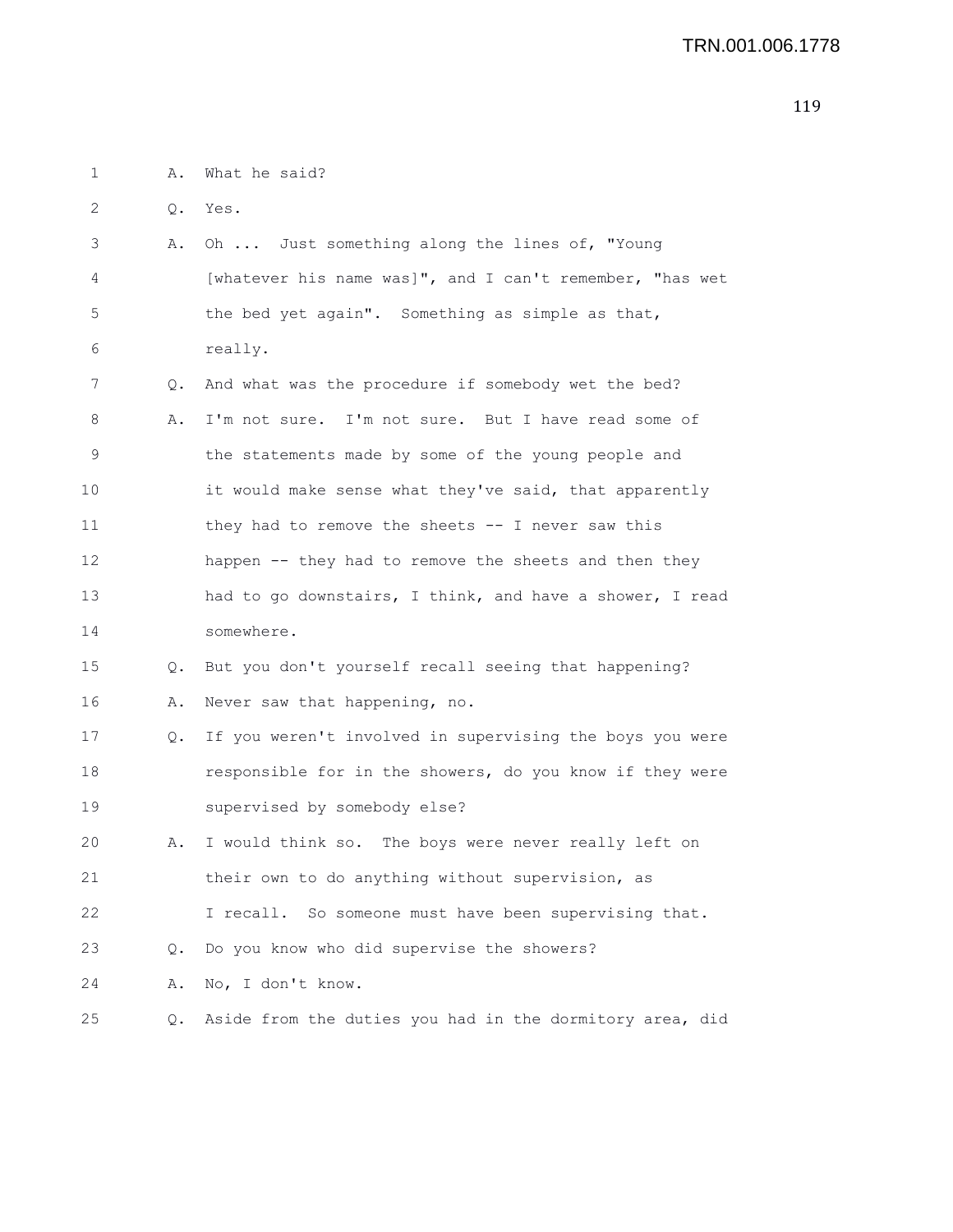|  | ×<br>۰. |
|--|---------|

| 1  |    | you have a role in the schooling side of the             |
|----|----|----------------------------------------------------------|
| 2  |    | establishment?                                           |
| 3  | Α. | I did, yes. It was my dubious pleasure to teach          |
| 4  |    | , and to be heavily involved with the                    |
| 5  |    | side as well.                                            |
| 6  | Q. | Were you given any guidance as to how to go about the    |
| 7  |    | teaching, for example?                                   |
| 8  | Α. | No.                                                      |
| 9  | Q. | How were the classes organised in terms of age and       |
| 10 |    | ability?                                                 |
| 11 | Α. | It was age more than ability. I vaguely recollect three  |
| 12 |    | classes, and if there were 30-something boys there, then |
| 13 |    | there would have been 12 to 15 in each class, perhaps.   |
| 14 | Q. | What was your impression at the time of the standard of  |
| 15 |    | education offered to the boys?                           |
| 16 | Α. | Well, I was the only one there that wasn't trained in    |
| 17 |    | something or other. The other brothers, to my            |
| 18 |    | knowledge, had degrees and, I assume, some sort of       |
| 19 |    | teacher training qualification as well. I wasn't really  |
| 20 |    | in a position to think very much about the standard of   |
| 21 |    | the education. As I've obviously pointed out in my       |
| 22 |    | statement in one or two places, the young boys had had   |
| 23 |    | really tough times, obviously, in their earlier years    |
| 24 |    | and their level of ability was generally a few years     |
| 25 |    | below what it could have been and should have been, and  |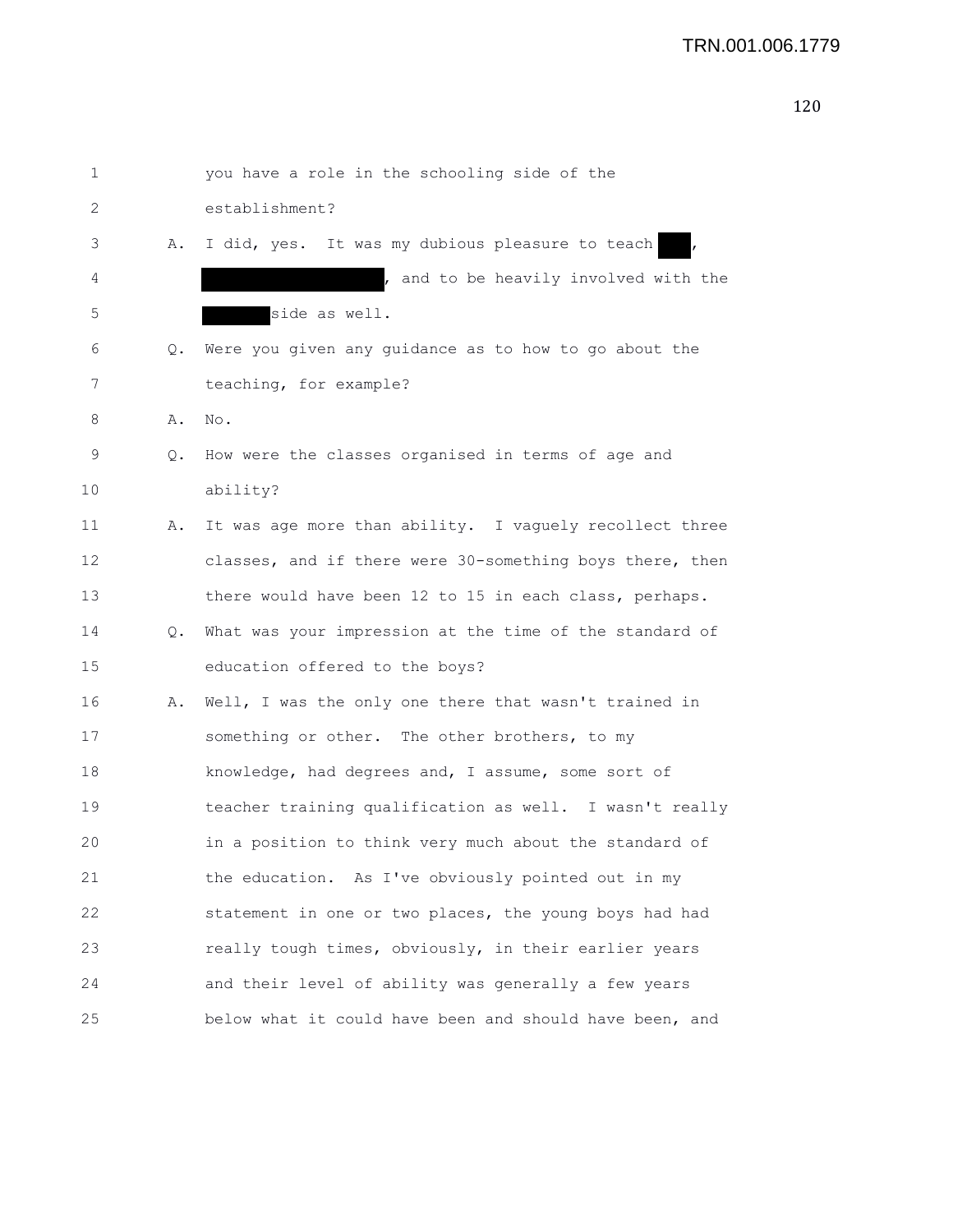1 that had to be dealt with, really, and basically you had 2 to teach according to what was in front of you, operate 3 on the lowest common denominator to some extent. 4 So it was tricky. It was tricky. It probably 5 wasn't nearly as good as it should have been. Certainly 6 in my case, I was doing the best I could, but how the 7 other teachers operated I have no idea. I wasn't in 8 class with them ever to see that. 9 Q. Can you remember if there was a library available at the 10 school? 11 A. I don't remember it. I think there was one, but I don't 12 remember it. 13 Q. What about music? Is that something you were involved 14 with, the provision of music lessons? 15 A. I was the main music person and that's only because 16 16 I happened to . But I enjoyed that and 17 that was something I spent as much time as possible 18 doing with them. 19 Q. I think you tell us in the statement that there were

- 20 some cellos that you swapped for guitars. Paragraph 25. 21 A. Yes. There were certainly two, maybe three cellos, and 22 not being I decided that, yes, the guitars 23 might be a better idea.
- 24 Q. And your involvement in sports, was that something you 25 were also asked to take on?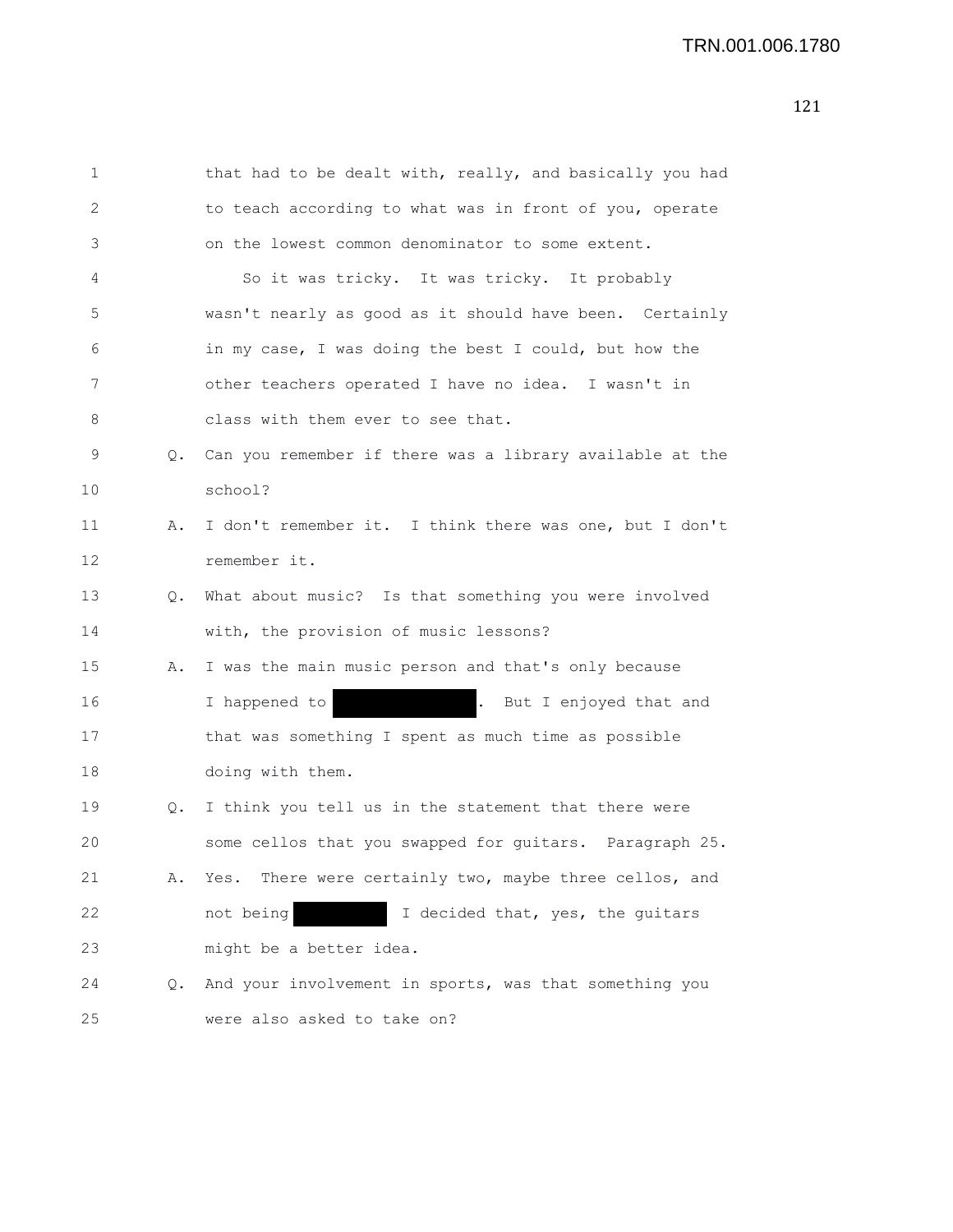| 1  | Α. | Yes. I mentioned earlier the boys were divided into two  |
|----|----|----------------------------------------------------------|
| 2  |    | sporting groups and they played each other. It was       |
| 3  |    | generally football -- I don't remember rugby being       |
| 4  |    | played -- and cross-country, that sort of thing. So      |
| 5  |    | yes, I was the trainer of half of them.                  |
| 6  | Q. | Do you remember any inspections of St Ninian's when you  |
| 7  |    | were there?                                              |
| 8  | Α. | No.                                                      |
| 9  | Q. | Do you remember anybody coming in to perform any kind of |
| 10 |    | visit similar to an inspection?                          |
| 11 | Α. | No recollection of that at all, no.                      |
| 12 | Q. | Were you aware of any inappropriate sexual behaviour     |
| 13 |    | between the boys?                                        |
| 14 | Α. | Never saw any. Never saw any, no. And never heard        |
| 15 |    | about any either.                                        |
| 16 | Q. | Did boys run away from the school during your time       |
| 17 |    | there?                                                   |
| 18 | Α. | Yes, that happened, I think, a few times. Two or three   |
| 19 |    | perhaps. I can't remember how many were involved in      |
| 20 |    | absconding. I can't remember if it was a group or just   |
| 21 |    | one person or one or two, but yes.                       |
| 22 | Q. | Do you know the reasons why the boys were absconding?    |
| 23 | Α. | Well, common sense would tell me that they were unhappy. |
| 24 |    | (Pause)                                                  |
| 25 | Q. | Do you know if boys were asked why they had run away?    |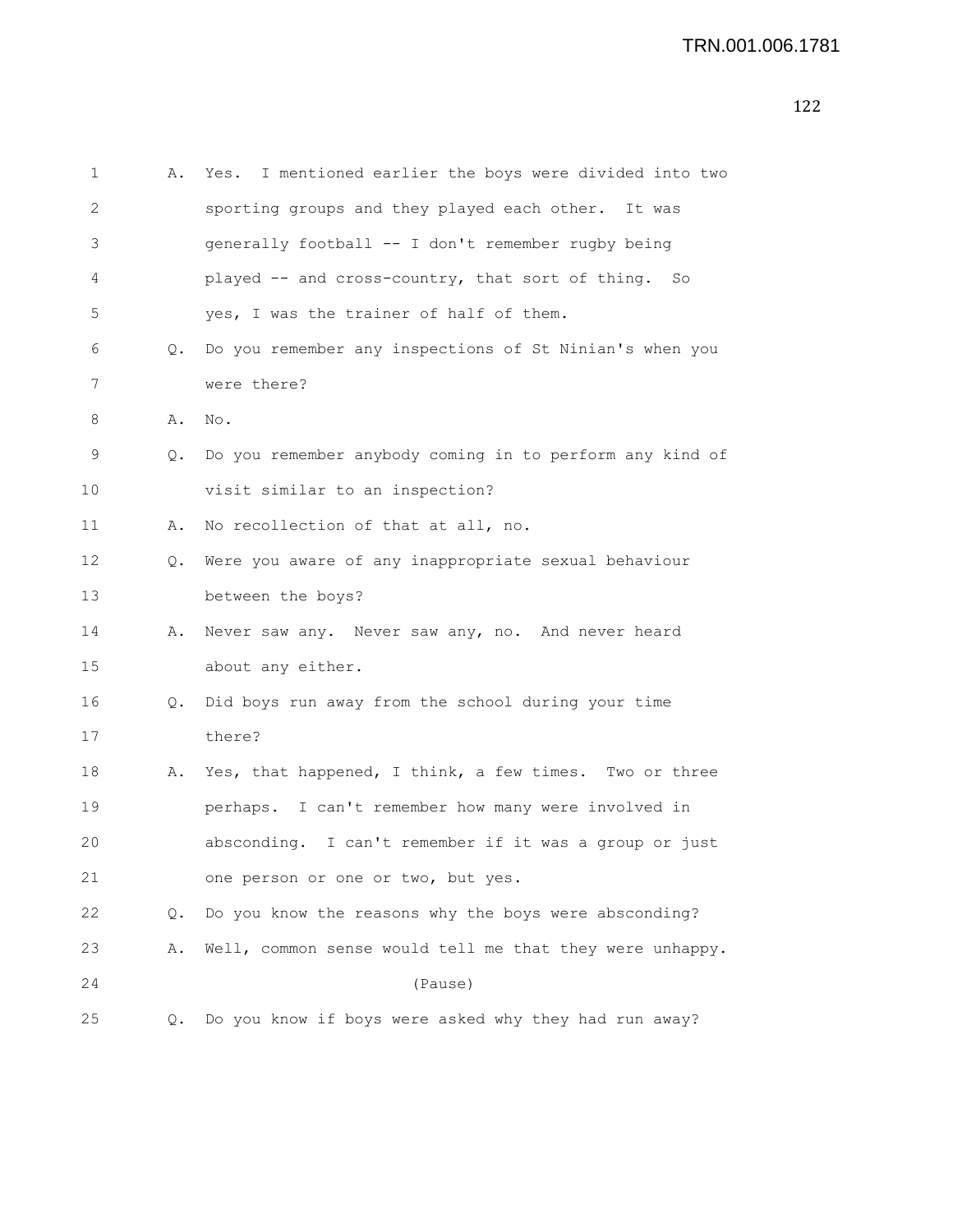```
1 A. I didn't deal with that, possibly because I was, if you
2 like, the junior person there, so I wasn't involved in
3 dealing with any of those situations or asking those
4 questions.
5 Q. Were you involved or did you know what happened to boys
6 when they returned from having run away? Were they
7 punished, for example?
8 A. I think they were, I think they were. I didn't witness
9 it happening, but I think they were, yes.
10 Q. I think you mention at paragraph 42 that it may well
11 have been that they were made to stand in the main hall,
12 but that you can't remember witnessing it.
13 A. I have a vague recollection of seeing one or two lads
14 standing in that hall, but it's a vague recollection and
15 I can't remember the details of how long or who asked
16 them to do it or whether it was a specific punishment
17 relating to running away or not.
18 LADY SMITH: Do you think efforts should have been made to
19 find out the reasons why boys were running away?
20 A. I think so -- and I hope the questions were asked. And
21 hopefully social workers would have been consulted about
22 any problems as well. Hopefully. But I personally
23 wasn't involved in that side of things, really, so I'm
24 kind of guessing again.
25 LADY SMITH: It makes obvious sense, doesn't it?
```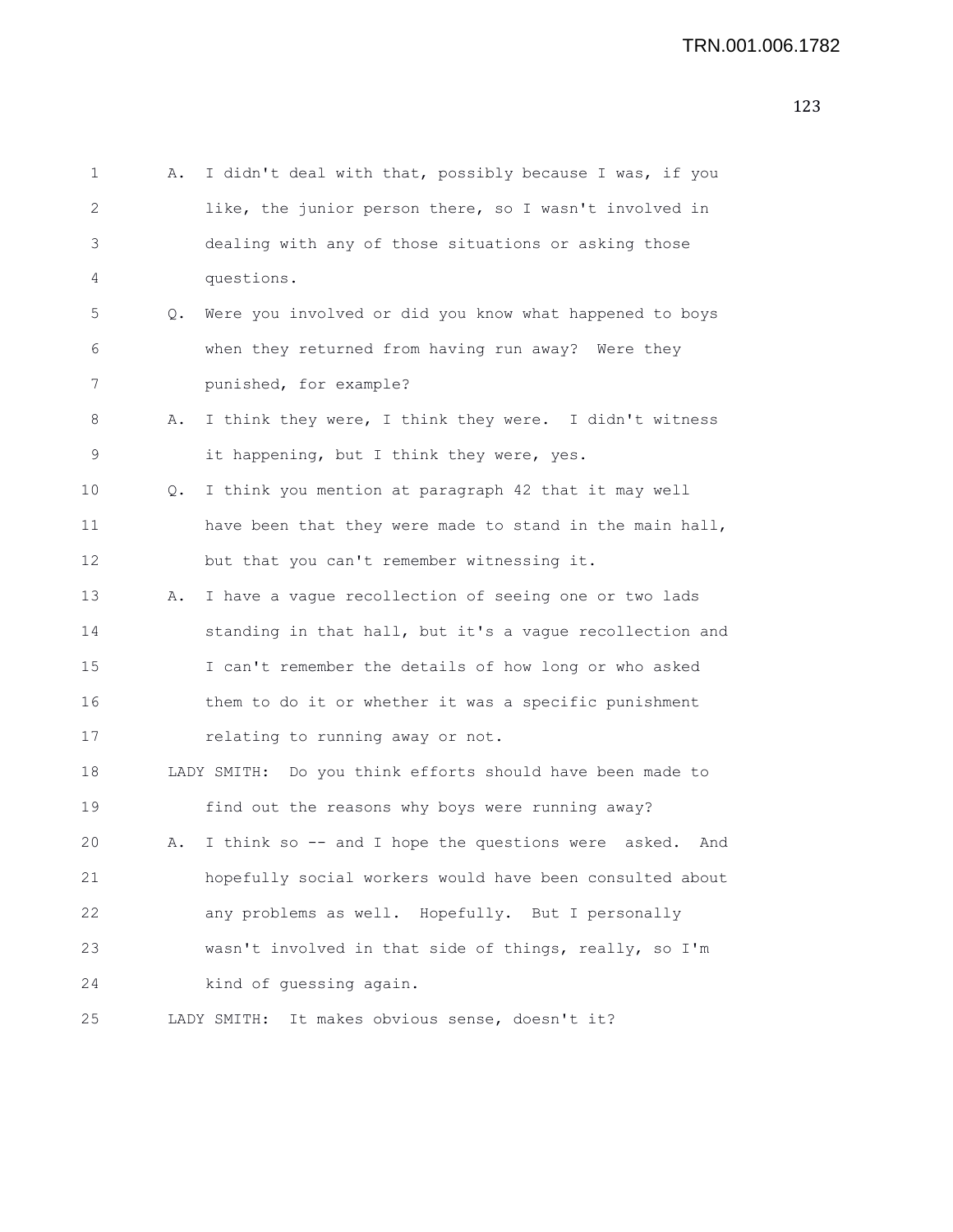| 1  |        | A. Oh definitely.                                           |
|----|--------|-------------------------------------------------------------|
| 2  |        | LADY SMITH: Because one can't assume there's a single       |
| 3  |        | reason that applies to every boy; each boy may have his     |
| 4  |        | own reasons.                                                |
| 5  | A. Mm. |                                                             |
| 6  |        | LADY SMITH: Ms MacLeod.                                     |
| 7  |        | MS MACLEOD: Do you remember there being records kept at the |
| 8  |        | school during your time?                                    |
| 9  | Α.     | Well, I've written down there somewhere that I never saw    |
| 10 |        | any record book or made any entry into it ever. But         |
| 11 |        | I do hope so, is all I can say. I'm sure there must         |
| 12 |        | have been. I'm sure it must have been a legal               |
| 13 |        | requirement perhaps. But again, I'm not sure.               |
| 14 |        | Q. Were you given any advice or guidance from the older     |
| 15 |        | brothers or the more senior brothers about how to           |
| 16 |        | discipline and punish boys if that required to be done?     |
| 17 | Α.     | I wasn't given any advice on that. I don't remember         |
| 18 |        | punishing boys myself. I don't think I used a belt or       |
| 19 |        | a strap, which was available at the time. I seem to         |
| 20 |        | remember that -- I didn't have any trouble. I've said       |
| 21 |        | somewhere in this that I found that the young lads          |
| 22 |        | behaved very, very well, did not give me a hard time.       |
| 23 |        | I got on great with them, actually, and punishment just     |
| 24 |        | didn't figure for me at all. I can't even remember          |
| 25 |        | thinking, "I need help with this one, I'd better ask one    |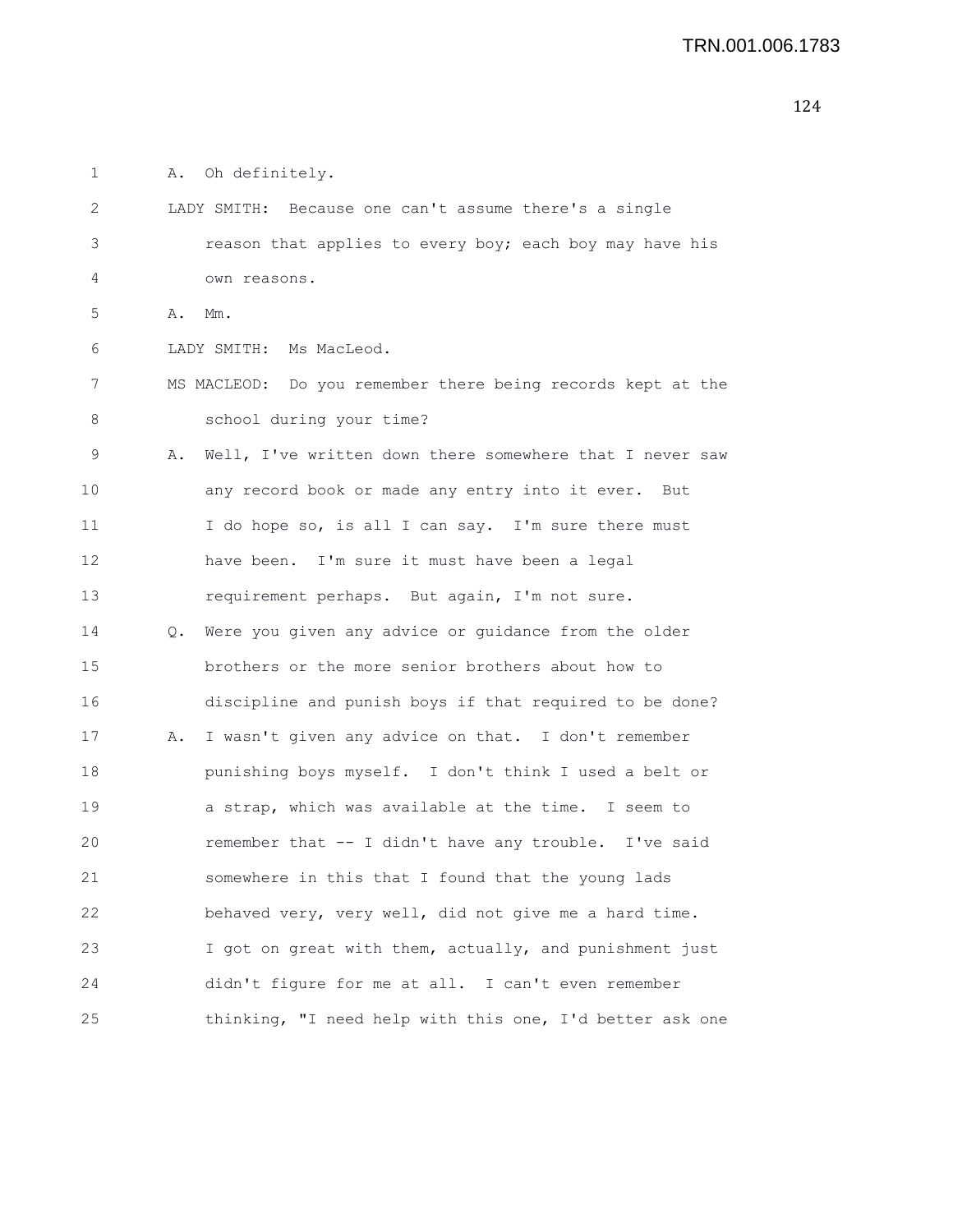| 1  |    | of the older colleagues to help me out in some way or    |
|----|----|----------------------------------------------------------|
| 2  |    | other", or even punish  it wasn't an issue.              |
| 3  | Q. | If a child needed to be punished, would you send them to |
| 4  |    | one of the other brothers, for example?                  |
| 5  | Α. | I never did that. I don't remember ever needing to do    |
| 6  |    | that.                                                    |
| 7  | Q. | On that point, I just want to ask you about what one     |
| 8  |    | particular witness has said.                             |
| 9  |    | If you look at the very front of your folder, Tom,       |
| 10 |    | the very first page, you'll see what's called a key.     |
| 11 |    | Do you see that?                                         |
| 12 |    | A. A what, sorry?                                        |
| 13 | Q. | It's called a key. It's got names of former pupils at    |
| 14 |    | St Ninian's.                                             |
| 15 |    | A. Yes.                                                  |
| 16 | Q. | And it's got the names that they've taken in evidence to |
| 17 |    | protect their identity.                                  |
| 18 | Α. | Yes.                                                     |
| 19 | Q. | So do you see the person who's taken the name "William"? |
| 20 |    | A. Yes.                                                  |
| 21 | Q. | Do you recognise that person, that name?                 |
| 22 | Α. | No.                                                      |
| 23 | Q. | Okay. I just want to ask you about something that        |
| 24 |    | William says. I don't need to put it on the screen, but  |
| 25 |    | it's at TRN.001.006.0870, line 6. This was a statement   |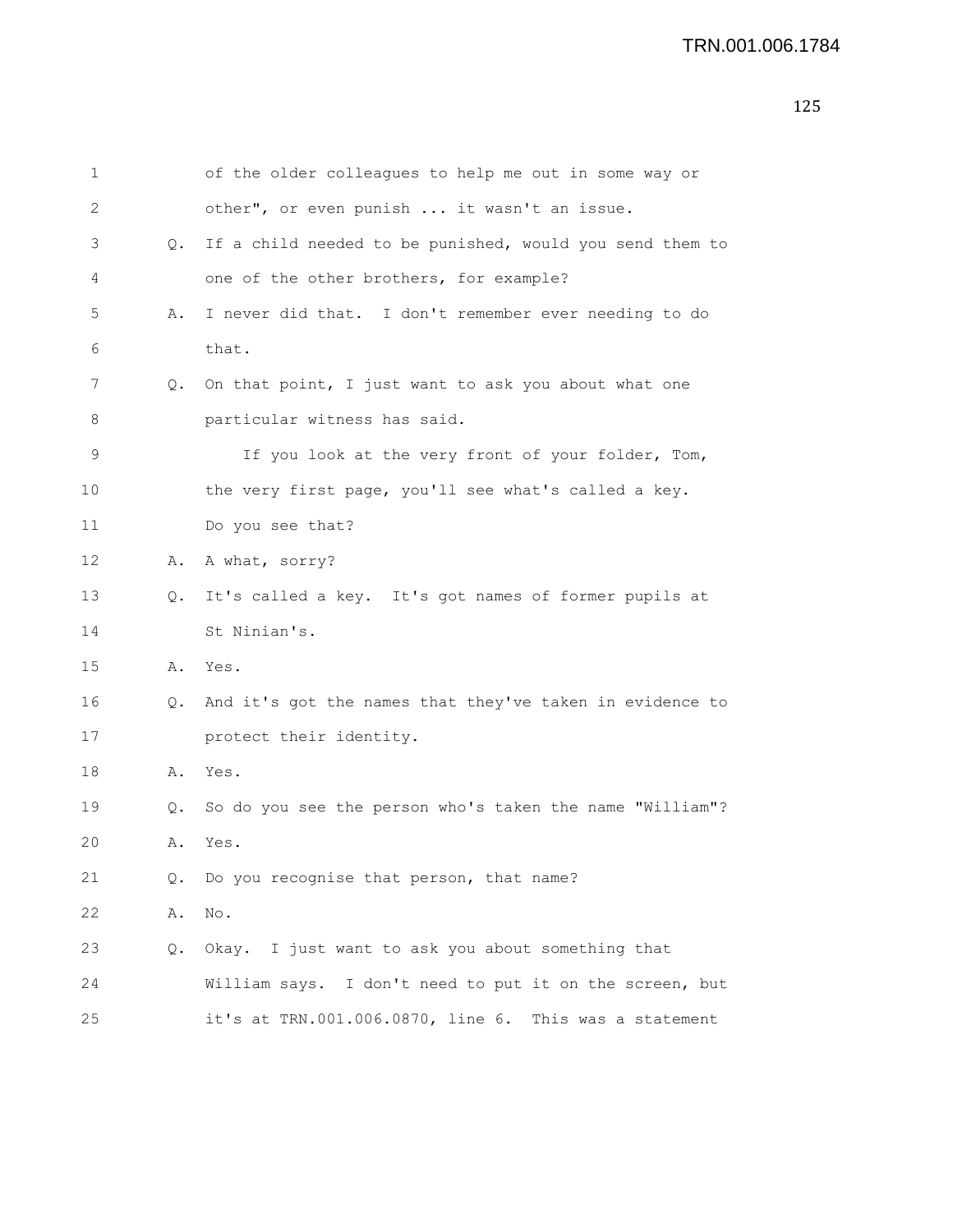| 1  |    | that was read into evidence. William was at St Ninian's              |
|----|----|----------------------------------------------------------------------|
| 2  |    | 1971 and he was aged 13 at the<br>from                               |
| 3  |    | That's from the Christian Brothers' records.<br>time.                |
| 4  |    | What he says is that:                                                |
| 5  |    | "[Tom] was a<br>teacher. He also played the                          |
| 6  |    | guitar. He wasn't one for inflicting physical                        |
| 7  |    | punishment himself. If you did something wrong, you                  |
| 8  |    | <b>BHD</b><br><b>BHB</b><br>would be send to Brother<br>or Mr<br>for |
| 9  |    | punishment."                                                         |
| 10 |    | Does that ring any bells with you?                                   |
| 11 | Α. | Well, I never did that. I think I would remember that,               |
| 12 |    | really. Yes, I would have regarded that as a bit of                  |
| 13 |    | a personal failure. But I don't remember ever sending                |
| 14 |    | a young boy to be punished by anyone.                                |
| 15 | Q. | I think you tell us in paragraph 47 of your statement                |
| 16 |    | that:                                                                |
| 17 |    | "One of the biggest punishments was losing                           |
| 18 |    | entitlement to weekend leave."                                       |
| 19 | Α. | Mm.                                                                  |
| 20 | Q. | You go on to say that:                                               |
| 21 |    | "The kids were under no illusion about what was                      |
| 22 |    | expected of them."                                                   |
| 23 | Α. | Mm.                                                                  |
| 24 | Q. | Who was in charge of discipline in relation to the                   |
| 25 |    | children?                                                            |
|    |    |                                                                      |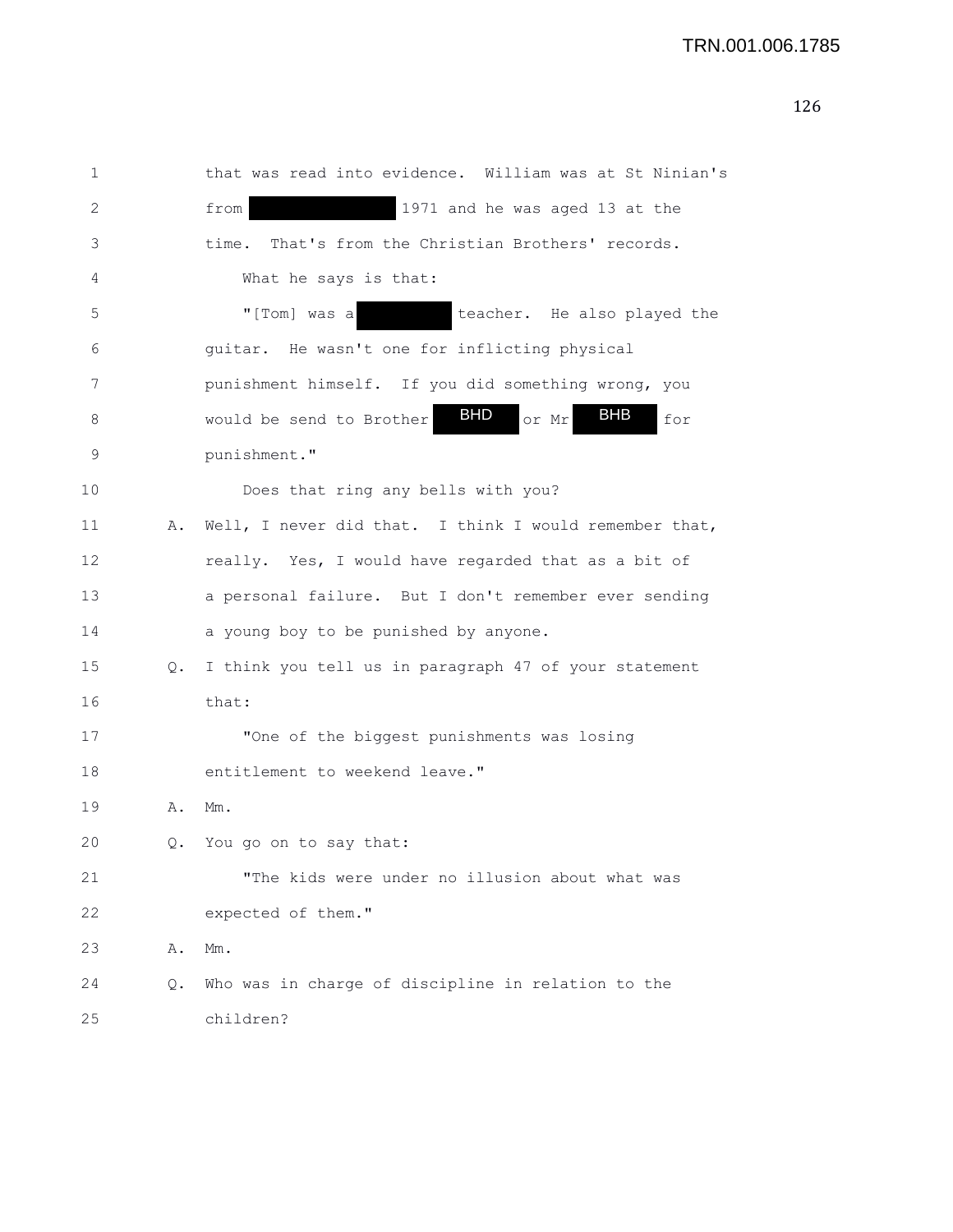| 1  | Α.    | Well, the older brothers, certainly -- apart from the          |
|----|-------|----------------------------------------------------------------|
| 2  |       | very old one that I mentioned at the outset -- the             |
| 3  |       | <b>SNR</b><br>obviously, was the main man, or should have      |
| 4  |       | been, but probably in reality, as I remember, probably         |
| 5  |       | $LNA$ and<br>MBV<br><b>Brothers</b><br>were the main men, yes. |
| 6  | $Q$ . | <b>LNA</b><br>So Brother<br>How did he discipline children?    |
| 7  | Α.    | I never saw him disciplining children using the belt,          |
| 8  |       | but I think he would have done. I think he would have          |
| 9  |       | He was a pretty fearsome man, so the young people<br>done.     |
| 10 |       | tended to behave very well if he was around. He didn't         |
| 11 |       | have to resort to punishment very often.                       |
| 12 | Q.    | So how did he keep the boys in line then?                      |
| 13 | Α.    | I think the way that most, dare I say it, present day          |
| 14 |       | teachers have to resort to personality, now that the old       |
| 15 |       | sanctions are no longer allowed. I think he had, dare          |
| 16 |       | I say it, a lot of personality, and as I said, the kids        |
| 17 |       | were not inclined to misbehave when he was around.             |
| 18 |       | He had that presence.                                          |
| 19 | Q.    | <b>BHD</b><br>What about Brother<br>How did he discipline      |
| 20 |       | children?                                                      |
| 21 | Α.    | I didn't see him have very much to do with the young           |
| 22 |       | I think he taught one subject. I think he did.<br>people.      |
| 23 |       | But as I said earlier, he was a quiet man who kept             |
| 24 |       | himself to himself and he didn't figure very largely in        |
| 25 |       | face-to-face work with the children. I don't think he          |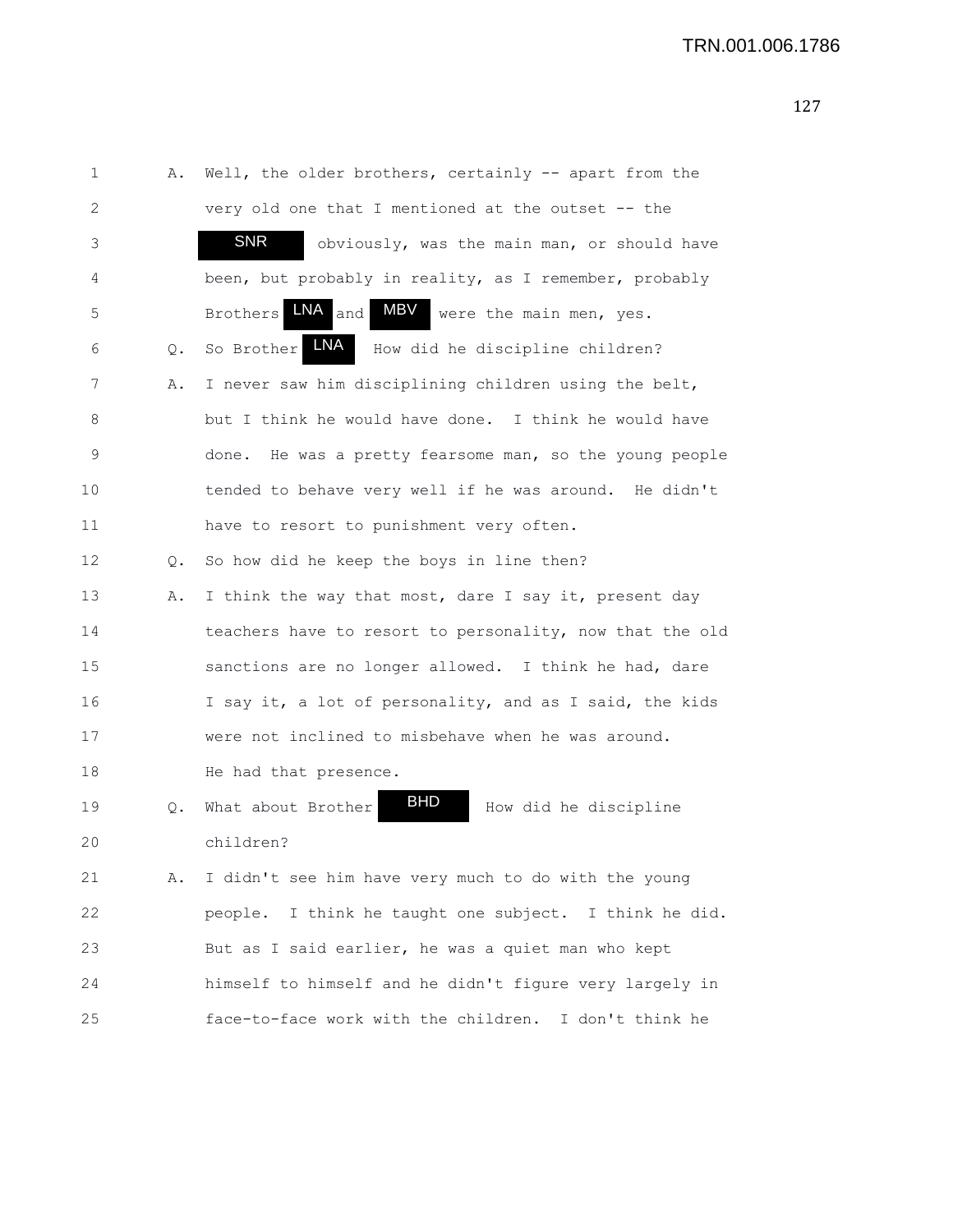| 1                 |    | did.                                                     |
|-------------------|----|----------------------------------------------------------|
| 2                 | Q. | Did you ever see any of the brothers punish children in  |
| 3                 |    | a physical way?                                          |
| 4                 | Α. | I can't remember that happening. I'd be surprised if     |
| 5                 |    | I didn't see the strap, belt, whatever it was called,    |
| 6                 |    | being used ever. I may have seen it happening once or    |
| 7                 |    | twice, but it certainly hasn't registered and I can't    |
| 8                 |    | remember. I certainly can't remember any brutality of    |
| 9                 |    | any kind.                                                |
| 10                | Q. | Was there a belt available to be used? Do you remember   |
| 11                |    | the belt?                                                |
| $12 \overline{ }$ | Α. | I didn't have one, but I think there was one available,  |
| 13                |    | yes.                                                     |
| 14                | 0. | Did you see it?                                          |
| 15                | Α. | Oh, I don't know. As I've just said, I probably saw one  |
| 16                |    | of the children being punished. I can't remember.        |
| 17                |    | I can't imagine I could have been there for 11 months    |
| 18                |    | and never seen anything at all in terms of punishment.   |
| 19                |    | So I'm guessing, but, yes, there was definitely a belt   |
| 20                |    | there and I think one of the lay teachers -- we only had |
| 21                |    | one at that time -- I think he had one.                  |
| 22                | Q. | BHB<br>Is that Mr                                        |
| 23                | Α. | <b>BHB</b><br>Yes $--$<br>was it?<br>Yes.                |
| 24                | Q. | I think you tell us, Tom -- at paragraph 48 of your      |
| 25                |    | statement you say:                                       |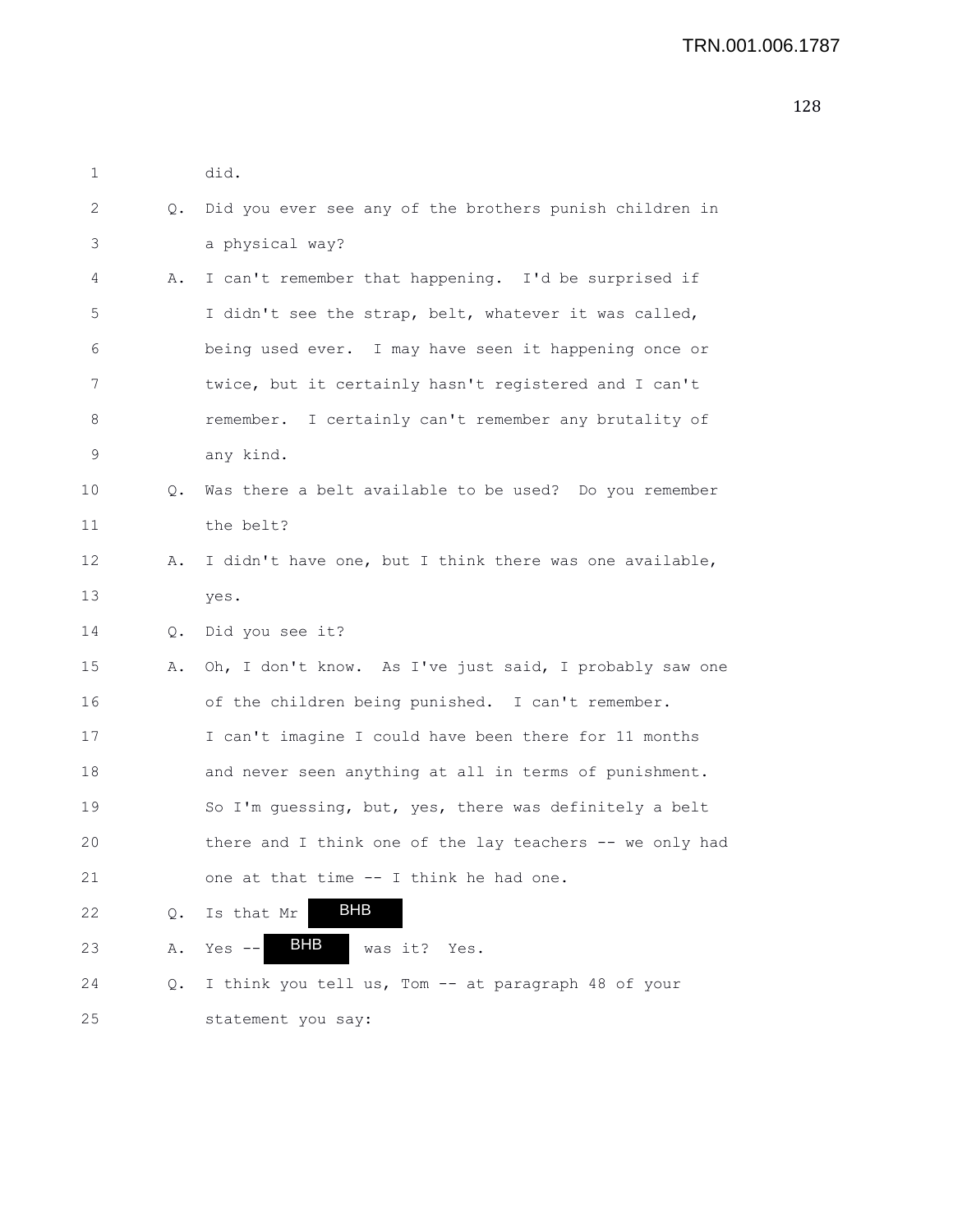| 1  |    | "I have no recollection of ever having witnessed any            |
|----|----|-----------------------------------------------------------------|
| 2  |    | of the children being abused during my time at                  |
| 3  |    | St Ninian's, nor did any of the children ever approach          |
| 4  |    | me about any such abuse."                                       |
| 5  | Α. | Yes, that's correct, yes.                                       |
| 6  | Q. | If a child was unhappy at St Ninian's while you were            |
| 7  |    | there, who was available for the children to -- who             |
| 8  |    | could the children speak to?                                    |
| 9  | Α. | Well, I hope me. I hope. I've said somewhere in the             |
| 10 |    | statement that I actually found them to be a very               |
| 11 |    | generally happy, cheerful group of young people. And            |
| 12 |    | obviously, from what I've found out recently, that              |
| 13 |    | obviously was not the case with every one of them,              |
| 14 |    | obviously. But who would they speak to  well, the               |
| 15 |    | young people that I kind of dealt with, my group,               |
| 16 |    | I would hope that they were able to speak to me or that         |
| 17 |    | I'd have spotted, even at that young age, if they looked        |
| 18 |    | unhappy.                                                        |
| 19 | Q. | And if you had noticed something or a boy had told you          |
| 20 |    | something, what would you have done? Who was the person         |
| 21 |    | who you would tell things that would have been of               |
| 22 |    | concern to you?                                                 |
| 23 | Α. | <b>LNA</b><br>I would have spoken to, probably, mainly Brothers |
| 24 |    | MBV<br>about it, because the three of us worked most<br>and     |
| 25 |    | closely in terms of face-to-face work with the young            |
|    |    |                                                                 |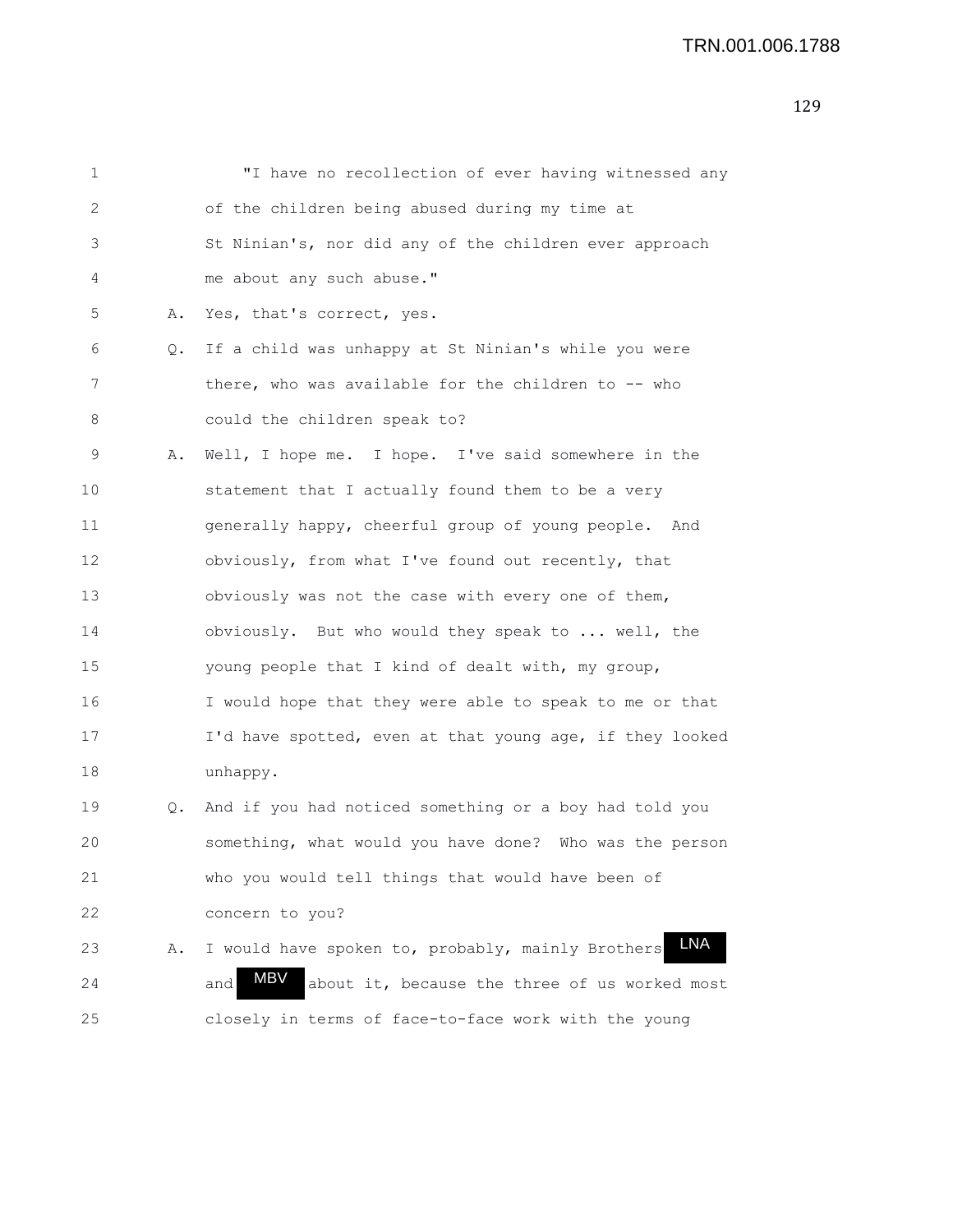| 1  |    | people.                                                       |
|----|----|---------------------------------------------------------------|
| 2  |    | LADY SMITH: What if the complaint had been about one or       |
| 3  |    | both of them?                                                 |
| 4  | Α. | Well, that                                                    |
| 5  |    | LADY SMITH: What would you have done then?                    |
| 6  | Α. | That would have been problematic, my Lady. I think            |
| 7  |    | I probably would have spoken to the elderly                   |
| 8  |    | LHC<br>Brother<br>It never happened, but had it happened,     |
| 9  |    | I would think so. He was the father figure round the          |
| 10 |    | place.                                                        |
| 11 |    | MS MACLEOD: Just to take you back, Tom, to something you      |
| 12 |    | said a few moments ago. I think we were discussing            |
| 13 |    | LNA<br>and you described him as "fearsome".<br><b>Brother</b> |
| 14 |    | I just wondered if you could elaborate on that for me.        |
| 15 | Α. | Fearsome in terms of -- I'm sure you also had teachers        |
| 16 |    | that you remember at school as being fearsome, and            |
| 17 |    | people that you just kind of knew not to, shall we say,       |
| 18 |    | stretch the limits with or stretch the boundaries with,       |
| 19 |    | and it's a presence that some people have, is it not?         |
| 20 |    | You just kind of know that this is not somebody to mess       |
| 21 |    | around with. That's what I meant by that.                     |
| 22 | Q. | And did you yourself have that impression of him as           |
| 23 |    | LNA<br>well, of Brother                                       |
| 24 | Α. | I was very fond of him and he was very, very supportive       |
| 25 |    | towards me. I had no reason at all to dislike him or to       |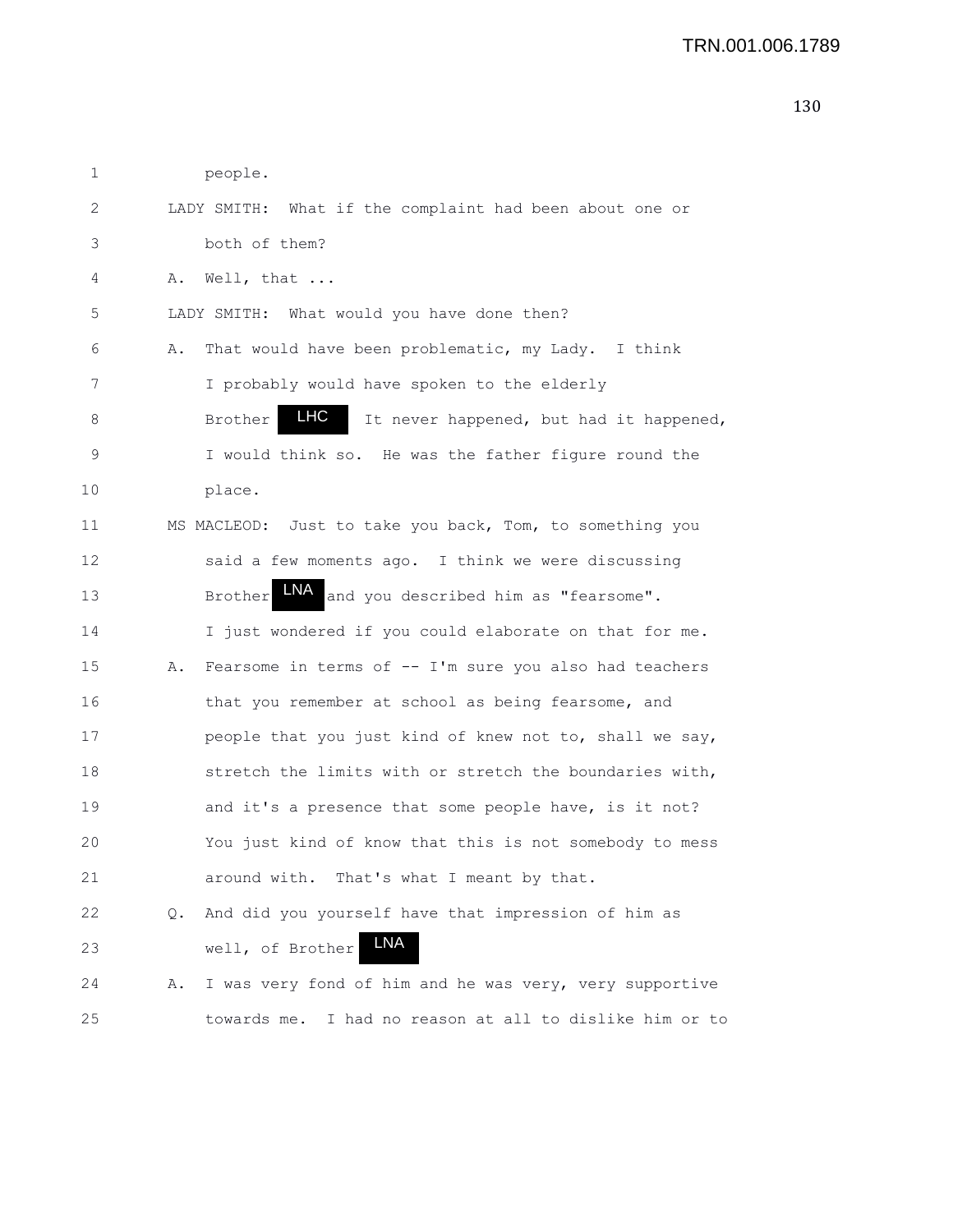| 1               |    | be nervous with him. He was very supportive towards me   |
|-----------------|----|----------------------------------------------------------|
| 2               |    | for the 11 months I was there.                           |
| 3               | Q. | I think you were made aware, Tom, at the time you gave   |
| 4               |    | your statement -- and it's addressed in your             |
| 5               |    | statement -- that certain former pupils have made        |
| 6               |    | allegations, some of which involve yourself.             |
| 7               | Α. | Mm-hm.                                                   |
| 8               | Q. | So I just want to look at some of those with you now.    |
| 9               |    | The first of those is $-$ these are all on the key       |
| 10              |    | at the front. The first of those is Frank McCue. He      |
| 11              |    | used his own name when giving evidence. Do you remember  |
| 12 <sup>2</sup> |    | Frank McCue at St Ninian's?                              |
| 13              | Α. | I think at the time I made the statement, I said it      |
| 14              |    | rings a very distant bell. But I can't put a face to     |
| 15              |    | the name. I can't, for example, remember if he was one   |
| 16              |    | of my group.                                             |
| 17              | Q. | The admissions register for St Ninian's notes that       |
| 18              |    | Frank McCue was admitted on 25 February 1971 and that he |
| 19              |    | left on 8 July 1972. So he would have started during     |
| 20              |    | the time that you were there                             |
| 21              | Α. | Mm.                                                      |
| 22              | Q. | -- based on that information.                            |
| 23              | Α. | Yes.                                                     |
| 24              | Q. | If we can look at the transcript at TRN.001.006.0265.    |
| 25              |    | (Pause)                                                  |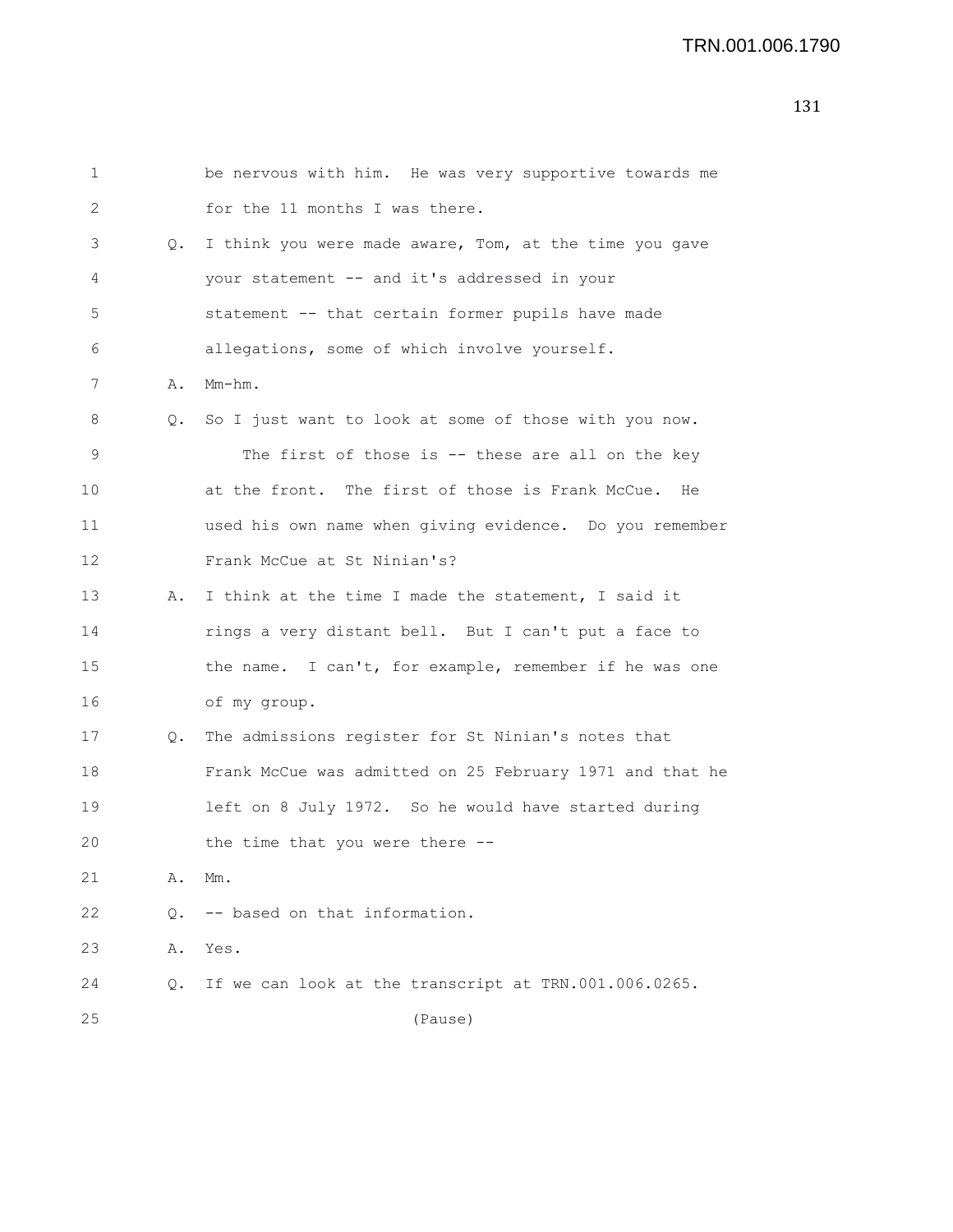```
132
```

| 1            | I think there's a difficulty with that document at                    |
|--------------|-----------------------------------------------------------------------|
| $\mathbf{2}$ | the moment, Tom. So I will just read out for you what                 |
| 3            | it says --                                                            |
| 4            | LADY SMITH: I think we've now got it, Ms MacLeod.                     |
| 5            | Thank you.                                                            |
| 6            | (Pause)                                                               |
| 7            | MS MACLEOD: I think that's the wrong document. That's                 |
| 8            | a completely different document.                                      |
| 9            | Yes, definitely.<br>Α.                                                |
| 10           | Okay, so at 0265, line 23, Frank McCue was asked:<br>Q.               |
| 11           | "Question: You have already mentioned                                 |
| 12           | <b>LHC</b><br>LNA<br>$\ldots$ <sup>11</sup><br>and Brother<br>Brother |
| 13           | And then he is asked if he remembers you, Tom.                        |
| 14           | What he says is:                                                      |
| 15           | "Answer: Yes, I remember Tom. He was like                             |
| 16           | LNA<br><b>Brother</b><br>young apprentice. He was always with         |
| 17           | LNA<br><b>Brother</b>                                                 |
| 18           | Would that ring true with your own recollection?                      |
| 19           | Were you with Brother INA a lot of the time?                          |
| 20           | I haven't actually come across that or read that before<br>Α.         |
| 21           | or had that mentioned to me before but --                             |
| 22           | This is something he said in evidence when he came to<br>Q.           |
| 23           | give evidence.                                                        |
| 24           | MBV<br>LNA<br>Okay. As I've said a few times, Brothers<br>Α.          |
| 25           | and myself worked very closely together with the three                |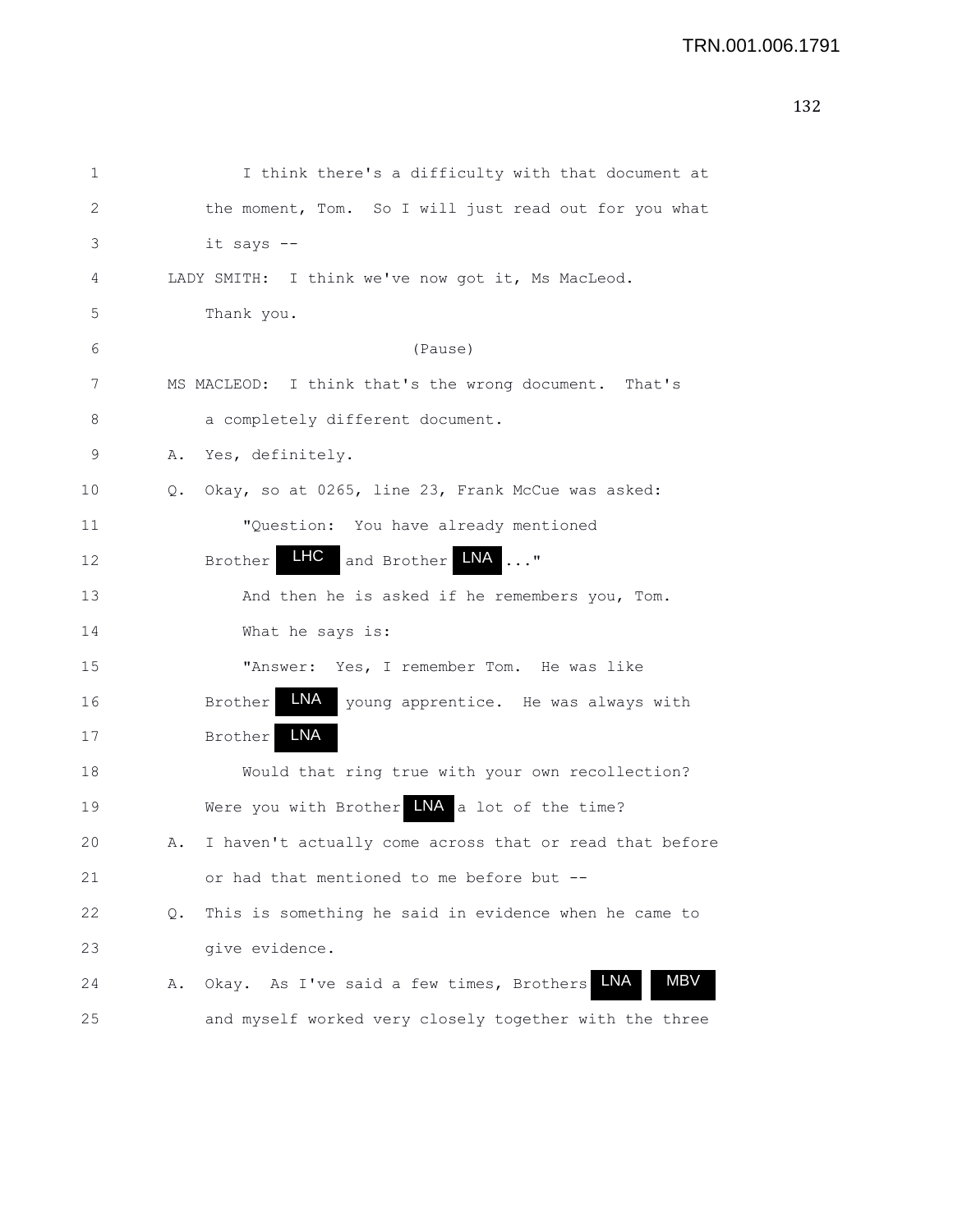| 1           |    | of them. I don't think I spent more time with                     |
|-------------|----|-------------------------------------------------------------------|
| 2           |    | <b>MBV</b><br>LNA than I did with Brother<br>Brother<br>The three |
| 3           |    | of us were very actively involved throughout the day,             |
| 4           |    | really.                                                           |
| 5           | Q. | Then if I move on in the same transcript to                       |
| 6           |    | TRN.001.006.0274. Unfortunately, I don't think this is            |
| 7           |    | going to be available on the screen either. At                    |
| 8           |    | page 0274, Frank McCue, at line 9, is speaking about his          |
| $\mathsf 9$ |    | first night at St Ninian's. What he goes on to say at             |
| 10          |    | line 20 is:                                                       |
| 11          |    | "Answer: I went to my bed and I got woke up about                 |
| 12          |    | 2 o'clock in the morning and it was Brother LNA and               |
| 13          |    | he was under me. He was kneeling at the side of the bed           |
| 14          |    | and I got a fright and I jumped up on the bed and I was           |
| 15          |    | ready for a fight or whatever I was going to do, and he           |
| 16          |    | told me to calm down. He was only checking to make sure           |
| 17          |    | I wasn't a bed-wetter. I said, 'You could have asked'."           |
| 18          |    | And he goes on to say:                                            |
| 19          |    | "Answer: I'm sure it was [Tom] he had with him. He                |
| 20          |    | was silhouetted in the doorway. At night-time you only            |
| 21          |    | got dim emergency lighting and it was quite hard to               |
| 22          |    | see."                                                             |
| 23          |    | I think this is something you were asked about in                 |
| 24          |    | your statement.                                                   |
| 25          | Α. | Yes.                                                              |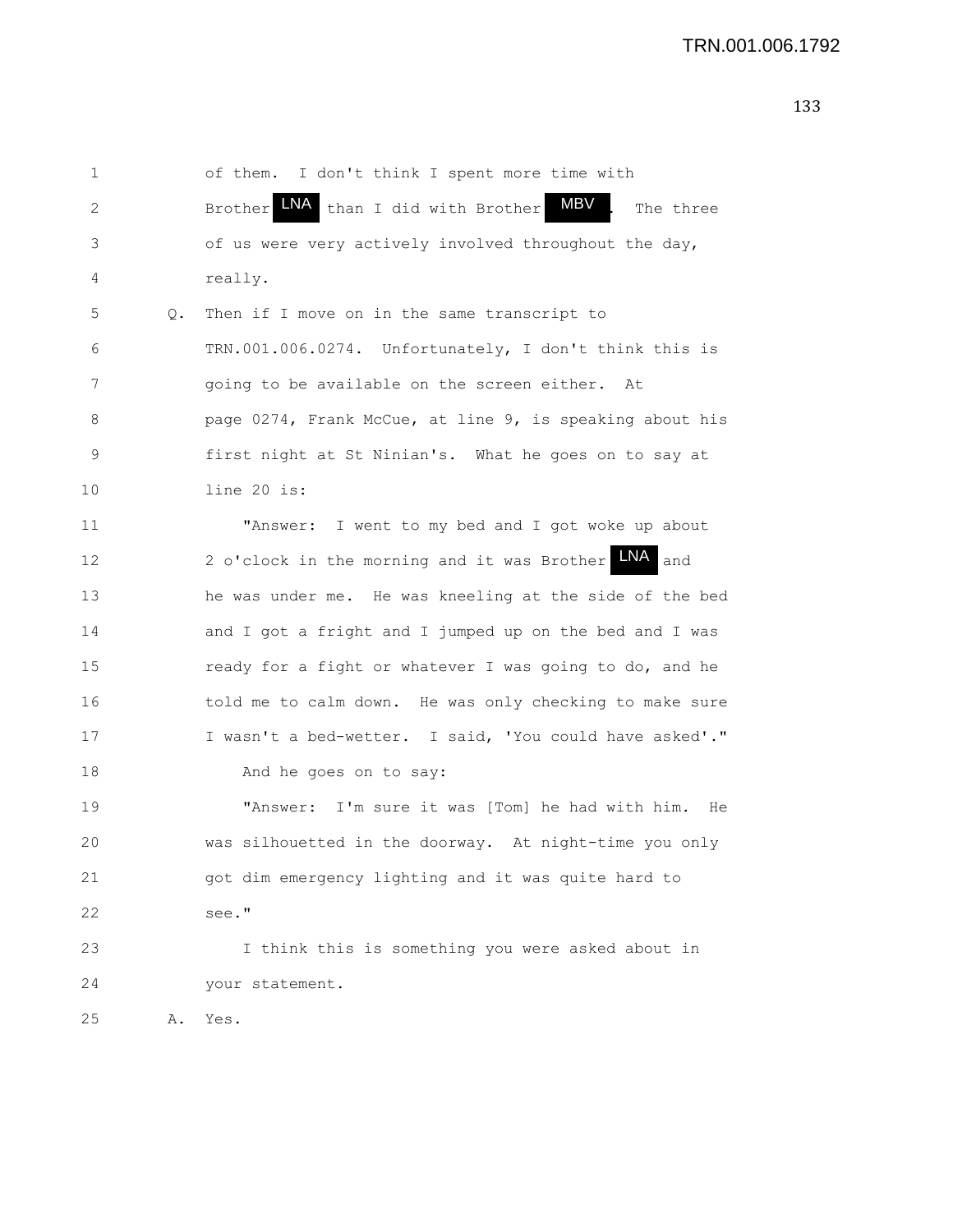| 1  | Q. | Were you ever involved in checking beds at night with    |
|----|----|----------------------------------------------------------|
| 2  |    | LNA<br><b>Brother</b>                                    |
| 3  | Α. | No.                                                      |
| 4  | Q. | Did you ever see Brother NA check a child's bed?         |
| 5  | Α. | I don't think so. I don't think I did. I think I would   |
| 6  |    | remember that. No, I have no recollection of that.       |
| 7  | Q. | You were also asked when you gave your statement about   |
| 8  |    | <b>BHD</b><br>an occasion where it was said that Brother |
| 9  |    | required to be pulled off Frank McCue and that you were  |
| 10 |    | possibly involved in that, but you have said in your     |
| 11 |    | statement that you weren't there at that time.           |
| 12 | Α. | No, he's mentioned a number of brothers who weren't      |
| 13 |    | there at the same time as I was; they actually came      |
| 14 |    | after me.                                                |
| 15 | Q. | I think we can see, having heard Frank McCue's evidence  |
| 16 |    | and looked at the record of that, we can see that that   |
| 17 |    | event looks to have taken place in June 1972 when you    |
| 18 |    | wouldn't have been there.                                |
| 19 | Α. | No, I'd long left at that stage, yes.                    |
| 20 |    | Further on in the same transcript at TRN.001.006.0331    |
| 21 |    | and again unfortunately this document isn't available to |
| 22 |    | go on the screen for you, but I'll read it out to you.   |
| 23 |    | This is still Frank McCue. At line 11 on that page he    |
| 24 |    | says:                                                    |
| 25 |    | "Answer: Well, always you were constantly seeing         |
|    |    |                                                          |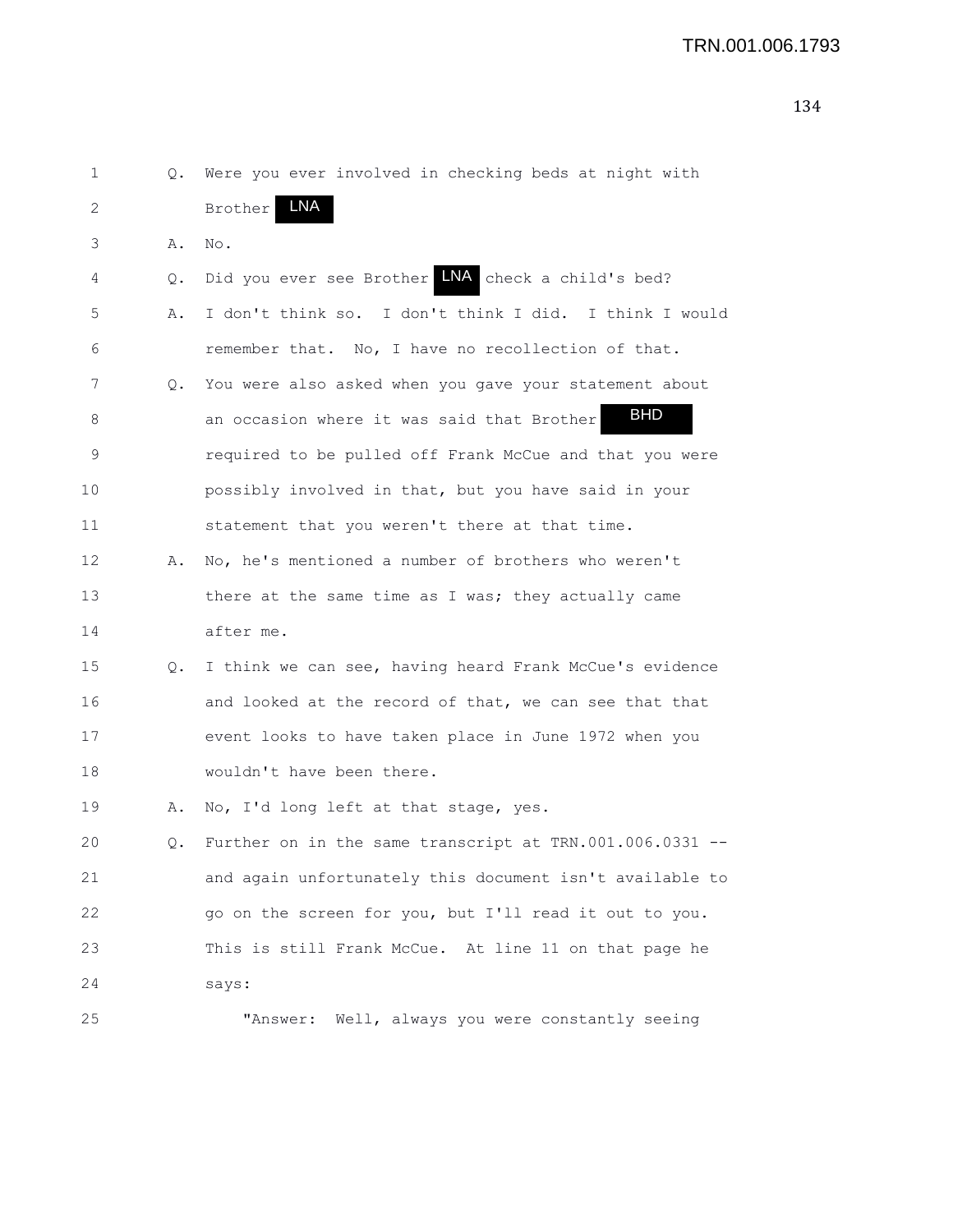| 1           |    | little guys getting bounced on the laps of brothers."       |
|-------------|----|-------------------------------------------------------------|
| 2           |    | He goes on to say:                                          |
| 3           |    | "Answer: [Tom] was quite good at it. He used to             |
| 4           |    | sit the kid on and put his guitar in front and let the      |
| $\mathsf S$ |    | kids strum the strings."                                    |
| 6           |    | Did you have boys sitting on your lap?                      |
| 7           | Α. | I have no recollection of that having happened. It's        |
| 8           |    | certainly  I was very fond of my guitar and I'm             |
| $\mathsf 9$ |    | very, very sure that I didn't allow anyone to touch it,     |
| 10          |    | really. No recollection of that at all, to be honest.       |
| 11          |    | I mean, many of these kids were 13, 14, 15. I was           |
| 12          |    | 22. I don't think I was into bouncing kids on my knee       |
| 13          |    | at that age, really. I don't think so.                      |
| 14          | Q. | If I can now move on to William, who we looked at           |
| 15          |    | briefly earlier. His name is on the key at the front of     |
| 16          |    | your folder. He provided a statement under the name         |
| 17          |    | William. I think you were asked about him when you gave     |
| 18          |    | your statement. Do you recognise his name?                  |
| 19          | Α. | No, I don't know a William -- I don't recognise that        |
| 20          |    | name at all, no. I think we've spoken about him before,     |
| 21          |    | have we?                                                    |
| 22          |    | Q. Yes, we have --                                          |
| 23          |    | LADY SMITH: We did mention this earlier, Tom, that's right. |
| 24          |    | This was put to you at paragraph 54 of your<br>MS MACLEOD:  |
| 25          |    | statement, where William said in his statement that you,    |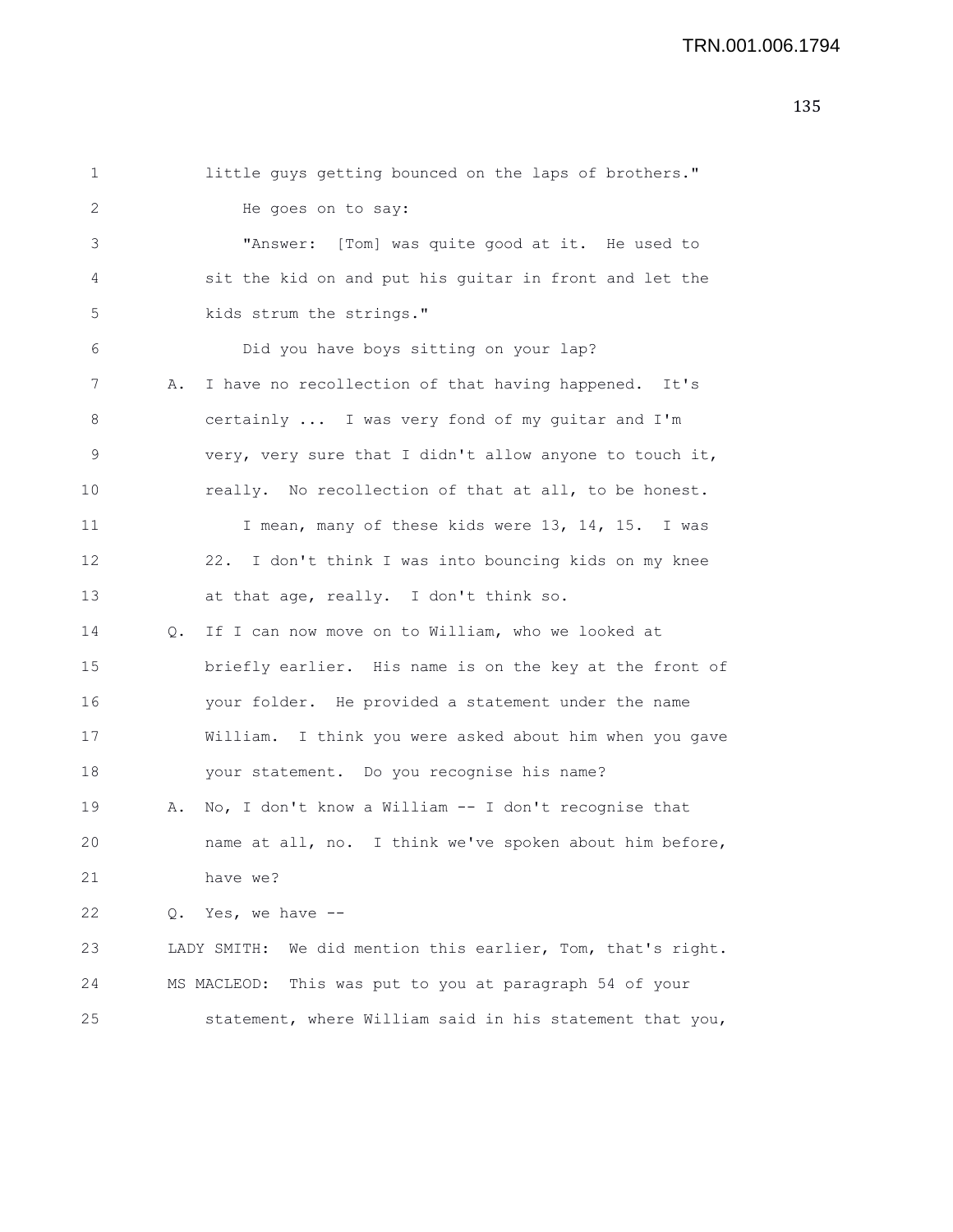| 1  |    | Tom:                                                     |
|----|----|----------------------------------------------------------|
| 2  |    | "Answer:  had a habit of bouncing little boys on         |
| 3  |    | his lap. Again, it is only with hindsight that I now     |
| 4  |    | realise how inappropriate this behaviour towards young   |
| 5  |    | boys was."                                               |
| 6  |    | And I think you've responded to that in your             |
| 7  |    | statement by saying:                                     |
| 8  |    | "I wasn't really the bouncing-on-knee type of            |
| 9  |    | person, especially with 14 or 15-year-old kids."         |
| 10 |    | And that you have no recollection of that.               |
| 11 | Α. | I have no recollection of it and I totally agree that it |
| 12 |    | would be inappropriate behaviour, really. But I have no  |
| 13 |    | recollection of having done that. I went on to say that  |
| 14 |    | perhaps he was confusing me with someone else, as has    |
| 15 |    | happened in one or two other things, but yes -- no.      |
| 16 |    | Q. You were also asked, I think in paragraph 55 of your  |
| 17 |    | statement, about somebody called David Sharp, who also   |
| 18 |    | used his own name, so he doesn't have a pseudonym.       |
| 19 |    | I think it was put to you when you gave your statement   |
| 20 |    | that it was suggested that someone had said to           |
| 21 |    | David Sharp that you and another person took a child     |
| 22 |    | from St Ninian's to a house. Were you ever involved in   |
| 23 |    | doing that?                                              |
| 24 | Α. | Definitely not, no. I'm not sure that I read that        |
| 25 |    | anywhere, but definitely not is the answer. I think      |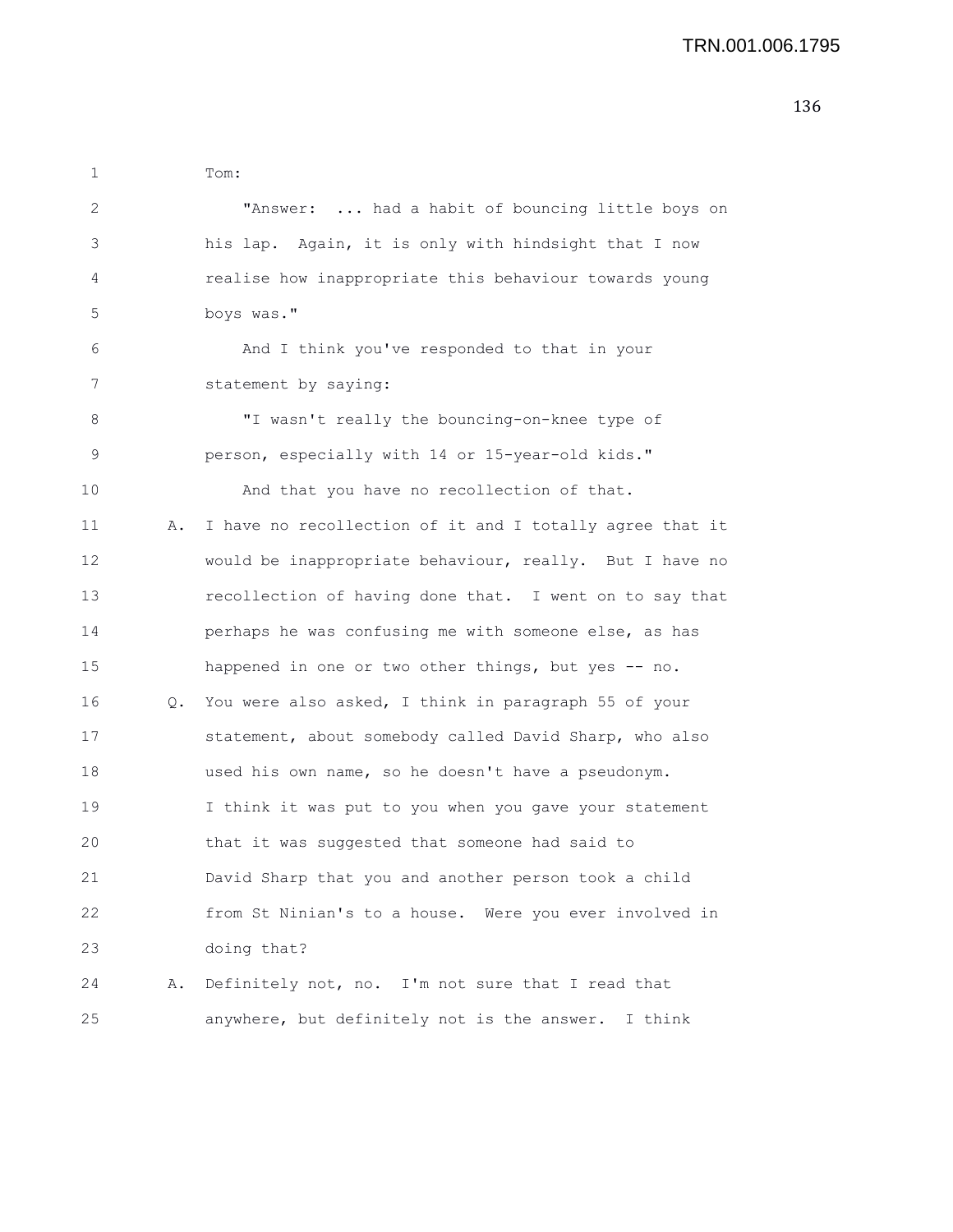```
1 I mentioned somewhere that I've no recollection of
2 meeting any social workers, any parents visiting, any
3 homes, you know, with young people. That wasn't part of
4 my remit as the trainee that I then was.
5 Q. I think you do say that in paragraph 56. You say you're
6 100% sure that that is nothing to do with you --
7 LADY SMITH: When you were working at St Ninian's, was your
8 family home still close by?
9 A. Yes.
10 LADY SMITH: Did you ever take a child with you to visit
11 your home?
12 A. No.
13 LADY SMITH: Thank you.
14 A. My parents were not terribly good at conversation,
15 my Lady, so it would have been fairly torturous.
16 LADY SMITH: Thank you.
17 MS MACLEOD: There came a time, Tom, when you left
18 St Ninian's. Was that towards the end of the academic
19 year in 1971?
20 A. It would have been when the schools broke up -- is that
21 the beginning of July, I think? Yes.
22 Q. And I think you tell us in your statement that you went
23 to Gibraltar then with Brother MBV
24 for a short period.
25 A. Well, I didn't go with them. I got the train all the
                                          and Brother LNA
```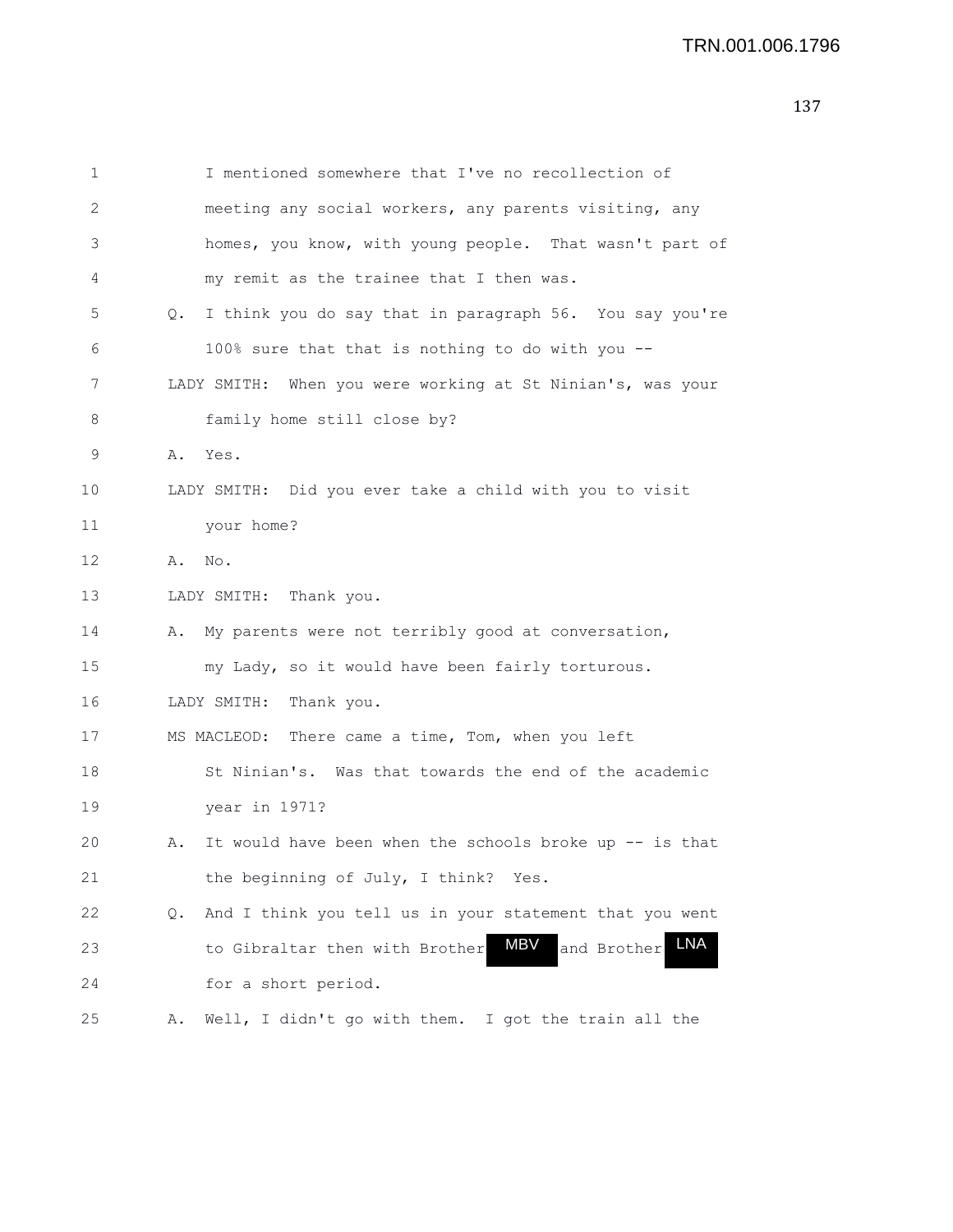| 1       |    | way because I don't fly, and I joined them there for     |
|---------|----|----------------------------------------------------------|
| 2       |    | a few days before I went over to Dublin, the Dublin      |
| 3       |    | area, yes.                                               |
| 4       | Q. | And in the final paragraphs of your statement, the final |
| 5       |    | paragraph I should say, at 70, you offer some thoughts.  |
| 6       |    | You say:                                                 |
| 7       |    | "It is reassuring that the whole childcare scene is      |
| 8       |    | now much more professional, accountable and satisfactory |
| 9       |    | than it then was, and that young people are both able    |
| $10 \,$ |    | and encouraged to make complaints as and when."          |
| 11      | Α. | Definitely.<br>Yes.                                      |
| 12      | Q. | And I think at the very end you go on to say something   |
| 13      |    | that you touched on at the very beginning of your        |
| 14      |    | evidence. You say:                                       |
| 15      |    | "It is also a good thing that young people are no        |
| 16      |    | longer encouraged to leave their families at an early    |
| 17      |    | age to join any kind of movement."                       |
| 18      |    | A. Yes, obviously.                                       |
| 19      | Q. | And are you including religious orders in that?          |
| 20      |    | A. I'm sorry, what?                                      |
| 21      | Q. | Are you including religious orders in that?              |
| 22      | Α. | Well, that's what I had in mind, yes.                    |
| 23      |    | MS MACLEOD:<br>Thank you, Tom. I don't have any further  |
| 24      |    | questions for you today.                                 |
| 25      |    | My Lady, I'm not aware of any other questions for        |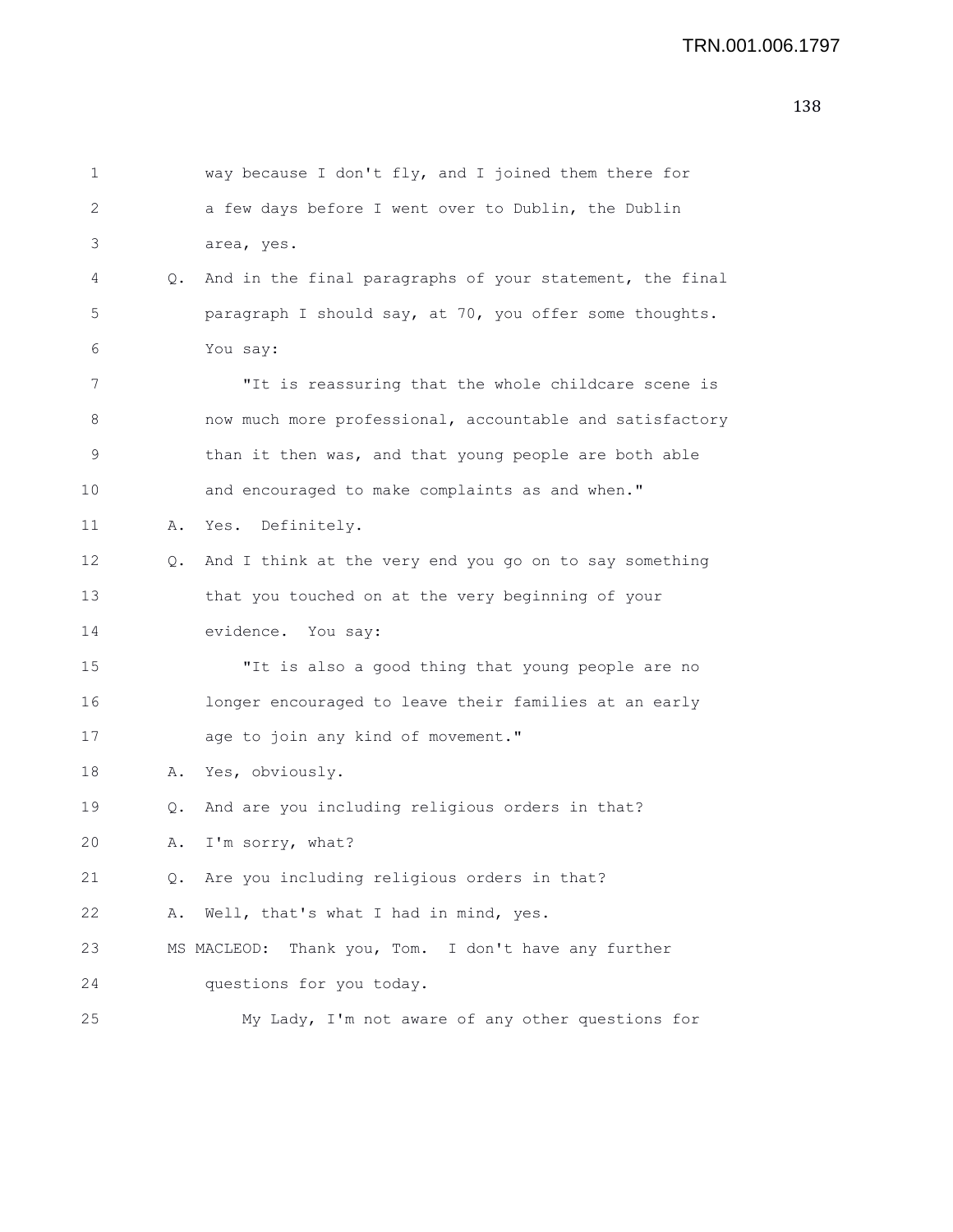| 1  | Tom.                                                        |
|----|-------------------------------------------------------------|
| 2  | LADY SMITH: Are there any outstanding applications for      |
| 3  | questions of Tom?                                           |
| 4  | Tom, that completes the questions we have for you.          |
| 5  | It simply remains for me to thank you very much for         |
| 6  | engaging with the inquiry as you have done, both by         |
| 7  | providing your very helpful written statement and coming    |
| 8  | here today to talk to us a little more fully about your     |
| 9  | memories of St Ninian's. I'm very grateful to you for       |
| 10 | doing that. It's of enormous assistance to me in the        |
| 11 | work we have to do here and I'm now able to let you go.     |
| 12 | Thank you.<br>Α.                                            |
| 13 | (The witness withdrew)                                      |
| 14 | LADY SMITH: Ms MacLeod.                                     |
| 15 | MS MACLEOD: My Lady, that completes the evidence for today. |
| 16 | We have four witnesses lined up for tomorrow. One is by     |
| 17 | video link at 10 o'clock --                                 |
| 18 | LADY SMITH: Yes.                                            |
| 19 | MS MACLEOD: -- and then three oral witnesses.               |
| 20 | LADY SMITH: And two of them will be taken together?         |
| 21 | MS MACLEOD: The final two will be taken together.           |
| 22 | The usual 10 o'clock start with a video link<br>LADY SMITH: |
| 23 | and here's hoping it's as clear as we had this morning.     |
| 24 | I will rise now for today and sit again at                  |
| 25 | 10 o'clock tomorrow morning.                                |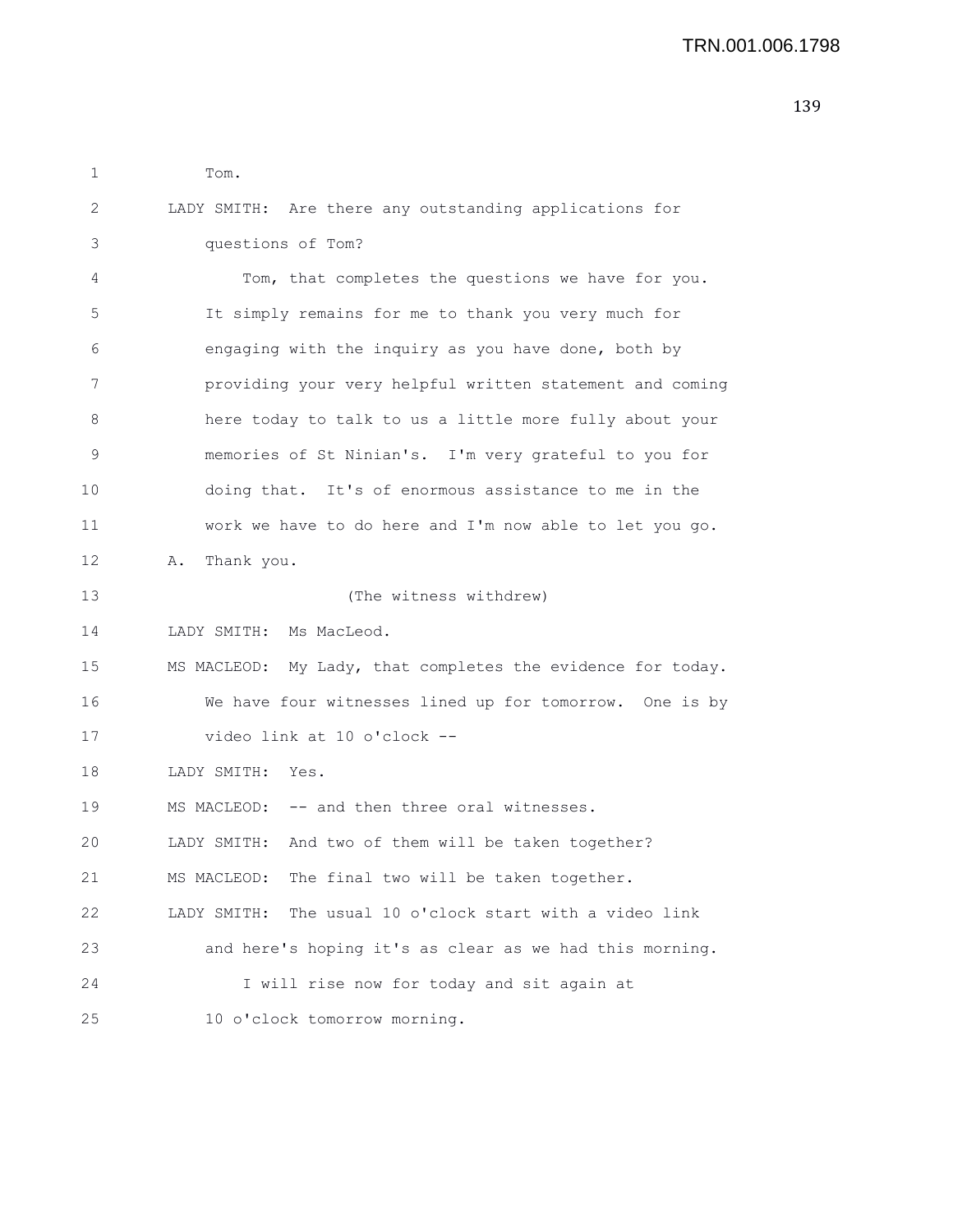| $\,1\,$        | $(3.35 \text{ pm})$                 |
|----------------|-------------------------------------|
| $\sqrt{2}$     | (The inquiry adjourned until        |
| $\mathsf 3$    | 10.00 am on Wednesday, 3 July 2019) |
| $\sqrt{4}$     |                                     |
| $\mathsf S$    |                                     |
| $\epsilon$     |                                     |
| $\sqrt{ }$     |                                     |
| $\,8\,$        |                                     |
| $\overline{9}$ |                                     |
| $10$           |                                     |
| $11\,$         |                                     |
| $12\,$         |                                     |
| 13             |                                     |
| 14             |                                     |
| 15             |                                     |
| 16             |                                     |
| 17             |                                     |
| $1\,8$         |                                     |
| 19             |                                     |
| 20             |                                     |
| 21             |                                     |
| 22             |                                     |
| 23             |                                     |
| 24             |                                     |
| 25             |                                     |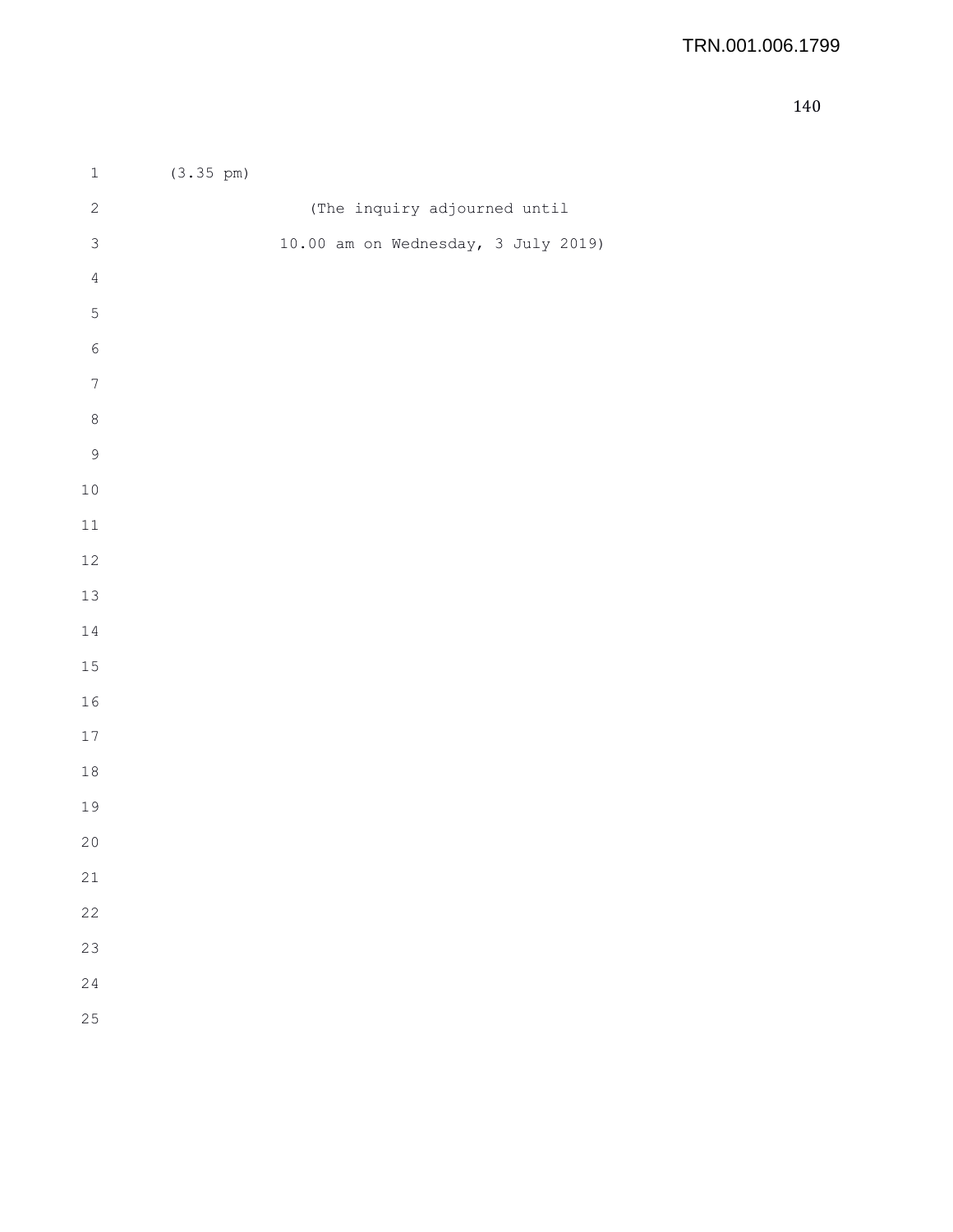## TRN.001.006.1800

| $1\,$       |                               |
|-------------|-------------------------------|
| $\sqrt{2}$  | INDEX                         |
| 3           |                               |
| 4           |                               |
| $\mathsf S$ |                               |
| 6           | Questions from MR MacAULAY 3  |
| 7           |                               |
| $\,8\,$     |                               |
| $\mathsf 9$ |                               |
| 10          | Questions from MS MacLEOD 54  |
| 11          |                               |
| 12          |                               |
| 13          |                               |
| 14          | Questions from MS MacLEOD 104 |
| 15          |                               |
| 16          |                               |
| 17          |                               |
| 18          |                               |
| 19          |                               |
| 20          |                               |
| 21          |                               |
| 22          |                               |
| 23          |                               |
| 24          |                               |
| 25          |                               |